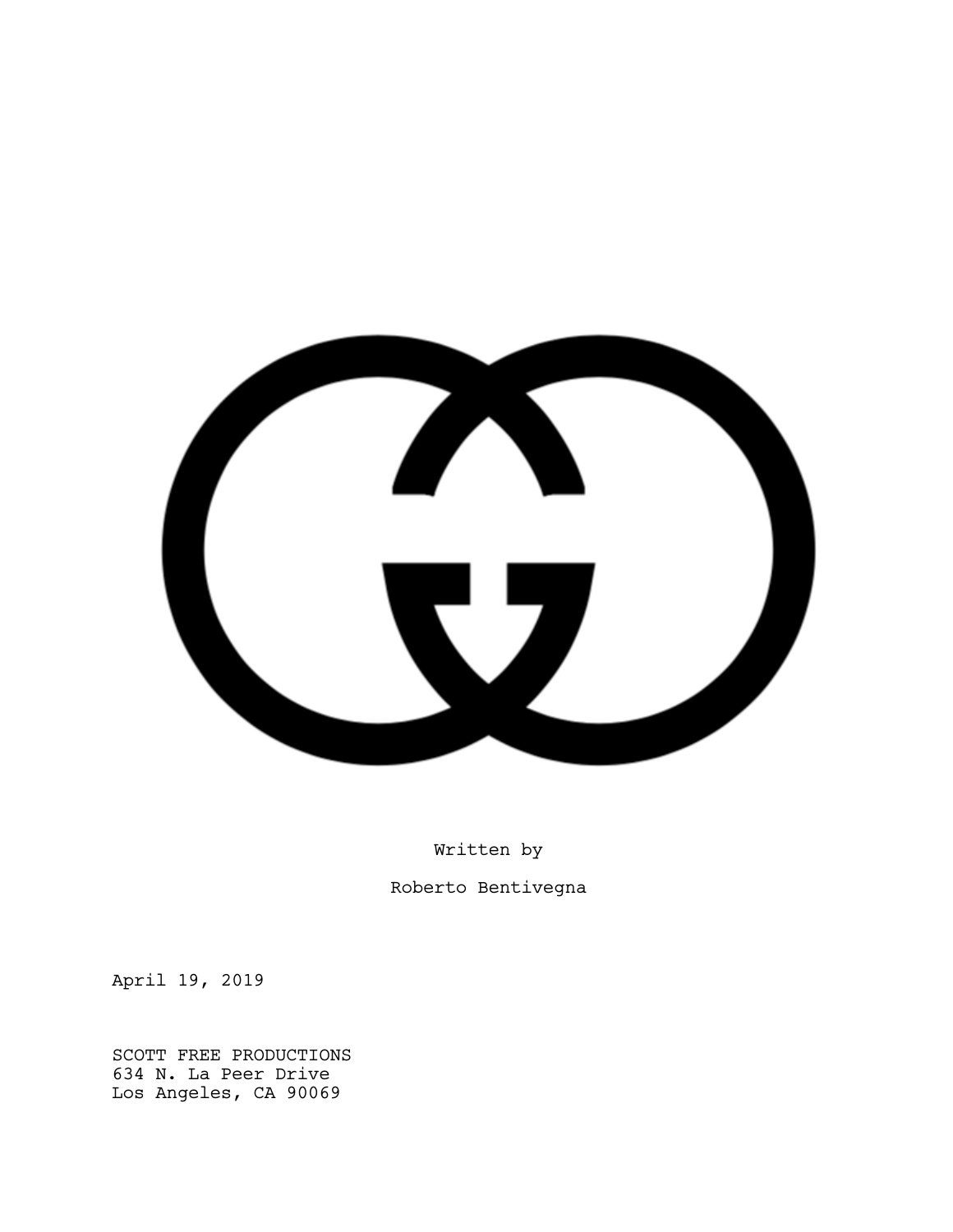**OVER BLACK**: *BABY CAN I HOLD YOU TONIGHT* as sung by Pavarotti.

#### 1 EXT. ESTABLISHING SHOT OF FLORENCE, ITALY- DAWN 1

Brunelleschi's Dome, Giotto's Tower, the Arno River. A postcard come to life, enveloped in a painterly light.

#### 2 EXT. VIA DELLE CALDAIE- DAWN 2

A medieval street slowly waking up. Our gaze turns towards a grate marked "COMUNE DI FIRENZE". Suddenly, WATER gurgles out of it, quickly invading the street's cobblestones. Ominous.

#### 3 INT. LEATHER GOODS FACTORY- DAWN 3

A factory frozen in mid-production. Hundreds of items in various stages of the process: bags, shoes, belts. We linger over them voyeuristically. Their craftsmanship is exquisite.

Suddenly: a RUSH of water sweeps through the atelier. Violent, unstoppable. Nature's wrecking ball. The gorgeous leather goods float around helplessly- and with them white lab coats, papers, designs.

#### 4 INT. LEATHER GOODS FACTORY, STAIRWELL- DAWN 4

The portrait of a DISTINGUISHED MAN- more King than fashion titan- stares blankly at us. The rising water engulfs the portrait, swallowing it whole. The face vanishing with it.

We move outside the factory through the window and hold on the Fascist-era signage informing us whose factory this is. Five letters, slowly filling the screen. In iconic type.

#### **GUCCI**

#### 5 CLOSE ON: AN ASHEN-FACED WOMAN. 5

Wrap-around sunglasses cover her eyes. A burning cigarette in her hand. A tower of ash lands next to her off-white sneakers.

This is PATRIZIA REGGIANI (47). She addresses us directly.

PATRIZIA I don't really believe in lessons-So I hope you don't think I'm trying to teach you one or tell you something you already know. I just want you to hear my story, to know the facts before they got distorted.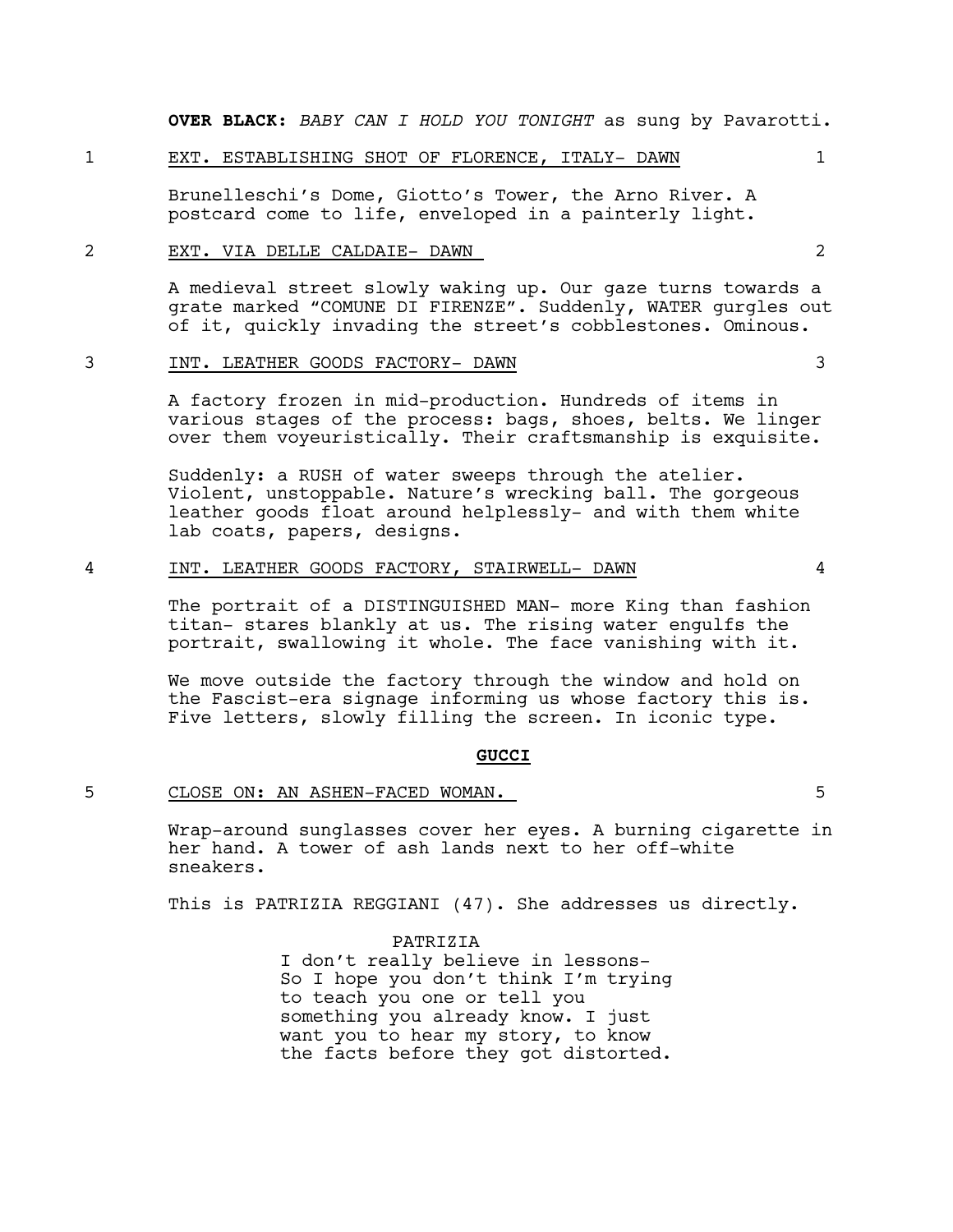#### 6 SUPER TIGHT ON: A MAN'S FACE. 6

Melancholic. Pensive. He is perched at the stool of a bustling cafe. Also smoking. We are on the opposite side of the street, watching him through the window.

This is MAURIZIO GUCCI. 47. Three-piece suit. Tinted specs. Effortlessly elegant.

> PATRIZIA (V.O.) *It was a name that sounded so sweet, so seductive. Synonymous with wealth, style, power.*

A waiter places an espresso and a brioche next to Maurizio's hands. We notice his DOUBLE G GUCCI CUFFLINKS.

# 7 BACK TO PATRIZIA. 7

She removes her sunglasses and we get a glimpse of her VIOLET EYES. They are both touching and terrifying.

#### **PATRIZIA**

You passed one of their windows and peaked inside, hoping you'd earn enough money some day to be able to afford the second-cheapest item. Surprise: you won't. But that last name was a curse, too. It belonged to the most terrible of Tuscan families. After the Borgias, the Pazzis, the Medicis... came the **Guccis**. They didn't fight over land or crown. They fought over their own skins and those of their sacred cows.

# **TITLE UP: MILAN, 1975.**

#### 8 INT. SAVINI RESTAURANT- NIGHT 8

An ostentatious Italian restaurant overlooking the Galleria in Milan. Patrizia (25) is mesmerized by a kit of PIGEONS fighting over crumbs outside the restaurant's glass pane.

> COUNT BRUNELLO (O.S.) The *crepes flambées.* To die for.

FWOOM. A TUXEDOED WAITER ignites the crepes tableside. They go up in a small blaze. He flips them, serves them.

We reveal COUNT BRUNELLO. Stiffer than a very stiff Martini.

COUNT BRUNELLO (CONT'D) Where was I?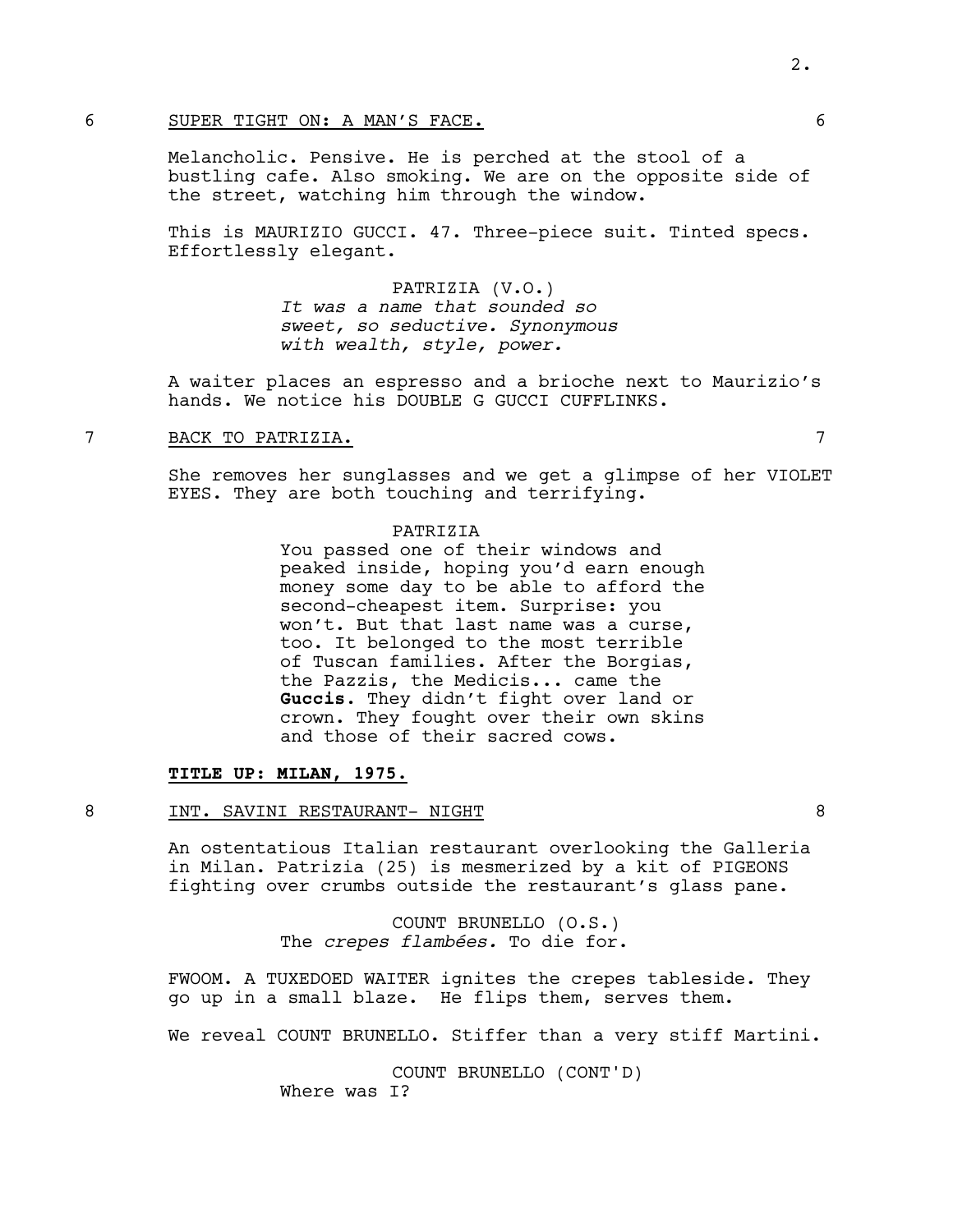COUNT BRUNELLO Right. As I was saying- people don't respect aristocrats like they used to. I had to work hard to be who I am. My looks, on the other hand? At least those are God-given.

# PATRIZIA

I'm an atheist.

#### COUNT BRUNELLO

(puts his hand on hers) You're still my type. You know why? You don't ask stupid questions. You're beautiful. You know your place in the world. Just one issue. (pause) I thought you'd be taller.

Patrizia's long nailed fingers SQUEEZE the Count's hand. Speechless indignation forming on her face. He grimaces.

> SILVANA (O.S.) You called Count Brunello a *what?!*

> > SMASH CUT TO:

# 9 INT. REGGIANI HOUSEHOLD, LIVING ROOM- NIGHT 9

Silvana follows Patrizia around the house in furry slippers, cigarette and curlers. Patrizia is removing her accessories.

> PATRIZIA He called me short. I'm petite.

#### SILVANA

You know what that does? When you act that way? It makes me look bad. I'm the one sticking my neck out for. You're not a kid. You're 30.

#### PATRIZIA

I'm 25.

#### SILVANA

(MORE) 25, 30- You need to find someone before you lose your looks. How do you think I wrangled your stepfather? Nobody will marry you for your brain, Patrizia.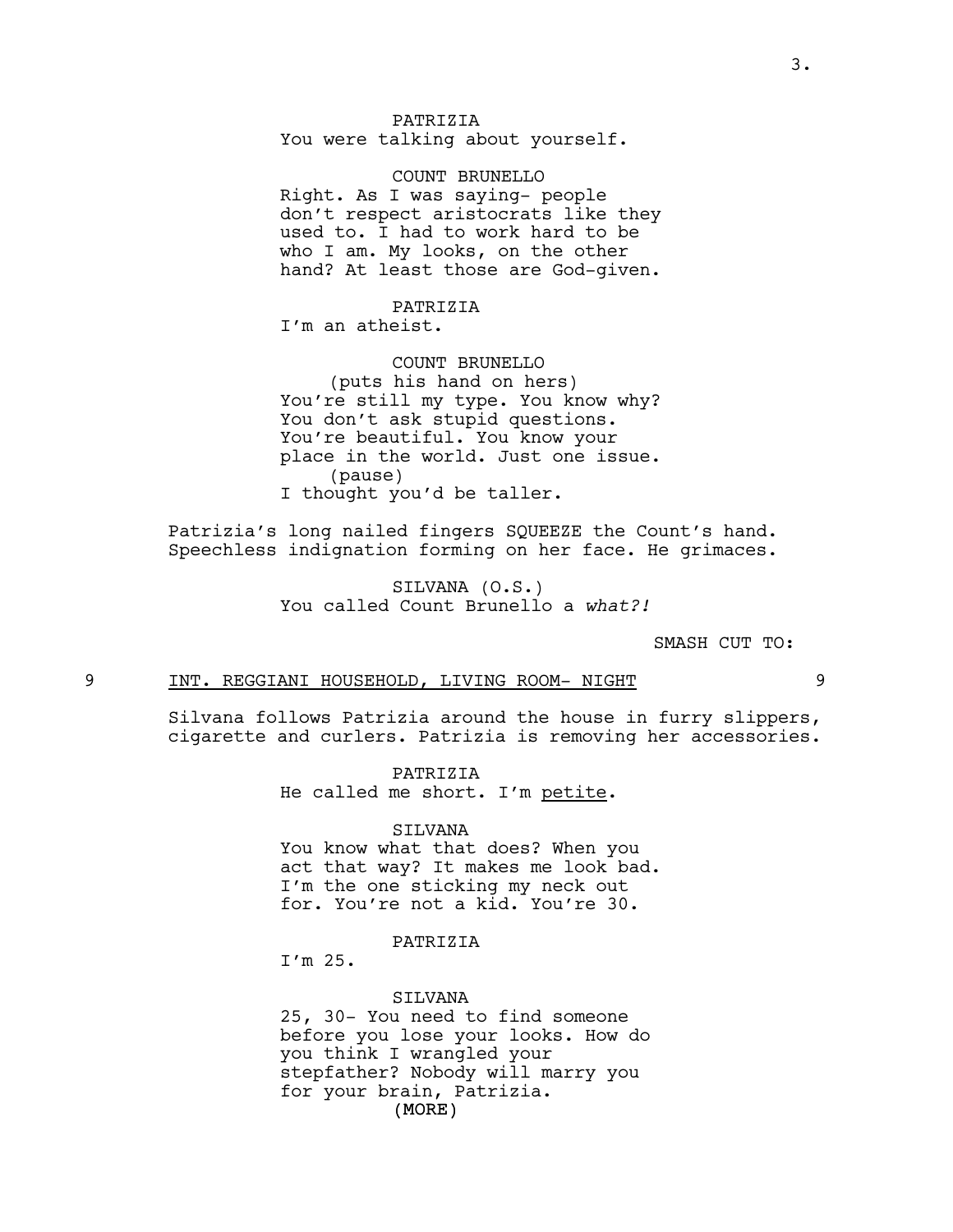#### SILVANA (CONT'D)

They'll marry you for your looks. Thankfully you got those from me.

PATRIZIA (V.O.) *Mother never worked a day in her life, so she made it her full-time job to find me the wrong man.*

# 10 INT. REGGIANI HOUSEHOLD, STUDY- NIGHT 10

Silvana cuts around the photo of a handsome playboy from a magazine and pins it to a cork board behind her. There are dozens of other faces, names.

> PATRIZIA (V.O.) *She would go through the tabloids and track every rich bachelor in town. Then she'd get in touch with their families, and I'd be sent off on suicide missions.*

#### 11 EXT. SAN DONATO MILANESE- DAY 11

BIRD'S EYE: Patrizia's orange FIAT 124 Spider takes the exit ramp off of a new clover-field freeway in Milan's hinterland.

#### 12 EXT. FERNANDO REGGIANI'S TRUCKING COMPANY- DAY 12

Patrizia parks her Fiat. She steps out in a super-tight polkadot dress, tall heels, wrap around sunglasses.

As she walks towards her office trailer, a gaggle of truckers stop washing their trucks. Completely transfixed by her.

> PATRIZIA (waving at them) *Ciao...*

**TRUCKERS** (in perfect unison) *Buongiorno Signorina*.

Patrizia keeps walking towards us. A wry smile on her face.

# 13 INT. OFFICE TRAILER- DAY 13

C/U: Patrizia's long nails type on a typewriter like it's a Steinway piano. She is working on an EXPENSE REPORT.

> PATRIZIA (V.O.) *I helped with my stepfather's books twice a week. Enough to break many nails and save him a ton of cash.*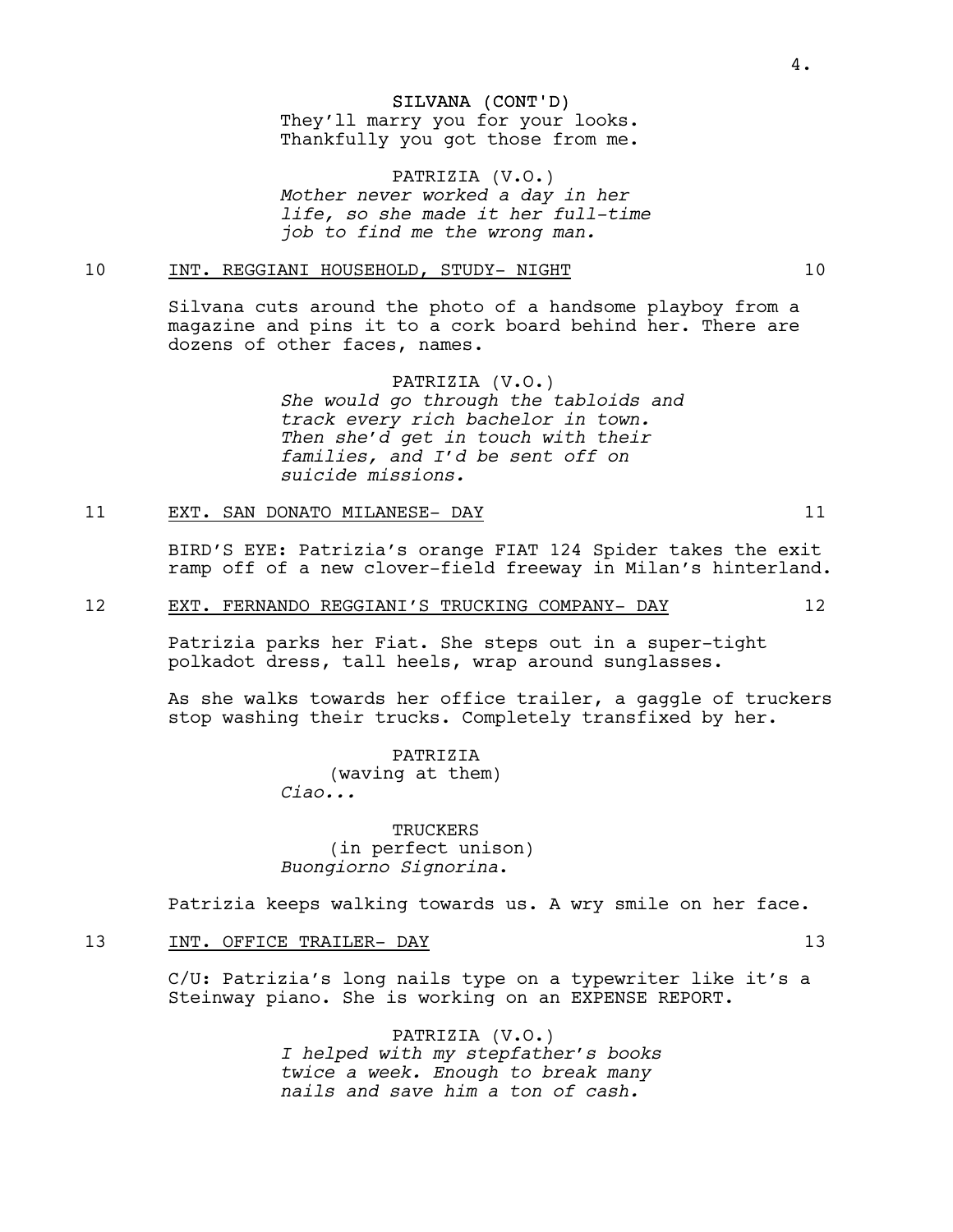Her stepfather FERNANDO REGGIANI (50s) dumps a stack of CHECKS on her desk. He wears a shiny silver double breasted suit. He licks his comb, slicks his hair back.

> FERNANDO Do me a favor? I'm late for my 3pm.

Patrizia places Fernando's signature above the first of many blank checks. Carefully copies it. Proudly shows it to him.

He examines it, amazed. They're identical. Kisses her head.

FERNANDO (CONT'D) Better than the real thing.

#### 14 EXT. FERNANDO REGGIANI'S TRUCKING COMPANY- DUSK 14

Patrizia slides into her car, sighs deeply after a work day. From across the lot: a secretary waves at her with a TELEPHONE HANDSET. Patrizia hesitates a moment. More work?

> PATRIZIA (V.O.) *One moment can change everything. A wrong turn. Stepping onto the street a second too late. An invitation from an old friend. That's what it was for me.*

She decides to take the call. Walks over, grabs the handset.

PATRIZIA Hello? Max, hi. (smiling as she listens) Uh-huh. Uh-huh. I'll be there.

#### 15 EXT. PALAZZO DEGLI OMENONI- NIGHT 15

A Jaguar E-type pulls up outside the stunning Palazzo showing 16th century statues contorted in pain. Patrizia steps out wearing a head-to-toe mink coat. Her hair, her make-up, her shoes. We can *smell* the perfume. She means business.

> PATRIZIA (V.O.) *It was a costume party thrown by Vittoria Orlando. My friend Max had met her the previous summer. La creme de la creme of Milanese high society.*

ON MAX (25) swarthy and devilishly handsome. He removes something from the glovebox, puts it in his mouth. Turns around, smiles for Patrizia. DRACULA.

MUSIC CUE: *LA BAMBOLA* by Patty Pravo.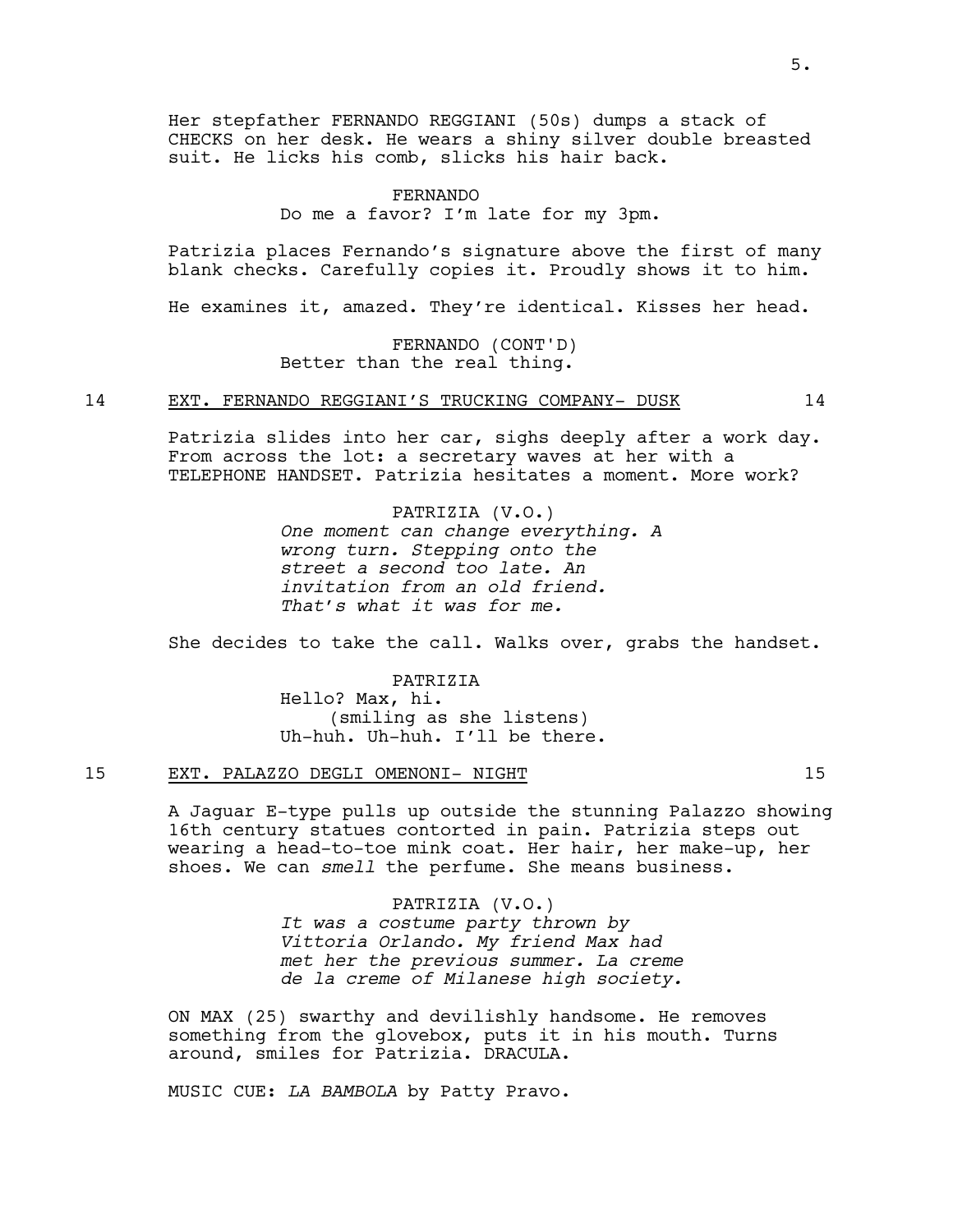WE FOLLOW PATRIZIA, FROM BEHIND: She passes the NIGHT PORTER, who welcomes her; she heads up the lavish staircase, passes two giggling guests dressed as MATADORS; she approaches two enormous double-doors which swing open. Enters the BALLROOM.

#### 16 INT. PALAZZO DEGLI OMENONI, BALLROOM- NIGHT 16

A "Carnevale" party. The costumes are exquisite. Venetian masks, Arlecchini, classical composers, historical figures.

Max, standing behind her like a servant, removes Patrizia's MINK COAT and reveals the most smoldering red dress ever. She knows what she's doing.

ON THE GUESTS: Conversations stop. Everybody in the room notices. The men, of course. But also the women, who gawk enviously and incredulously at this apparition. For a moment Patrizia kidnaps their attention. She circles the room.

> PATRIZIA (V.O.) *I looked good. I have these violet eyes. Everyone's always told me I look just like Elizabeth Taylor. That's what they said, anyway.*

Vittoria Orlando, accompanied by two men, steps up to Max and Patrizia, hand extended. She's dressed as Marie Antoinette.

> VITTORIA ORLANDO My darling Max. I knew this party was missing that *je ne sais quoi.*

> > MAX

Vittoria. Stunning as always. This is my friend Patrizia.

VITTORIA ORLANDO Patrizia... of...

PATRIZIA Reggiani. Tractors. Diesel Dynasty. (pause) Like the Lamborghinis.

Embarrassed faces all around.

MAX Excuse me. I must say hi to someone.

Patrizia looks over at Max as he flirts with a handsome hunk.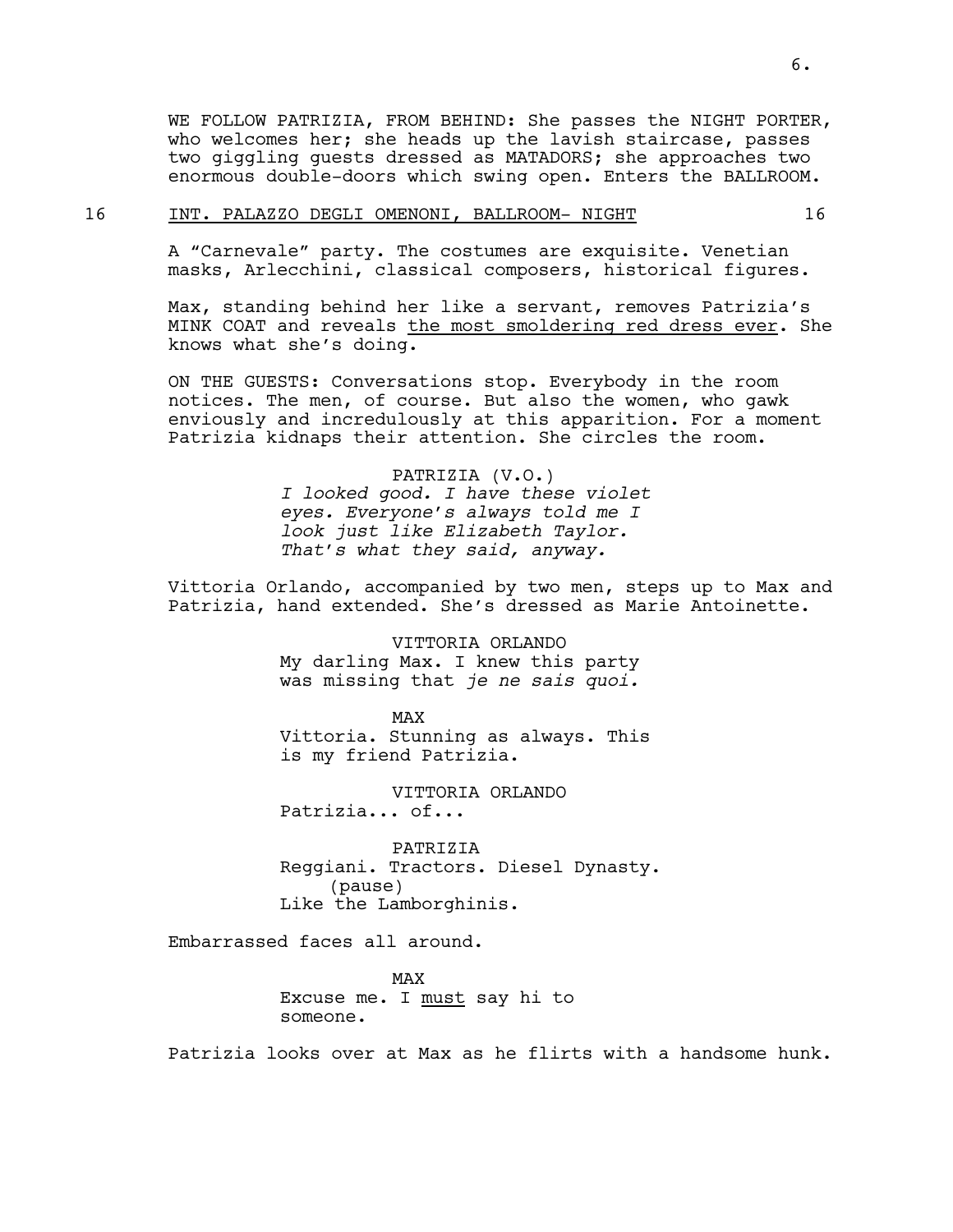# 17 LATER. AT THE BAR 17

A nerdy guy stands awkwardly next to the bar. He is in a TUXEDO. Keeps pushing his oversized glasses into the bridge of his nose. Drinks Pepsi. This is MAURIZIO GUCCI (20s).

Patrizia saddles up next to him.

PATRIZIA Johnny Walker. Splash of water. As much as you can fit in the glass without making it look like I'm trying to get drunk.

Maurizio turns around. Their eyes meet. He's speechless.

PATRIZIA (CONT'D) Or should I pour it myself?

He quickly reaches for the Johnny Walker, makes her a drink.

PATRIZIA (CONT'D) I'll tip you when I get my coat.

**MAURTZTO** I... I don't work here.

PATRIZIA Well why are you dressed like a waiter? Is that your costume?

**MAURTZTO** My father thinks costume parties are ridiculous and he forbids me from dressing up.

PATRIZIA You should just tell people you're 007. You're a pistol away from it.

Maurizio reflects on this. She's right.

MAURIZIO What about *your* costume?

PATRIZIA People hide behind masks every day. Why wear yet another one? (extending her hand) I'm Patrizia.

Maurizio bows, gives her a *baise main*. He's very old school.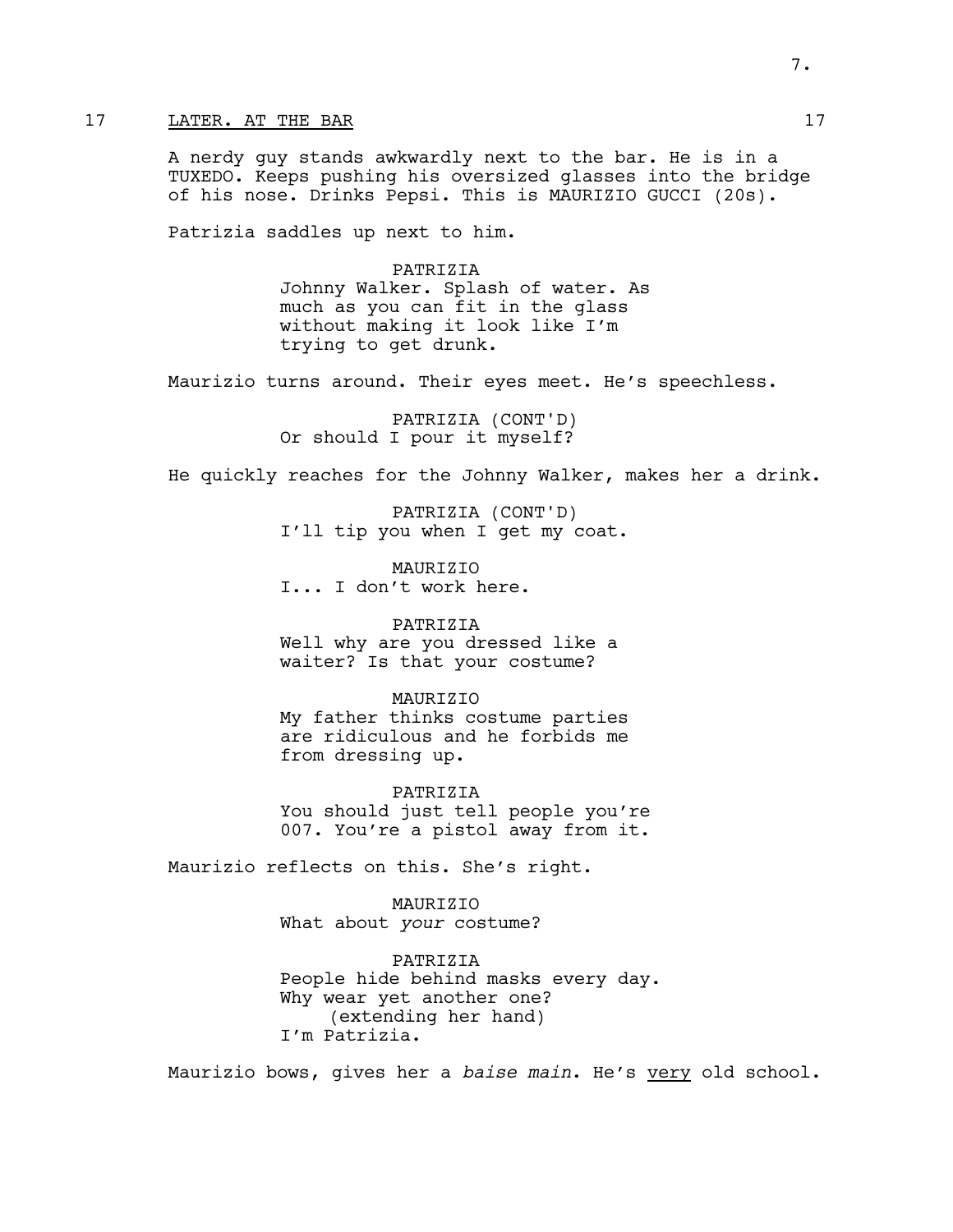# **MAURTZTO**

Maurizio. How come I've never seen you before?

PATRIZIA You weren't looking hard enough.

# MAURIZIO

I rarely come to these parties. I am not that great with people. Has anybody ever told you that you look just like Elizabeth Taylor?

PATRIZIA I can assure you I am way more fun.

PATRIZIA (V.O.) *He looked like the kind of guy that would pay his bills on time. But there was a sweetness in the air I hadn't experienced before.* 

#### 18 INT. PALAZZO DEGLI OMENONI, BALLROOM- NIGHT 18

Most of the guests are sitting at tables around the dancefloor, or grabbing their coats to leave. Maurizio and Patrizia slow-dance to *Il Cielo in una Stanza* by Mina*.* 

Max stands with Patrizia's coat, ready to go. But he doesn't want to interrupt what is clearly a moment of pure chemistry.

> PATRIZIA (V.O.) *I liked the way his skin smelled. I recognized it from someplace else.*

They're alone on the dance floor. Maurizio is a terrible dancer. And he's twice her height. But she leads, swaying to the music and helping him along. She's a good teacher.

DONG. DONG. DONG. The huge grandfather clock rings MIDNIGHT. Maurizio PULLS away from Patrizia, double checks his watch.

> MAURIZIO Forgive me. I must go. My father...

He kisses her hand- definitely more intimately than the initial *baise main*. Runs out, panicked. Patrizia makes her way to the balcony, gets a bird's eye view of Maurizio climbing into a limousine. His bodyguard, FRANCO, awaits.

> MAX Do you know who that was? (beat) **That was Maurizio Gucci.**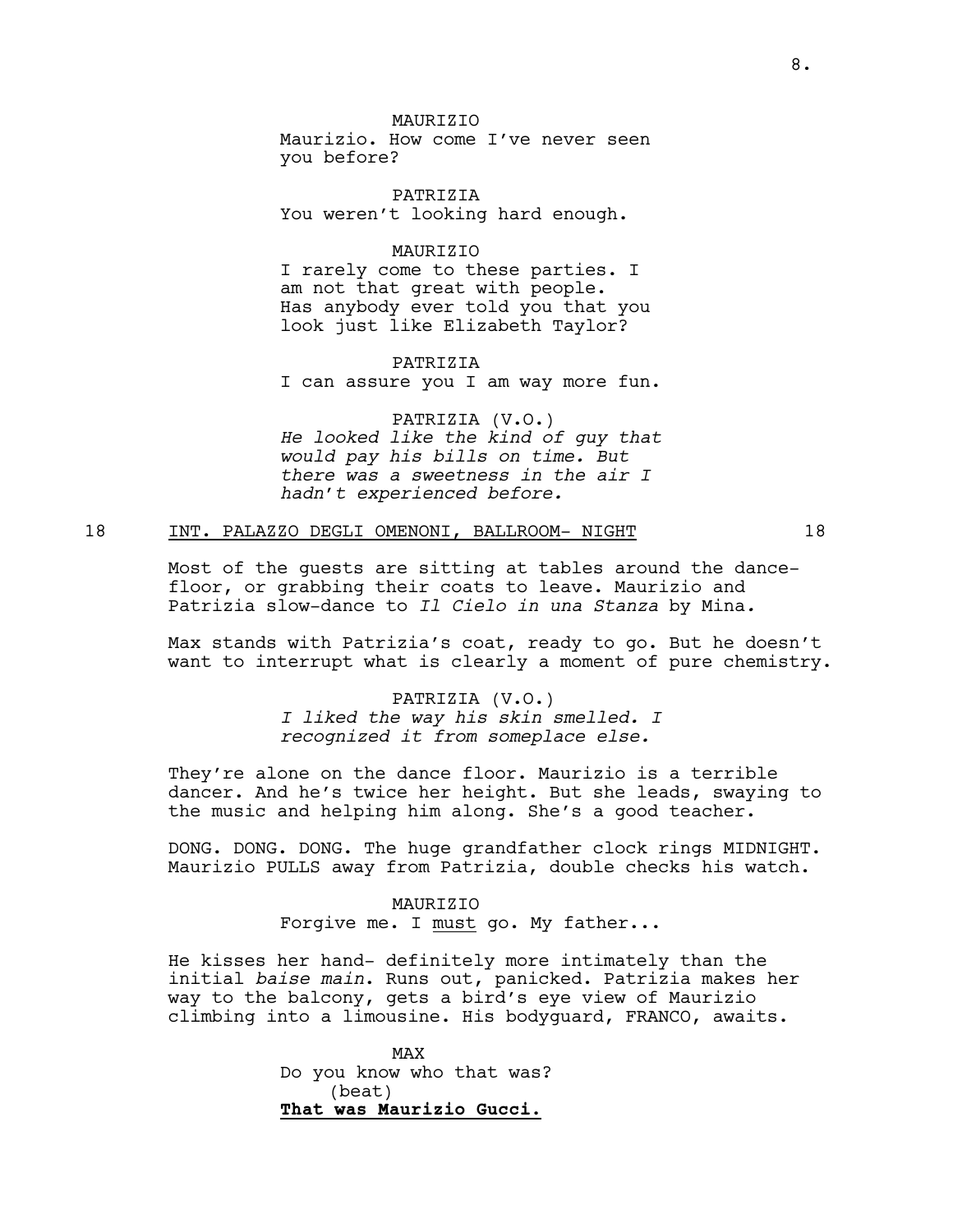# 19 INT. REGGIANI HOUSEHOLD, KITCHEN- NIGHT 19

Patrizia stands barefoot in the kitchen, still wearing her dress. Cigarette in one hand, jug of milk in the other.

Mamma SILVANA storms in.

#### SILVANA

Where were you? Where have you been? Why didn't you call? You know I don't like that Max-

PATRIZIA (wiping milk from her lip) I really like this one, Ma.

SILVANA I don't like how he drives, he makes me nervous- and why are you dressed like this in February-

PATRIZIA I'm not talking about Max.

**STIVANA** 

No?

#### PATRIZIA

No.

Stand-off. Will she tell her mother?

PATRIZIA (CONT'D) I met Maurizio Gucci tonight.

She leaves the kitchen as her mother processes this. Offscreen: the sound of Patrizia's bedroom door closing.

Uncharacteristically, Silvana is SPEECHLESS.

#### 20 INT. REGGIANI HOUSEHOLD- DAY 20

Patrizia runs into the house carrying groceries. She dumps them in the hallway and checks the Answering Machine.

No new messages. She looks genuinely gutted.

Silvana moseys in, arms folded.

SILVANA He hasn't called.

PATRIZIA

He will.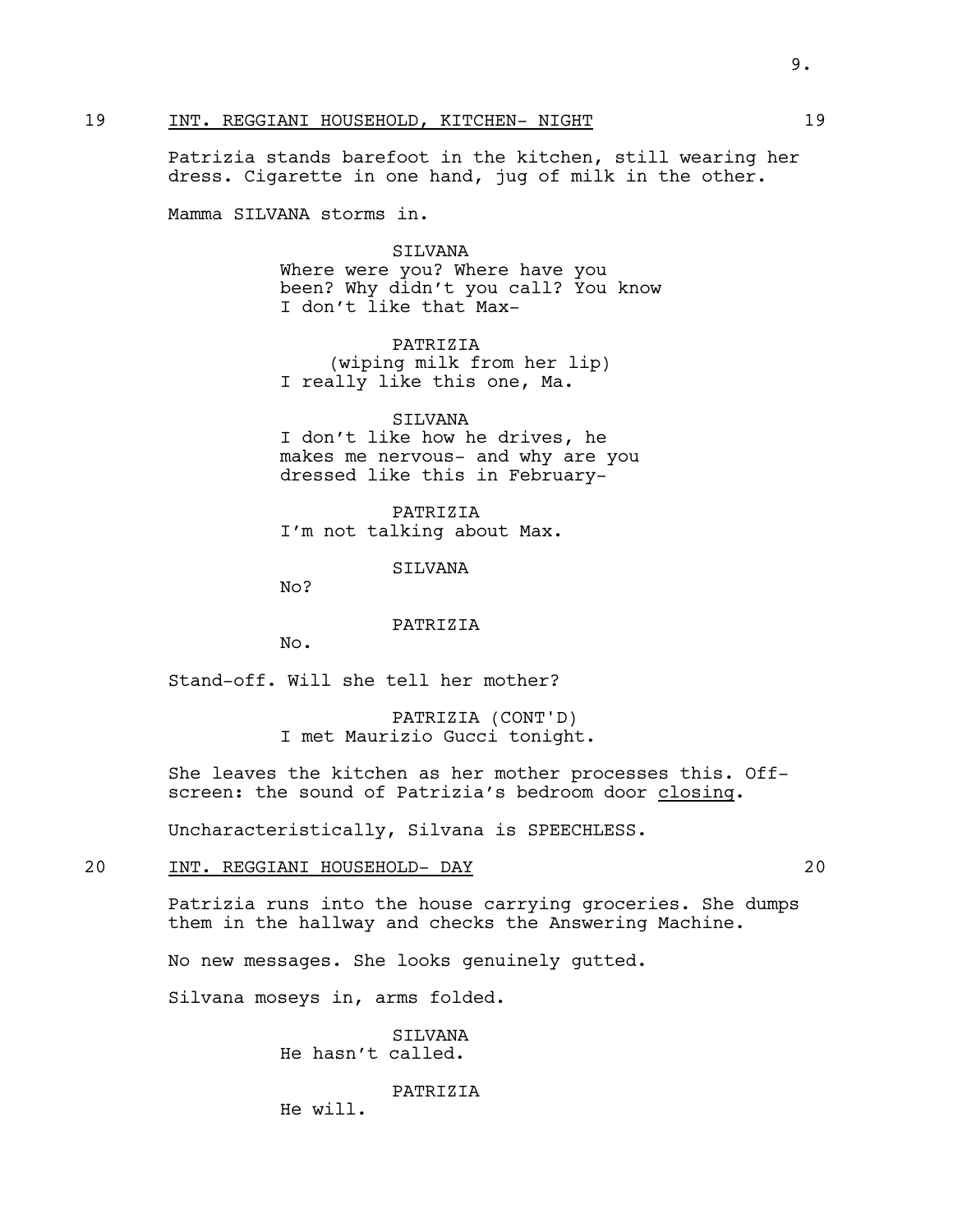Does he even have your number?

PATRIZIA (lying between her teeth) Of course he does. I just have to be patient. He's probably busy.

Patrizia hides her disappointment, puts groceries away. Silvana follows her around the house like a cloud.

> SILVANA Patience is pathetic. I raised a woman, not a buddhist monk. You've got to take what's yours. Grab a hold of the situation. Do you know what he's doing right now? He's meeting other girls. Prettier, richer, smarter girls than you. But none as hungry as you.

Patrizia looks up at her mother. Tears in her eyes. Her mother wipes her tears.

> SILVANA (CONT'D) You're my little tiger, Patrizia. You have to take what's yours.

She hands Patrizia a post-it note with some writing on it. Patrizia looks at it.

> PATRIZIA (V.O.) *She called every university department in Milan pretending she had found his wallet. Found out where he was enrolled. Some would call it stalking- she described it as "intense research of a subject".*

# 21 EXT. CAFE LA FORTUNA- DAY 21

RAIN. Patrizia. Burberry raincoat and flat shoes. Sits under the cafe's awning opposite the Università La Cattolica. STUDENTS TRICKLE OUT. She finishes her cappuccino, quickly removes a bottle of *l'Air du Temps* and sprays herself.

A face appears from beyond the revolving glass doors. MAURIZIO. Patrizia calls out to him.

# PATRIZIA

Maurizio!

He looks at her. Puzzled. Pushes his glasses in. Squints.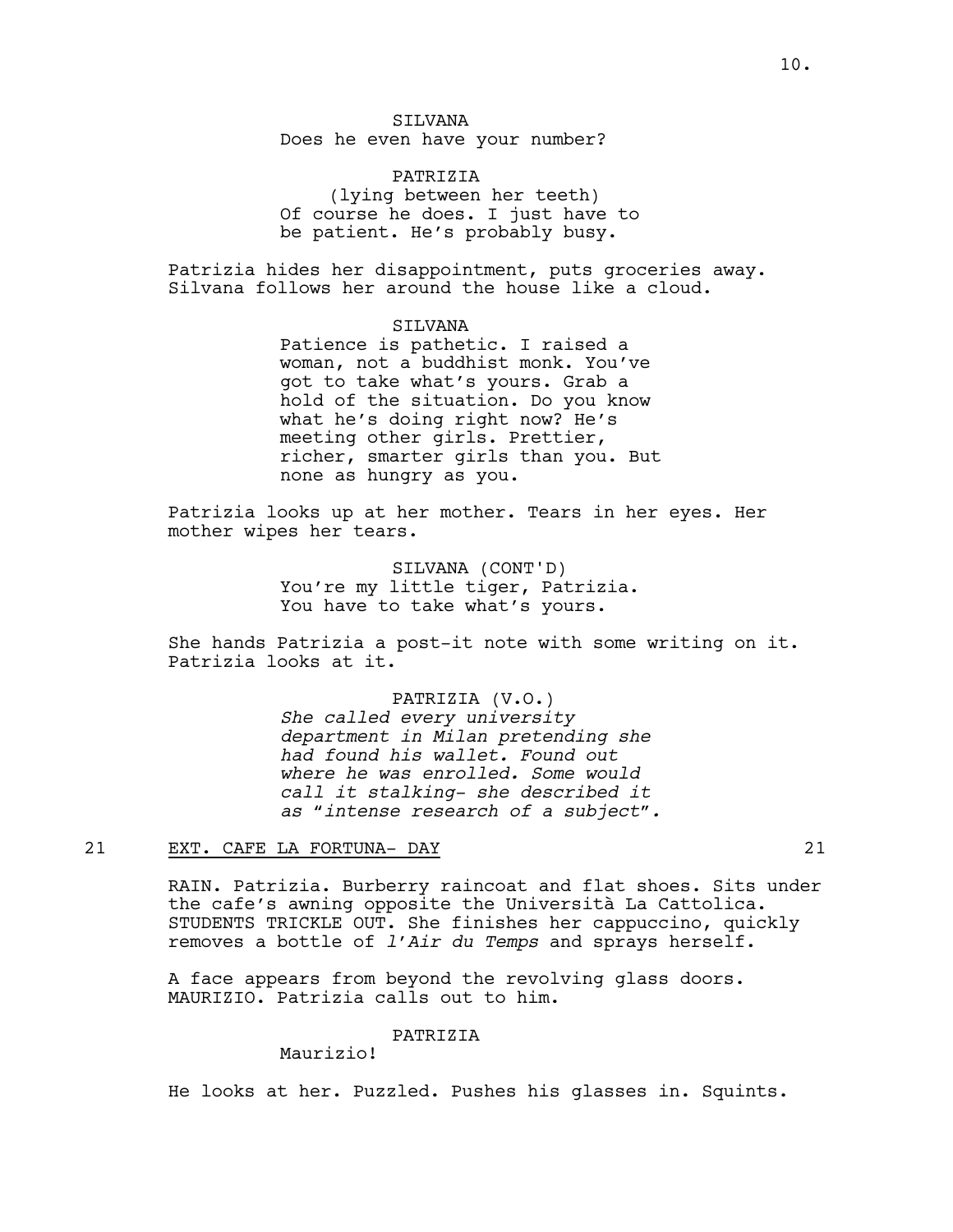He doesn't recognize her! She suddenly appears... defeated.

PATRIZIA

...

But then he SMILES. And she resumes breathing again.

MAURIZIO

Wait there.

He crosses the street, narrowly dodges a bicycle.

UNDER THE AWNING:

MAURIZIO (CONT'D) The lady in red?

PATRIZIA I never thought I'd see you again.

MAURIZIO Most people don't. You study here?

PATRIZIA I'm thinking about it. My problem is that books put me to sleep.

MAURIZIO You're in the wrong place then.

PATRIZIA Any advice on what courses to take?

MAURIZIO Definitely skip the small classes. They'll notice you snoozing.

PATRIZIA I am a quiet sleeper. I learned to sleep on my back when I was six.

MAURIZIO That sounds uncomfortable.

PATRIZIA It's to avoid sleep lines on my face.

Maurizio laughs awkwardly.

She looks into his eyes, launching a thousand ships.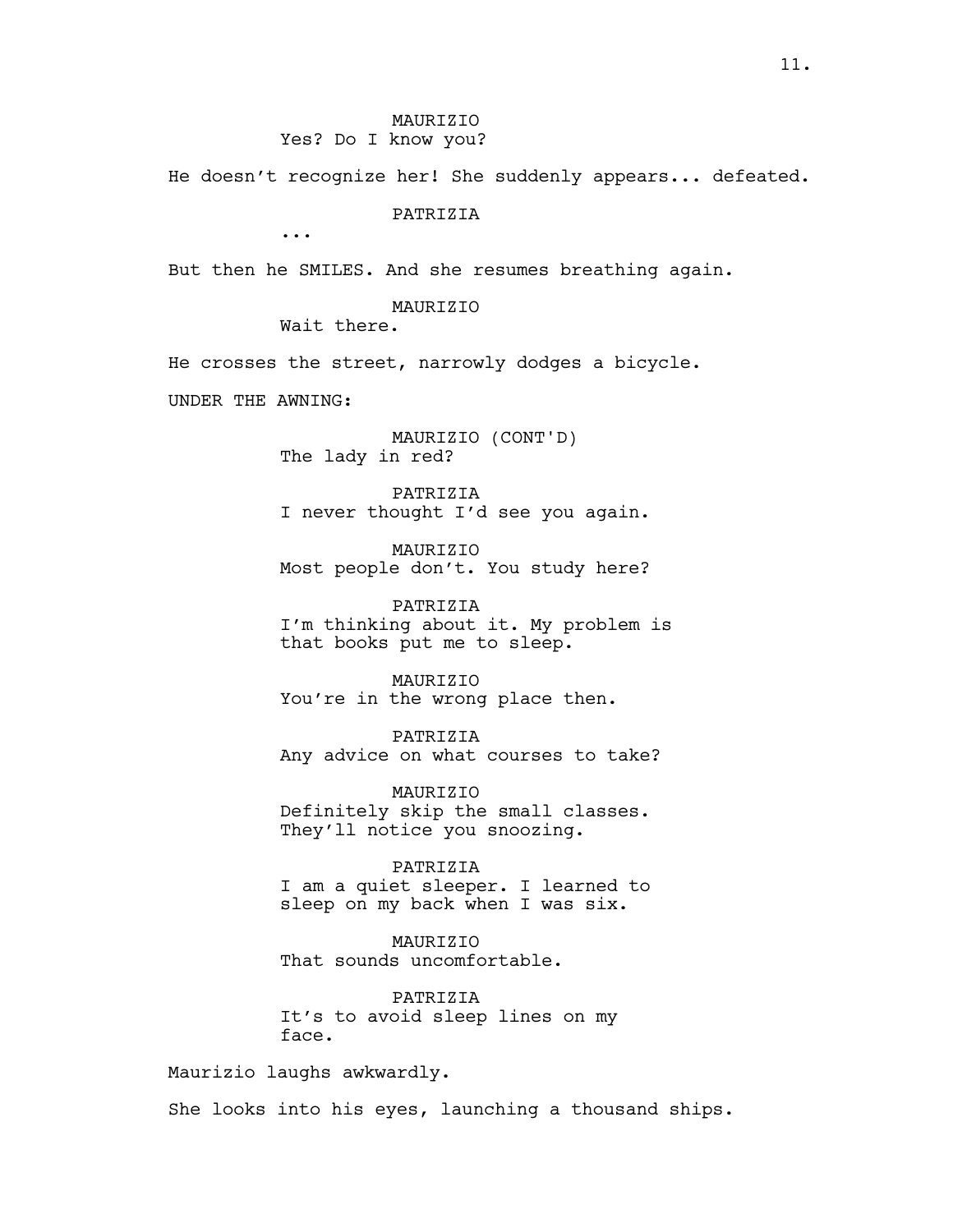A beat that lasts... an eternity. Smoldering silence.

PATRIZIA (CONT'D) I was hoping to bump into you.

MAURIZIO

Why?

PATRIZIA So you can ask me out.

MAURIZIO You want to go on a date with me?

PATRIZIA

Of course.

Franco, parked on the other side of the street, opens his window to get a better view of Patrizia.

> PATRIZIA (CONT'D) The chances of us seeing each other again were tiny- but here we are. You know what this is? It's fate.

She slips her number in his shirt pocket. His heart almost falls out.

> PATRIZIA (CONT'D) That's my number. I'm very busy but I'll make time for you.

She kisses him on the cheek.

PATRIZIA (V.O.) *Eventually he found the courage to call. That was a big deal for him.*

SNAPSHOT OF MAURIZIO AND PATRIZIA walking past Milan's Duomo, arm in arm, as a thousand pigeons take flight around them.

> PATRIZIA (V.O.) *We spoke of love and life. Of the mother he never knew but missed. Of our fears. No, I won't give you details. Some things stay private.*

SNAPSHOT: they walk past the GUCCI store in Via Montenapoleone, her eyes beaming in amazement. The Gucci insignia reflected on them.

SNAPSHOT: Maurizio and Patrizia eat *panzerotti* (hotpockets) in the street. He takes a huge bite and makes a mess: he's never had one and it shows. She cleans him up with napkins.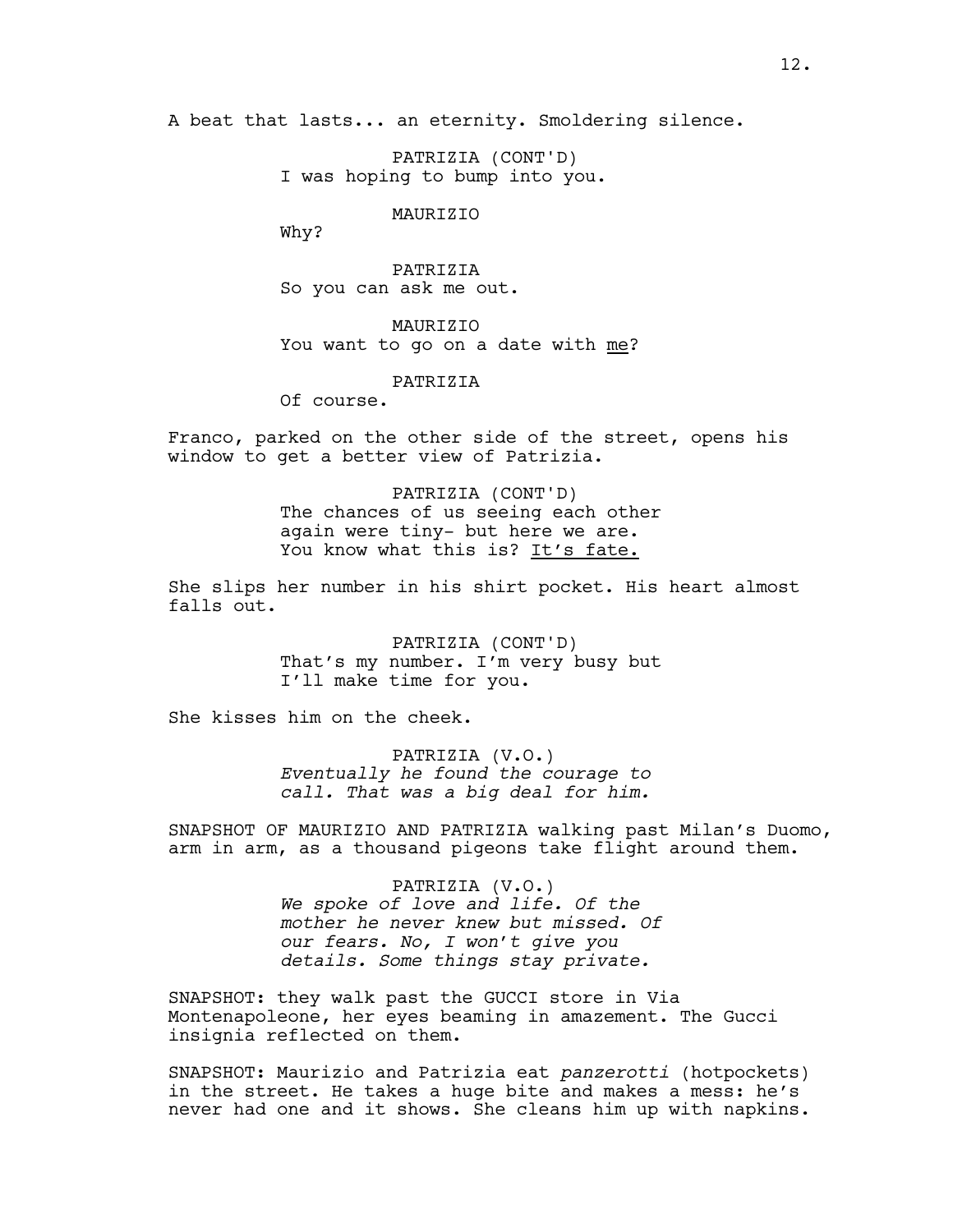# PATRIZIA (V.O.) *We dated like a normal couple.*

SNAPSHOT: they pass Arnaldo Pomodoro's famous sculpture of a half-sliced Tomato, try spinning it around. It moves an inch.

# PATRIZIA (V.O.) *Well, with one huge difference.*

We pan over to FRANCO THE BODYGUARD, watching from across the street. Checking his watch.

> PATRIZIA (V.O.) *Maurizio's father was terrified that the Red Brigades would kidnap his son. They'd been targeting rich Italian kids. So he ordered Franco to follow Maurizio everywhere.*

# 22 EXT. NAVIGLI CANALS- NIGHT 22

FOG. The kind of fog that envelopes the Scottish Highlands or... Lombardy's *pianura padana*. Hard to see 10 feet ahead. Maurizio and Patrizia are walking hand in hand, Franco keeping up behind them. They turn a corner.

Franco turns the corner too but realizes he's LOST THEM.

ON MAURIZIO AND PATRIZIA. They are RUNNING down a cobblestone street, hand in hand. They emerge onto the other main canal. Nobody around. Patrizia notices a tiny ROWBOAT bobbing.

> PATRIZIA Let's take it!

**MAURTZTO** You're *stealing* this boat?

PATRIZIA Not stealing it. Just an extreme case of window-shopping.

She removes her heels and steps onto the boat with Maurizio's help. They undo the rope, grab an oar and push away.

LATER: Patrizia and Maurizio are wrapped around each other on the boat. Light drizzle comes down on them. He takes off his raincoat and lays it over both of them like a blanket.

> PATRIZIA (CONT'D) Don't move or we'll capsize.

They kiss, disappear under the coat.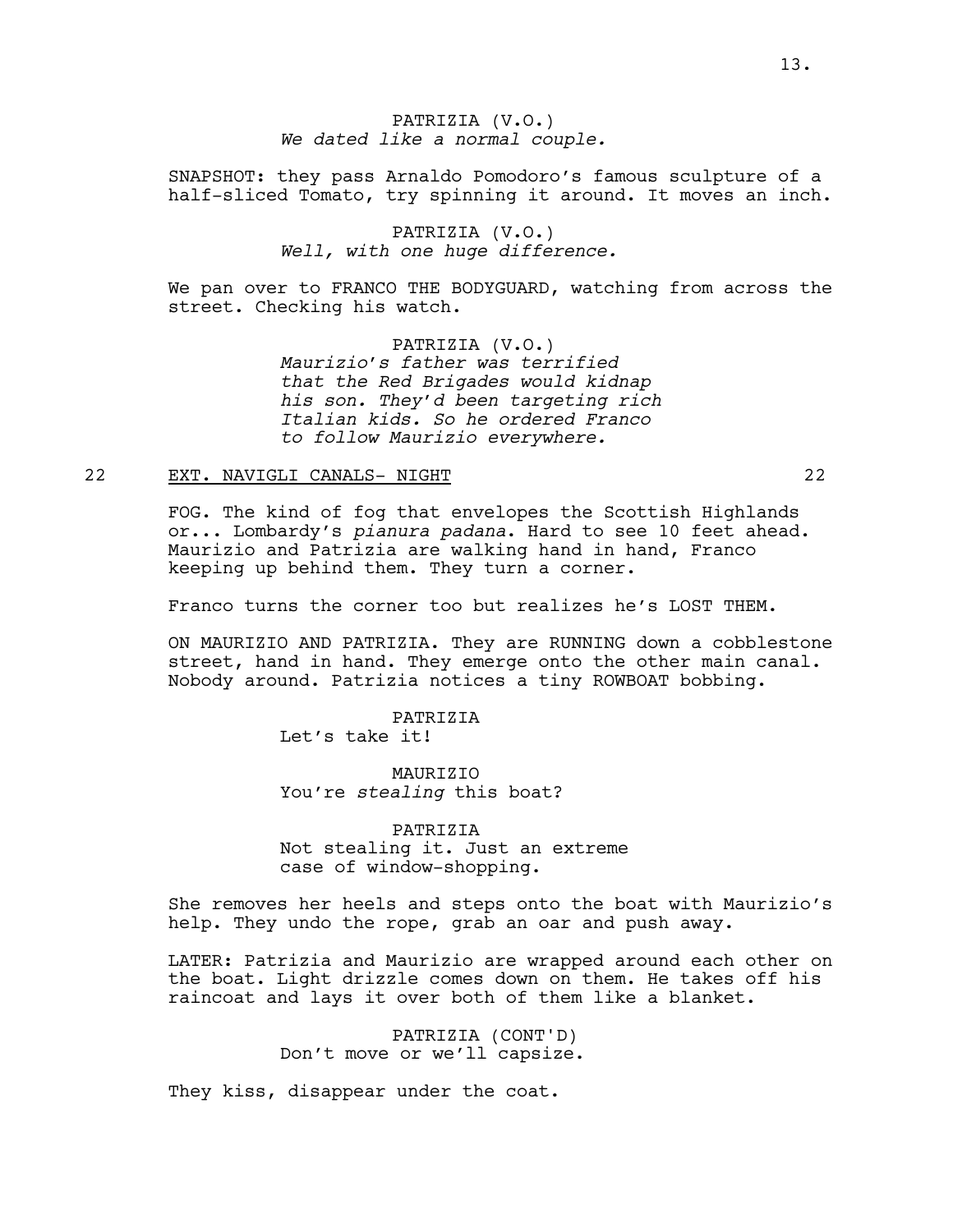#### PATRIZIA (V.O.)

*Maurizio was sick with bronchitis for a month after that. He told his father he caught it running in the rain. It was the first of many lies he told about us. His father started questioning why Maurizio was never hungry at dinner, or why the phone bill was so high.*

# 23 INT. VILLA NECCHI CAMPIGLIO, WAITING ROOM- DAY 23

TIGHT on a KLIMT PAINTING. Patrizia stares at it confusedly, walks over to an imposing leather couch. Sinks in it.

> PATRIZIA (V.O.) *When Maurizio finally took me to meet his father, I sat for hours listening to them talk about me.*

She sits on the couch, adjusting her posture. The leather SQUEAKS loudly. Her eyes are glued to a HUGE MIRROR where we can make out two figures: MAURIZIO and his father RODOLFO.

> RODOLFO GUCCI You'll send me to an early grave. Is that what you want?

> MAURIZIO Shhhh. She can probably hear you.

RODOLFO GUCCI I don't care. She's only after your money, don't you see? They all are.

Patrizia awkwardly looks over at a maid who pretends to busy herself with a plant. The tension is palpable.

> MAURIZIO I love her. You can't change that.

RODOLFO GUCCI What about me?! What am I to you? You're my only son. I gave you life. I gave you everything.

MAURIZIO I'm going to marry her.

RODOLFO GUCCI You can't just marry someone. (beat) At least wait until I'm dead.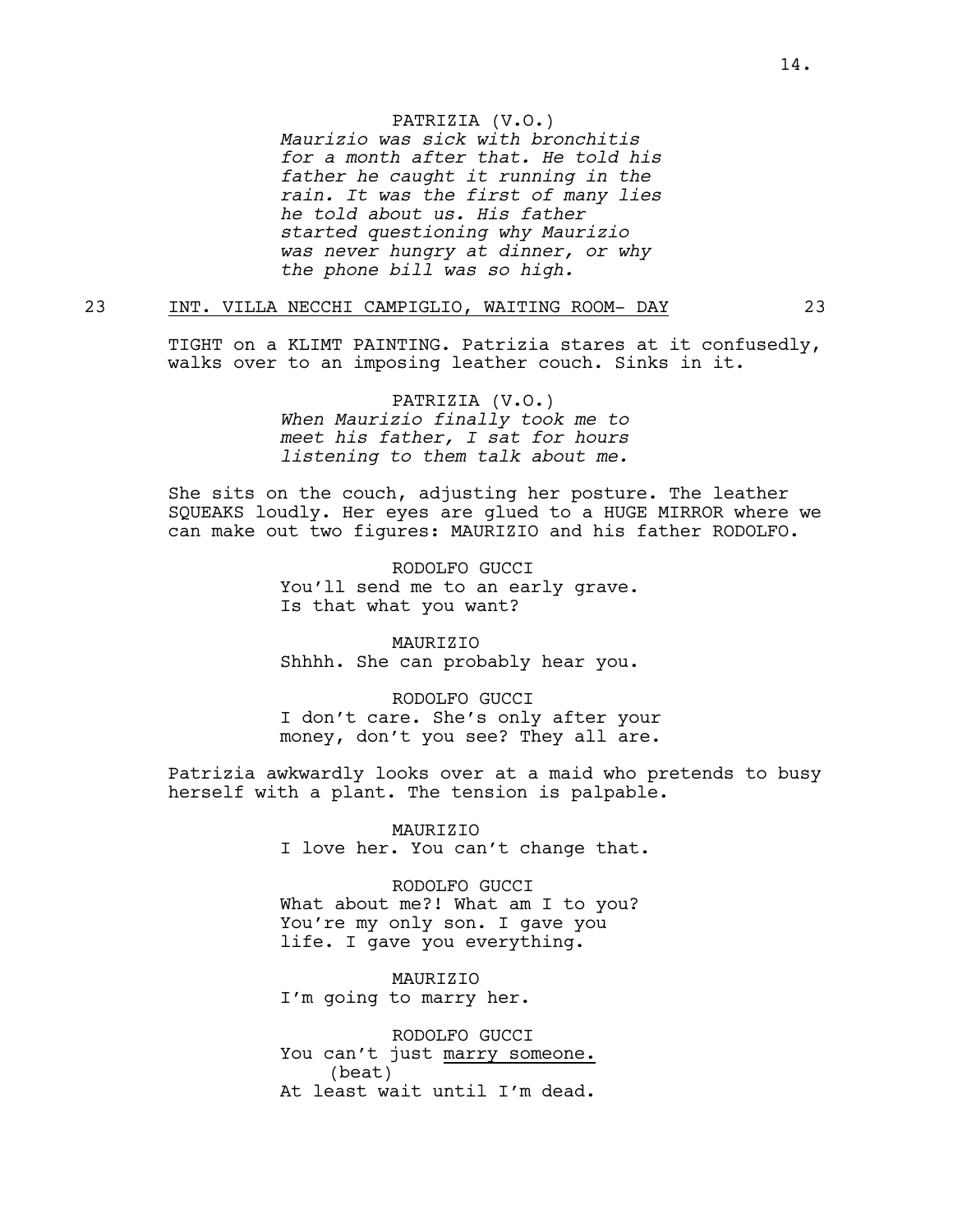**MAURTZTO** I'm sorry. I can't. She is too important to me.

RODOLFO GUCCI I'll never allow it.

Rodolfo turns away from his son, faces a window. A long beat.

RODOLFO GUCCI (CONT'D) Leave this house immediately.

Maurizio exits the room, grabs Patrizia by the arm. They walk down the cold marble floors past other priceless art pieces.

> **MAURTZTO** It'll be fine. He'll come around.

PATRIZIA Are you sure?

MAURIZIO I'm all he's got.

PATRIZIA He doesn't sound too happy.

MAURIZIO He's never been happy.

# 24 EXT. VILLA NECCHI CAMPIGLIO- DAY 24

Maurizio and Patrizia step up to Franco. He is working on an Isotta-Fraschini. One of many classics.

> MAURIZIO Lets go, Franco.

FRANCO I can't drive you anymore, sir.

A yellow cab pulls up outside the gates. The cabbie HONKS.

FRANCO (CONT'D) Mr. Gucci gave me orders. Be good.

He gives Maurizio some cash, squeezes his cheek. Wells up.

25 INT. VILLA NECCHI CAMPIGLIO, MEMORY ROOM- DAY 25

A secret shrine to Rodolfo's acting days. Rodolfo is in a silk Gucci robe, watching himself in a silent film. He mimics his own movements, enveloped in nostalgia and regret.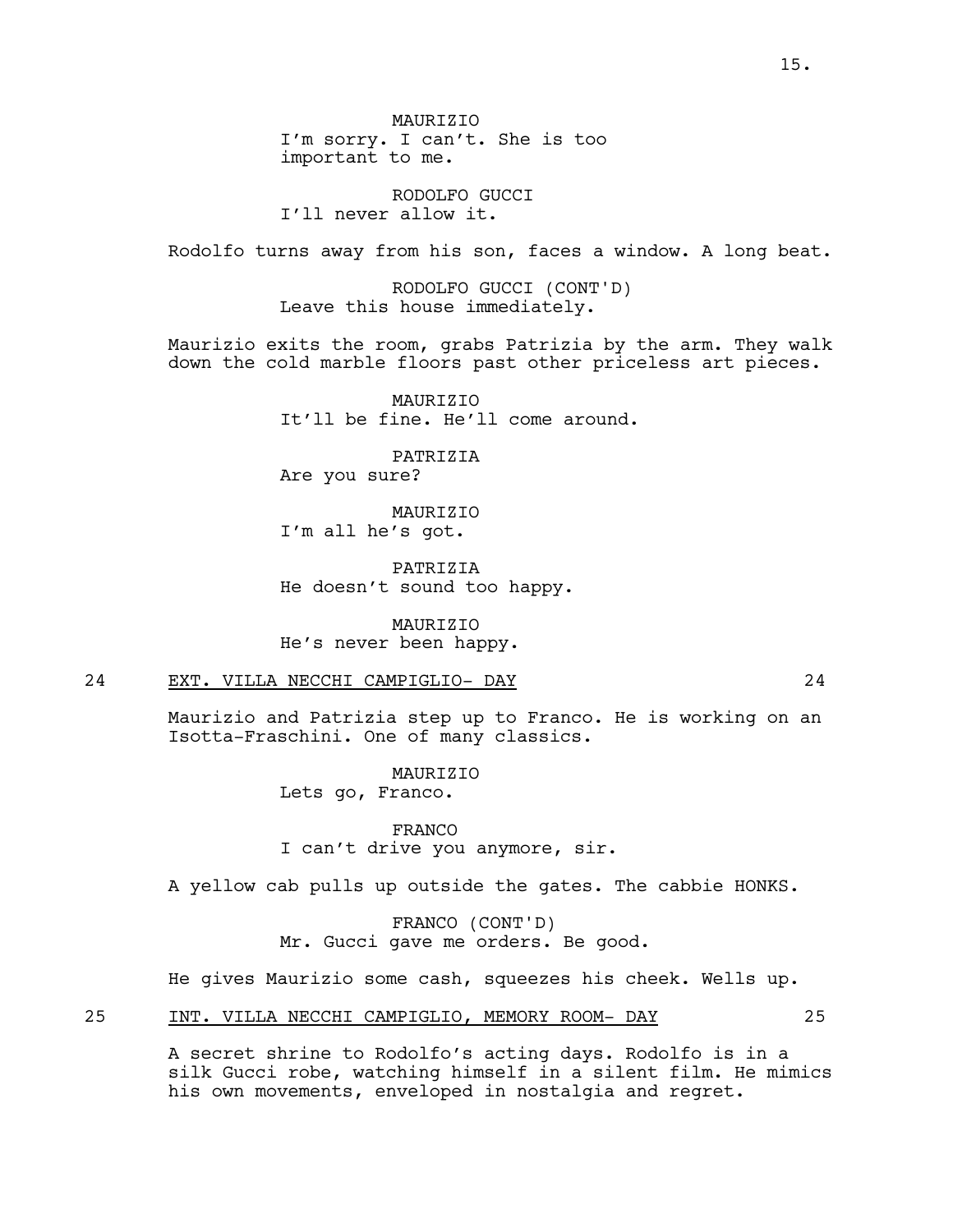Rodolfo marvels at himself, proudly. Drowning in memories.

# 26 INT. ENTRY TO PATRIZIA'S HOME- NIGHT 26

Maurizio and Patrizia waits outside the Reggiani's modernist home. The door opens and Silvana and Fernando greet Maurizio with crocodile smiles. Fernando takes Maurizio's duffle bags.

# 27 INT. REGGIANI HOUSEHOLD-DAY 27

The Reggianis and Maurizio walk across a hallway lined with religious icons. Silvana subtly stops and crosses herself as she passes a small Madonna. "Thank you for bringing *him*."

They open the door to an APARTMENT above the family garage. Simply a small bedroom, kitchenette, living area and a TV.

> SILVANA Patrizia's room is down the hall. If you need anything... just ask.

Patrizia grazes Maurizio's hand. Smiles conspiratorially.

# 28 INT. REGGIANI HOUSEHOLD, LIVING ROOM- NIGHT 28

The family watches the Italian soccer team on the couch. Frittata on the table. Ice-cold beers being passed around.

# PATRIZIA (V.O.) *Maurizio had never seen how the bourgeoisie lived. Sunken sofas, home-cooked meals, small pleasures.*

Italy scores. Fernando goes berserk, jumping up and down as the dog barks. He grabs Maurizio and squeezes him like a rag.

#### 29 EXT. REGGIANI HOUSEHOLD- NIGHT 29

WIDE on the modernist villa and studio apartment above the garage. A moonlit SHADOW crosses the connecting hallway.

30 INT. REGGIANI HALLWAY- NIGHT 30

ANGLE ON: PEDICURED FEET. Tiptoeing across the mahogany.

#### 31 INT. REGGIANI GARAGE APARTMENT- NIGHT 31

Patrizia. Slides into Maurizio's bed. Licks him all over and gets on top of him. He inhales her chest like it's cocaine.

# 32 INT. REGGIANI HOUSEHOLD, BEDROOM- NIGHT 32

ON SILVANA. She lies in bed listening to the couple make love. That's my girl.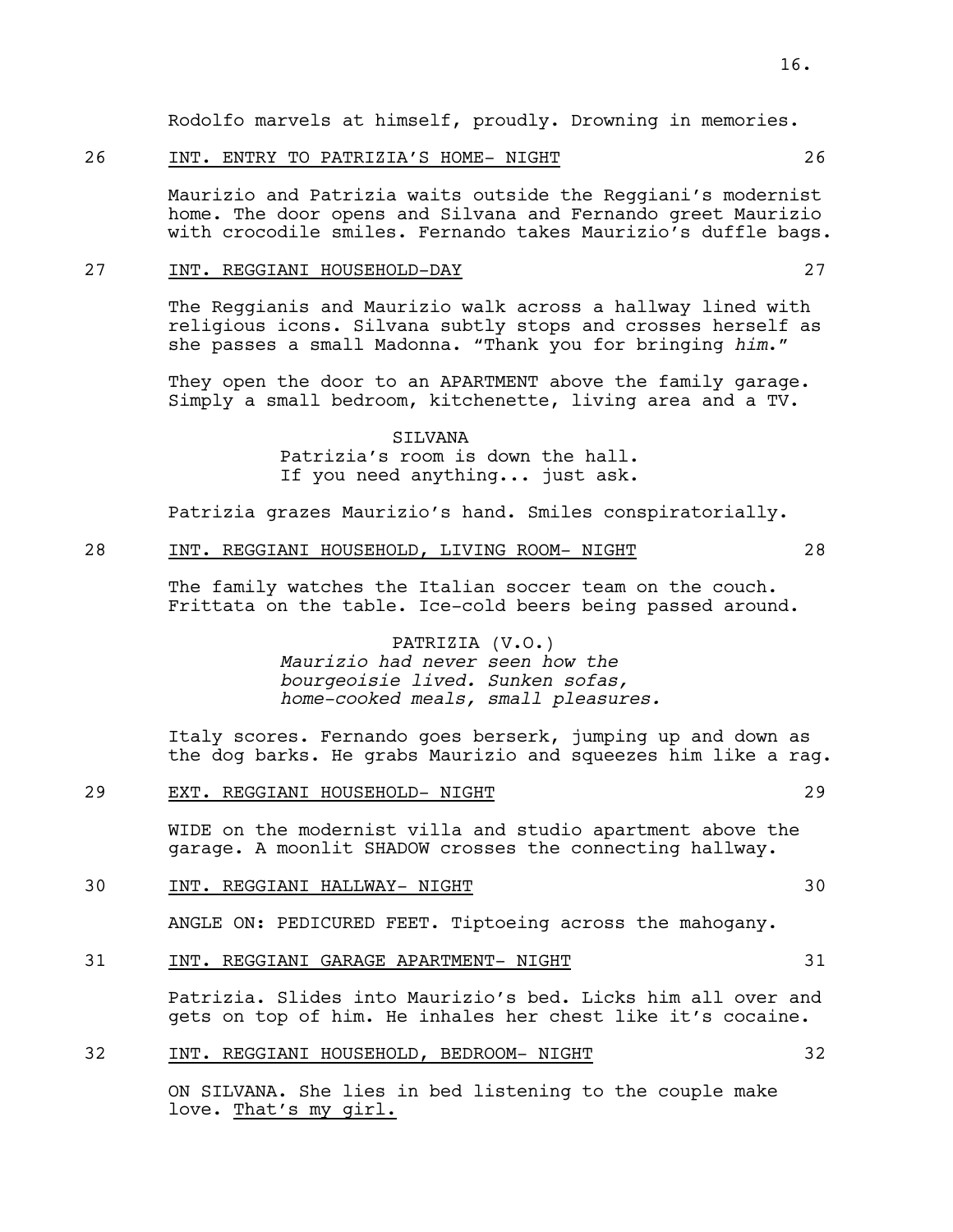#### 33 EXT. SANTA MARIA DELLA PACE- DAY 33

A 14th century red brick basilica in a walled, tree-filled courtyard. A ROLLS-ROYCE pulls up. Patrizia exits, her father Fernando holding her dress behind her.

# 34 INT. SANTA MARIA DELLA PACE- DAY 34

The pews are draped in burgundy velvet and decorated with bunches of wild-flowers. Patrizia walks down the aisle.

She joins Maurizio at the altar, he kisses her hand. Her gaze lands on EMPTY PEWS at the front.

Her expression changes instantly. From elation to woe. Why?

No Guccis came. (Except for Franco who weeps incessantly)

The wedding ceremony begins. She cracks a fake smile at Maurizio but she never shakes off her disappointment.

# 35 EXT. SANTA MARIA DELLA PACE- DAY 35

Maurizio and Patrizia, newlyweds, step outside to a crowd of onlookers clapping and cheering. A couple PAPARAZZI elbow their way through and snap photos of them. Yell out.

PAPARAZZO #1 How does it feel to be a Gucci? PAPARAZZO #2 Have you bought a house yet?

Maurizio and Patrizia jump into the Rolls-Royce and take off.

36 INT. SUNBED- DAY 36

Patrizia is sweating in goggles, standing in an upright sunbed, UV light on her. A spa employee hands her a phone.

# SPA EMPLOYEE Madame- call for you.

Patrizia can't see anything. She paws at the phone, grabs it.

# 37 INT. MASSAGE STUDIO- DAY 37

A Korean masseuse walks on the back of: ALDO GUCCI (70s). Debonair. Effete. Bronzed. He is gawking at the front page of a gossip rag, Novella 2000, detailing the wedding.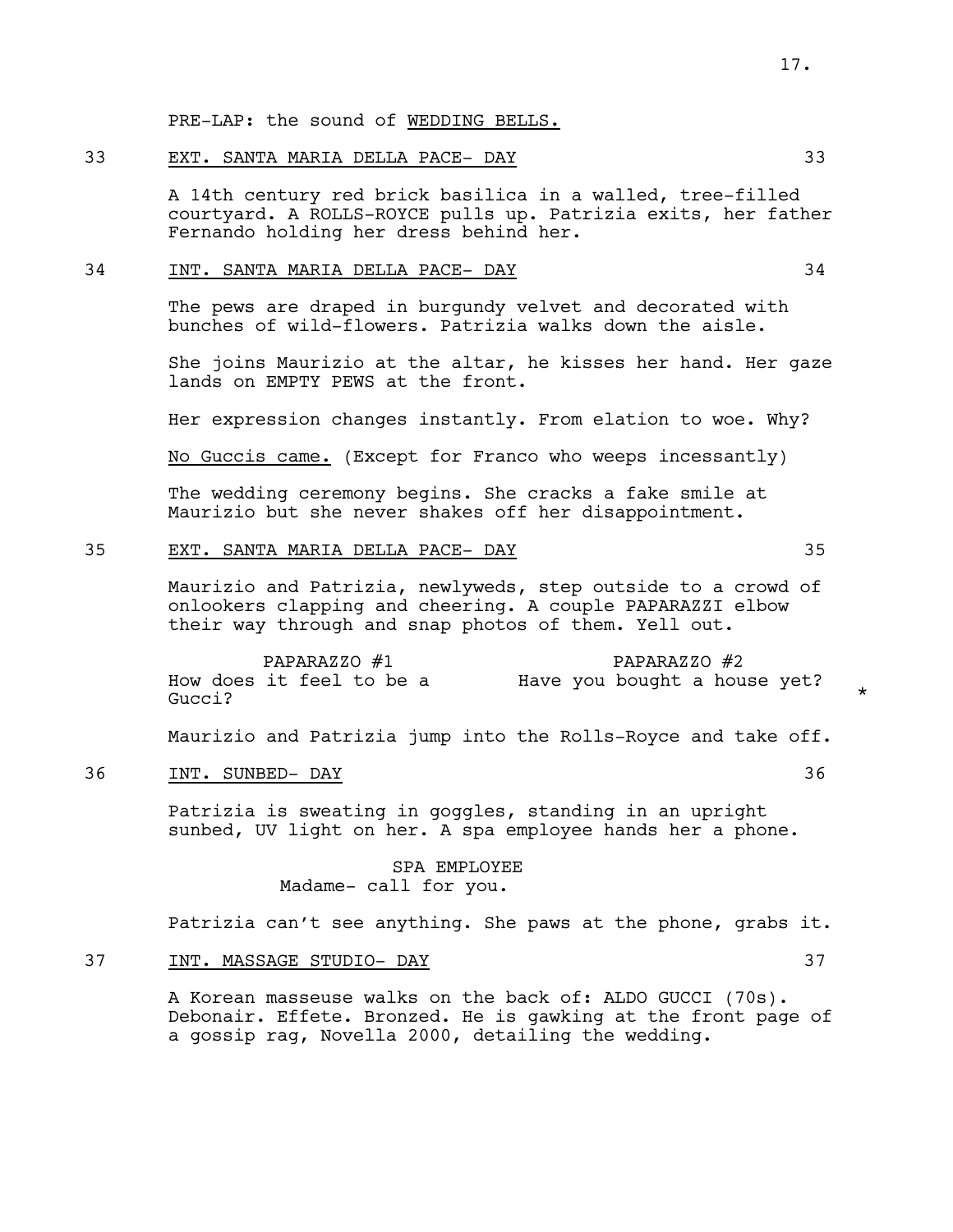ALDO GUCCI (putting on the charm) *Nipotina?* I hope I am not interrupting anything important.

INTERCUT BETWEEN PATRIZIA AND ALDO

PATRIZIA

(volleying back the charm) What could be more important than a call from my new Uncle?

ALDO GUCCI I see Maurizio's taste, like his Uncle's, is impeccable.

PATRIZIA You saw the photos in Novella 2000.

ALDO GUCCI (thumbing through the rag) In passing.

PATRIZIA I looked even better in person.

ALDO GUCCI I am truly sorry I couldn't make it. Business beckoned. (beat) I am sure you understand.

PATRIZIA Of course. I know how busy you are.

CRACK. The Korean masseuse hits a spot. Aldo GRUNTS.

ALDO GUCCI We're celebrating my birthday this weekend at my home on Lake Como. It'll be the perfect opportunity for you to meet the family.

PATRIZIA How many candles is it?

ALDO GUCCI 70. They say it's the new 69.

38 EXT. ALDO GUCCI'S LAKE COMO VILLA- DAY 38

Patrizia and Maurizio walk up-hill to an immense white-andturqouise villa perched above the lake.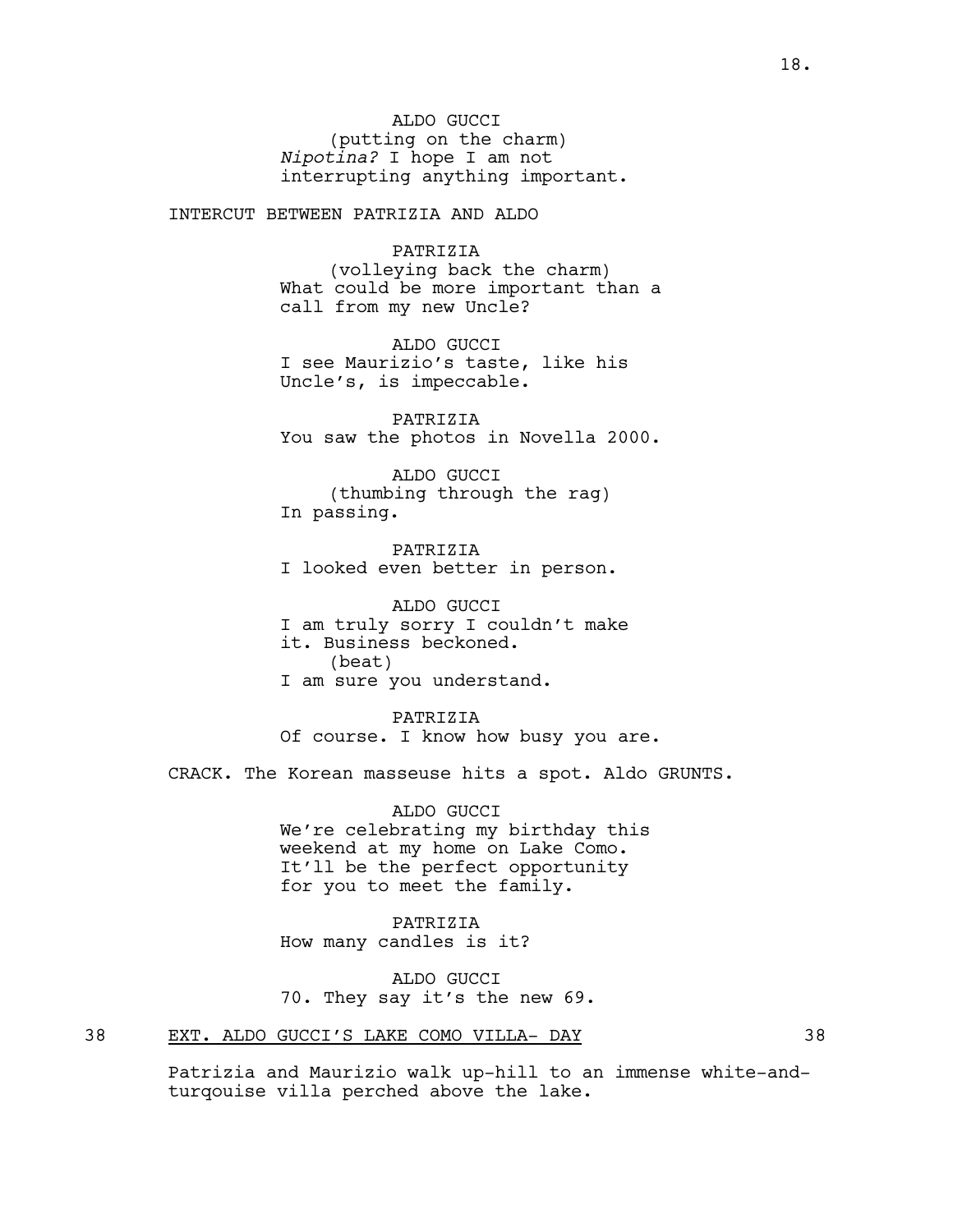Large umbrellas shield a long table from the sunshine as the staff prepare lunch. It is a glorious, bucolic vision, interrupted by:

The sound of GRUNTING and SLAMMING and CHEERING.

ALDO (O.S.) GET IN THERE YOU BASTARD! KICK HIS TEETH OUT! EARN YOUR FUCKING LUNCH!

Maurizio and Patrizia peer over to the left, to a stretch of LAWN. There are goal nets on each end. A GAME IS IN PROGRESS.

> PATRIZIA (V.O.) *When I met them they were playing a bizarre Florentine game. It involved a ball. But mostly it involved beating each other to a pulp.*

A group of MEN- some kids, too- are playing *Calcio Storico*  (Historical football) - a game thought up by 16th-century Florentines. As the name suggests, it's an early and very violent form of football. We join them on the field and see:

ALDO. White shirt rolled up, screaming on the sideline, spit flying out as he motivates his team.

THE PLAYERS. Still in their once-crisp WHITE SHIRTS and FLANNEL TROUSERS. The shirts bloodied, the trousers torn.

Paolo has the ball in his hand. Terrified. He looks around at who to pass. Not many options.

Paolo gets ELBOWED IN THE FACE. Lands in a mound of dirt, blood squirting out of his nose and onto the ground.

MAURIZIO AND PATRIZIA. He, horrified and embarrassed. She, intrigued and titillated. A smile forming.

# 39 EXT. TERRACE- DAY 39

Some 20-odd guests sit at the long table under the umbrellas. The men who participated in the game sport band-aids, bloody clothes, bruises. Gift-wrapping paper is picks up by maids.

We pan across the quests as bowls of food are passed around.

ON PAOLO GUCCI. Uncomfortable in his own skin. Bald, mustachioed, short. He has changed into the weirdest looking corduroy suit imaginable and has toilet paper up his nose.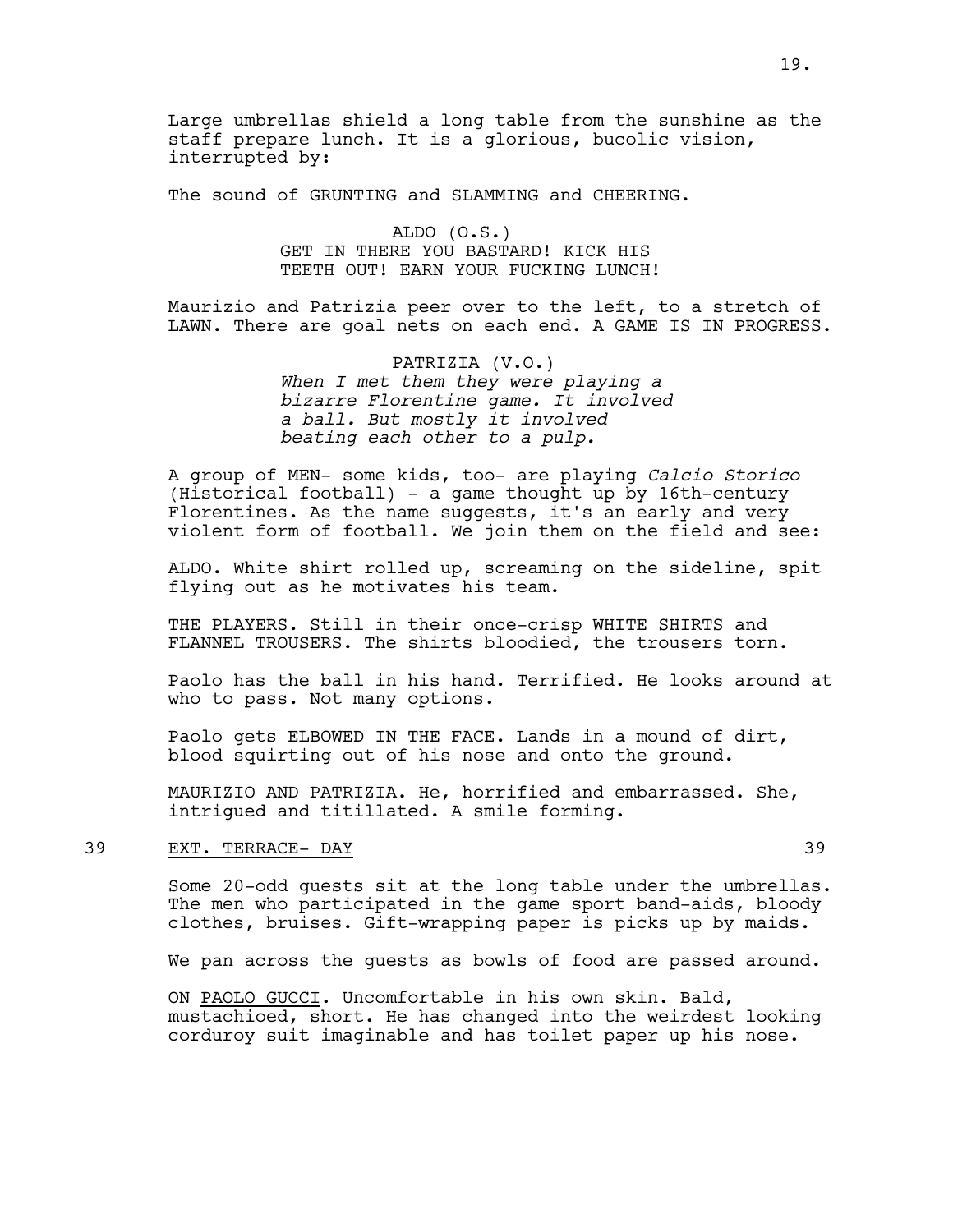PATRIZIA (V.O.) *Paolo Gucci was, believe it or not, chairman of the Italian Federation of Pigeon Fanciers. Come to think of it, he kind of looked like one.*

We shift our gaze to Paolo's buxom, British new wife, JENNY.

PATRIZIA (V.O.) *His wife Jenny was an English girl who had come to Italy to study Opera. Her laugh was a high C#. It made dogs bark ten blocks away.*

Jenny CACKLES at something as she passes the bowl of pasta to Patrizia and immediately notices her WEDDING RING.

> JENNY Wow. You got a *nice* ring. Paolo bought mine from a catalogue!

PATRIZIA It was Maurizio's mother.

**JENNY** (suddenly reverential) He must think you're very special.

Now on to ALDO GUCCI. A gorgeous young FRENCH MODEL giggling opposite him as he tickles her toes under the table.

> PATRIZIA (V.O.) *Aldo didn't want women. He needed them. He kept Paolo on a tight leash, and the two couldn't have been more different. As for Maurizio's father, Rodolfo? He didn't show up. He sent his personal lawyer instead- a man named Domenico De Sole- to spy on the proceedings.*

ON DOMENICO DE SOLE. Bookish. White socks over black illfitting business suit. Straggly beard. He runs his index finger across his tight shirt collar. A nervous tic. And he neatly divides his food into little sections on his plate.

Paolo polishes off a glass of wine, reaches for another bottle. He's drunk. Aldo takes his glass away from him.

> PAOLO For the record: I don't have a drinking problem. *Some* people have a problem with me drinking.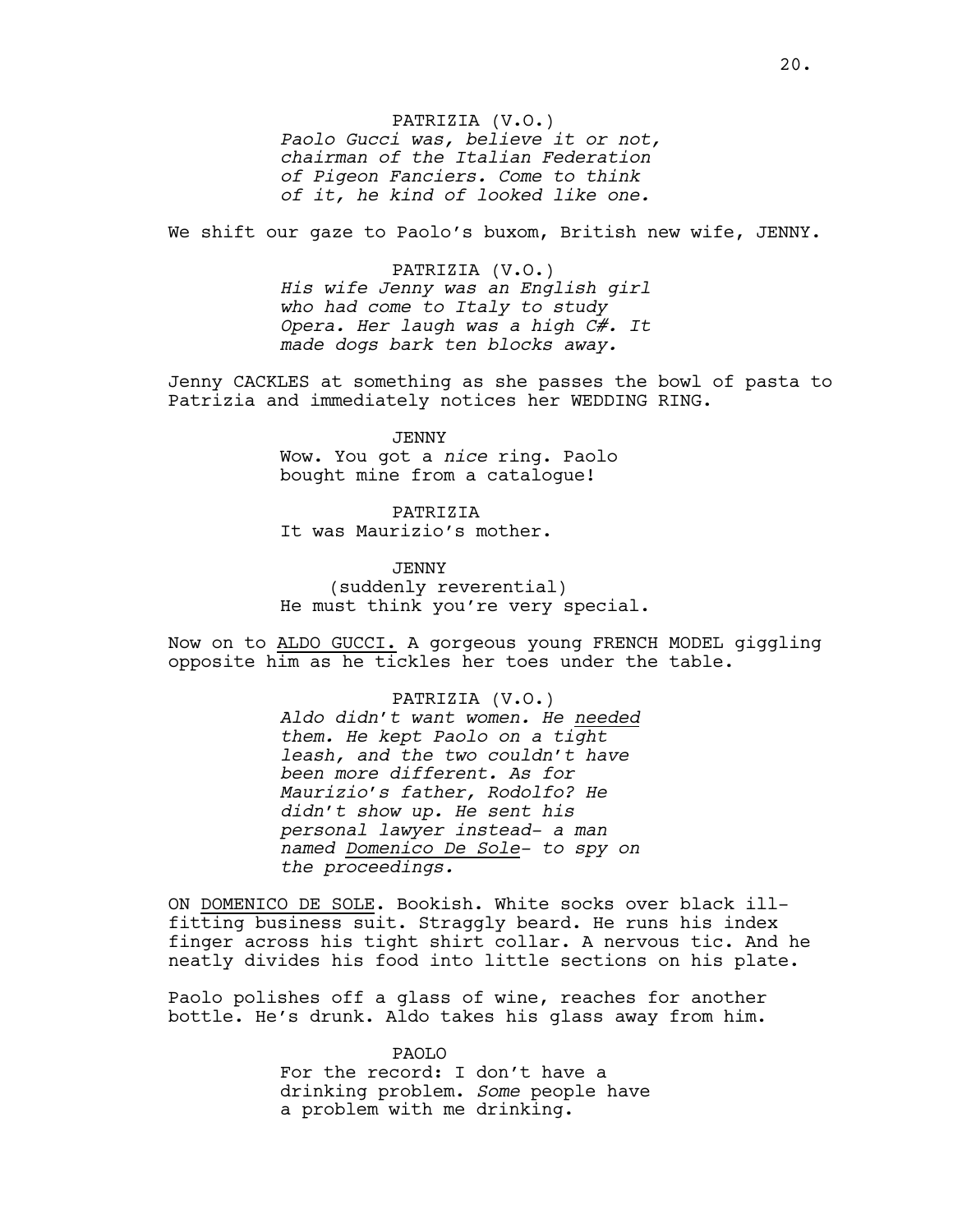ALDO GUCCI (ignoring him) You should know, Patrizia, that the Guccis were noble saddle-makers to medieval courts. All these ephemeral trends don't hold a candle to our majestic history. Our supple leather. The smell of it. We have history flowing through those green and red webbings. And yes, we are expensive. But remember. Quality is remembered long after price is forgotten.

Maurizio pulls Patrizia to himself, whispers in her ear.

MAURIZIO He's been telling that story for years. My grandfather was a bellhop in London. It's all bullshit.

Jenny turns to the table. Speaks with her mouth full.

JENNY What do we think of Paolo's outfit?

The deafening silence of people chewing, drinking.

DE SOLE It's eccentric.

ALDO GUCCI I liked his bloody shirt better. Remember you are a Gucci, Paolo. You need to look the part.

PAOLO I designed this myself.

ALDO GUCCI Reconsider your wardrobe choices.

PAOLO You don't understand a thing about trends, father. It's *chic*.

ALDO GUCCI All I know is that you look cheaper than a Parisian prostitute. (to his French date) Sorry, darling.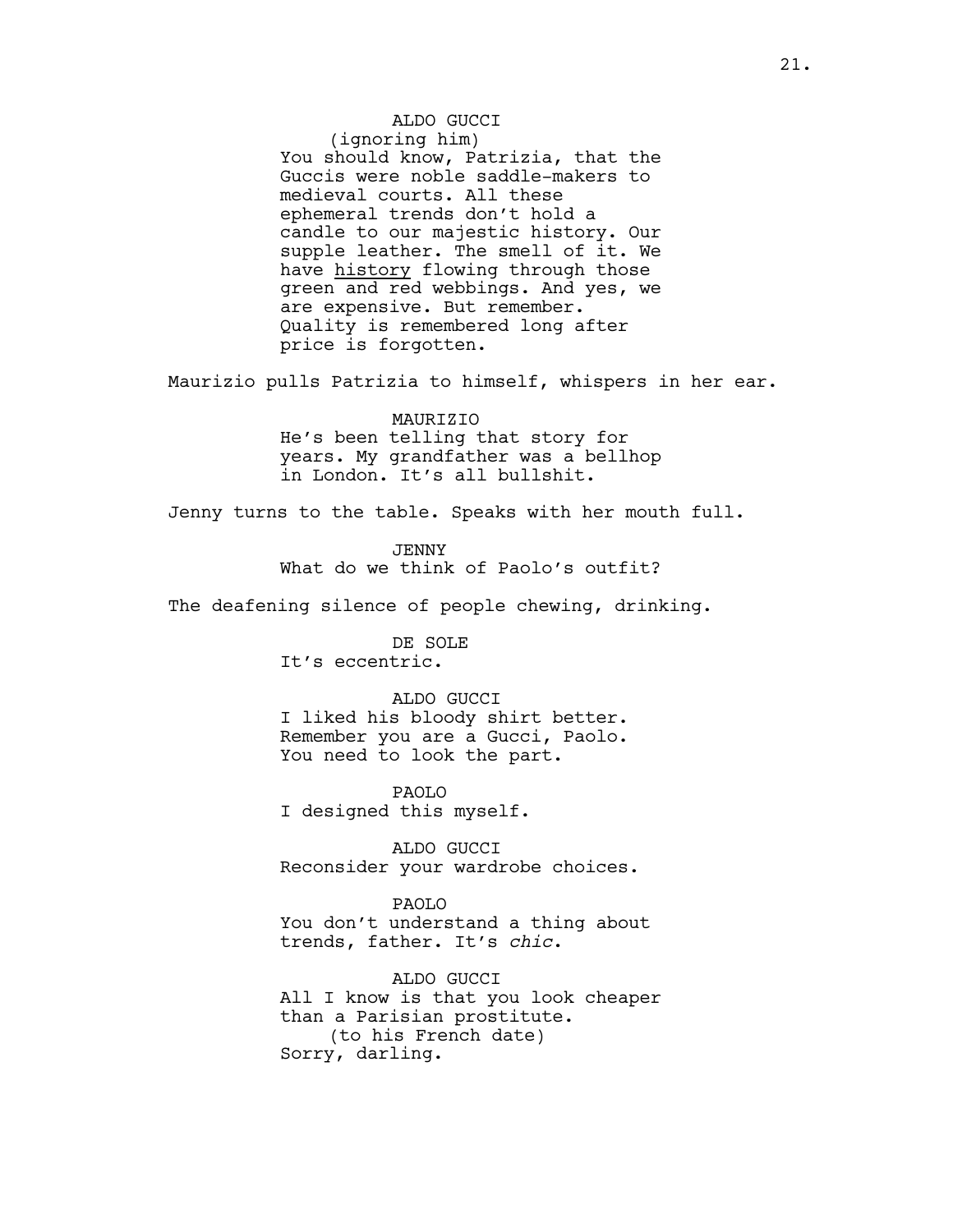#### PAOLO

(to Patrizia) My father's problem is that he's stuck in the past. He refuses to take Gucci into the next century.

ALDO GUCCI Gucci is doing fine under my watch.

PAOLO It needs new ideas, new energy. I am bursting with creativity. I'm like a rush of water.

ALDO GUCCI Somebody build a dam.

PAOLO Lets talk about my future at Gucci.

ALDO GUCCI We're not here to talk Gucci talk.

Aldo examines his slice of Parma prosciutto. He calls one of the waiters over. Whispers to him.

> ALDO GUCCI (CONT'D) Too thick. You must make it last.

He stabs at the slice with his fork, raises it towards the sun.

> PAOLO You see, you're doing it again.

ALDO GUCCI (to the waiter) If you can't see the sun through it, it's not thin enough.

PAOLO I am sick of being ignored.

ALDO GUCCI (fists on the table) *And I am sick of hearing you talk.*

Maurizio looks down at his plate. Plays with his food.

PAOLO It hurts my feelings when you do this. You deliberately hurt my feelings. Lets go, Jenny.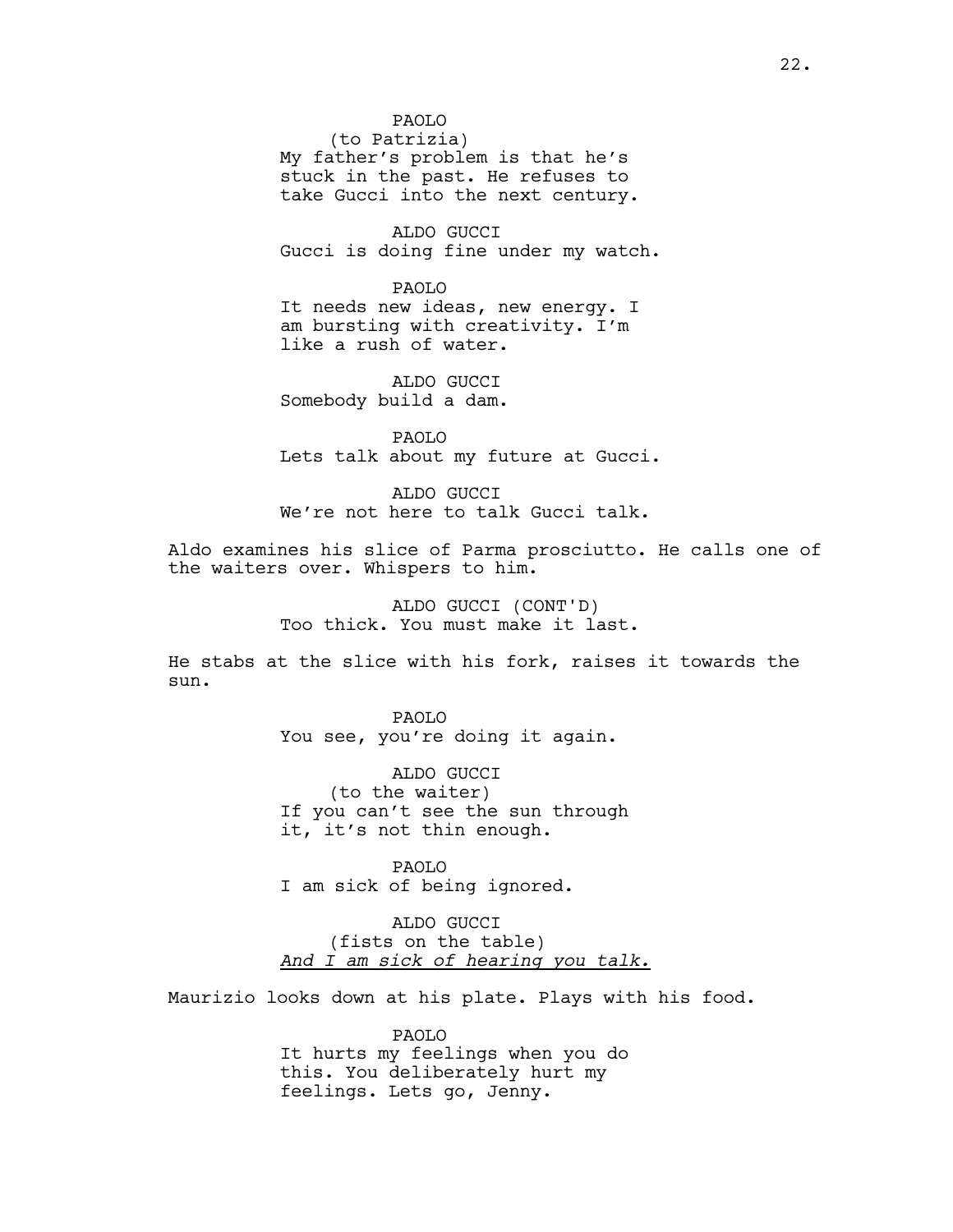#### **JENNY**

# I haven't had espresso-

He grabs Jenny and they leave.

# 40 INT. FIAT 124- NIGHT 40

Maurizio is driving Patrizia's orange convertible with the top down. She is a little tipsy and he doesn't drink. So he drives. Sitting in Patrizia's lap is a box. She pries it open revealing a mud-brown CAKE. Not exactly appetizing.

#### PATRIZIA

*Cast-a-what*?

MAURIZIO Castagnaccio. It tastes a million times better than it looks.

She breaks off a piece, eats it.

MAURIZIO (CONT'D) My grandfather Guccio ate it every day after he became rich because he couldn't afford it as a kid.

PATRIZIA (genuinely surprised) Wow. It's... delicious.

#### **MAURTZIO**

Gucci is like that cake. You think there's a lot to go around, but once you taste it you'll want more and then you'll want the whole thing.

She takes a piece and feeds it to Maurizio.

#### PATRIZIA

So your father Rodolfo owns 50% and the other 50% is your Uncle Aldo's? Eventually you and Paolo will each inherit their half. Right?

#### MAURIZIO

Yes but all three of them disagree on virtually everything.

PATRIZIA Who do you agree or disagree with?

He doesn't answer. Keeps chewing. And chewing. And...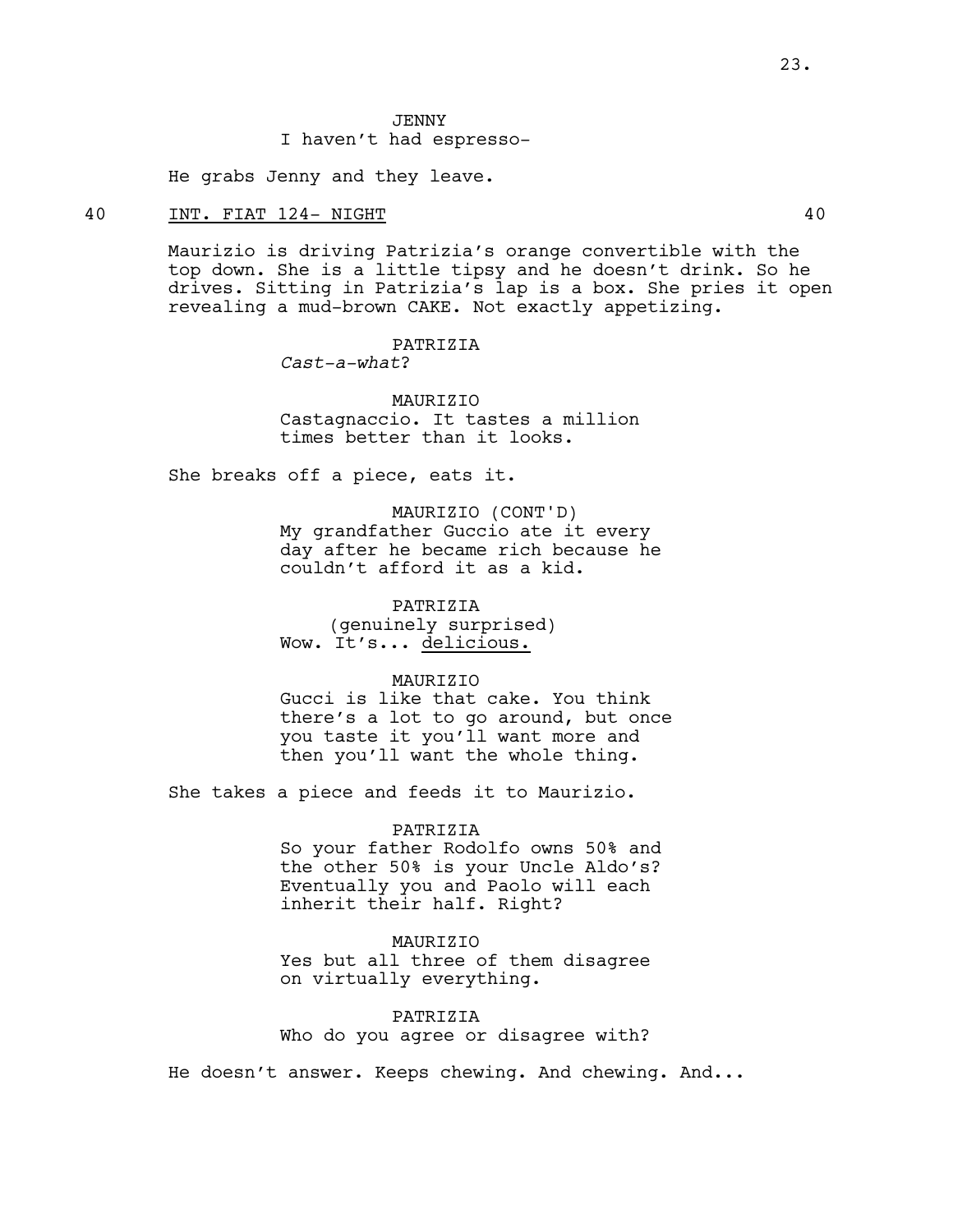PATRIZIA (CONT'D) You'll just sit and watch them?

MAURIZIO I'm Gucci by name. I don't have their Tuscan character. It was enhanced by my ma's German blood.

PATRIZIA (V.O.) *And how I loved that blood more and more with every ounce of my soul.*

She kisses Maurizio, stares at him longingly. Pure adoration. Slips her hand into his and squeezes it tightly.

She keeps breaking pieces of the cake off. One bite, two bites... she can't stop eating it.

> *PATRIZIA (V.O.) Thing is, you don't marry royalty and end up sleeping in the servant's quarters.*

#### 41 INT. REGGIANI GARAGE APARTMENT- NIGHT 41

Patrizia lies in bed, wheels turning, eyes staring at a CRACK in the ceiling. Maurizio curled up by her in fetal position.

> PATRIZIA (V.O.) *I couldn't stop thinking about it. One of the most important fashion houses in the world, reduced to a bunch of squabbling, bumbling boys.*

She gets out of bed and makes herself an alka-seltzer in the kitchen. Stares at the fizzing tablet. She sips, burps a little. Turns on the T.V., flicks through some channels.

> PATRIZIA (V.O.) *Granted, I've always suffered from insomnia- most intelligent people do- and the Tuscan cake sat on my chest like an anvil after I ate it. But I saw an opportunity. For Maurizio. For myself. For Gucci.*

She stops at a TAROT CARD READER taking live phone calls on a local cable cannel. This is PINA AURIEMMA (late 30s). Her black eyes stare into the camera. Hair dyed red, permanently enveloped in cigarette smoked, she uses her long fingernails like wands. A phone number flashes across the screen.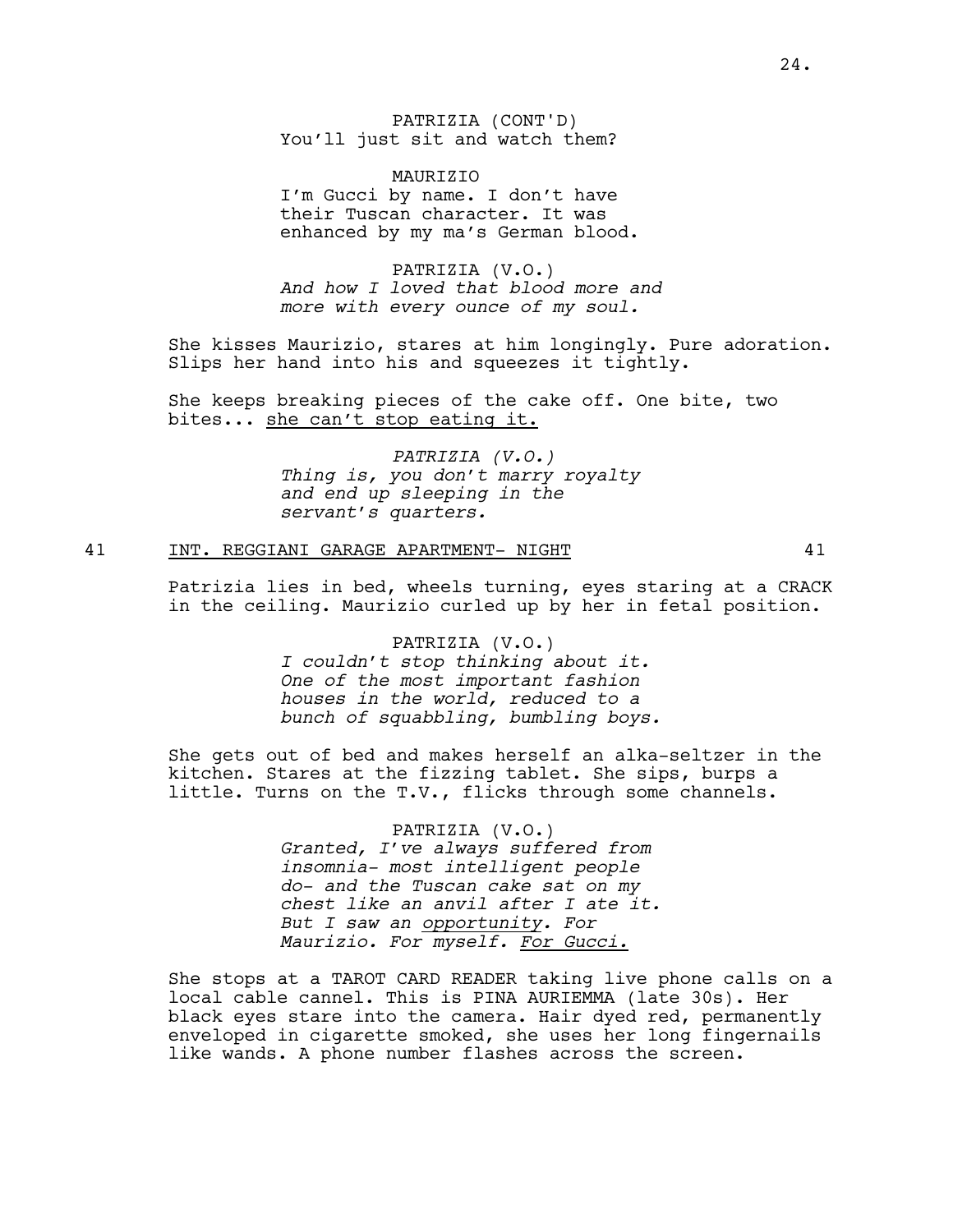PINA AURIEMMA Do you have medical maladies, financial woes, heartbreak? I can help with everything and anything.

Pina's eyes burn a hole through the T.V. and pierce right into Patrizia. Patrizia CALLS THE NUMBER on the screen.

> PINA AURIEMMA (CONT'D) With the help of The Spirits I can lead you towards happiness, and joy. It's very, very private--

The phone rings on  $T.V.$  - Pina answers. She starts shuffling her cards. Ready for action.

> PINA AURIEMMA (CONT'D) Hello. Who am I speaking to?

#### PATRIZIA

Patrizia.

PINA AURIEMMA You sound very young. How old are you, dear?

PATRIZIA

Twenty-five.

PINA AURIEMMA I bet you look like an old movie star.

PATRIZIA (coyly) I've heard that before.

PINA AURIEMMA Name, birthday and your question.

PATRIZIA Patrizia. December 2. 1948. Um. Will I be successful?

PINA AURIEMMA In career, marriage, or what? You've got to be more specific.

PATRIZIA Will I get what I want.

(MORE) PINA AURIEMMA Okay now everything I see, I'm going to tell it to you unfiltered.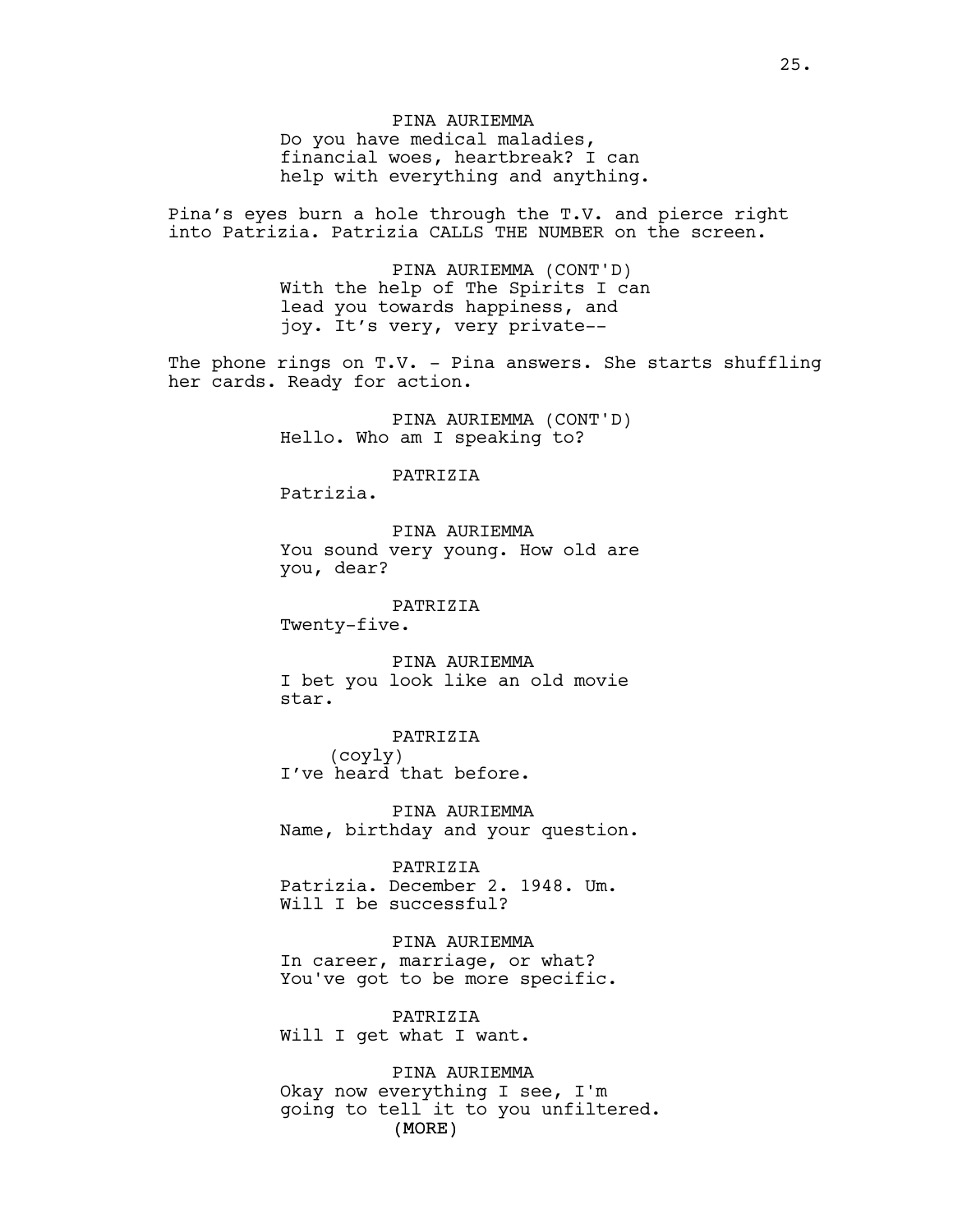# PINA AURIEMMA (CONT'D) So don't be upset, don't be angry with me if it's not what you want to hear. Okay?

#### PATRIZIA

Okay.

# PINA AURIEMMA

And uh, after this reading, you mustn't have another psychic reading for at least six months. Unless it's with me.

#### PATRIZIA

Okay.

PINA AURIEMMA You don't want to spoil things for yourself and get confused.

#### 42 INT. GUCCI STORE, VIA MONTENAPOLEONE- DAY 42

Cream leather sofas, 70s plush carpeting. A flurry of activity surrounds a very special customer making his way out of Milan's flagship store.

#### Marlon Brando.

Assistants carry several Gucci bags for him. Two girlfriends hang off his arms. And ALDO, like a drooling Chihuahua, chums around with him.

> ALDO Next time we're both in New York, we *must* play Squash, Marlon. Or Tennis. Whatever you prefer.

Brando steps outside. An army of FANS await him. He climbs into a limo.

Aldo slaps the trunk of the car. Blows an air kiss at Brando.

The limo PEELS AWAY, fans running after it.

Aldo, still high from hanging with Brando, moseys back inside the store.

He notices a pretty girl in a monochrome satin dress and red heels. We don't see her face. He just can't help himself.

> ALDO GUCCI (V.O.) Want to see the most beautiful thing we have on display at Gucci?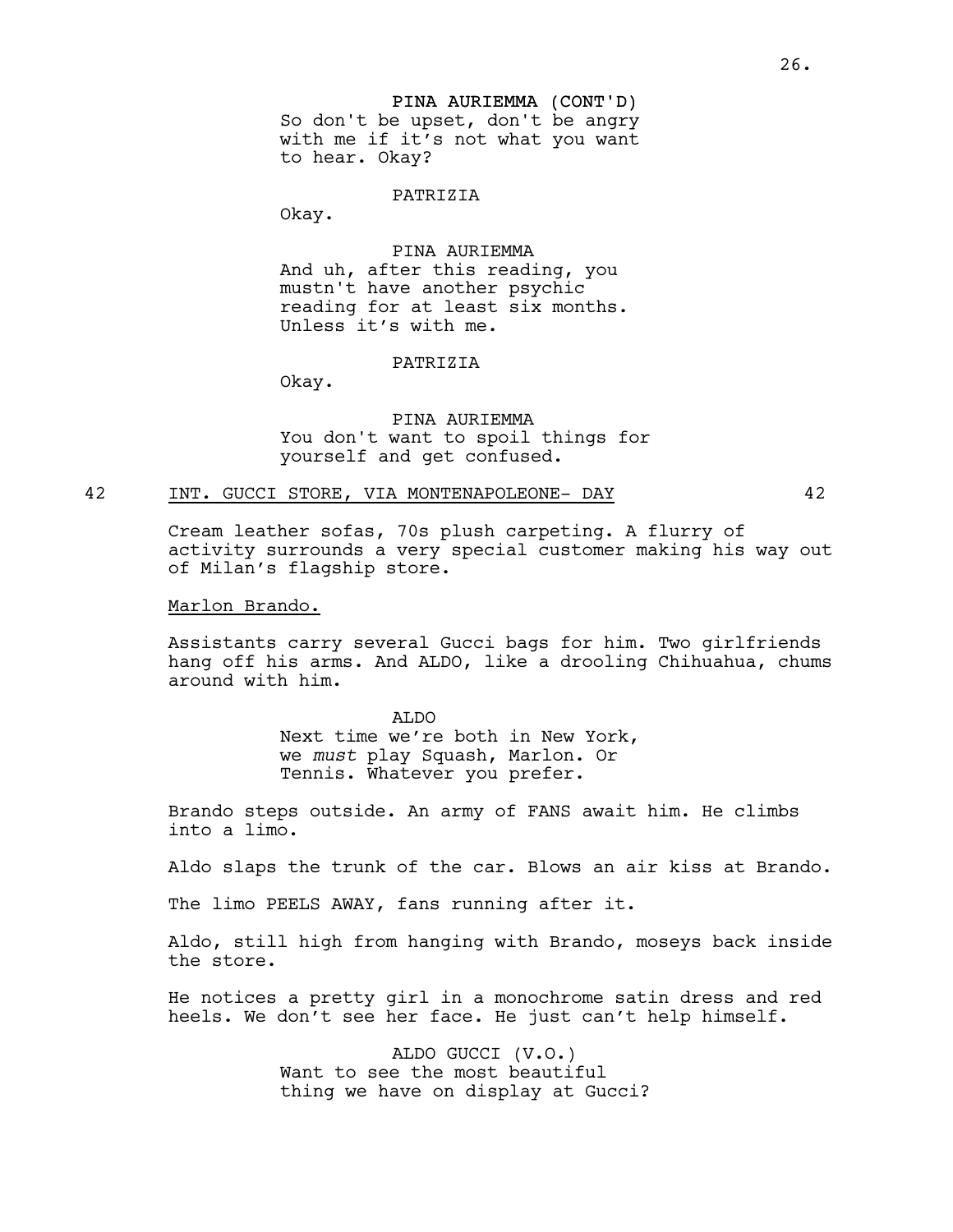He turns her around towards a full mirror. We pivot together.

And reveal, in the reflection, that... IT'S PATRIZIA.

PATRIZIA

Hello, Uncle.

In the mirror: Aldo's "FUCK!" face as he realizes it's her.

ALDO GUCCI My ravishing, sweet niece Patrizia. Lunch at Cova? On me.

**PATRIZIA** A coffee in your office will do.

# 43 INT. GUCCI STORE, ALDO'S OFFICE- DAY 43

Aldo's office is just as garish as he is. More Hugh Hefner than Gucci. Leopard rug, full bar, life-size bust of himself. And the ubiquitous Guccio Gucci looking over proceedings. They drink espressos and eat biscotti.

> ALDO GUCCI Apologies for the clutter. I spend most of the year in New York overseeing Gucci America.

> > PATRIZIA

Isn't that exhausting? Flying back and forth every other week?

#### ALDO GUCCI

I only fly Concord. I'm 70 years old and built like an ox. I have my old man to thank. Guccio Gucci.

Raises a glass to Guccio Gucci's portrait.

# ALDO GUCCI (CONT'D)

I have to confess, when I met you at my Como home I was relieved that we hadn't met before. My reputation precedes me, you know...

Patrizia laughs awkwardly.

#### PATRIZIA

(MORE) I am sure we will have plenty of time to get to know each other. Maurizio is very fond of you. He says you are the only true Gucci in the family.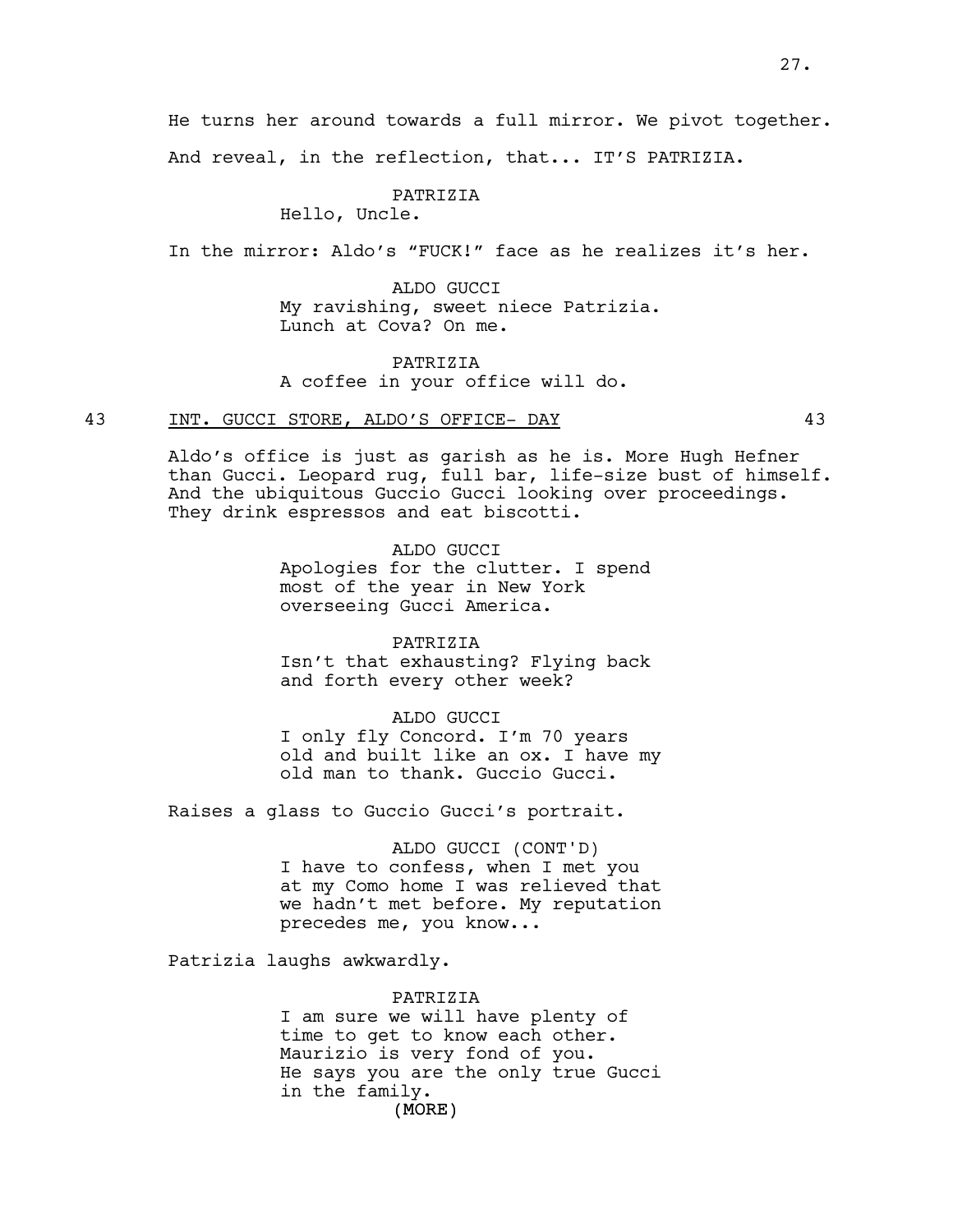# PATRIZIA (CONT'D)

The one who took Guccio's vision and turned it into an empire.

ALDO GUCCI (smiles, his ego rubbed) Maurizio is a very smart young man. How are things with his father?

PATRIZIA Terrible. I feel responsible.

ALDO GUCCI It's not your fault. My brother, he's a difficult man. You are simply the kindle. And how very hot you burn, my dear.

He places his hand on her arm.

PATRIZIA

I have a favor to ask, Aldo. Maurizio wants to do more. He's ready. Can you talk to him?

ALDO GUCCI Why didn't he come here himself?

PATRIZIA

He's proud.

ALDO GUCCI Maurizio has a good head on his shoulders.

PATRIZIA Of course he does. He married me didn't he?

#### 44 EXT. VAL DI CHIANA- DAY 44

Aldo's Maserati Khamsin crosses the idyllic Tuscan landscape. Aldo and Patrizia up front. Maurizio squashed in the back. Aldo easily pushing 100mph.

> PATRIZIA (V.O.) *Aldo picked us up at 5am. The rumors about his sleeping 4 hours were true. I didn't tell Maurizio much of what we were doing.*

The car pulls up outside a vast field full of cows. They walk around. Aldo breathes in dramatically.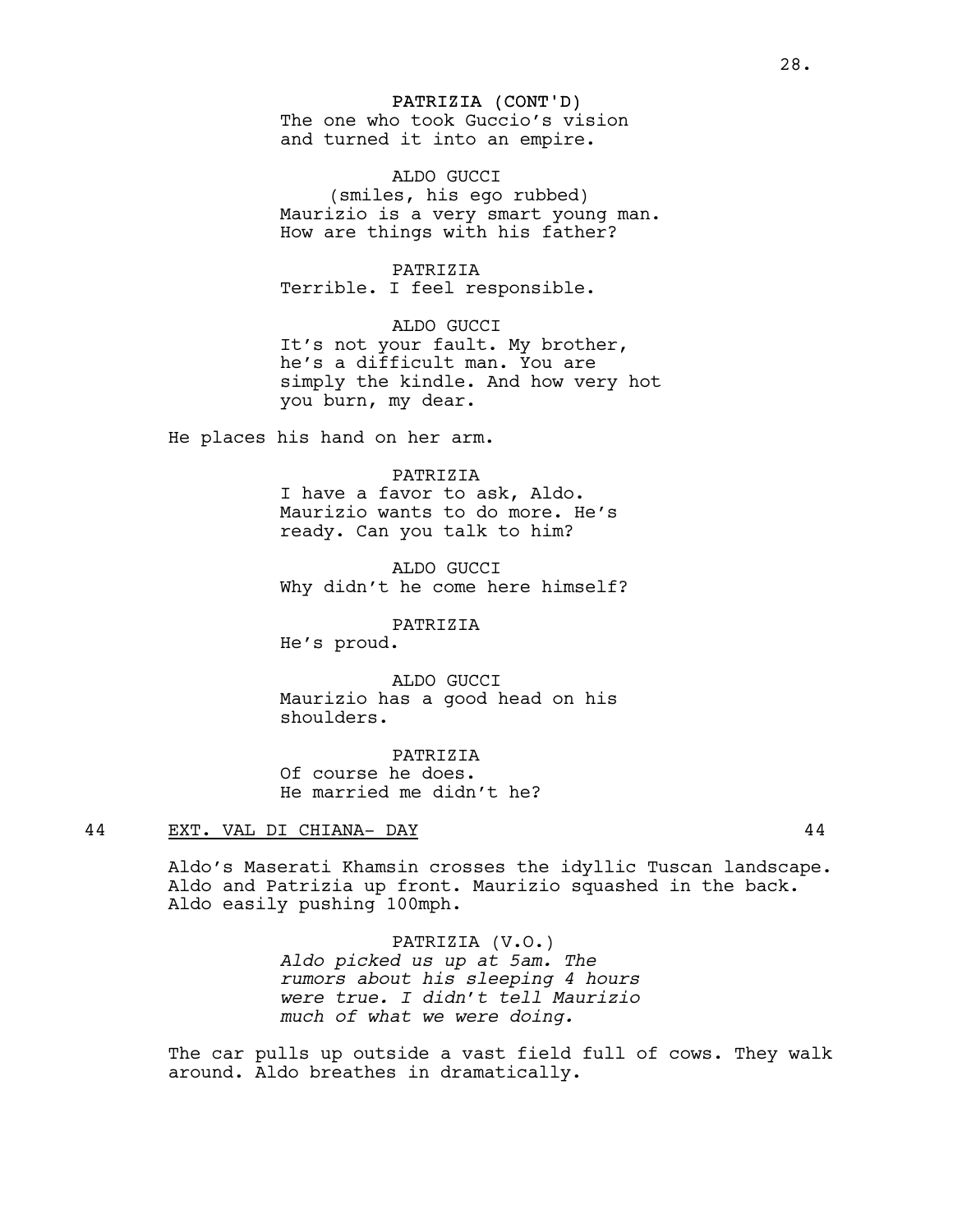#### ALDO GUCCI

Smell that. You know what that smell is? It's legacy. These gorgeous beasts are the direct descendants of the ones Guccio bought way back when. They deserve our respect and our gratitude. They are Val Di Chiana cows. The Rolls-Royce of cows. Never take them for granted!

# 45 INT. TUSCAN TANNERY- DAY 45

They go through a tannery, hinds hanging from the ceiling. The chief tanner kisses Aldo's Gucci ring. The stench is strong. Maurizio (not Patrizia) gags. She nudges him to stop.

#### ALDO GUCCI

Like the phoenix, Gucci is born of death. The skins of our beloved cows give birth to timeless joy. And make us immortal.

# 46 EXT. TRATTORIA LA GROTTA- NIGHT 46

A dingy, damp tavern carved out of a grotto. Maurizio, Patrizia and Aldo sit in a corner. Aldo finishes a sip of wine. He's drunk. All around: blue-collar employees of Gucci. Male and many females.

#### ALDO

(aside, to the waiter) House wine. And more focaccia. (to Maurizio and Patrizia) I like this place because it connects me with our workers. Generations of them. I knew many of these girls' grandmothers.

He smiles at a very pretty 20-something year old girl in overalls and a hair-net. She smiles back. Instantly charmed.

> PATRIZIA (V.O.) *He told us stories for two hours over cheap wine and free focaccia. I had to keep stepping on Maurizio's foot to keep him awake.*

Angle on: Patrizia's heel steps on Maurizio's foot under the table. He jolts back to life.

> PATRIZIA (V.O.) *But good things come to those who wait.*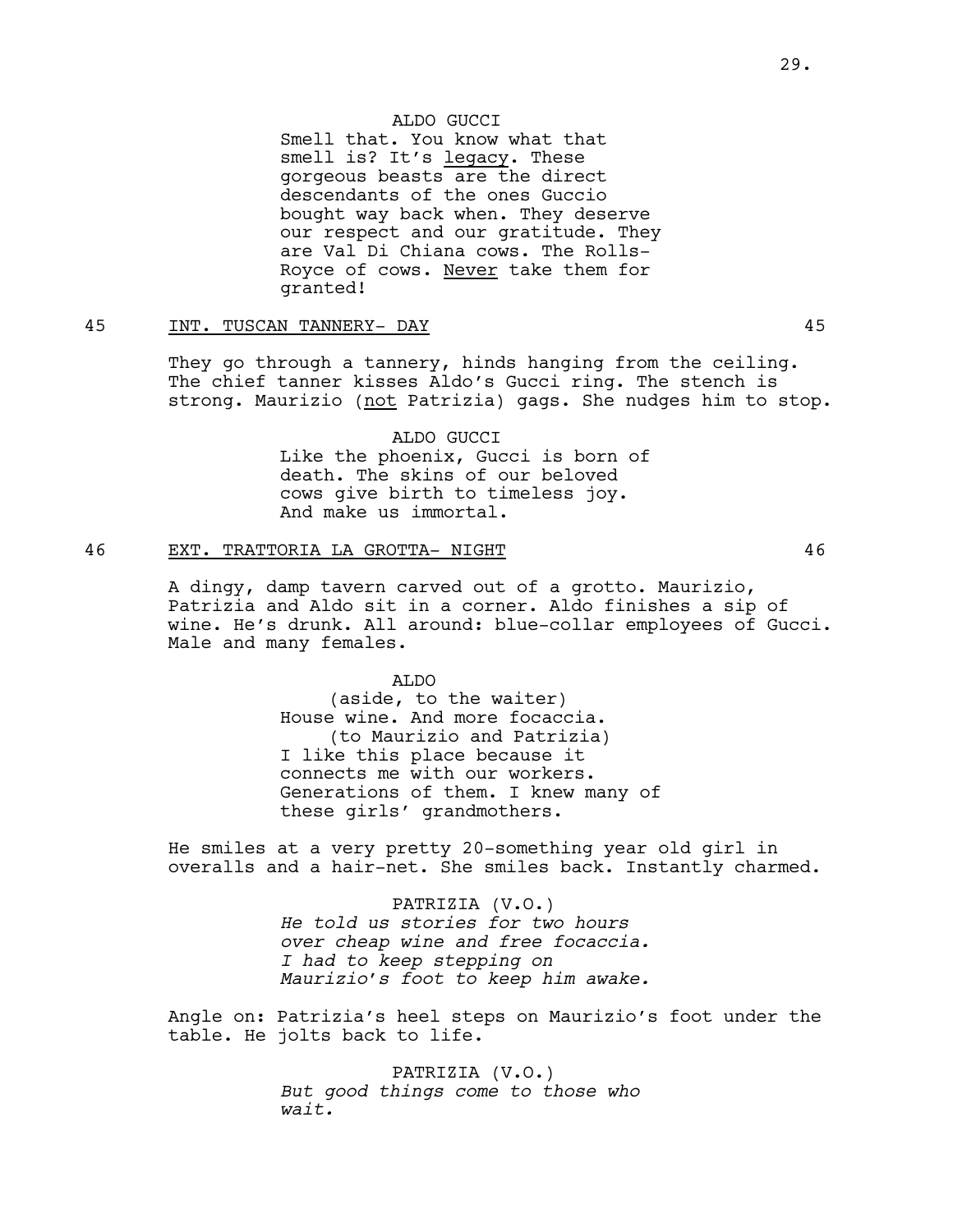Aldo leans in: THE MOMENT she's been waiting for.

ALDO GUCCI Am I boring you?

PATRIZIA No! No! We love it.

ALDO GUCCI I can't talk to Paolo about any of this. He hates Gucci talk. But as you know is a strange bird.

PATRIZIA He's definitely unique.

ALDO GUCCI He's useless. (pointing the finger) You, Maurizio, are much better suited to learn our trade. Patrizia tells me you're interested in learning. If Rodolfo lost a son, maybe I'll gain one.

MAURIZIO I'm flattered- I just don't know-

PATRIZIA Maurizio overthinks everything.

# 47 INT. REGGIANI GARAGE APARTMENT- NIGHT 47

Maurizio stares at the Milan skyline. Patrizia moves in behind him, sipping on tea. They are reflected in the window.

> PATRIZIA It's just a few weeks in New York.

MAURIZIO It's more than that.

PATRIZIA What is it then?

MAURIZIO A journey I'm nervous about taking.

PATRIZIA Nervous is good. It keeps you on your toes.

MAURIZIO I don't think I want to go on it.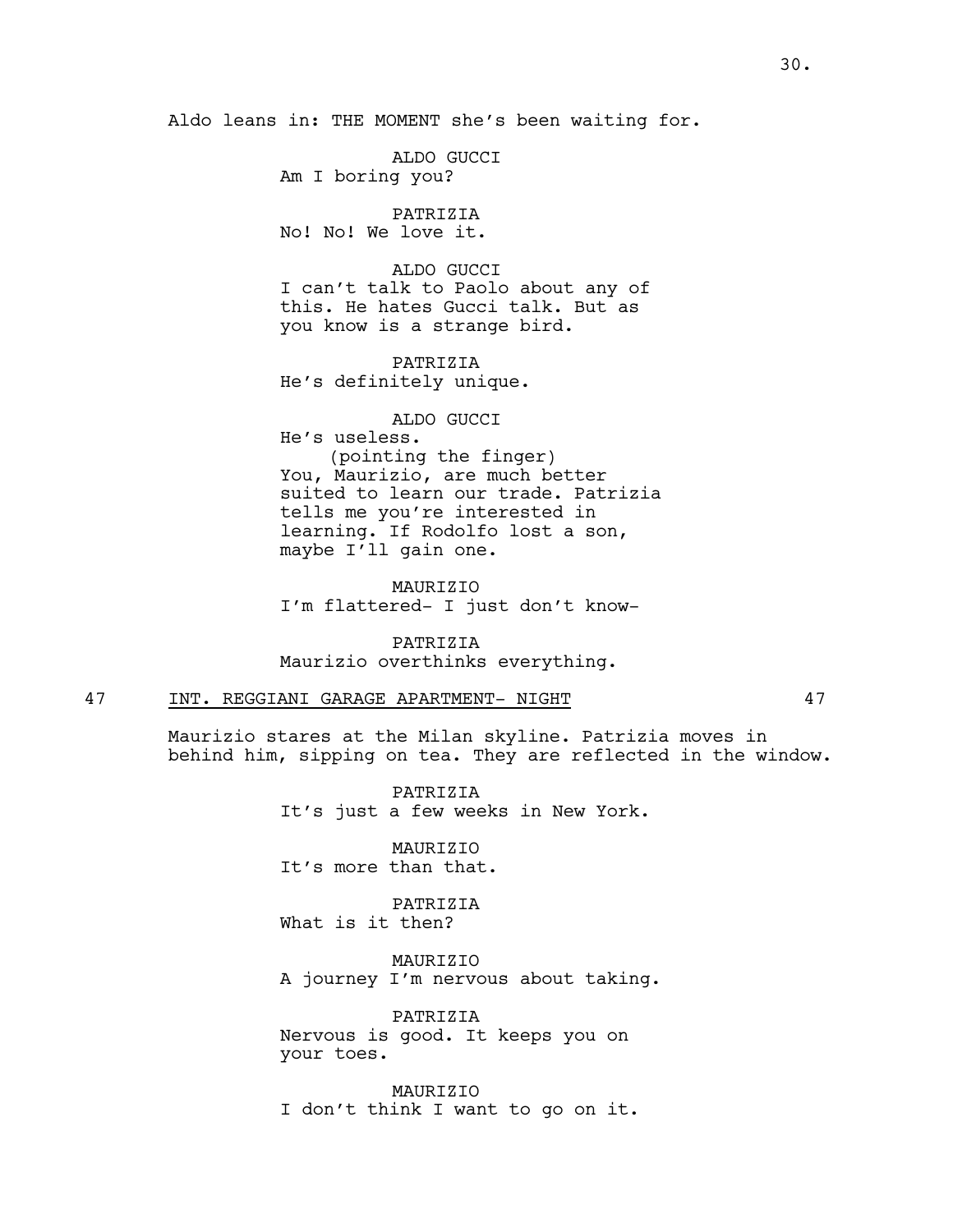#### PATRIZIA

You'd rather sit in this little apartment, staring at the cracks in the ceiling? We're not working. My parents can't support us forever.

MAURIZIO I'd be happy being poor with you.

PATRIZIA (joking but passive aggressive) Well that's nice. I will tell Aldo we can't go.

#### MAURIZIO

Okay.

# PATRIZIA

Alright.

A long pause. He kisses her forehead but she turns away. He immediately picks up on her mood-shift.

> MAURIZIO Did I upset you?

PATRIZIA No, I haven't been feeling well...

**MAURTZTO** What would you like? What would satisfy you?

PATRIZIA Do you really want to know? (beat) I want you to be great.

MAURIZIO

Me?

PATRIZIA I want you to show the world what a true Gucci is.

They kiss. She grabs his hand and places it on her belly.

PATRIZIA (CONT'D) Starting with our new roommate...

She takes his hand and places it on her belly.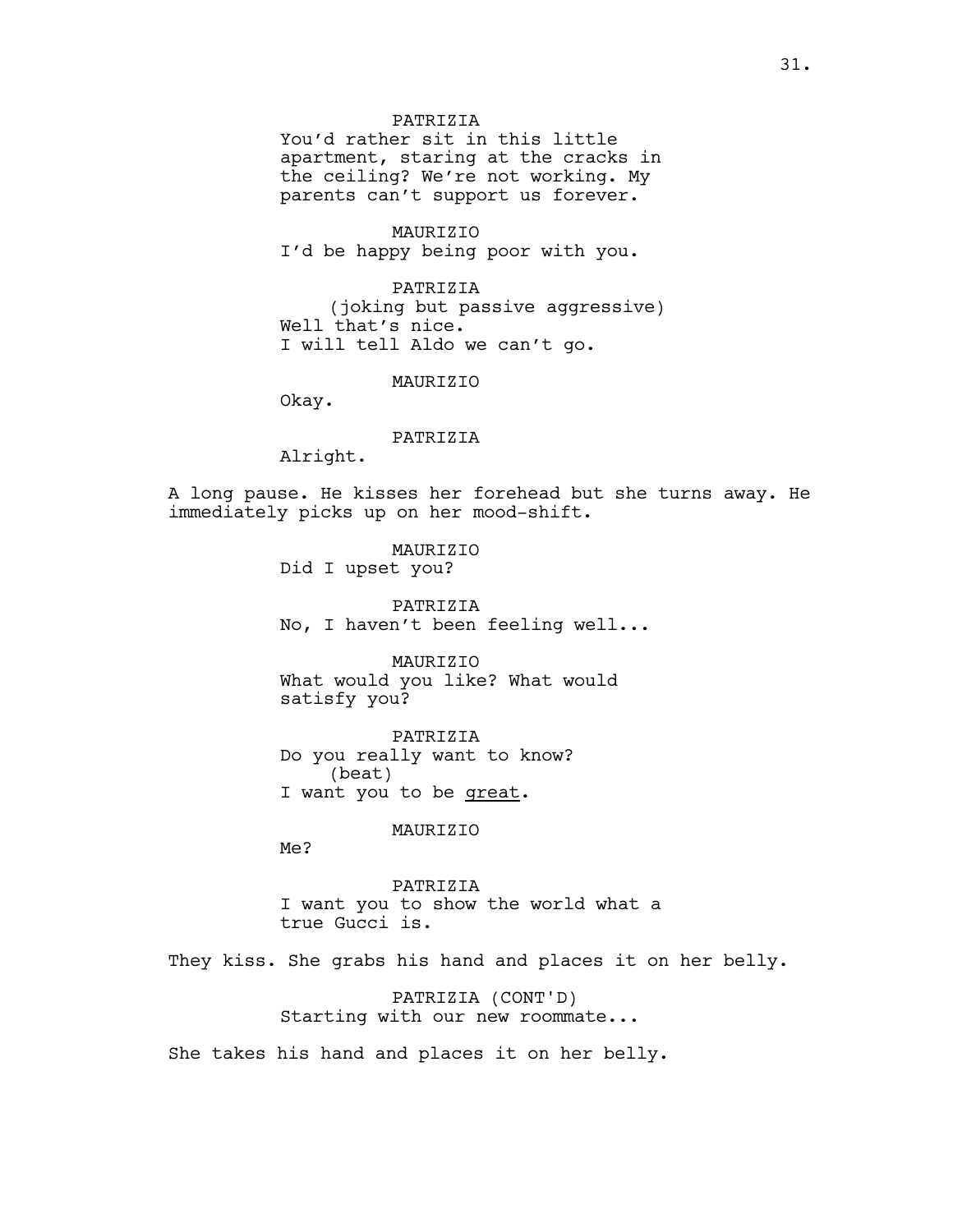#### 48 INT. MILAN HOSPITAL - MATERNITY WING. DAY 48

Maurizio runs down the hallway with a bouquet of flowers and an envelope. He scans the name-tags, stops at GUCCI.

POV MAURIZIO: Patrizia lies in bed with their newborn daughter, ALLEGRA, who is fast asleep on her chest.

Maurizio wells up, grabs her little finger. Places the flowers and the envelope next to Patrizia, proudly.

> PATRIZIA (V.O.) *I even broke the Gucci spell and gave us a beautiful little girl. Allegra. But I wasn't the only one who delivered...*

MAURIZIO Open it. It's for you.

She opens the envelope and pulls out:

TWO PLANE TICKETS TO NEW YORK. And a CHECK for \$50,000.

Patrizia smiles ecstatically. She'd do a dance if she could.

#### 49 EXT. NEW YORK JFK AIRPORT - DAY 49

TITLE UP: **NEW YORK CITY- ONE MONTH LATER**

Patrizia and Maurizio walk away from a TWA jet, an ant line of suitcases following them. Patrizia cradles their sleeping newborn in her arms. The three of them get into a brown Cadillac straight off the Tarmac.

# 50 INT. SAN REMO APARTMENT- DAY 50

A porter takes Maurizio and Patrizia inside the luxury Upper West Side old money apartment. It is fancy and has a spectacular city view. Patrizia drinks it all in. In heaven.

> *PATRIZIA (V.O.) Aldo welcomed us to New York in the most extravagant way possible. He was receiving an award from the City and it was the perfect opportunity to show off.*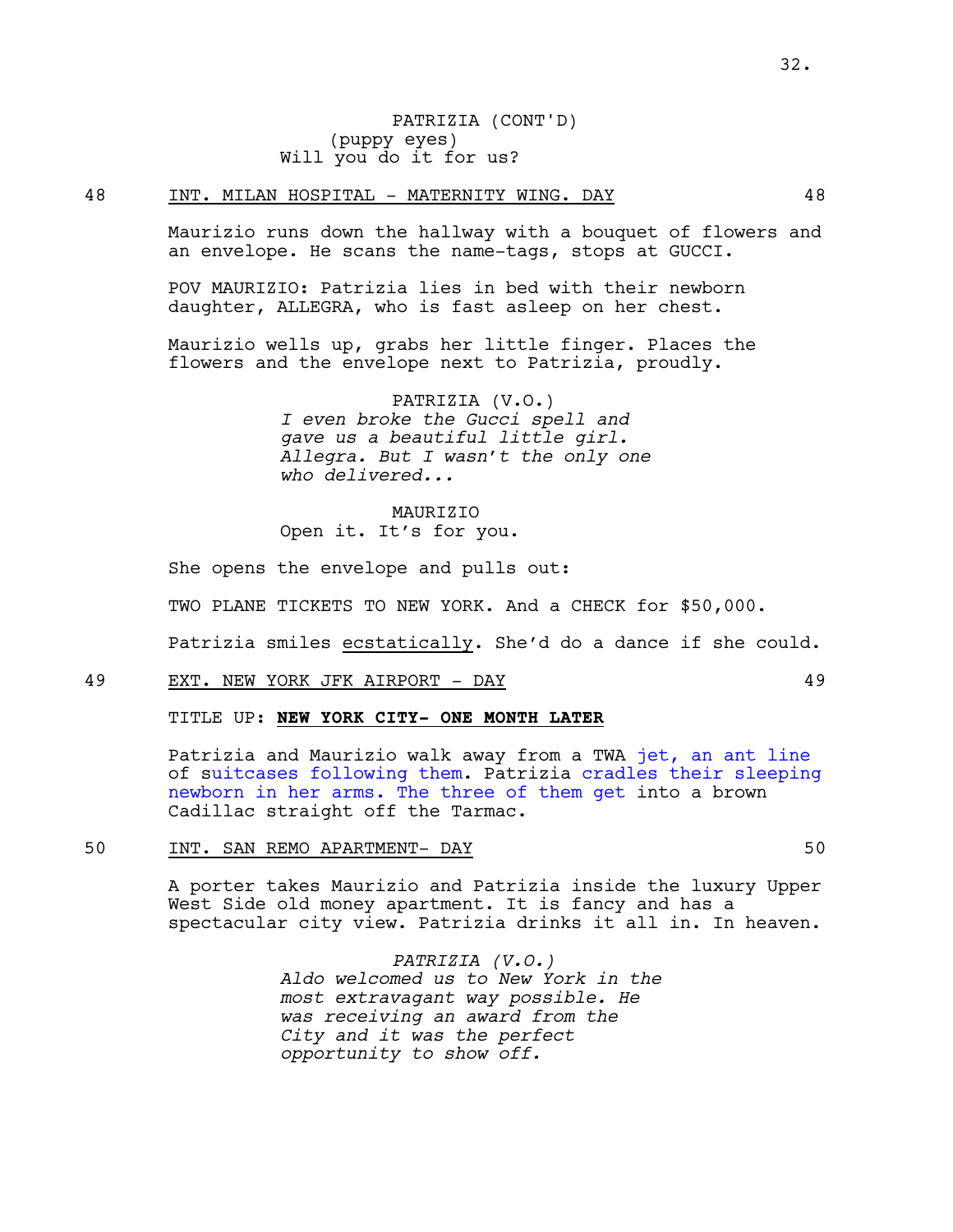# PATRIZIA (orgasmic glee) Oh. My. GOD. This is so great.

The living-room has exposed white brick along the walls, bronze ostrich figurines, a white baby grand piano, and a zebra print rug surrounded by a few couches.

#### 51 INT. SAN REMO APARTMENT, JACUZZI - DAY 61

A half-eaten chocolate cake next to a "Welcome to New York" card signed ALDO. Patrizia is in a bubble bath, her head above water. Maurizio enters. She grabs his tie, pulls him in (fully clothed) and turns the bubbles all the way up.

#### 52 INT. ST. REGIS HOTEL ROOFTOP- NIGHT 52

Patrizia and Maurizio, in formal wear, mingle in the extravagant hotel's ballroom. They speak to an ancient couple struggling to pronounce Italian words.

> U.E.S. MAN Then we went to, what was that place we went to honey? Caprese?

U.E.S. WOMAN It's pronounced Cah-Pree. Caprese is the salad we ate, sweetie.

Maurizio smiles politely. Patrizia cringes as she looks around the room. Whispers to Maurizio.

> PATRIZIA Where's your Uncle?!

# 53 INT. ST. REGIS HOTEL, LAUNDRY ROOM- NIGHT 53

Aldo, pants around his ankles, is going at it with a YOUNG SOCIALITE surrounded by tumbling washing machines. A KNOCK.

ALDO GUCCI

Coming--

# 54 INT. ST. REGIS HOTEL ROOFTOP - NIGHT 64

Aldo works the room, shaking dozens of rich, wrinkled hands.

PATRIZIA (V.O.) *Aldo ate, slept and breathed Gucci. He loved the attention. He lived for it.*

Tight on the filaments of a flash bulb as they ignite.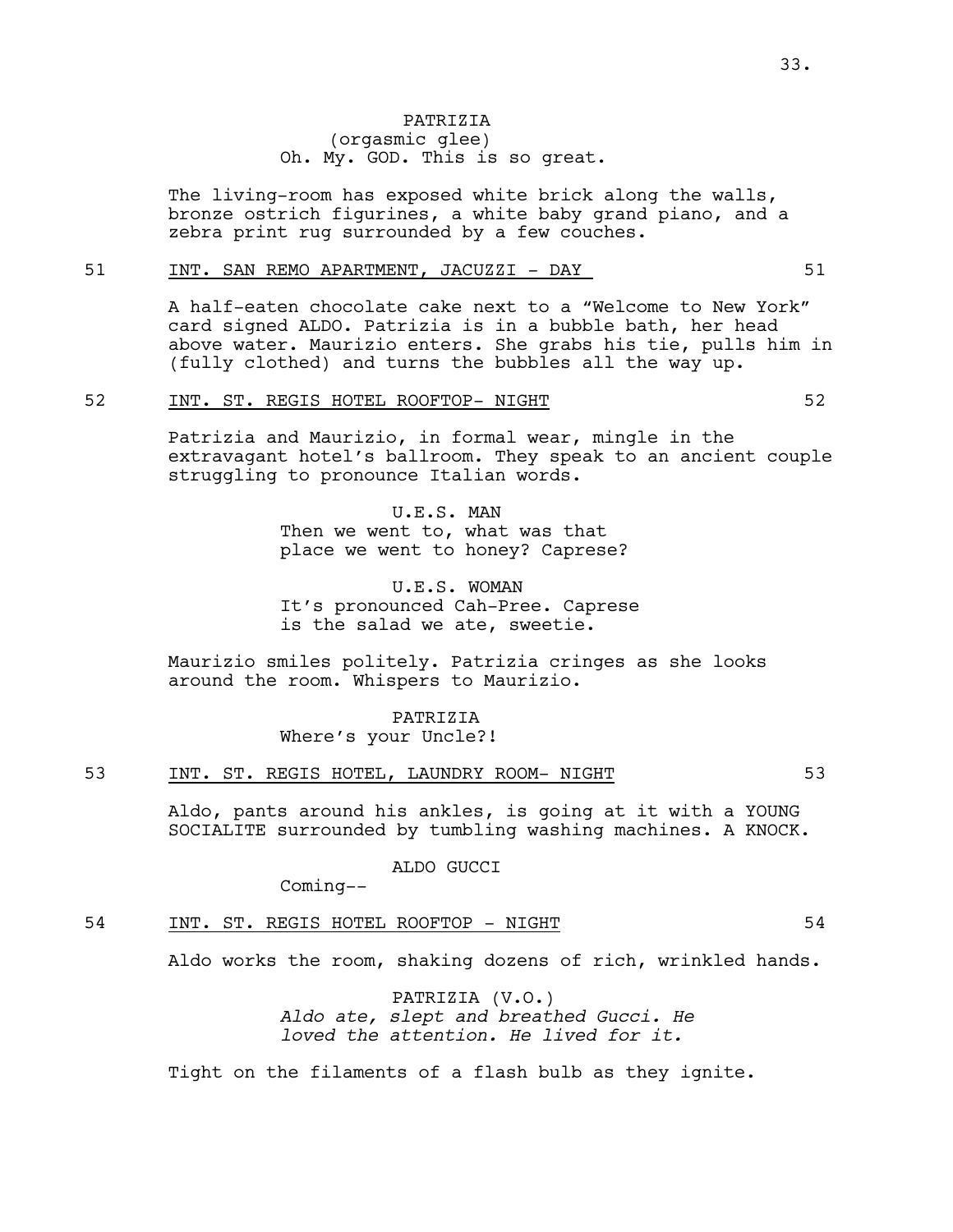A photographer takes pictures of Aldo with a cluster of New York celebrities. Aldo suddenly spots Maurizio and Patrizia, moves over to them. The room's attention turns to the young couple. Patrizia loves it. Maurizio doesn't.

> ALDO GUCCI (to Maurizio and Patrizia) My nephew Maurizio. And his new Queen. Come and make me look young!

Aldo positions himself between them. Photos are taken.

 PHOTOGRAPHER Yes, nice smile. Thank you.

CUT TO:

Aldo is on stage, delivering an acceptance speech, under the headline ALDO GUCCI: SON OF NEW YORK.

> ALDO GUCCI Growing up, we could only dream of America. It was a mirage. A distant fantasy. I never thought Lady Liberty would take a second look at a scrawny kid like me. But I am told Italian charm goes a long way.

The women in the crowd giggle. They're lapping it up.

ALDO GUCCI (CONT'D) This is especially memorable because another Gucci is with us. My nephew Maurizio. Where are you?

Aldo points out Maurizio who embarrassingly raises his Pepsi.

ALDO GUCCI (CONT'D) No matter how much we grow, Gucci will always be a family business. All my father wanted was to achieve unforgettable quality. Because quality is forever. Immortal. As is Gucci. So, here's to you for making my dreams of leather a reality.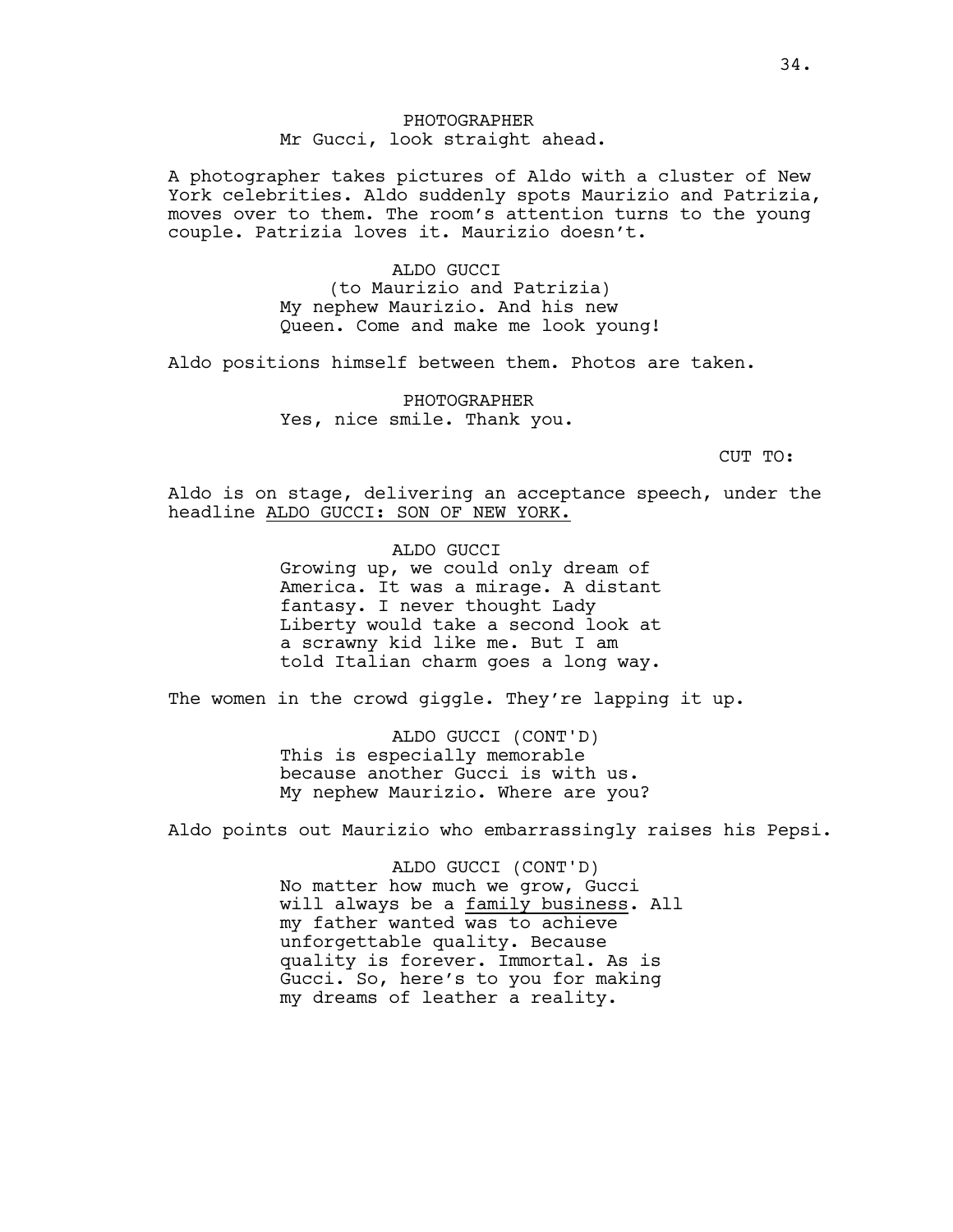# 55 INT. KING COLE JAZZ BAR- NIGHT 55

A tower of fresh seafood is placed in front of Patrizia, Maurizio, Aldo and Aldo's new squeeze - a CHINESE GIRL in her 20s. They are sitting under a Maxfield Parrish mural. Lounge Jazz in the background.

#### MAURIZIO

So you want me to be your eyes and ears in Milan while you're taking care of business here?

# ALDO GUCCI

Precisely. As *Gucci World Affairs Coordinator* you will split your time between Europe and the States. Your child will grow up bilingual. The salary will be attractive. And your wife? She was born to be in New York, I can see it in her eyes.

The clink glasses and dive into the seafood tower.

PATRIZIA (V.O.) *Aldo came up with a job title for Maurizio. Gucci World Affairs Coordinator. What does that even mean? It didn't matter. We were in New York in the fall and there was something in the air that made sleep or rational thought useless.*

MONTAGE: LIFE IN NYC over Sylvester's *You Make Me Feel.*

- Maurizio directs employees at Gucci 5th Ave. He confidently climbs up a step ladder and re-arranges the handbags, angling them so the light hits them just right. They nod. Get it.

- Patrizia has her hair done by Vidal Sassoon himself.

- STUDIO 54. We pass a gallery of celebrities- Liz Taylor, Andy Warhol, Mick and Bianca Jagger- and land on the DANCE FLOOR. Maurizio is a terrible dancer. Patrizia teases him by sensually dancing with five outrageous DRAG QUEENS.

END MONTAGE

#### 56 INT. SAN REMO APARTMENT- DAY 56

Patrizia steps into the apartment carrying armfuls of shopping bags. She looks effortlessly cool in her new hair, clothes and fast-acquired New York attitude.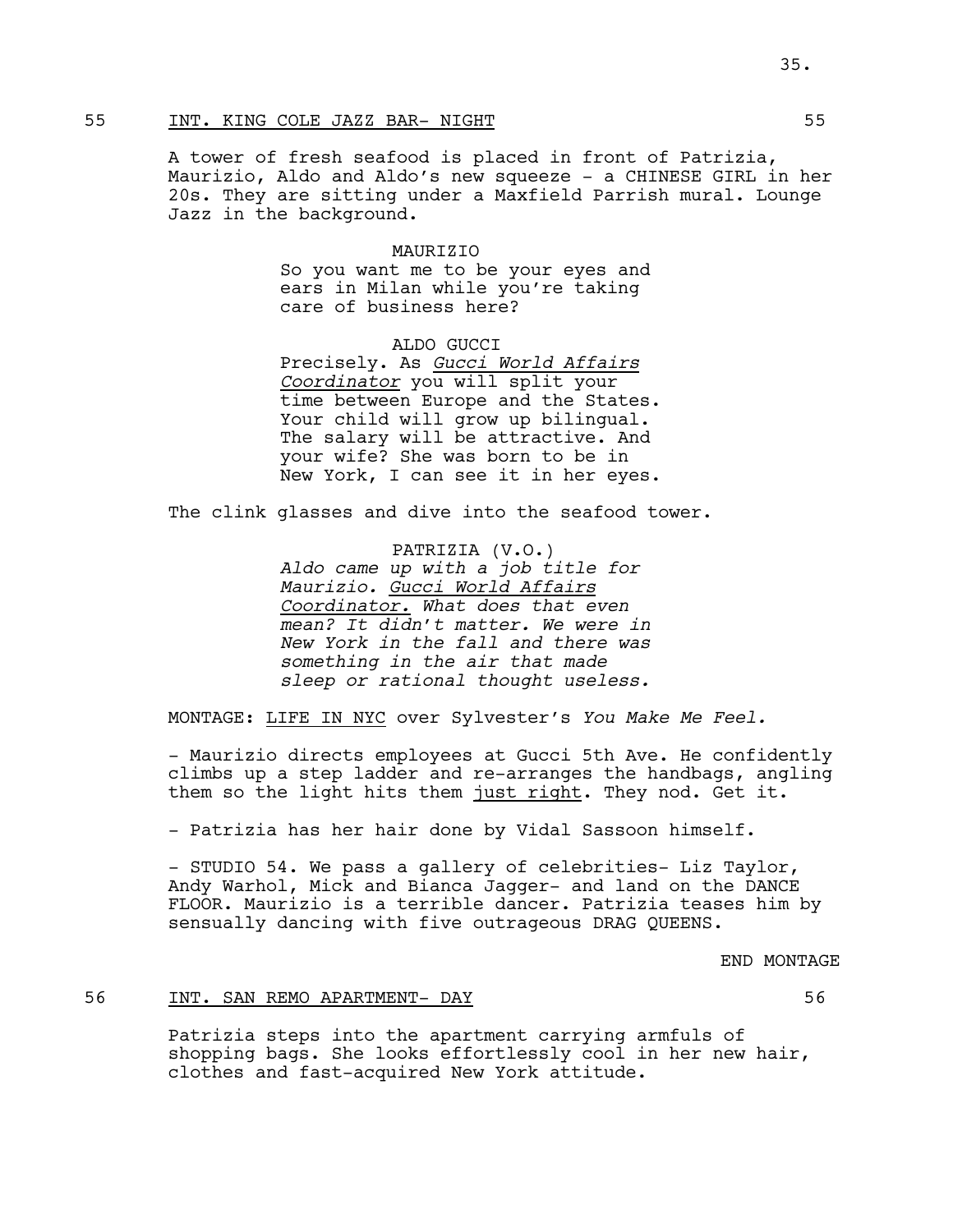She puts down her Gucci handbag on the kitchen counter. Something catches her eye:

ANOTHER GUCCI HANDBAG. Virtually identical. Not hers. Whose?

MAYBELINE, the 50 year old housekeeper, vacuums the zebra print rug. Patrizia taps her on the shoulder, holding her handbag. Maybeline JUMPS- she didn't hear Patrizia walk in.

> MAYBELINE Ma'am. I'm almost done. Allegra is sleeping next door.

PATRIZIA Take your time, Maybeline. (holds up the purse) Is this yours?

MAYBELINE It is. Birthday gift from hubby.

PATRIZIA How nice. It looks expensive.

MAYBELINE (proudly) It's a Gucci. Just like yours.

Patrizia studies it. It really is a Gucci. Or a GREAT copy.

PATRIZIA Which Gucci store did he go to?

# 57 EXT. 42ND ST- NIGHT 57

Rain. A checkered cab pulls up outside an ELECTRONICS STORE. This is 1970s Midtown. Hookers, drug dealers and regretful faces. Patrizia steps out and hesitantly enters the store.

## 58 INT. GURU KRIPA ELECTRONICS- NIGHT 58

Muzak plays over harsh NEON LIGHTS. A makeshift sign informs us where the GUCCI section is. Flagship store this ain't.

Patrizia walks up to a shelf. She looks in horror as she examines GUCCI HANDBAGS and MOCASSINS. A sign proudly announces "GUCCI HANDBAG ON SALE: \$99.99". But it gets worse.

Further down the aisle are GUCCI TRINKETS: Umbrellas. Mugs. Wallets. Patrizia opens the umbrella. GUCCI LOGO ALL OVER IT.

> SHOP KEEPER You try it, you buy it!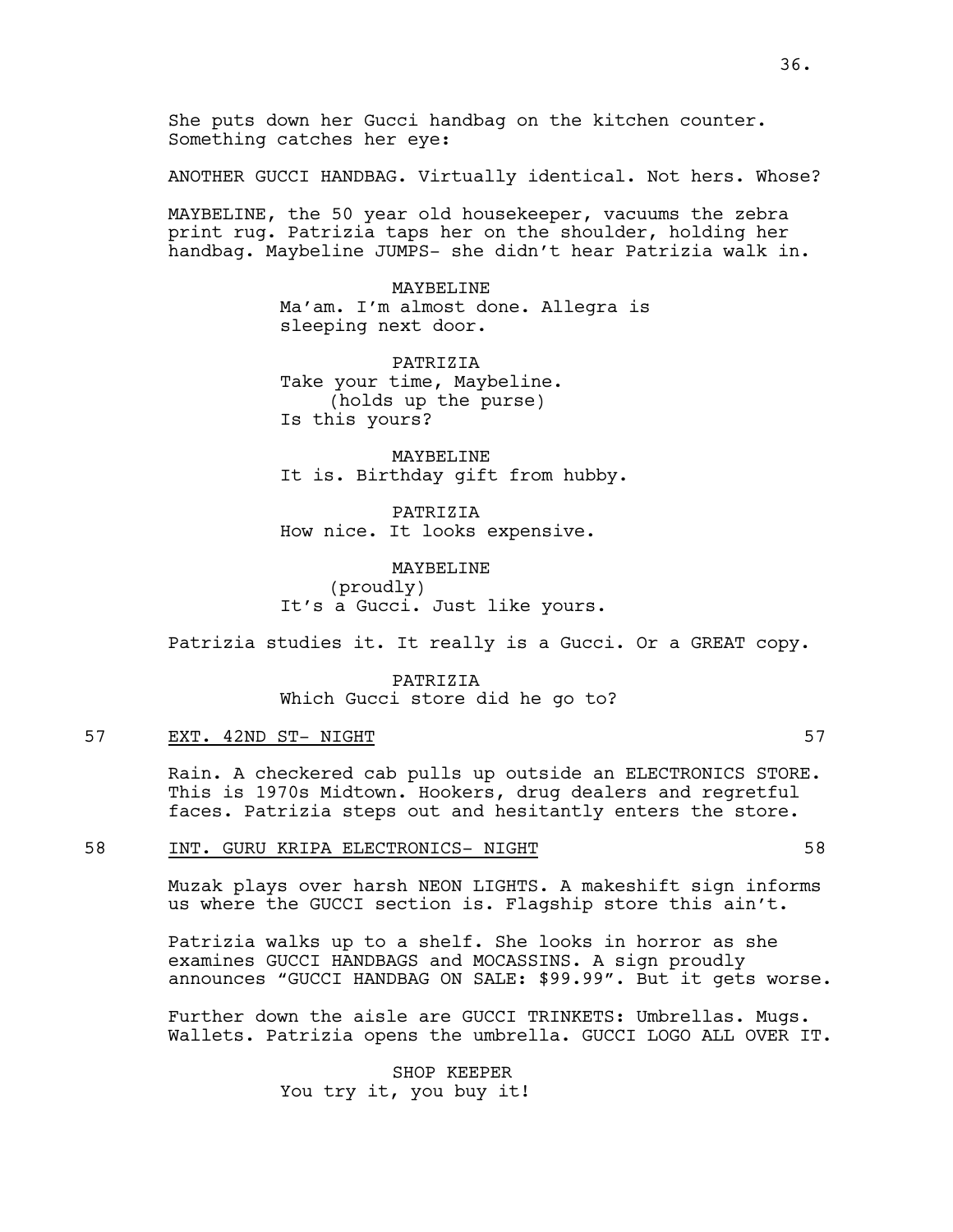PATRIZIA I'll take one of each. Only Gucci.

# 59 INT. SAN REMO APARTMENT- DAY 59

Maurizio inspects a HANDBAG. He places it on the white grand piano. We pull back to dozens, maybe hundreds of similar items: Patrizia bought as much as she could find. She paces, jabbing the Gucci umbrella into the air as she speaks.

PATRIZIA

Who's making this stuff? Who's allowing this to happen?

MAURIZIO

(blasé, laughing it off) As far as fakes go they're pretty good. I mean, I'd buy them.

PATRIZIA Don't be such a cretin.

MAURIZIO Don't call me a cretin, sweetie.

PATRIZIA

That's not what I said. I asked you *not* to be one. This is serious and you're laughing it off. It's not funny.

#### MAURIZIO

Okay. I see your point. It's unacceptable. But at least it's my name that's on the mugs. Not yours.

PATRIZIA

Our name. Our name, on *shit.* So what are you gonna do about it?

MAURIZIO I'll talk to Uncle Aldo.

PATRIZIA

When?

MAURIZIO

Tomorrow.

PATRIZIA

Today.

MAURIZIO

Fine.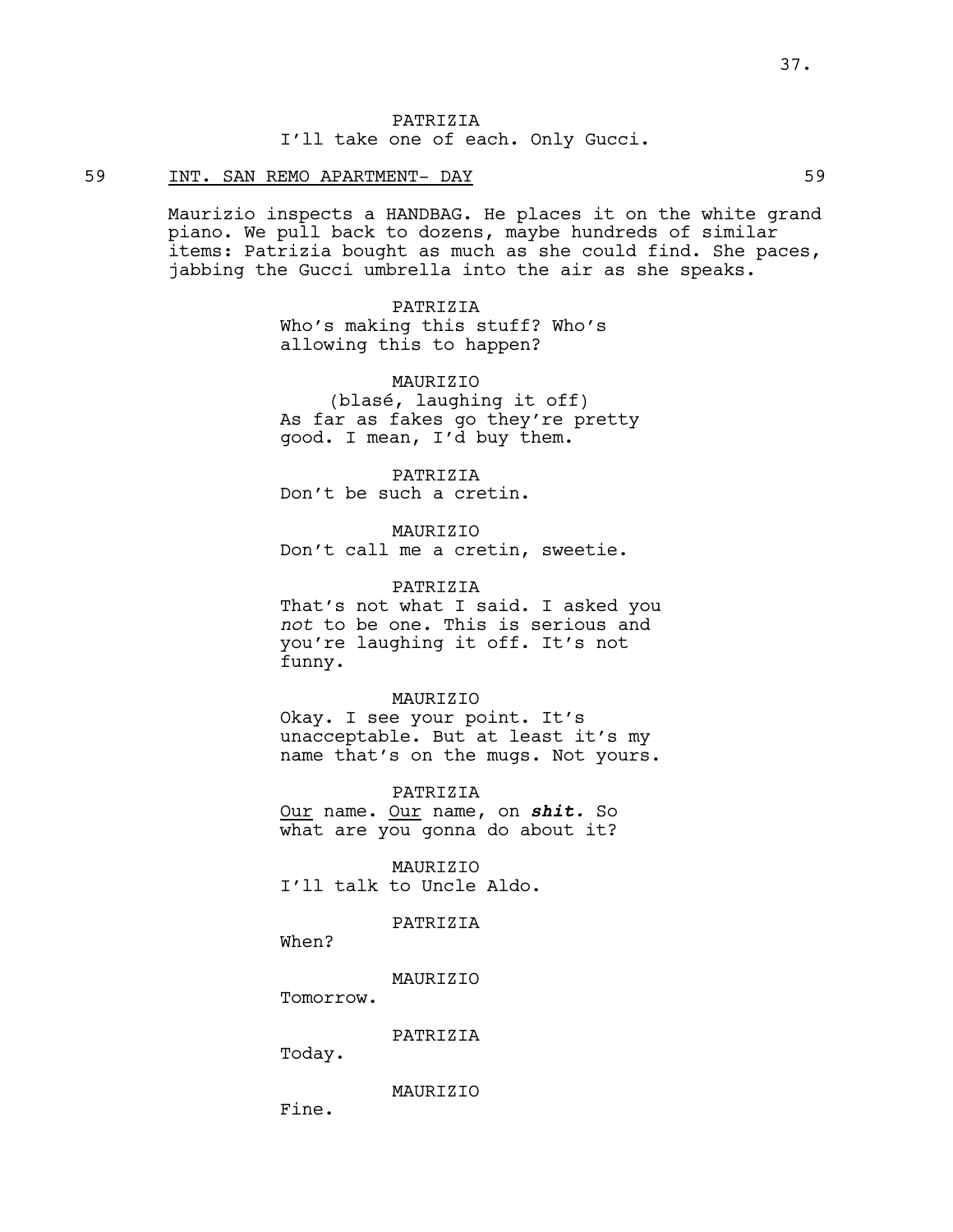Lets go now. I want to see what he thinks about this.

MAURIZIO (starting to get nervous) I mean, I can handle it alone.

PATRIZIA I *know* you can. But it'll be more fun if we go together.

SMASH CUT TO:

## 60 INT. ALDO GUCCI'S OFFICE- DAY 60

Angle on: the GUCCI MUG. Aldo sips from it. Maurizio and Patrizia have brought a bunch of trinkets for him to look at.

> ALDO Business is like marriage, you soon learn to compromise. They're not fake, by the way. They're replicas.

Patrizia has to hide her disgust. Barely holds it together.

MAURIZIO We were just very, very surprised.

ALDO GUCCI You know what else would surprise you? How profitable this stuff is.

MAURIZIO What about quality? The cows? All that stuff we talked about.

ALDO GUCCI I believe in quality. I do. But quality is for the rich. If a Long Island housewife wants to live with the illusion that she's a Gucci customer, why not let her?

PATRIZIA Because it damages Gucci's credibility.

Aldo and Maurizio both look at Patrizia. Surprised.

ALDO GUCCI Leave Gucci to us. It's not a girl's game.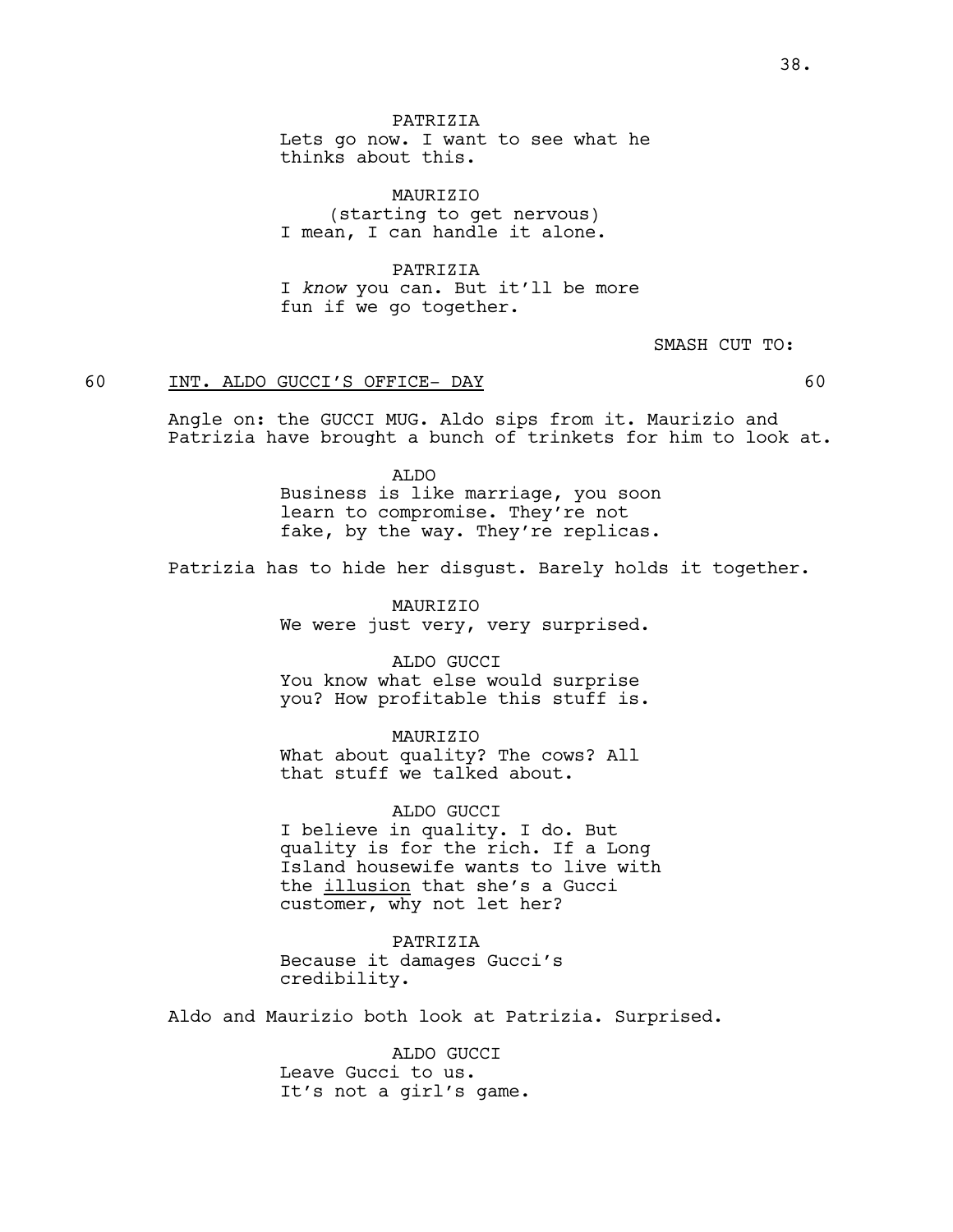And with THAT ONE LINE he's created himself an enemy.

ALDO GUCCI (CONT'D) Remember my darlings. Gucci is what it is thanks to  $me.$  I turned it into what it is. Not Rodolfo, and certainly not my son. Without me we'd all still be shovellin' mule shit in Tuscany.

He checks his watch.

ALDO GUCCI (CONT'D) I made a reservation at Tavern on the Green. You'll love it, Patrizia.

He slides his hands into Maurizio and Patrizia's arms and walks them outside, ever the charmer.

> PATRIZIA (V.O.) *Aldo was full of it all along. Meanwhile another storm was brewing across the Atlantic.*

## 61 EXT. VILLA NECCHI CAMPIGLIO- DAY 61

Paolo Gucci's Alfa Romeo spider pulls up outside Rodolfo's austere mansion. Rain pelting it from above. The gates open.

### 62 INT. VILLA NECCHI CAMPIGLIO, LIVING ROOM- DAY 62

Paolo is in the living room neatly arranging his designs on the large oak table. A fire rages. COUGHING is heard nearby.

The heavy doors swing open. RODOLFO enters, accompanied by his trusty lawyer, DE SOLE. Rodolfo is in a purple silk robe and sheepskin slippers. He finishes drinking a glass of pomegranate juice. Wipes his mouth with a Gucci handkerchief.

Marvels at the red stain. Juice, or... blood?

RODOLFO Paolo. To what do I owe the visit?

PAOLO GUCCI Hello Uncle. You're looking svelte.

RODOLFO I'm on a liquid diet. Just juice.

They sit in complete silence for a moment. Just the sound of crackling embers and distant classical music.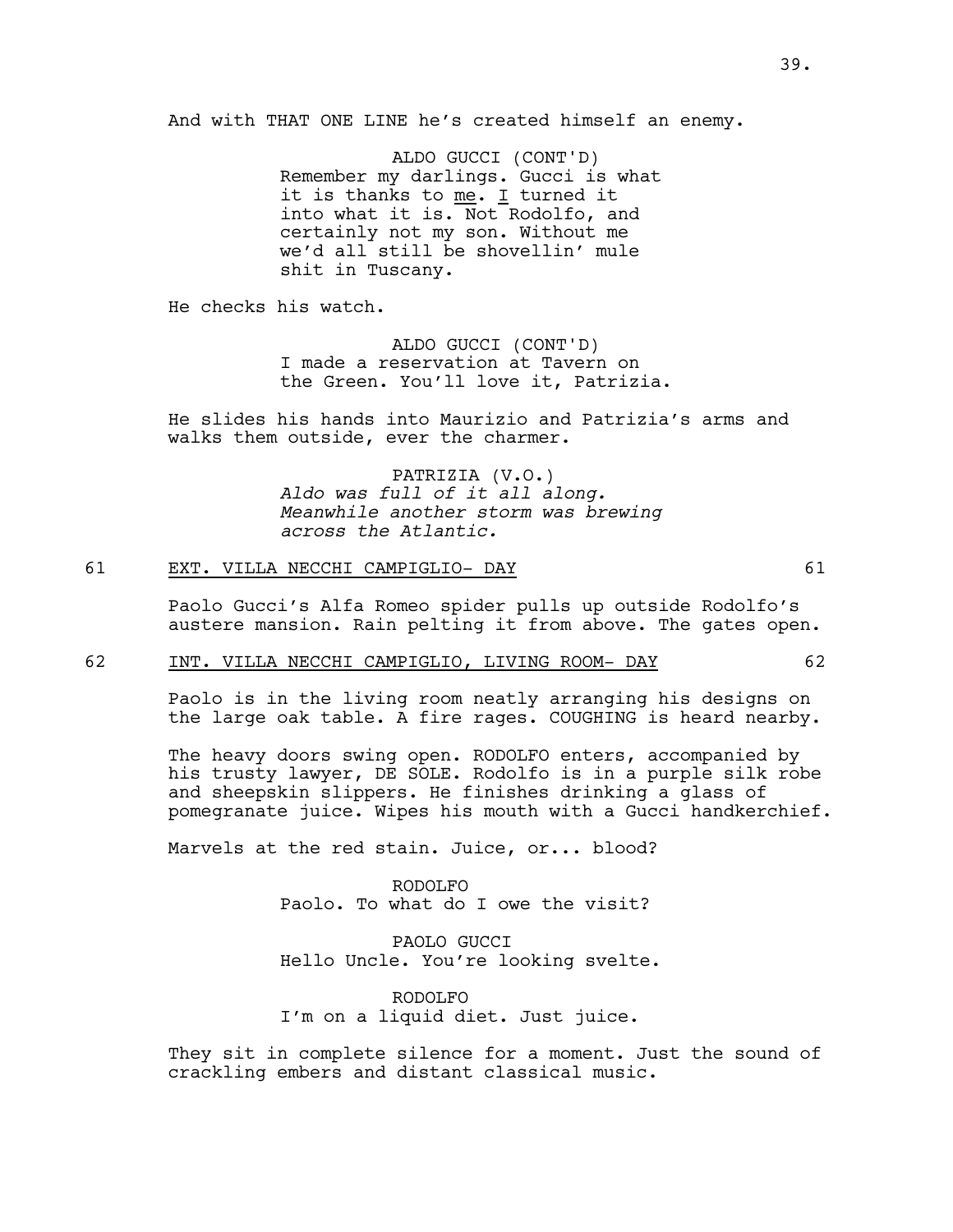RODOLFO (CONT'D) What's the intention of your visit?

Paolo shuffles uncomfortably in his chair. DE SOLE'S gaze remains fixed on him throughout the meeting.

PAOLO GUCCI

Ah, well- I came to see you, Uncle, first and foremost, to say hello.

RODOLFO Yes. Hello. What else.

PAOLO GUCCI Maurizio and my father are spending a lot of time together in New York. Maybe you and I could do the same.

RODOLFO

...

PAOLO GUCCI My father won't listen to me.

RODOLFO About what?

PAOLO GUCCI My ideas.

RODOLFO You have ideas?

PAOLO GUCCI I was born with a gift. I'm brilliant. He just won't see it.

RODOLFO How come nobody in the family knows about this gift of yours? Domenico? Did you know Paolo had a gift?

DE SOLE I'm afraid I did not, sir.

PAOLO GUCCI Let me show you what I've been working on -- Here, I'll help you.

Paolo lifts frail Rodolfo out of his chair and guides him towards the oak table. They review the designs together.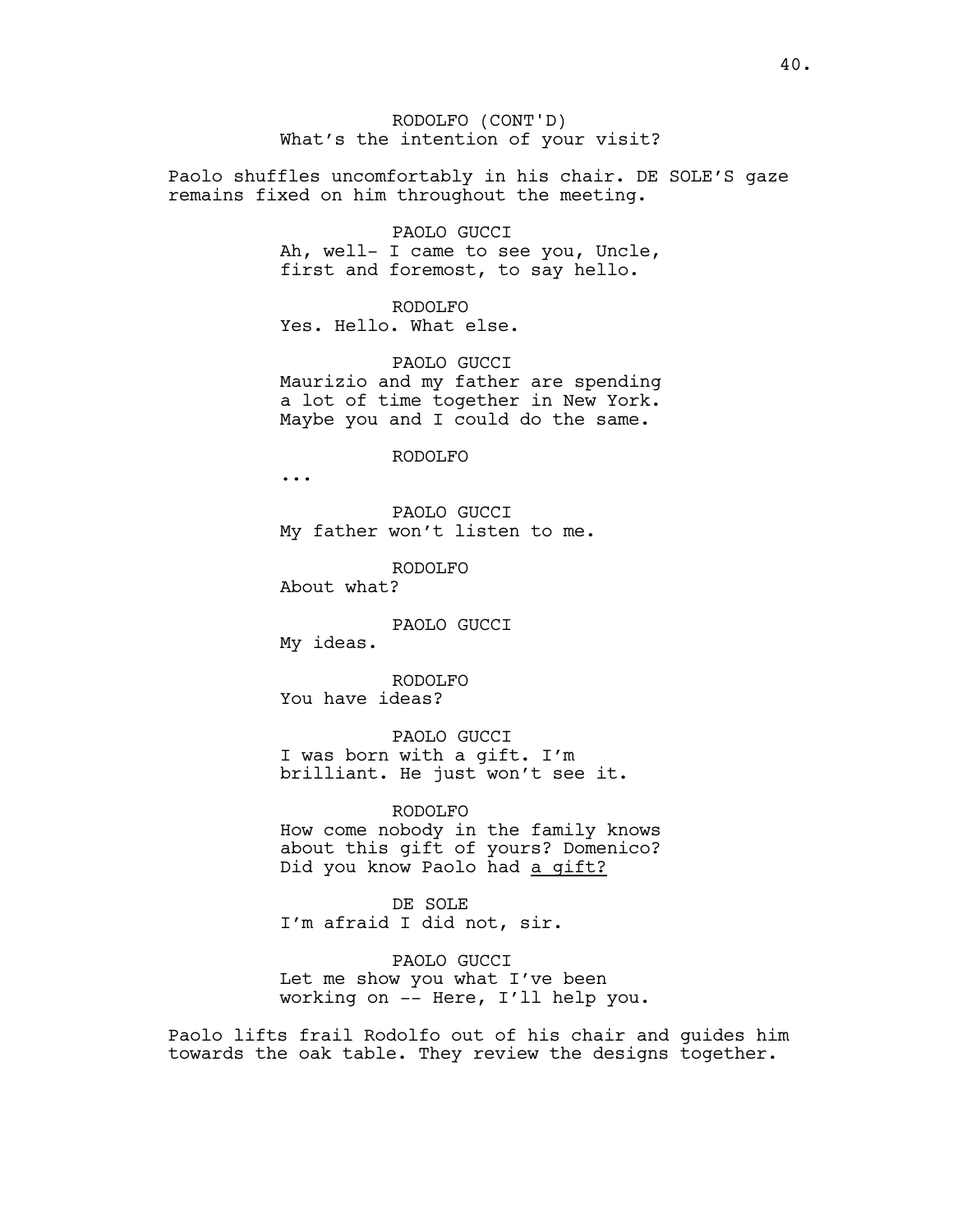PAOLO GUCCI (CONT'D) They were inspired by my trip to Cuba. I call this collection HAVANA LIBRE. Lots of pastels, ruminspired, sun-soaked. Lotsa browns.

RODOLFO Pastels and browns, together?!?

Both Rodolfo and De Sole marvel at the cacophony of colors, the obvious lack of skill, the obliviousness of it all.

> RODOLFO (CONT'D) Don't show these to anyone Paolo. I mean it. Hide 'em.

PAOLO GUCCI You think they might steal my ideas, right? Get me a lawyer!

### RODOLFO

I have found over the years that true talents are often unaware of their brilliance. They are to be cherished and protected. Hacks, on the other hand? They march into a room with their delusions, begging to be recognized. Blind to their own mediocrity. Yours, my dear nephew, is a triumph of mediocrity. And you have achieved the unimaginable: you have found one thing your father and I agree on. Your utter incompetence.

Paolo closes his designs, flabbergasted. Devastated.

PAOLO You designed that scarf, correct?

RODOLFO Indeed. It caressed the necks of Jackie, Grace, Sofia. Huge hit.

Paolo removes the scarf from Rodolfo's neck, admires it and in an act of defiance, throws it into the raging fire. FWOOM.

Rodolfo stumbles over to him, in disbelief. COUGHS VIOLENTLY.

PAOLO ... you'll regret not listening to me. I don't need anyone. (beat) **I'm going to start my own line.**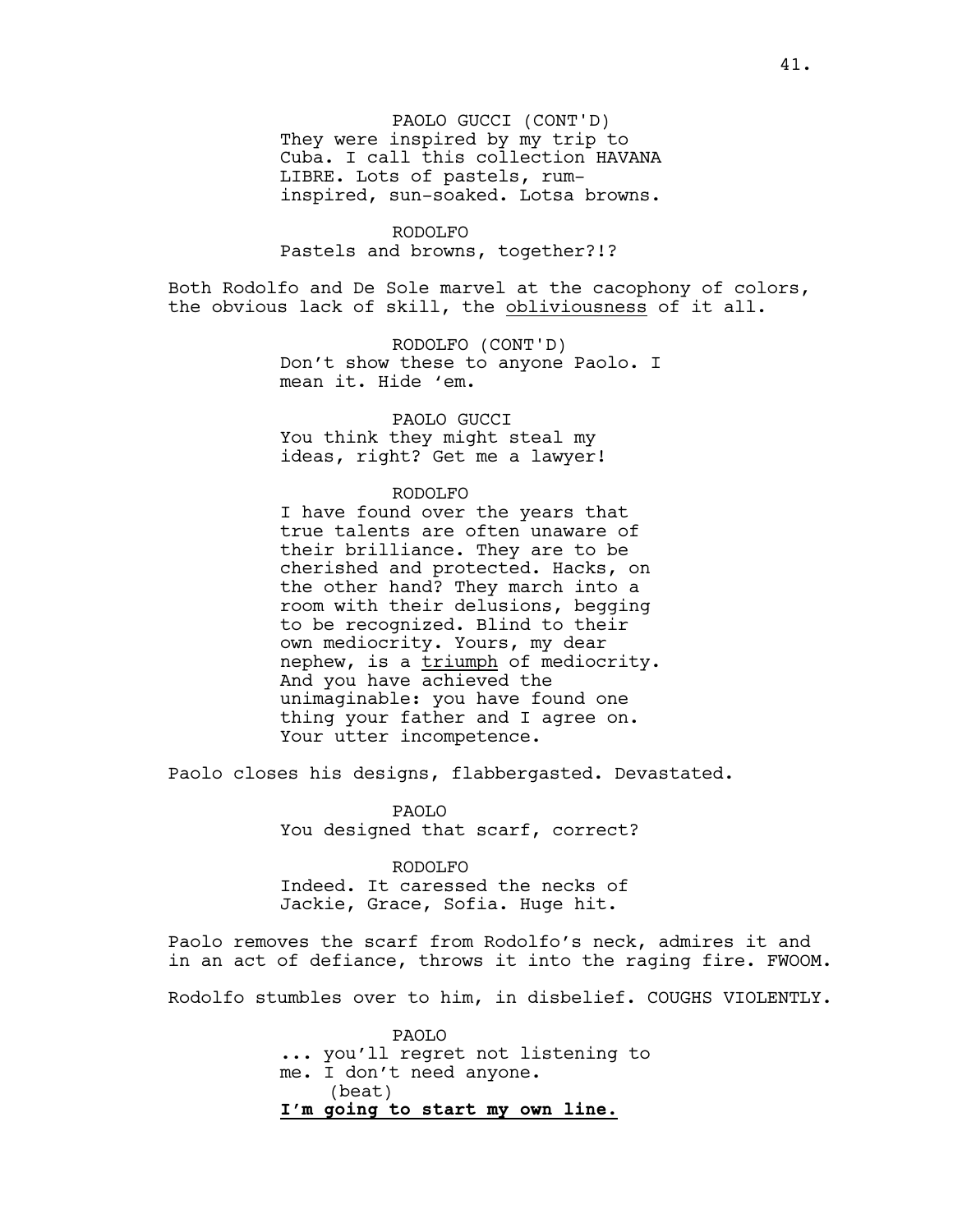Paolo collects his designs (which takes a lot longer than he anticipated) and storms out.

#### RODOLFO

Call my son.

## 63 INT. RODOLFO GUCCI'S VILLA, MEMORY ROOM- DAY 63

Rodolfo, in pain, opens a bottle of pills and slams them with another colorful glass of green juice. Another silent film plays in the background. This one a sword-and-sandal one.

Maurizio and Patrizia sit quietly opposite him.

#### RODOLFO

I know it's been a year. I thought we'd clear the air. Forget about the past, talk about the future.

MAURIZIO I didn't know you were so sick.

RODOLFO

Doctors don't know what they're dealing with. They don't know how a Gucci is made.

PATRIZIA Tuscan leather is forever.

Rodolfo smiles at Patrizia's quip.

RODOLFO

What have you occupied yourself with since last time I saw you?

MAURIZIO Took some time off. Actually, we have some big news to tell you...

#### RODOLFO

(interrupting) You were in New York with Aldo. That's where you were. Don't lie.

#### MAURIZIO

He said he wanted to show me the ropes. He gave me money. A title.

(MORE) RODOLFO He was grooming you. He wanted you on his side so he would have more control of the business.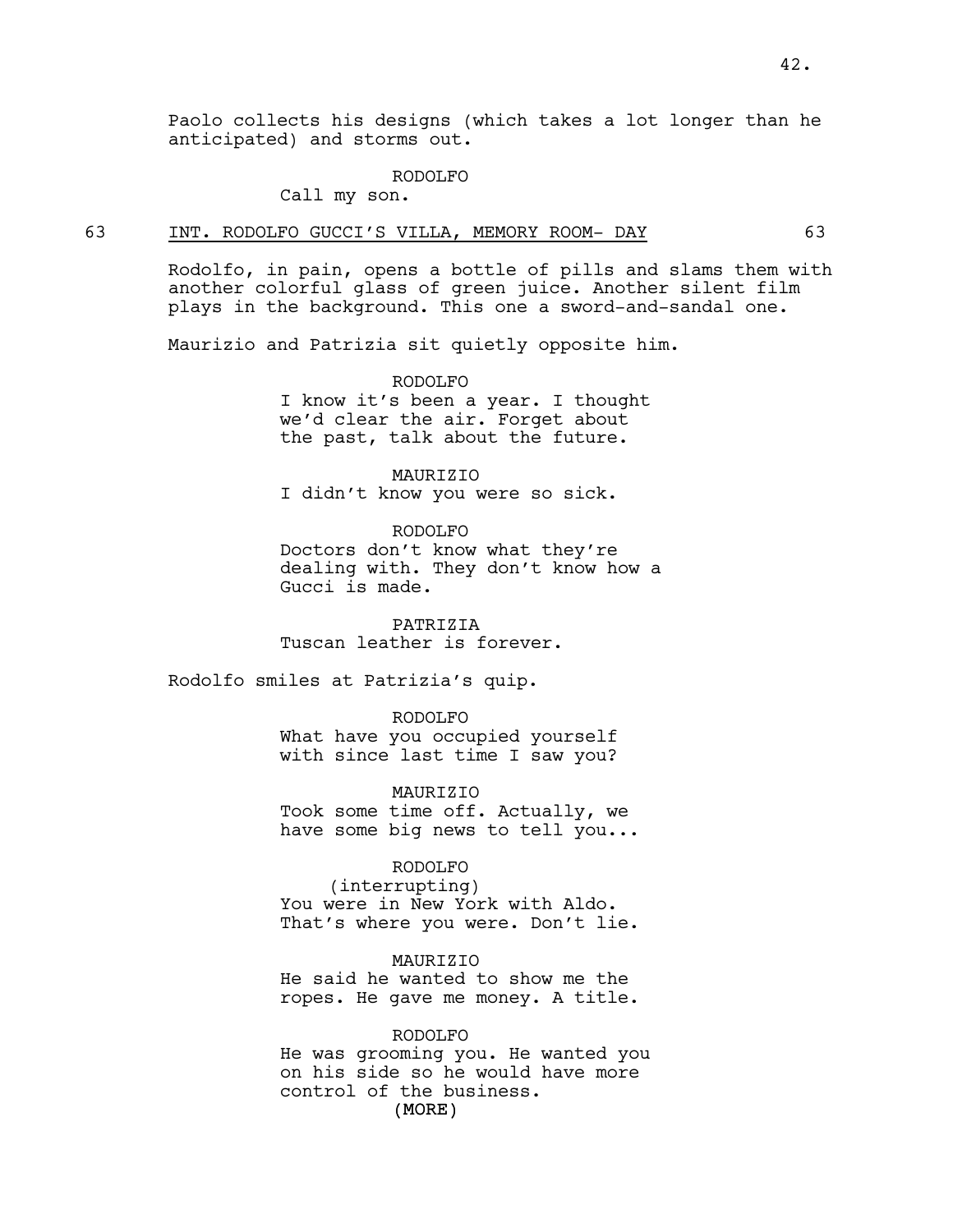## RODOLFO (CONT'D)

Remember, the most dangerous enemy is not the one who lingers behind you in the shadows, but the one who walks beside you as a friend. You must not trust Aldo. He has dark intentions. He doesn't care what Gucci stands for. He is driven by ego, pride. Everything Guccio worked for is on the verge of being destroyed. And that son of a bitch of his, Paolo. He's worth less than the pigeon shit encrusted on his awful suits.

Rodolfo hobbles to a portrait of Guccio on the wall. Bows.

RODOLFO (CONT'D) I have something to give you, son.

He moves the portrait over, opens a hidden safe. Inside: a WALLET. Old, wrinkled, bearing the two Gucci G's.

> RODOLFO (CONT'D) This wallet belonged to Guccio. He hand-stitched it himself, had it blessed by the very same priest who baptized you. Once, he left it on a ship - the Andrea Doria. He spent a week on his hands and knees looking for it. He never kept a dime in it. He said money was never the goal. His dreams of Gucci were made of leather. Not cash.

He hands the wallet to Maurizio. Maurizio's hand shakes as he clutches it. He knows the value of it. It's... priceless.

> PATRIZIA We will fight them with everything we've got. Who can we trust?

RODOLFO Each other. And De Sole since he does not have a drop of Gucci blood. And he's a lawyer.

Patrizia grabs Rodolfo's boney hands. Puts something in them.

PATRIZIA This is our big news.

Rodolfo opens his palm. A LOCK OF BABY HAIR. He considers it.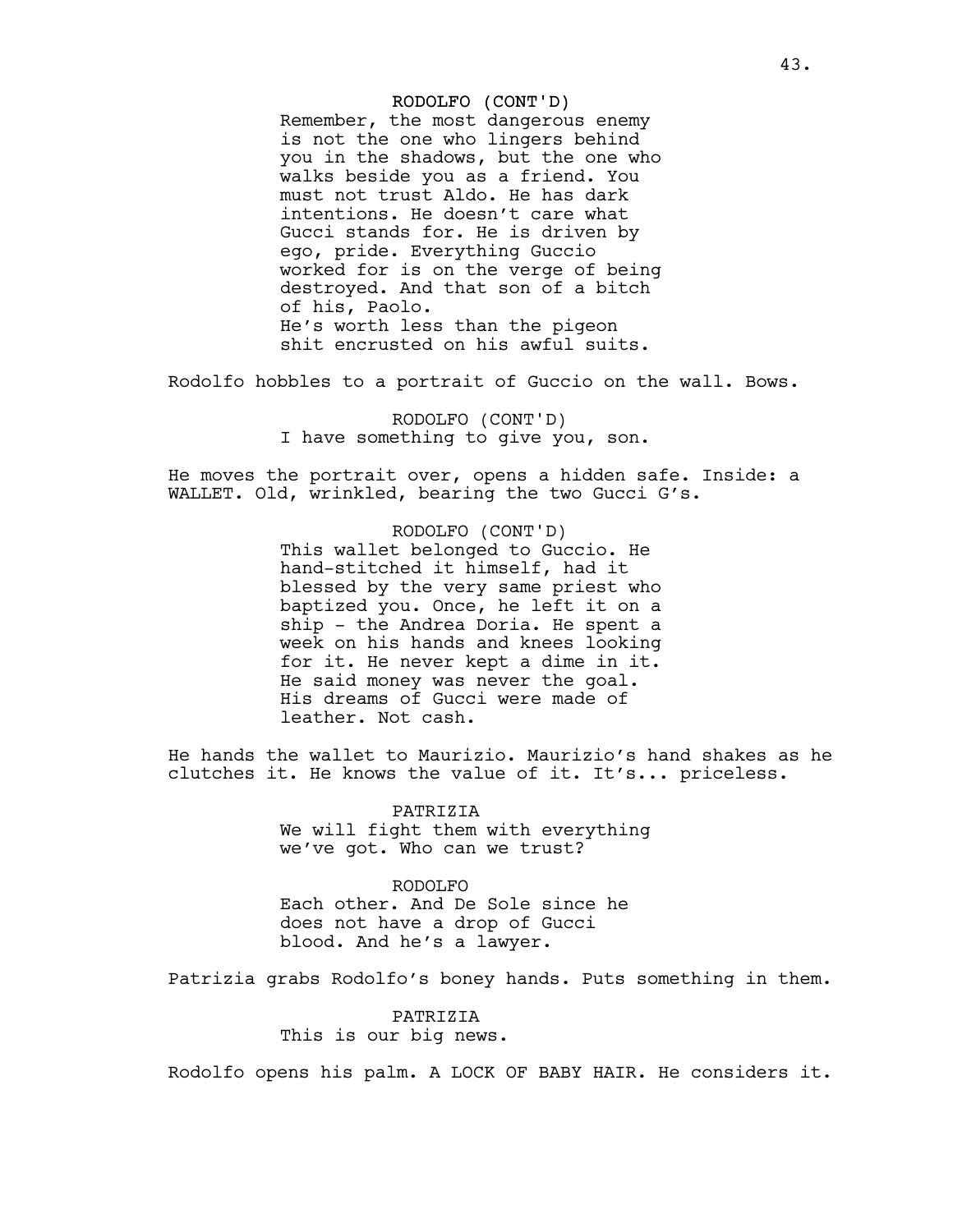RODOLFO I'm a grandfather??

PATRIZIA Her name is Allegra.

RODOLFO I'm glad it's not a boy. We need more women in this family.

## 64 INT. MERCEDES-BENZ- NIGHT 64

Maurizio thumbs the GG wallet next to Patrizia, their hands interlocked. They pass the Gucci store on Via Montenapoleone. Maurizio opens the window for fresh air. He dry heaves.

The car stops. Patrizia opens the door and Maurizio vomits.

## 65 INT. VILLA NECCHI CAMPIGLIO, LIVING ROOM- DAY 65

We are tight on Maurizio. His dazed gaze fixed on something:

RODOLFO. Dead. Lying in a coffin, surrounded by an immense floral arrangement. A HEADSHOT propped up next to him.

> MAURIZIO I'm sure I'll see you again. (beat) But there's no rush.

Maurizio taps the coffin, unsure of what else to do.

PATRIZIA (V.O.) *Maurizio was weirdly relieved when Rodolfo died. He had lived his whole life in his father's shadow and with the exception of me, he'd been completely subservient to him.*

Behind him, De Sole is sensitively herding mourners out of the room, listening to their stories about Rodolfo.

66 INT. VILLA NECCHI CAMPIGLIO, STUDY- DAY 66

De Sole is going through the inheritance left to Maurizio by his father. He's been reading for a while.

Patrizia cradles Allegra in her arms.

(MORE) DE SOLE One Bugatti T57 Scat. Two Ferraris: a GT California and a Dino. The house in St. Moritz. (stopping to drink water)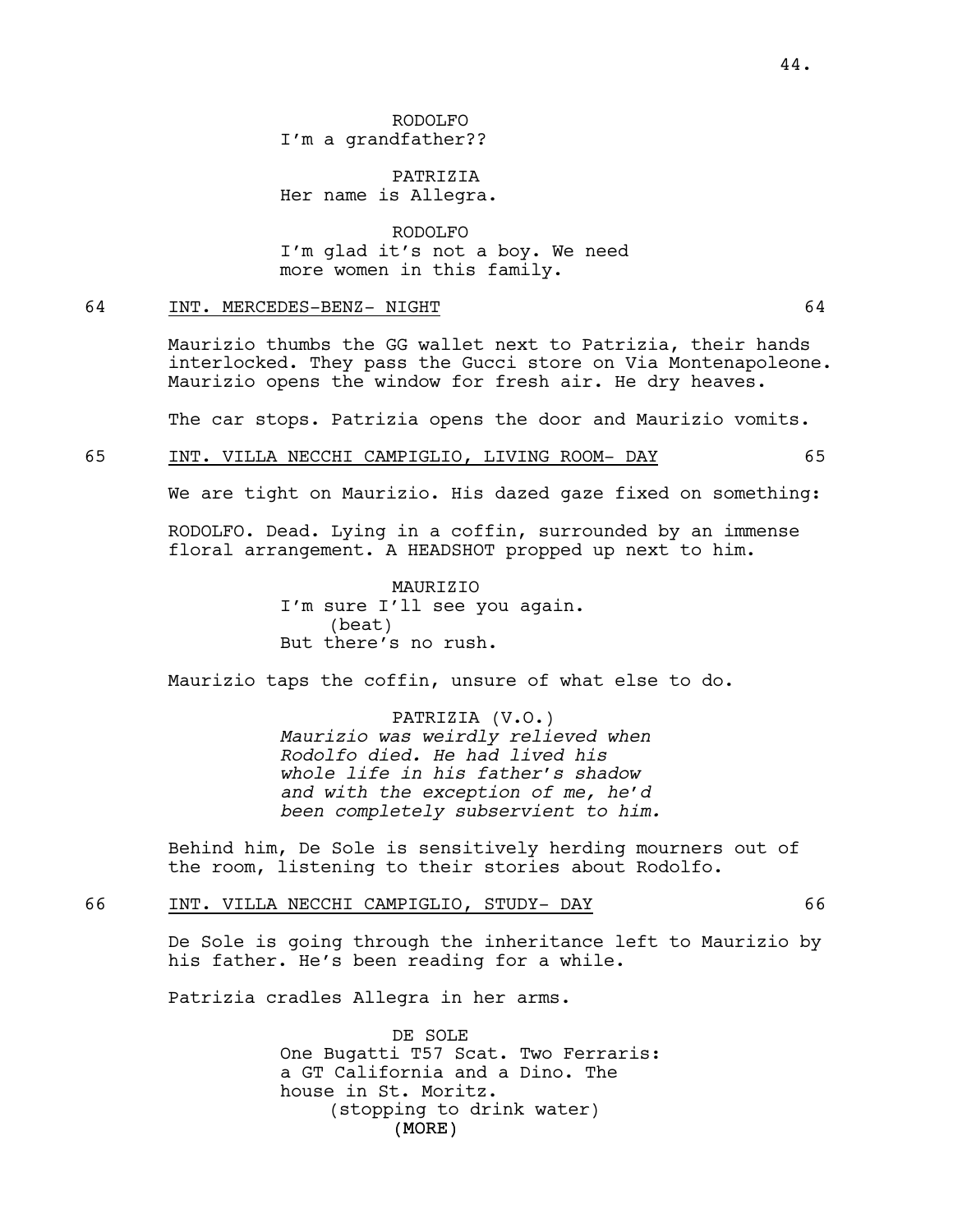### DE SOLE (CONT'D)

Two beach houses- one in Nassau, the other in Taormina. Twenty-three horses. A penthouse apartment in Galleria Passarella- the only one with a swimming pool in all of Milan. And of course, 50% of Gucci S.P.A.

De Sole unties a cord, opens a leather-bound document holder. Inside: GUCCI'S SHARE CERTIFICATES. Ornate and austere.

> DE SOLE (CONT'D) There is a problem. Rodolfo never signed the share certificates.

> > PATRIZIA

Meaning...?

DE SOLE You'll have to pay inheritance tax.

MAURIZIO How much are we talking about?

De Sole does some math on a pocket calculator.

DE SOLE Could be as high as \$30 million.

PATRIZIA Thank you. Leave them with us.

Patrizia puts her hand out for the documents.

PATRIZIA (CONT'D) We'll review them as soon as we are done mourning.

DE SOLE (hiding his suspicion) Certainly.

He hands them over.

# 67 INT. MAURIZIO AND PATRIZIA'S APARTMENT- NIGHT 67

Patrizia goes through a shoebox containing Rodolfo's old mail and removes a signed headshot dated 1954. She gets to work and starts PRACTICING his signature. Over and over.

# 68 LATER: 68

Hundreds of practice sheets strewn about the glass table, all showing Patrizia's attempts to imitate Rodolfo's signature.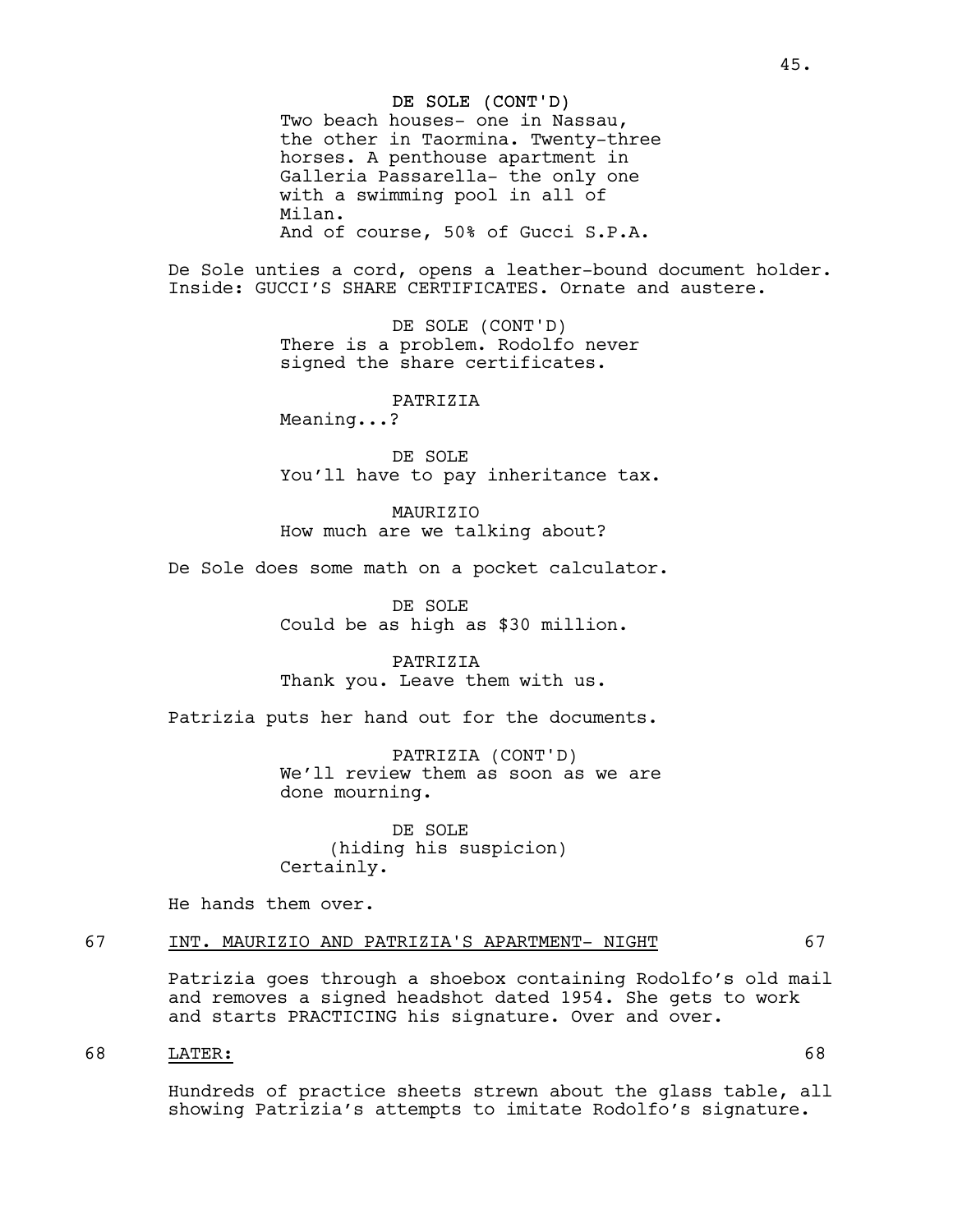She's finally read to FORGE the real thing. Removes the SHARE CERTIFICATE and slips a pair of LEATHER GUCCI GLOVES ON.

> PATRIZIA (V.O.) *The inheritance tax was totally unreasonable. Why throw money at the corrupt Italian government just because Rodolfo forgot to sign?*

She breathes heavily. Has to sign it in one go.

PATRIZIA (V.O.) *I mean, everybody knows there's no such thing as a good tax. It's like throwing money into a volcano.*

She GOES FOR IT. Her hand gliding perfectly across the manuscript.

Maurizio JOLTS her- she almost screws up the signature. But it's done. And it looks... *just like Rodolfo's.*

> MAURIZIO What are you doing?

PATRIZIA Saving us millions.

MAURIZIO Is it legal?

PATRIZIA It is if they don't find out.

She pulls Maurizio towards her and gives him a big kiss.

PATRIZIA (CONT'D) How does it feel to be 50% of Gucci?

MAURIZIO I think you enjoy it more than me.

PATRIZIA You need time adjusting. It's normal. But why stop at one bite when you can have it all?

Music cue: Donna Summers' *I FEEL LOVE.*

# 69 INT. VERSACE FASHION SHOW- NIGHT 69

On Maurizio and Patrizia, sitting in the front row of a packed audience at Versace's 1980 Spring/Summer fashion show.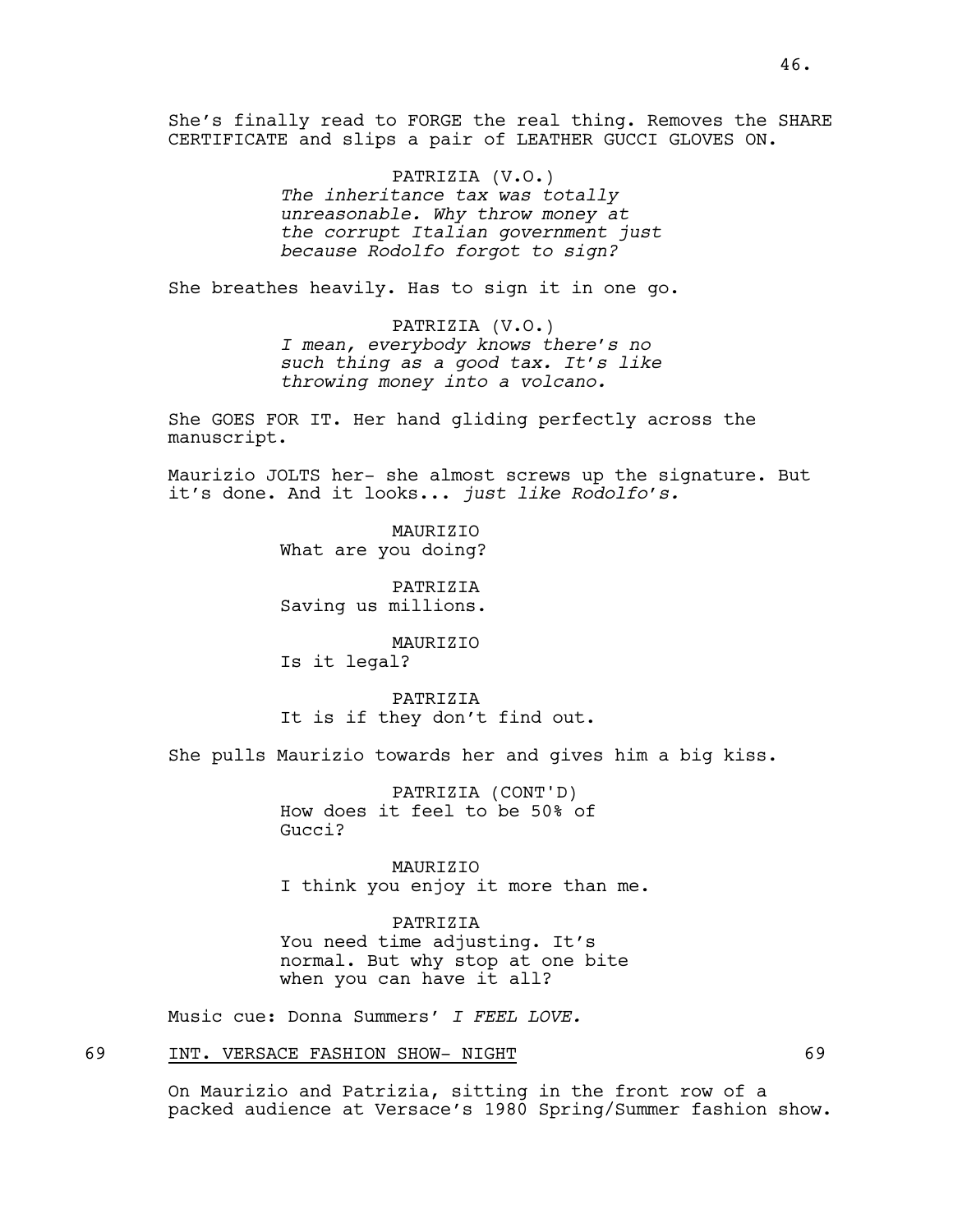She is chatting to her extravagant neighbor, laughing along and being effervescent. He presses his glasses in. Anxious.

Maurizio looks down at the PROGRAM. One name. **Versace.**

On the runway: the show starts. It's very different from the fashion shows we are used to. Models are all over the place, walking and strutting. Smiling and dancing. Kind of a mess.

As for the clothes? Lots of sunset and sand colors. Slouchy boots and pants and intricate belts. Subtle non-specific eastern references, a ramshackle South American cowboy look but with Versace's famous opulence coming through.

## 70 INT. ASTORIA CLUB- NIGHT 70

Maurizio all in black- looking less dorky. Patrizia is her usual extravagant self: skintight leopard dress, 5 inch heels, 4 inch coif. Around them: TRAPEZE ARTISTS. TRANSVESTITES. GRACE JONES. PAPARAZZIS. FASHIONISTAS. COKE.

> PATRIZIA (V.O.) *In the 80s Milan was the place to be if you were young, brilliant and fabulous. Versace, Krizia, Ferré. Everyone came. Even Lagerfeld would show up sometimes with his cat.*

Angle on: a lost cat makes its way across the dance-floor. The cat gets snatched up by KARL LAGERFELD'S LEATHER GLOVE.

> MAURIZIO Who would wear that stuff?

PATRIZIA He is going to be huge.

MAURIZIO That show was an absolute mess.

PATRIZIA Keep your voice down.

MAURIZIO I'm just saying-

PATRIZIA I *hear* what you're saying, sweetie. And I am telling you. You're wrong.

She licks her finger and wipes a small stain on his shirt.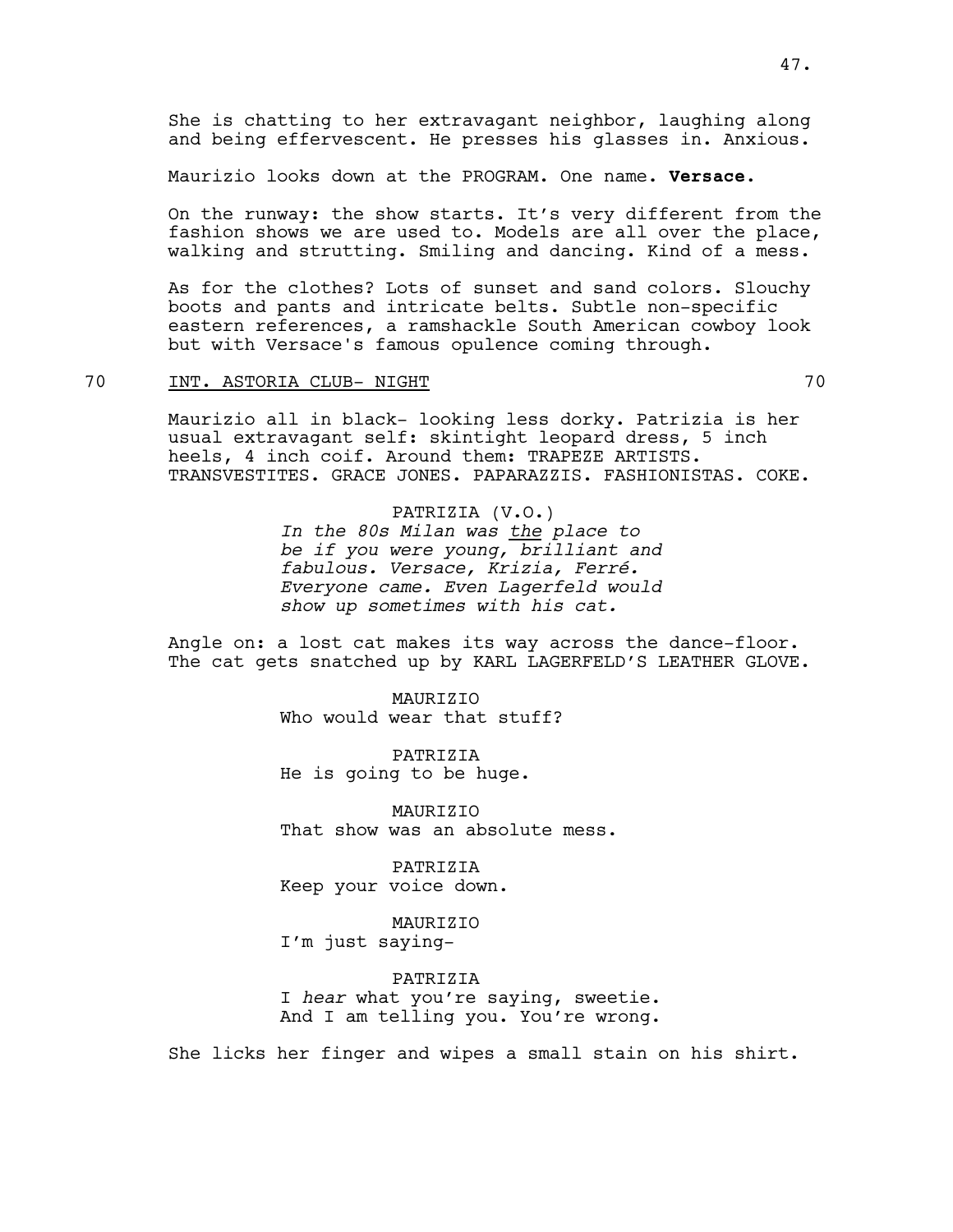PATRIZIA (CONT'D) Now. You're gonna get a shrimp cocktail and you're gonna mingle. If anybody asks you about the show, talk about the lines and the tones.

LATER: Maurizio is at the buffet nervously scooping up a shrimp cocktail. A SILVER FOX IN HIS 40s stands next to him.

> MAURIZIO Fabulous shrimp. Fresh.

SILVER FOX Did I see you at the show?

MAURIZIO Yes. It was... remarkable.

SILVER FOX What did you like?

MAURIZIO I loved the lines and the tones.

They look over at the profile of one GIANNI VERSACE.

SILVER FOX I'm happy for Gianni. It's time we upset the hegemony of all those decrepit old fashion houses. Dior, Balenciaga, Hermes. Out with the old. Shake the tree. Your name?

MAURIZIO

Maurizio.

SILVER FOX Maurizio what? You only have one name, like Cher?

MAURIZIO Maurizio Gucci.

The Silver Fox almost chokes on his shrimp.

SILVER FOX I used to dress windows for Gucci.

MAURIZIO What a coincidence. Which store?

SILVER FOX I can't remember. I erased it from my mind. It was... awful.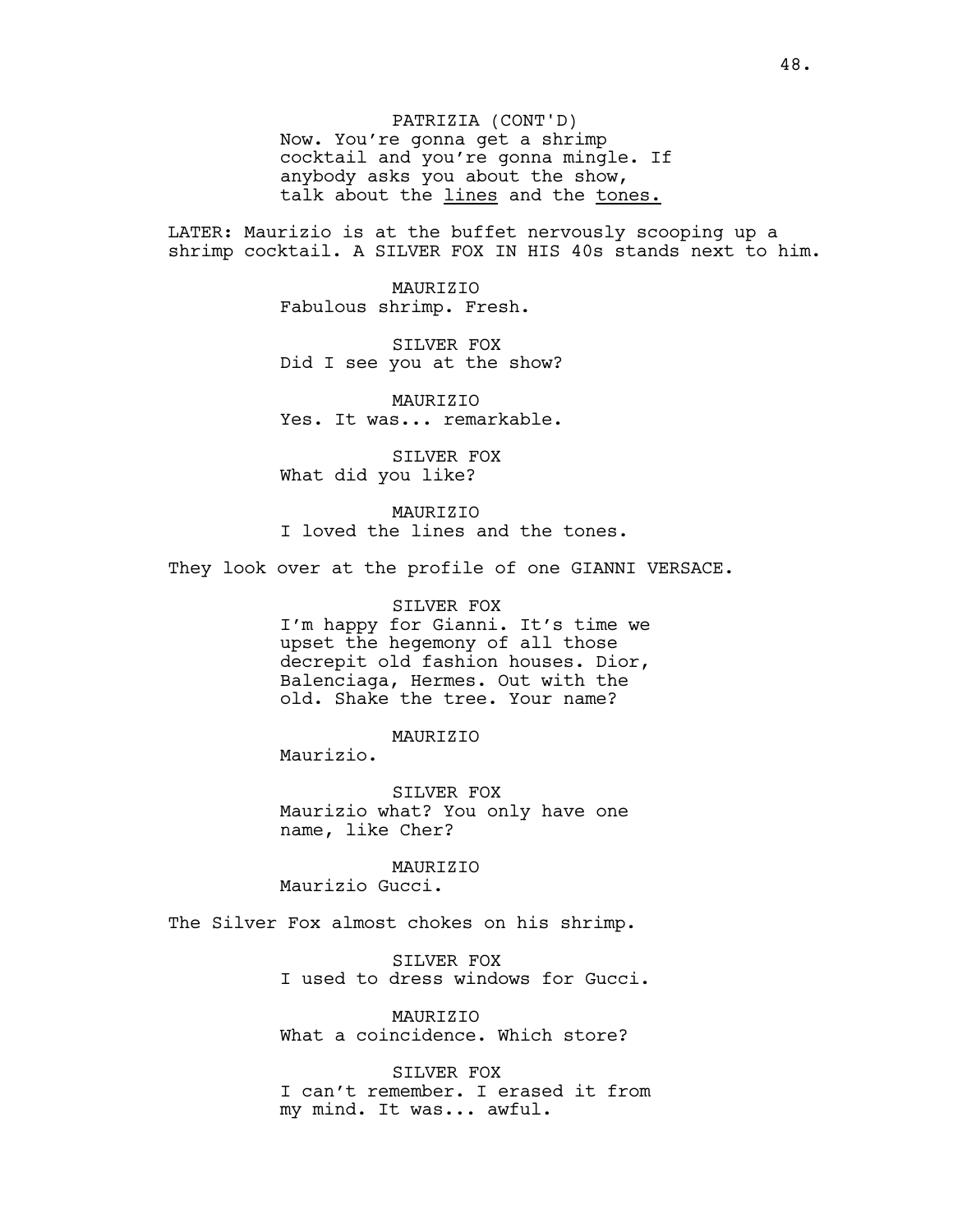MAURIZIO Dressing windows must be draining.

SILVER FOX The windows weren't the problem. Gucci was. I got ulcers for weeks.

Silver Fox "accidentally" drops a dollop of cocktail sauce on one of Maurizio's Gucci moccasins. Out of sight.

> MAURIZIO And what brings you here tonight?

SILVER FOX I'm a designer. Always seeking.

Silver Fox extends his hand.

SILVER FOX (CONT'D)

Giorgio.

## MAURIZIO

Nice to meet you. Maybe you'll come and design for Gucci some day.

GIORGIO ARMANI I just started my line. I named it after myself. Armani.

**MAURTZIO** You're the "king of beige?"

## GIORGIO ARMANI

I hate that nickname. Beige. What does that even mean? fucking beige. What is it? Beige is not a color, it's a cry for help. It's old. Old!

MAURIZIO I didn't mean to insult you.

# GIORGIO ARMANI

Here's some free advice. No designer in this room will join Gucci until you've all gone into therapy and worked out your problems. Whenever someone wears Gucci, they carry the drama of a cheap *operetta* with them.

MAURIZIO Thank you for your opinion.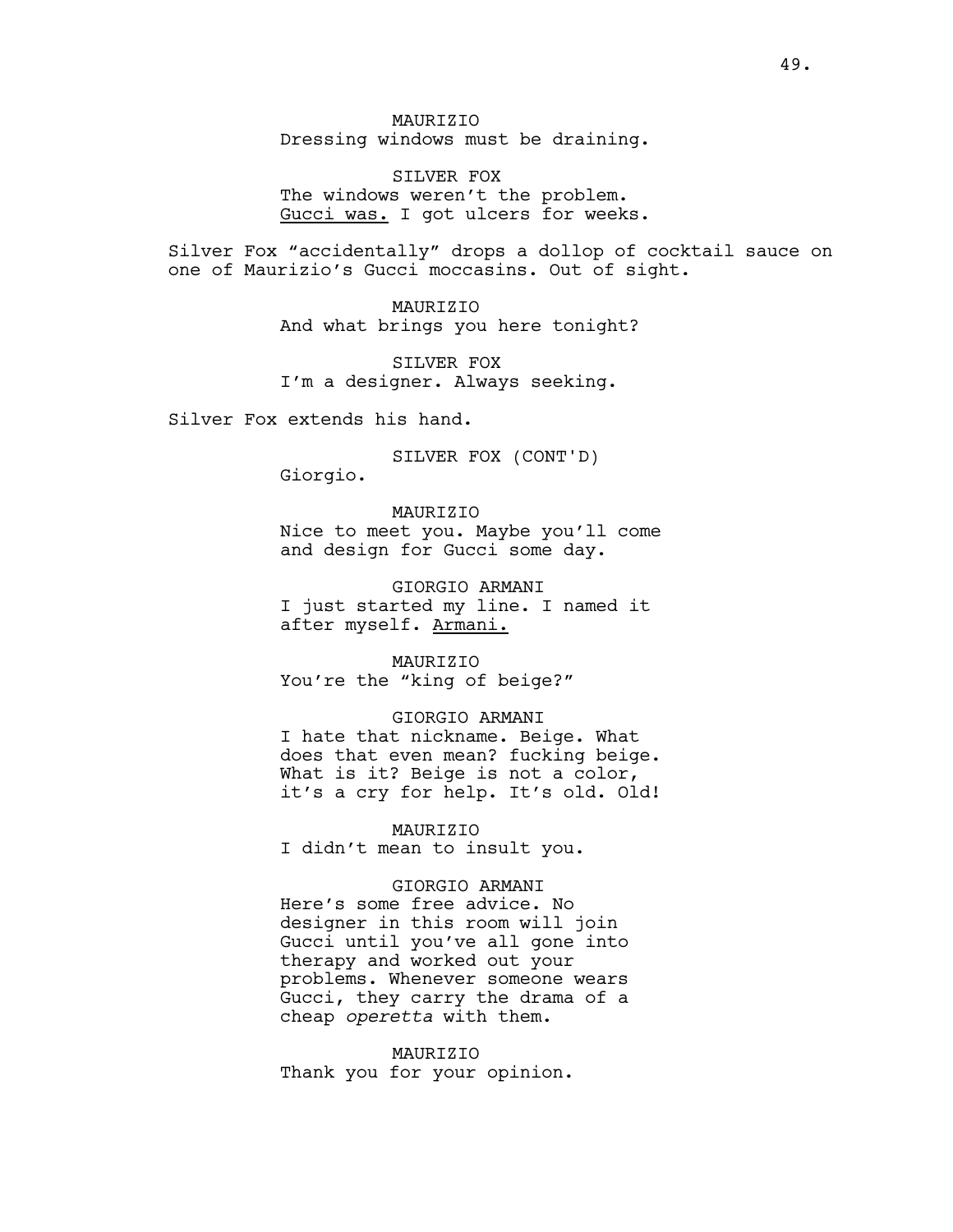Armani walks away. We pull back to reveal Patrizia who has been watching this exchange all along.

## 71 EXT. VIA DELLA SPIGA- NIGHT 71

Patrizia and Maurizio walk down a quiet cobblestone street enveloped in fog. Nobody else around. Patrizia, in her heels, struggles to keep up with Maurizio, who is walking ahead of her. He undoes his tie, flustered.

> **MAURTZTO** A *laughing stock*. That's what I felt like.

PATRIZIA Ridiculed by a window-dresser.

MAURIZIO Ex window-dresser.

PATRIZIA He's making a name for himself. They all are.

### MAURIZIO

And we've been around since 1921. He should have shown some respect.

#### PATRIZIA

In the past people were born royal. Nowadays royalty comes from what you do. And you're doing nothing.

MAURIZIO Are you calling me lazy?

PATRIZIA No. I'm calling you irrelevant.

He stops- can't believe she said that.

PATRIZIA (CONT'D) Gucci. The brand. It's not trendy.

MAURIZIO I am the brand. When someone mocks Gucci, they mock *me*.

PATRIZIA And you're okay with that?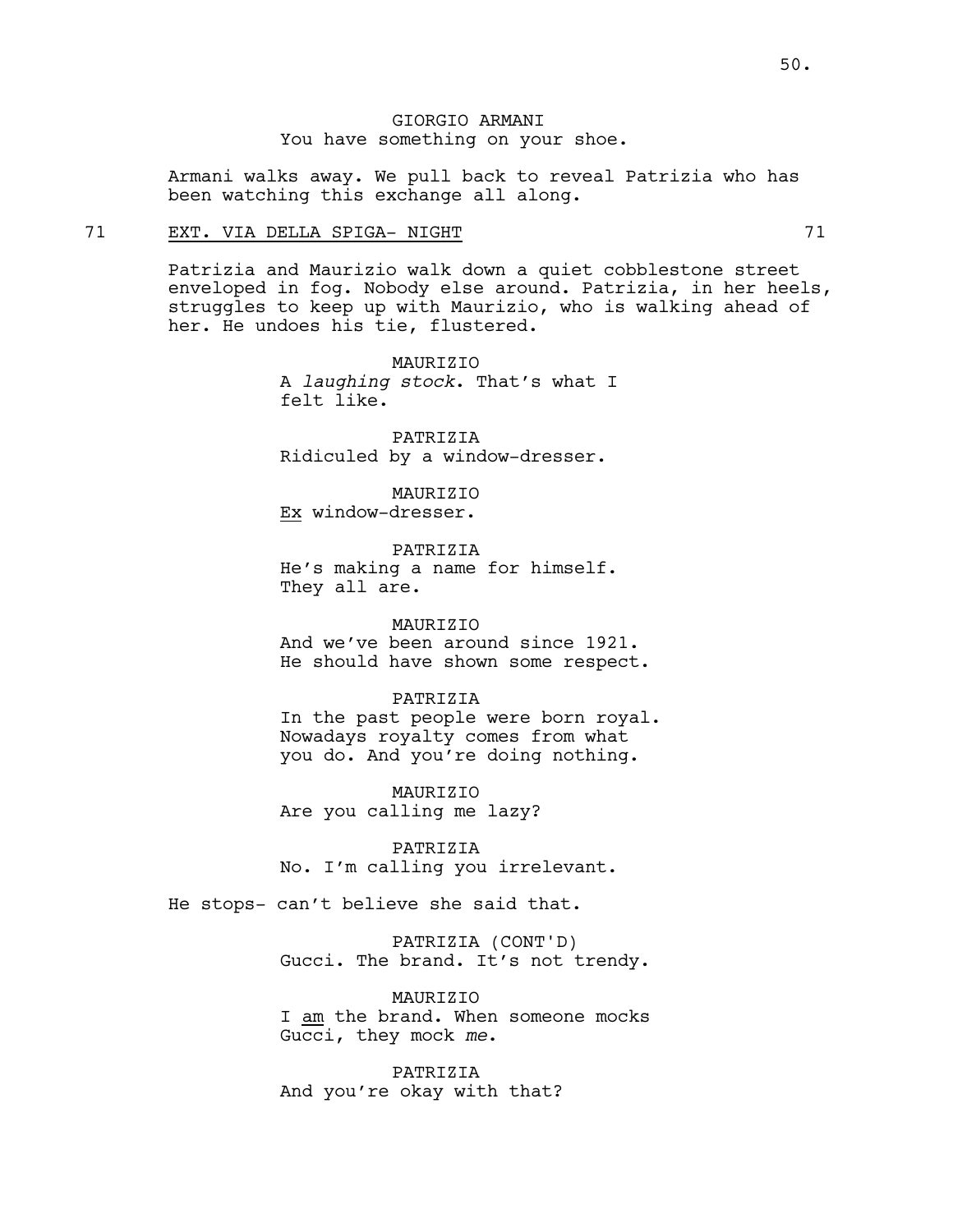MAURIZIO I am not fucking okay with that.

PATRIZIA What are we going to do about it?

MAURIZIO We are never going to a party like that again. That's for sure.

## PATRIZIA

Okay. So you want to be left in the dust? You want to keep selling mugs in airports? Is that who we are?

#### MAURIZIO

...no...

#### PATRIZIA

I want Gucci to be great. I want *you* to be great. I don't want people to think that you're-

MAURIZIO That I am what?

PATRIZIA

Inert.

They stop in the middle of the street.

PATRIZIA (CONT'D) Are you inert?

MAURIZIO I'm not inert.

PATRIZIA Are you proud of your name?

MAURIZIO

I want to be.

## PATRIZIA

Do you want to make your mother proud? She's watching us right now.

That one cuts right to the bone.

(MORE) PATRIZIA (CONT'D) It's time to take out the trash. Aldo. Paolo. I want them out. They're poison. Armani was right.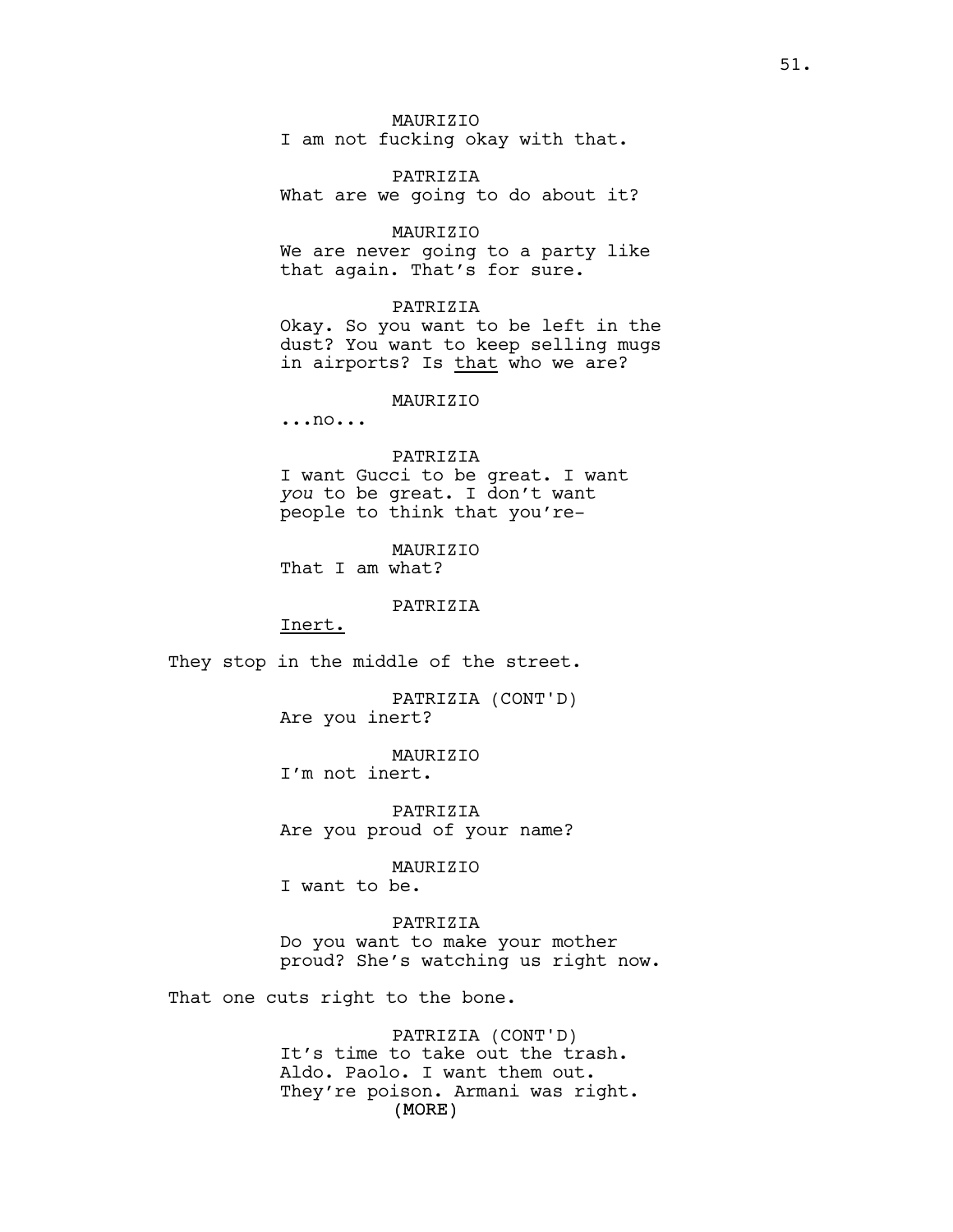# PATRIZIA (CONT'D)

They're an embarrassment. You're the only Gucci who should be King.

MAURIZIO Do you really believe so?

## PATRIZIA Why do you think I married you?

She kisses him.

# 72 EXT. MAURIZIO AND PATRIZIA'S PENTHOUSE- DAY 72

breakfast. An ominous headline:

A newspaper clipping lands on a table next to a half-finished

## **========= P.G. by Paolo Gucci=========** .... **Coming soon.**

We are in the glass veranda of the new penthouse overlooking the Milan skyline. The swimming pool is just outside. On DE SOLE. He loosens his shirt collar. Sitting opposite him is Maurizio. They study the clipping.

> DE SOLE He's starting a trade war.

MAURIZIO It's nothing. His father barely gives him enough money to live. He can't bankroll a pair of socks.

DE SOLE

Our sales already dropped twelve percent since the announcement. He must be stopped. He's a liability.

MAURIZIO I wouldn't go that far. He's simply a big baby throwing a tantrum.

We pan over to reveal PATRIZIA sitting next to Maurizio. She's been there the whole time.

> PATRIZIA (quietly) He's throwing a grenade.

Domenico's gaze turns to Maurizio, who bites his nails.

DE SOLE (ignoring Patrizia) Maurizio?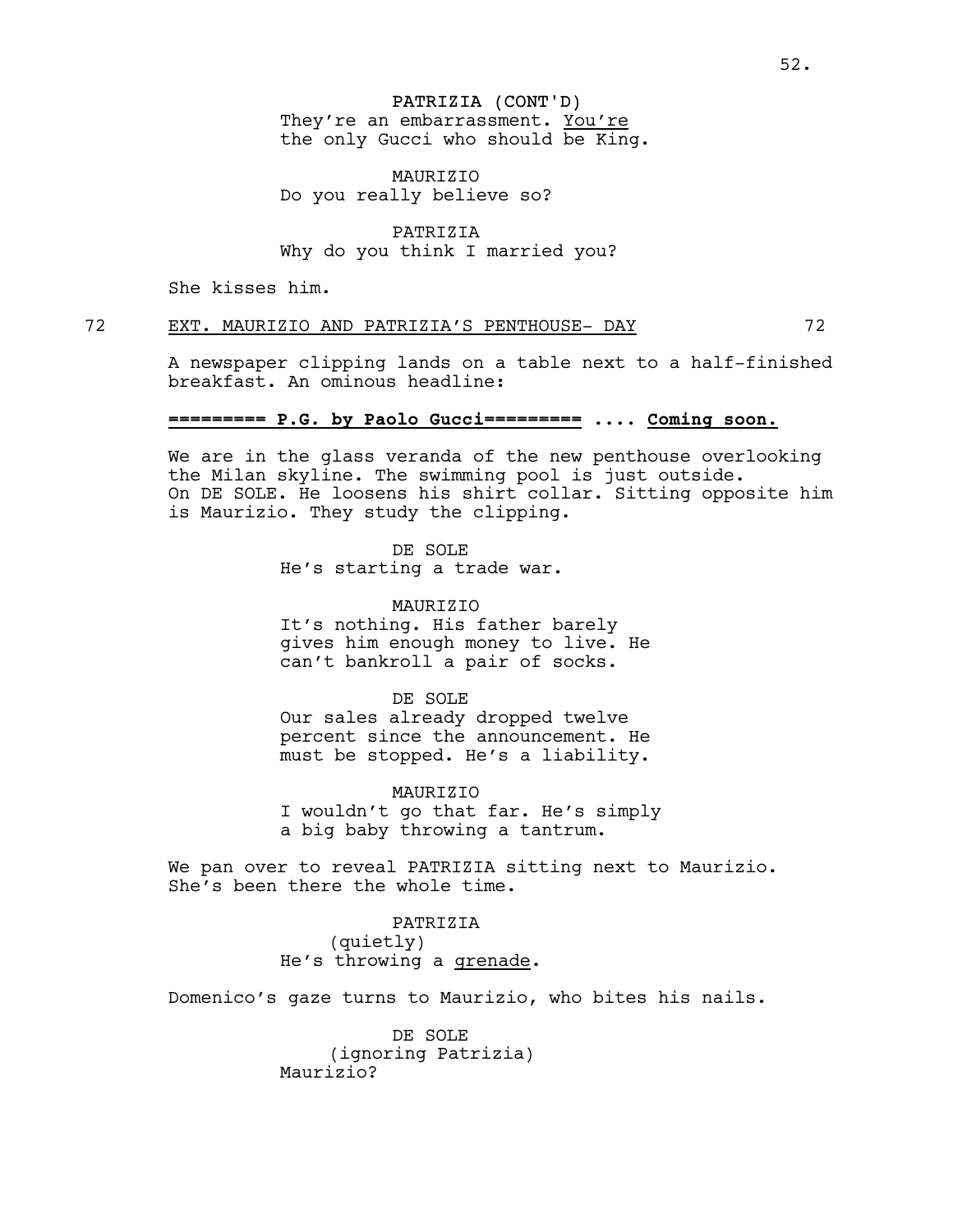**MAURTZIO** Maybe there's a way of pulling him back. Rein him in a little.

Patrizia isn't pleased with this answer but she works it.

#### PATRIZIA

What Maurizio is saying is that we should build a bridge with Paolo and work things out. You know how emotional he gets. He's dealing with all this male energy all the time. His wife isn't exactly the brightest crayon in the box. He needs a woman he can trust.

DE SOLE A woman like who? You?

PATRIZIA

Sure. Why not. Paolo doesn't hate me as much as he hates his father.

DE SOLE Well, you do have a natural advantage. You're not a Gucci. (fake yawns) That pasta today floored me. Any chance of an espresso, Patrizia?

PATRIZIA We ran out right before you came.

DE SOLE Perhaps a tea, then?

PATRIZIA No tea, either. You might find a Pepsi in the fridge. Have a look.

Patrizia and De Sole exchange subtle "fuck you too" looks.

## 73 INT. PINA'S PARLOR- NIGHT 73

A tarot reading. Patrizia and Pina sit opposite each other at the table.

> PATRIZIA What do the spirits say, Pina?

Pina's apartment is next to a loud tram station and they have to wait for the tram to pass by before she can answer.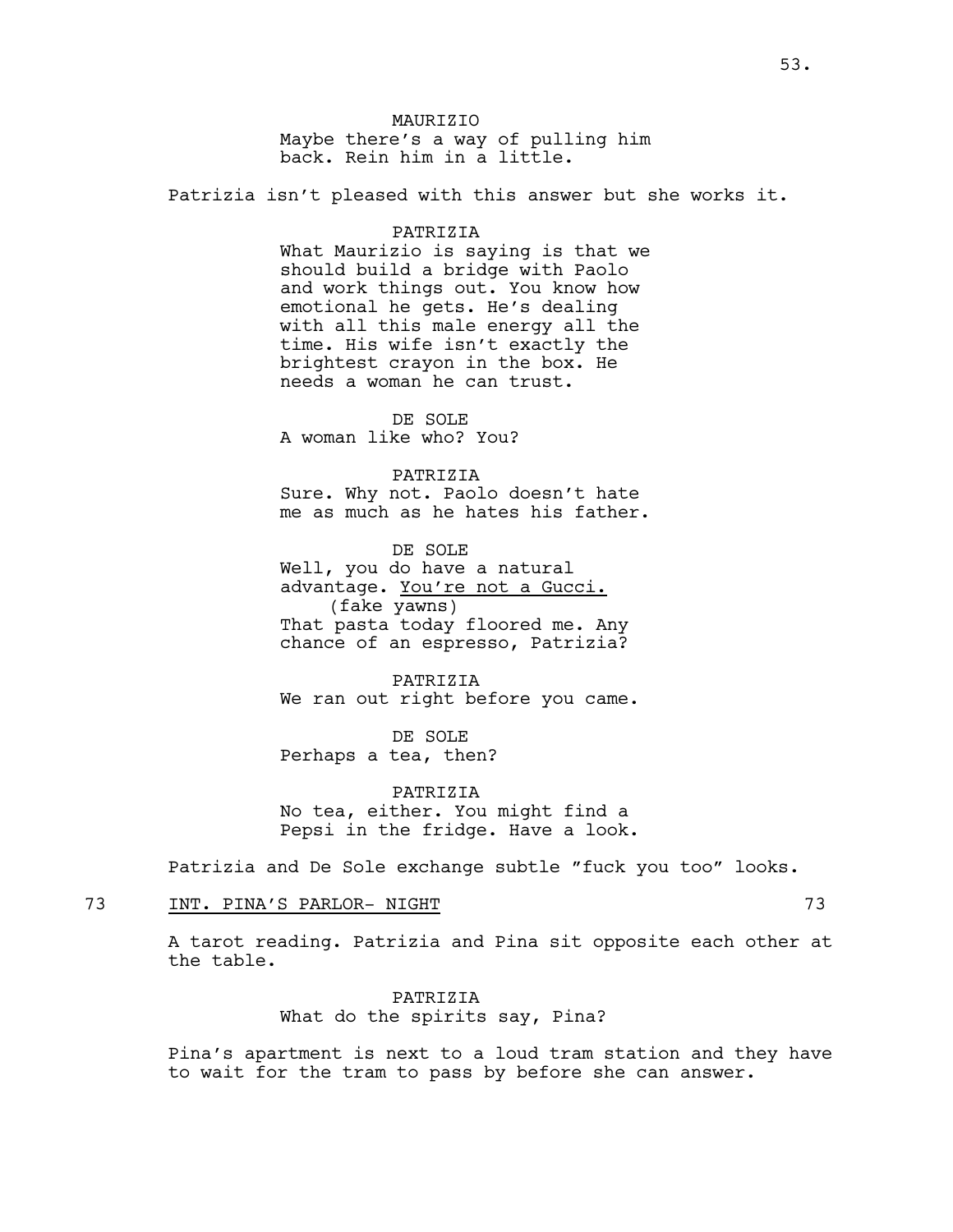PINA AURIEMMA Tuesday at 5 pm, wear green, walk on the North side of the street.

PATRIZIA

I'm serious.

# PINA AURIEMMA They say that with you by his side, Maurizio will be an unstoppable force. But you must stick together.

# 74 INT. PAOLO GUCCI'S ATELIER- DAY 74

Paolo's lips are covered in sugar. He throws a morsel to his pigeons. Patrizia walks around his DESIGNS which hang on mannequins. Sketches strewn about everywhere. Fabrics.

> PAOLO GUCCI My father grounded me for a week when I was 7 because I got sugar all over his cashmere sweater. All I wanted was to give him a hug.

Patrizia examines a Paolo monstrosity. Flash Gordon meets Vivienne Westwood. Urine yellow. He waltzes up proudly.

> PATRIZIA This one reminds me of childhood.

PAOLO GUCCI It's a memory wrapped in lycra.

PATRIZIA They're just so you. Exquisite.

PAOLO GUCCI You think so?

PATRIZIA You have a gift. I'm telling you.

PAOLO GUCCI You're going to make me cry. Nobody has ever said that to me. Nobody.

PATRIZIA What are your plans with this?

PAOLO GUCCI What do you mean my plans?

PATRIZIA Aren't you putting them out there?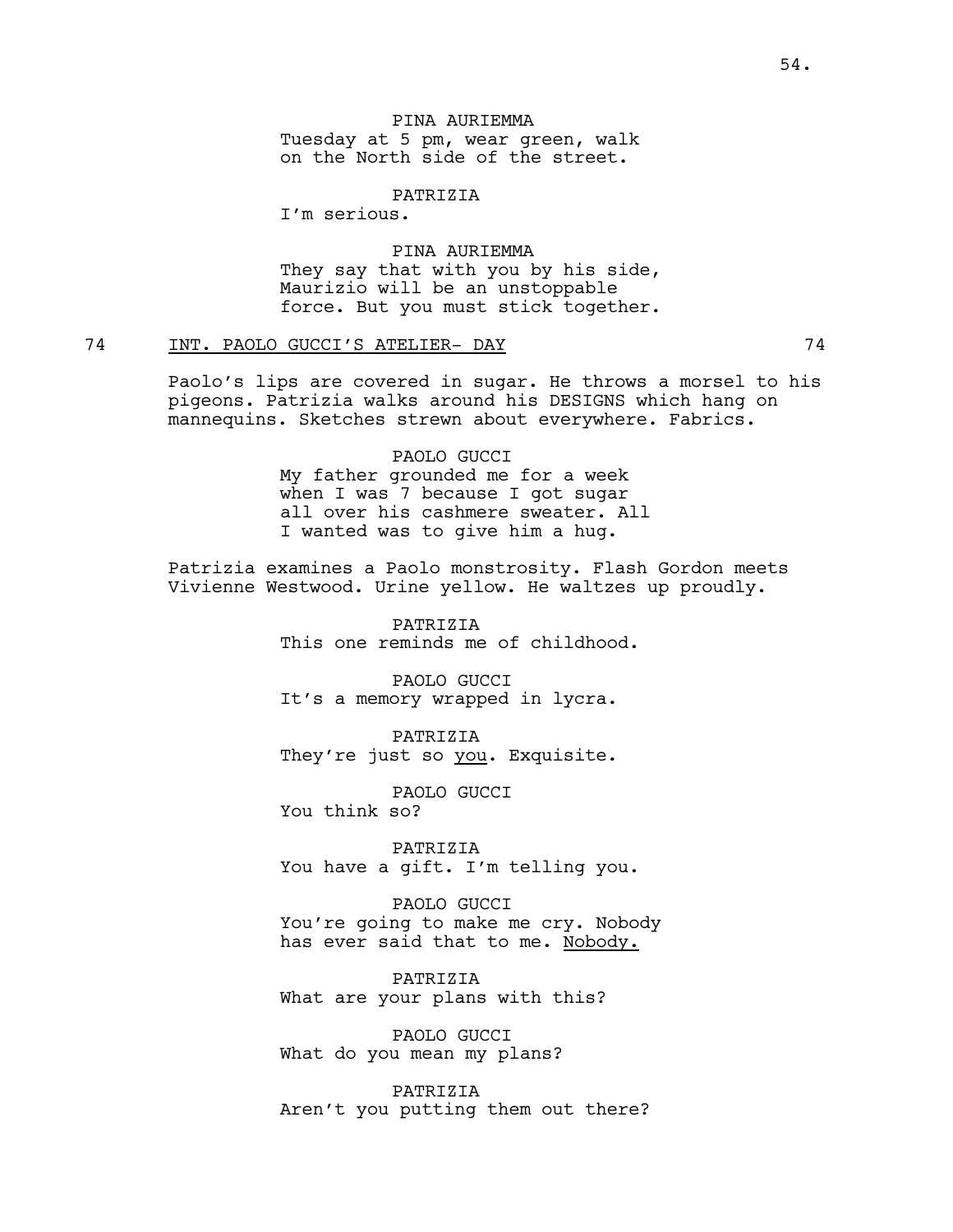PAOLO GUCCI These are just mock-ups. I can't afford to get serious.

De Sole was right after all. Patrizia rethinks her strategy.

## PATRIZIA

Shame. I got excited for a minute. Gucci needs new blood. And with your genius, are you kidding? Goodbye 1930s, hello 80s.

#### PAOLO

That's what I've always said too.

# PATRIZIA I am disgusted by the way your father treats you. Leaving you behind to groom Maurizio. It's not right. Who does he think he is?

PAOLO GUCCI A dinosaur posing as an asshole.

PATRIZIA Maurizio likes you. Always has.

# PAOLO GUCCI

I like my cousin too. He's quiet. Doesn't scream like the others.

## PATRIZIA

You and Maurizio could do great things together. A new chapter. These designs need to be seen.

PAOLO GUCCI My father would never allow it.

PATRIZIA Maybe it's time to respectfully leave him behind.

A pigeon lands on Paolo's hand, he caresses it as it coos.

PATRIZIA (CONT'D) Your father took sides when he asked Maurizio and I to join him in New York. We went. We were polite. But we knew where to draw the line. We didn't want to upset you.

PAOLO GUCCI I appreciate it.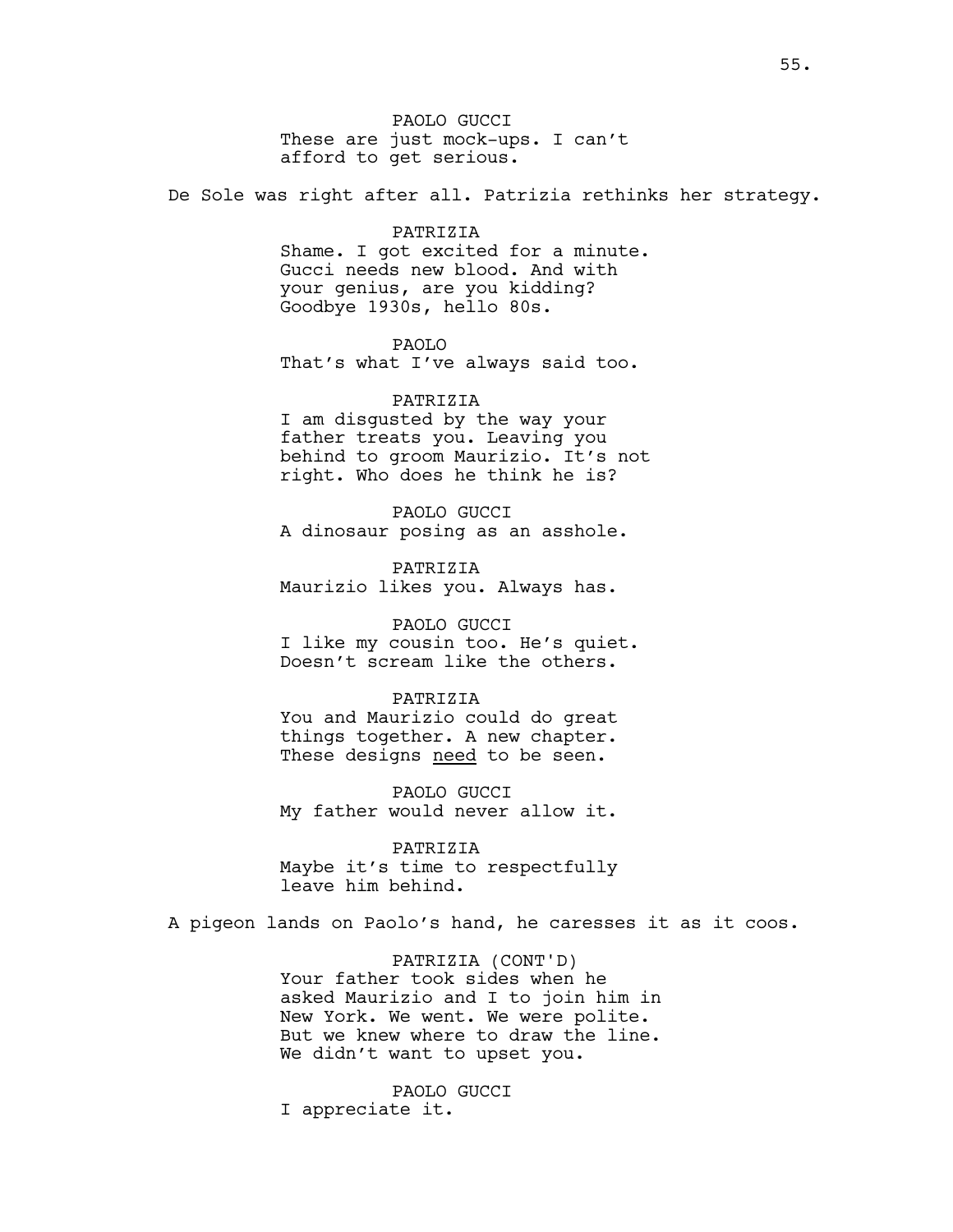PATRIZIA He picked his nephew over his son. Truth hurts but you must hear it.

Paolo looks up at Patrizia. A glint in his eyes.

PAOLO GUCCI I have something on my father.

PATRIZIA What do you have, Paolo?

PAOLO GUCCI What I have is quite sensitive.

PATRIZIA You don't have to tell me. I'm just here to support you.

She starts packing up. He senses that he is missing an opportunity. Grabs her by the arm and, nervously asks:

> PAOLO GUCCI What would I get out of this?

PATRIZIA We could offer you an exclusive deal to distribute your line under Gucci. Why should one Gucci try and smother another? It makes no sense.

PAOLO GUCCI I should talk to Maurizio.

# 75 INT. MAURIZIO'S DEN- NIGHT 75

Through glass doors we see MAURIZIO smoking in his livingroom, listening to Verdi's LA TRAVIATA. His mind elsewhere. PATRIZIA slips up behind him, jolts him.

PATRIZIA

I met Paolo--

He can't hear so she pulls the needle off the vinyl.

PATRIZIA (CONT'D) I said I met Paolo.

MAURIZIO

When?!

She takes the cigarette from his mouth, smokes it.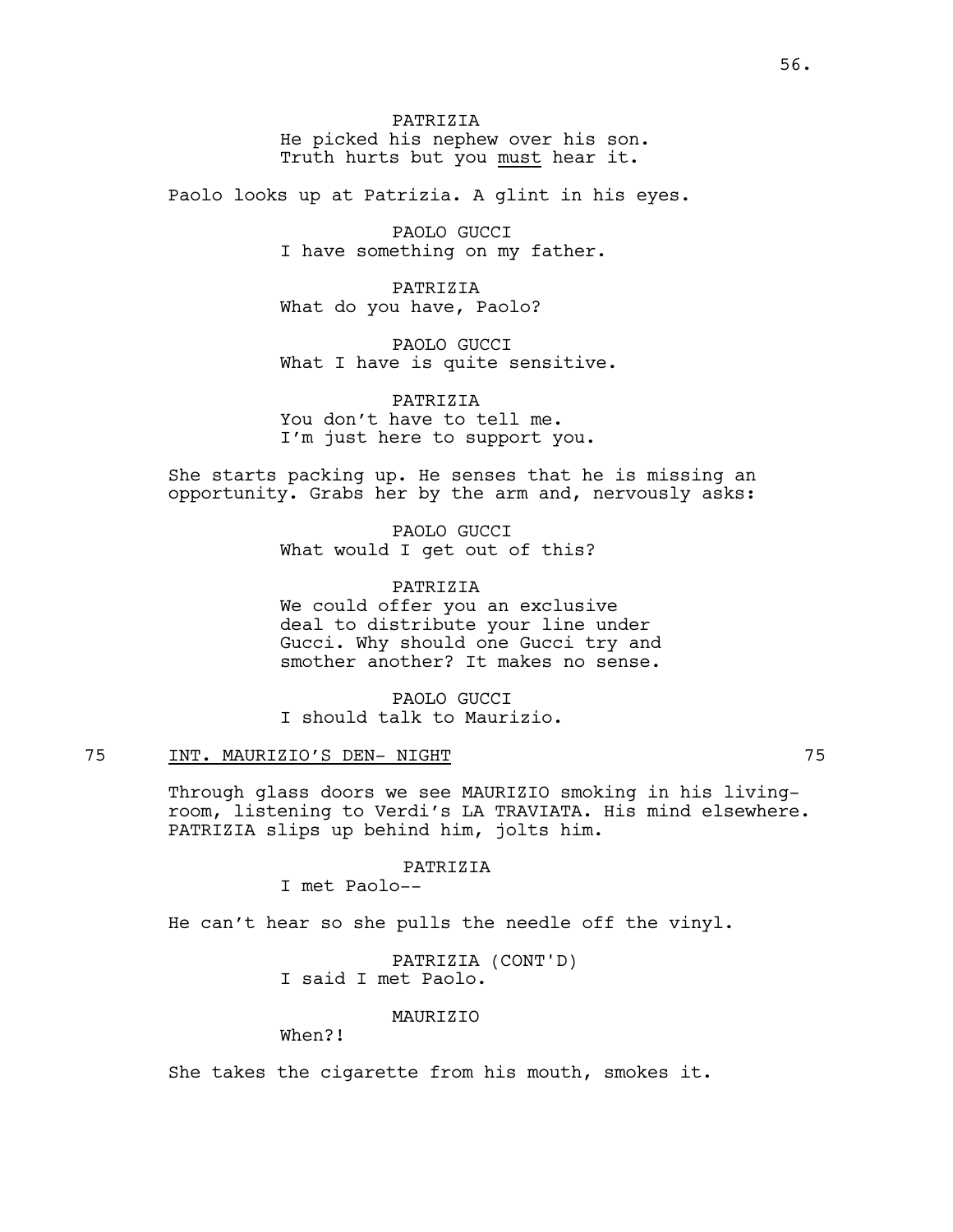PATRIZIA Today. He showed me his designs.

MAURIZIO Alone?! Without telling me?

PATRIZIA I'm telling you now, aren't I?

MAURIZIO We need to get a lawyer to talk some sense into him. It'll be fine. I'll call the firm tomorrow.

Patrizia moves over to the billiard table. She deliberately starts potting balls into the pockets with her hands.

> PATRIZIA I already took care of it.

He joins her at the pool table, faces her on the other side.

MAURIZIO What game is this? I'd love to know.

PATRIZIA Game? I'm looking after our interests. Is that a game?

**MAURTZTO** It depends on how you play it.

He stops a ball from going into the pocket, grabs it.

PATRIZIA Those designs won't see the light of day. We need Paolo on our side.

MAURIZIO We're gonna be in a lot of trouble with both him *and* his father.

They stare at each other across the pool table. A LONG BEAT. He throws the billiard ball back at her. She catches it.

> PATRIZIA Someone had to do something.

### 76 EXT. FENCING SALLE- DAY 76

Slow motion of MAURIZIO walking through the salle. He tosses his cigarette butt in the entrance and puts it out with his shoe. He looks nervous. PATRIZIA watches from outside.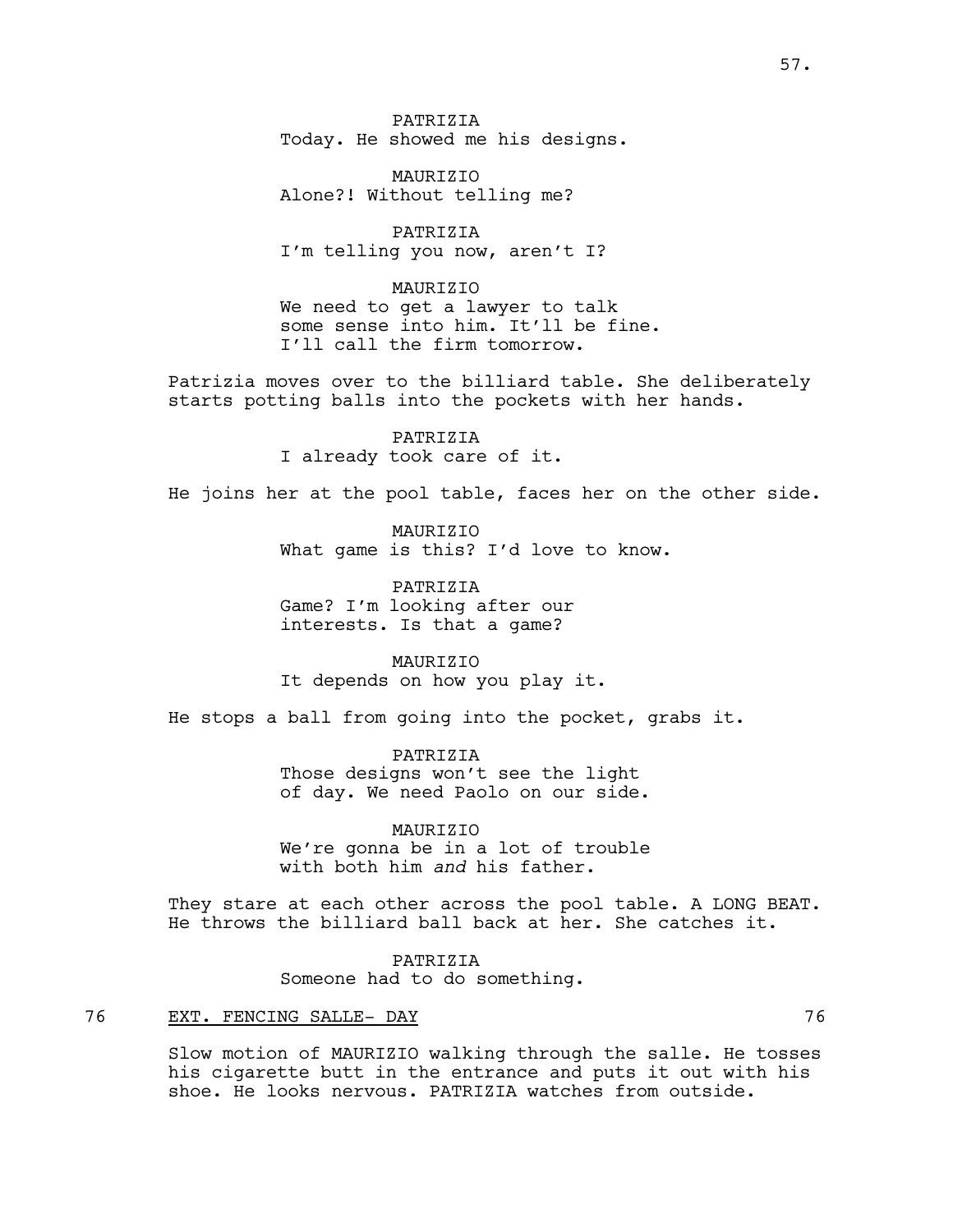# 77 INT. FENCING SALLE- DAY 77

Maurizio and Paolo sit on the side of the oak-paneled room. A bunch of duels are taking place. The sound of blades sliding against each other and the buzzer going off.

> MAURIZIO You're into fencing?

PAOLO GUCCI My father hates it. This is the last place we'd bump into him. (beat) Life must be fun with Patrizia around. You picked a firecracker.

MAURIZIO Yeah, she's a handful.

PAOLO GUCCI Two handfuls.

Paolo nudges Maurizio. Crass. But Maurizio humors him.

**MAURTZTO** She loves your work. She's obsessed. I'm getting jealous.

PAOLO GUCCI She has great taste.

MAURIZIO Apparently you're open to the idea of us working together.

PAOLO GUCCI What did you hear about that thing?

MAURIZIO What thing?

PAOLO GUCCI You know.

Maurizio smiles. Enjoys watching Paolo squirm.

PAOLO GUCCI (CONT'D) My father's dirty laundry basket.

MAURIZIO I know enough to want to know more.

Paolo looks around, pulls out a briefcase and clicks it open.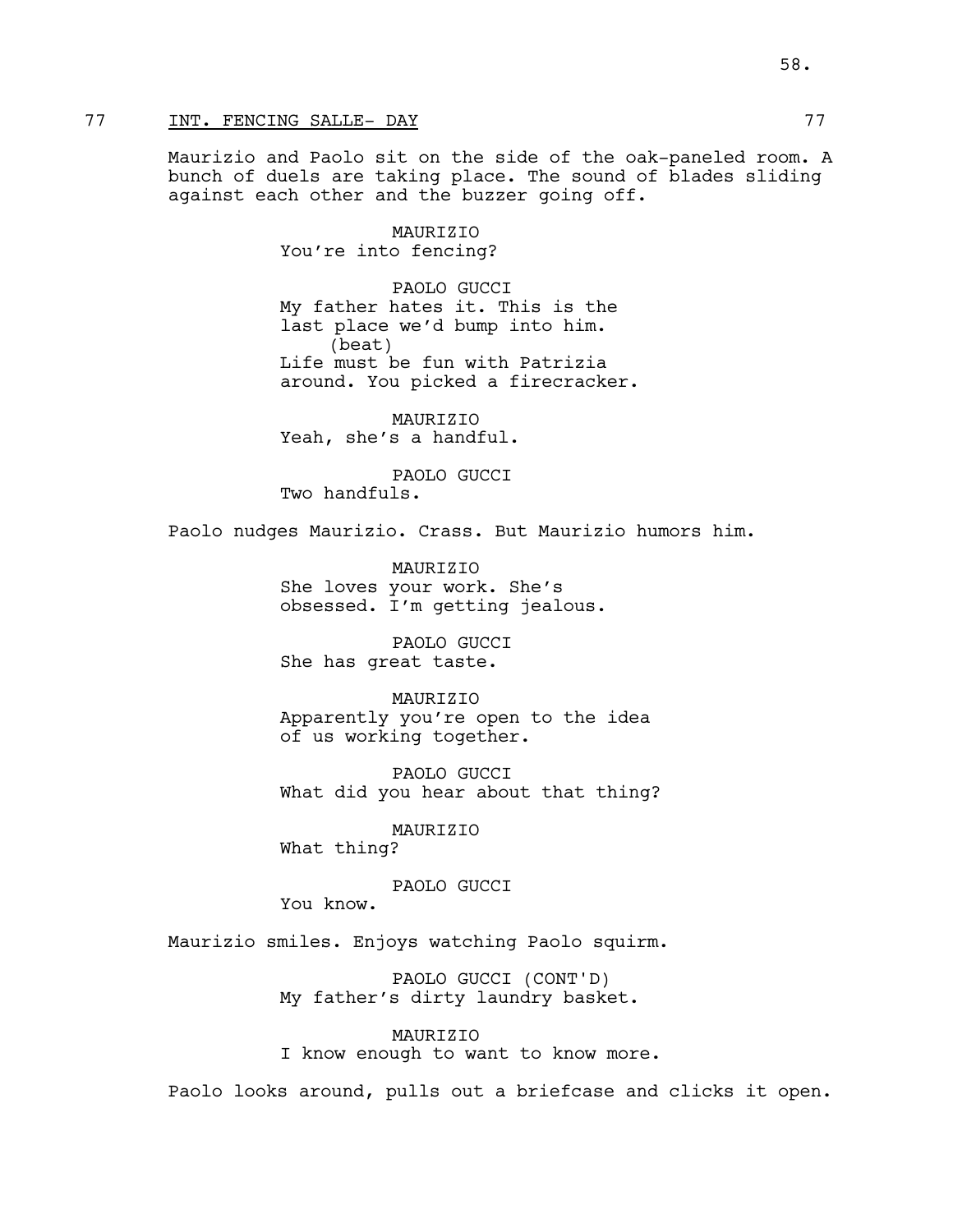PAOLO I got these from three of his ex secretaries slash ex girlfriends. He's not exactly a favorite among the exes. They all hate his guts. He hands Maurizio one of the files. Maurizio glances it over. MAURIZIO (reading) Hong Kong? PAOLO I used to think it was the Chinese restaurant in Brera. Then I looked at the amount of money being moved around. I know their egg rolls are overpriced but they're not 7 digits (beat) Gucci is a black hole of undeclared income. BUZZ. A fencer lands a direct hit. MAURIZIO Can I keep this? PAOLO The file? MAURIZIO Yes. PAOLO What for? MAURIZIO We could use it as leverage. Spook your old man a little bit. Paolo grabs the briefcase again. Clicks it shut. PAOLO (defensive) I will talk to him. It's fine. MAURIZIO Why? You've been trying to talk to him all your life. You've been too nice. The day I turned away from my father and committed to Patrizia

> was the biggest decision I've made. In the end he respected me

for it. We got closer.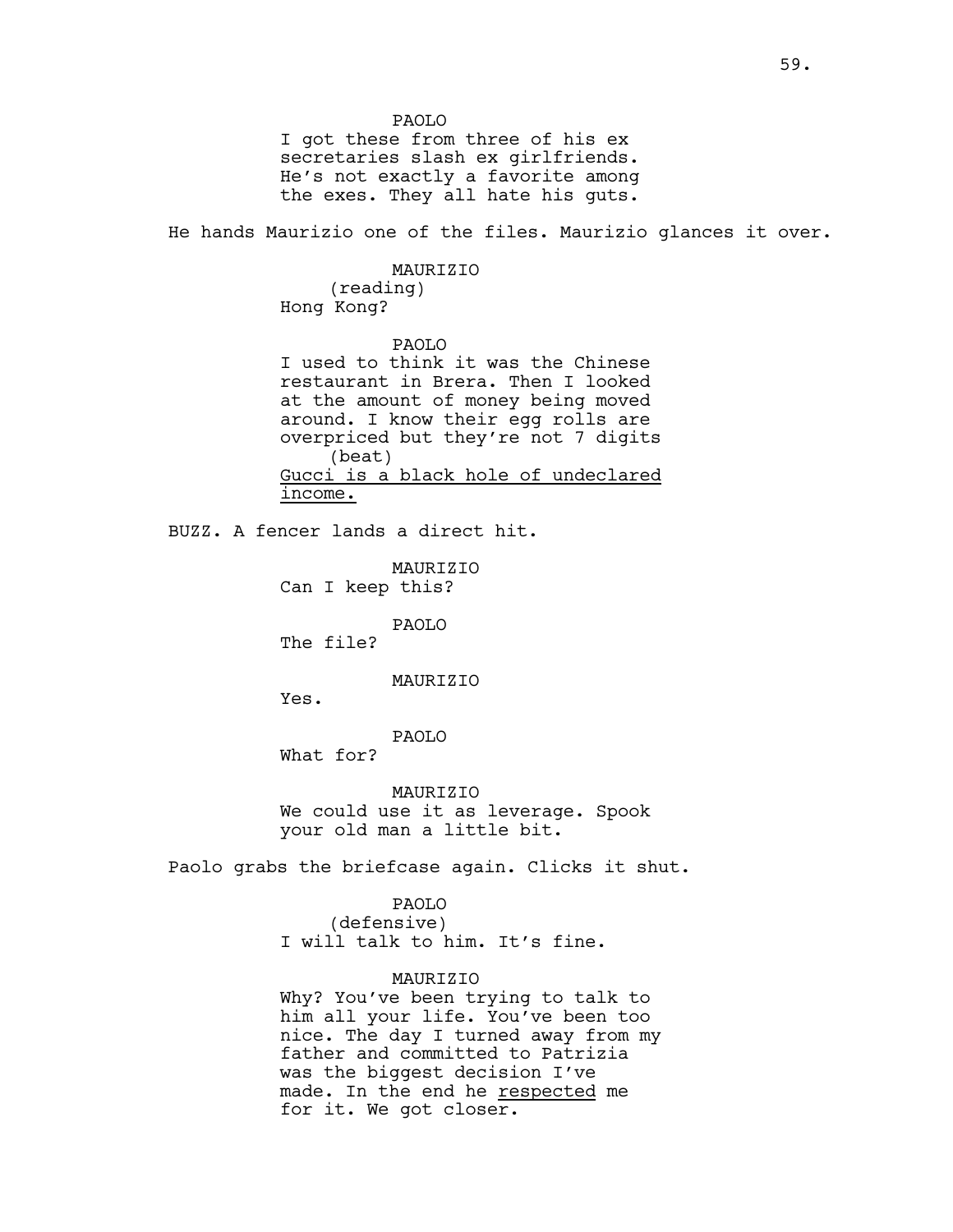PAOLO You think this'll get him to loosen his grip on me? Is that it?

MAURIZIO 100%. Worst case scenario, he pays his taxes, they slap his wrist. Happens all the time. But at least he'll know his son is his own man.

PAOLO It won't get him into any real trouble, right?

MAURIZIO

Of course not.

Paolo nods silently. Maurizio takes the briefcase from him.

PAOLO Now, as far as my deal goes, the devil's in the details. (pulls out notes) Cotton gives me a rash. When we're traveling the world promoting my line, I only want to sleep in linen. Moroccan. And I need a separate room. For the birds. Also, I want cover stories in the holy trinity. Vogue, Elle, Harper's.

Maurizio stares at a duel where a fencer is being cornered by his opponent who doesn't let up. Hit, Hit, Hit.

# 78 INT. COLUMBIA GYM- DAY 78

ALDO, in protective glasses, is dripping sweat as he is slammed into a wall while playing squash with a young co-ed.

Suddenly THREE MEN in suits show up waving Federal Badges. He greets them, ignores them. Returns to the game.

> PATRIZIA (V.O.) *I am not saying we didn't tip off the IRS. But Aldo had doused himself in gasoline. We just lit a match.*

FREEZE FRAME: a NEWSPAPER PICTURE of Aldo getting arrested.

PATRIZIA (V.O.) *When they told him it was taxrelated he said "oh. I thought it was serious".*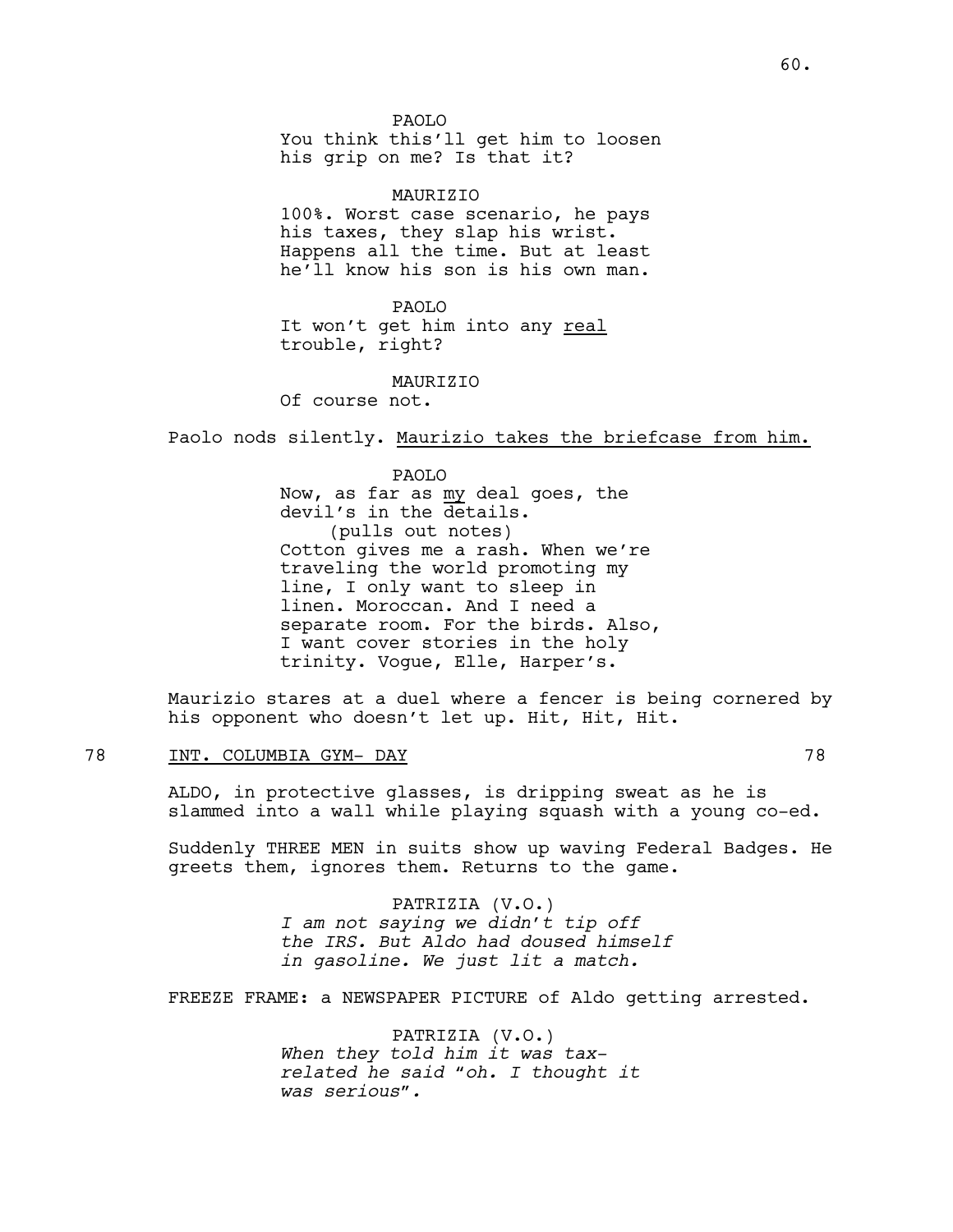UNFREEZE: The NEWSPAPER PICTURE comes alive and Aldo, in his squash gear, is stuffed into a car. Oblivious.

# 79 INT. PAOLO GUCCI'S OFFICE- DAY 79

Paolo looks down at the newspaper article about Aldo's arrest, his hands shaking. He pours himself an immense whiskey. He's on the phone to Maurizio.

SPLIT SCREEN. Maurizio on the left, in chiaroscuro. Paolo on the right, pacing with his drink and article in a kimono.

> PAOLO *Criminal tax evasion* sounds pretty serious. What if they dig deeper? What if they find even more dirt?

MAURIZIO Trust me. It's nothing like that.

PAOLO

Are you sure?

MAURIZIO

I'm positive. Paolo, things are very fucked up over there in America, you know? The papers, they put things out to sell copies.

PAOLO

Yeah, I know. That's why I'm asking. You see, my main concern is prison. He's 70. We were just supposed to spook him. Is he okay?

**MAURTZTO** 

He's fine.

PAOLO

I want to know if he's doin' all right. If he's gonna be okay.

 MAURIZIO He's good. He's fine.

PAOLO

Do you think he'll know it was us?

MAURIZIO I'm sending a draft of the contract next week. We'll go into production on your line soon after.

Heavy breathing. Paolo's half a second from a panic attack.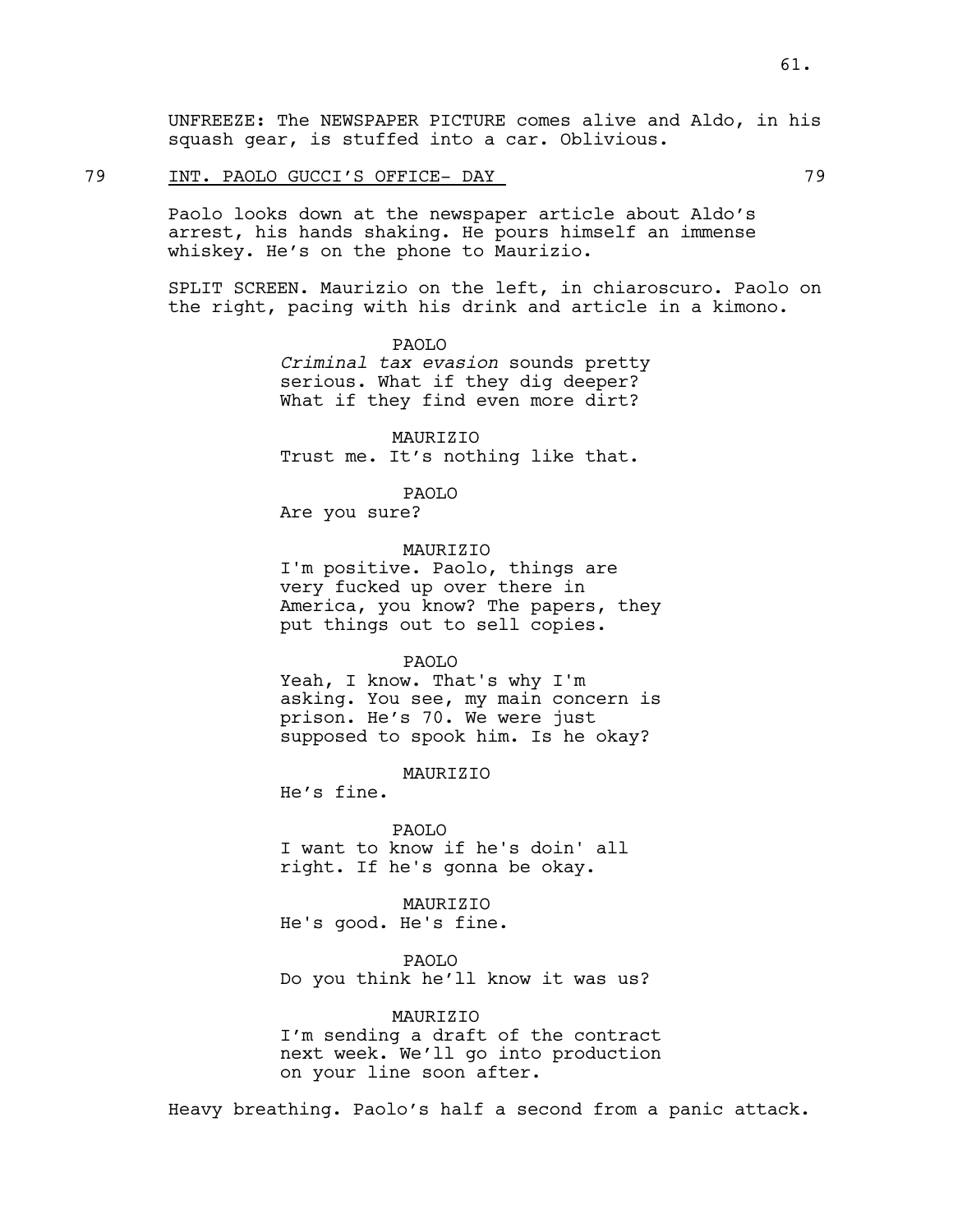CLICK. Maurizio's SPLIT-SCREEN fills the frame, revealing Patrizia to his right. She was there all along.

### 80 INT. PAOLO GUCCI'S ATELIER- DAY 60

SNAPSHOT: Long work tables, sewing machines, fabrics, flat overhead lighting, curtains drawn over windows. A much more professional set-up than we've seen previously.

> PATRIZIA (V.O.) *Believe it or not, we gave Paolo money to fund his line. How much?*

SNAPSHOT: Paolo gets a tape measure and a notebook and proceeds to measure his models, writes down measurements.

> PATRIZIA (V.O.) *Enough to make him think it was for real. With no salary and no shares, he was completely driven by his own ego to prove himself. And as Pina used to say, "your ego is not your amigo". It was a drop in the bucket and it bought us his trust.*

SNAPSHOT: Paolo picks a LOGO for his PG line- it's gold and garish and very Paolo i.e. completely lacking in subtlety.

Whip-pan to Patrizia and Maurizio walking in to "take a peak". Arms outstretched, they affectionately hug Paolo.

Patrizia takes a CHECK out of her Gucci bag and hands it to Paolo, who in turns hands it to his new assistant.

## 81 INT. FEDERAL COURT HOUSE- DAY 61

ALDO and his team of lawyers STAND in the busy courtroom. He is sobbing, leaning on his cane.

PATRIZIA (V.O.)

*Aldo didn't know how serious tax evasion was in the US. Most people don't until they're caught and wake up a decade later without a house or a car or a pot to piss in.*

The judge gathers his paperwork.

JUDGE Ten minute recess.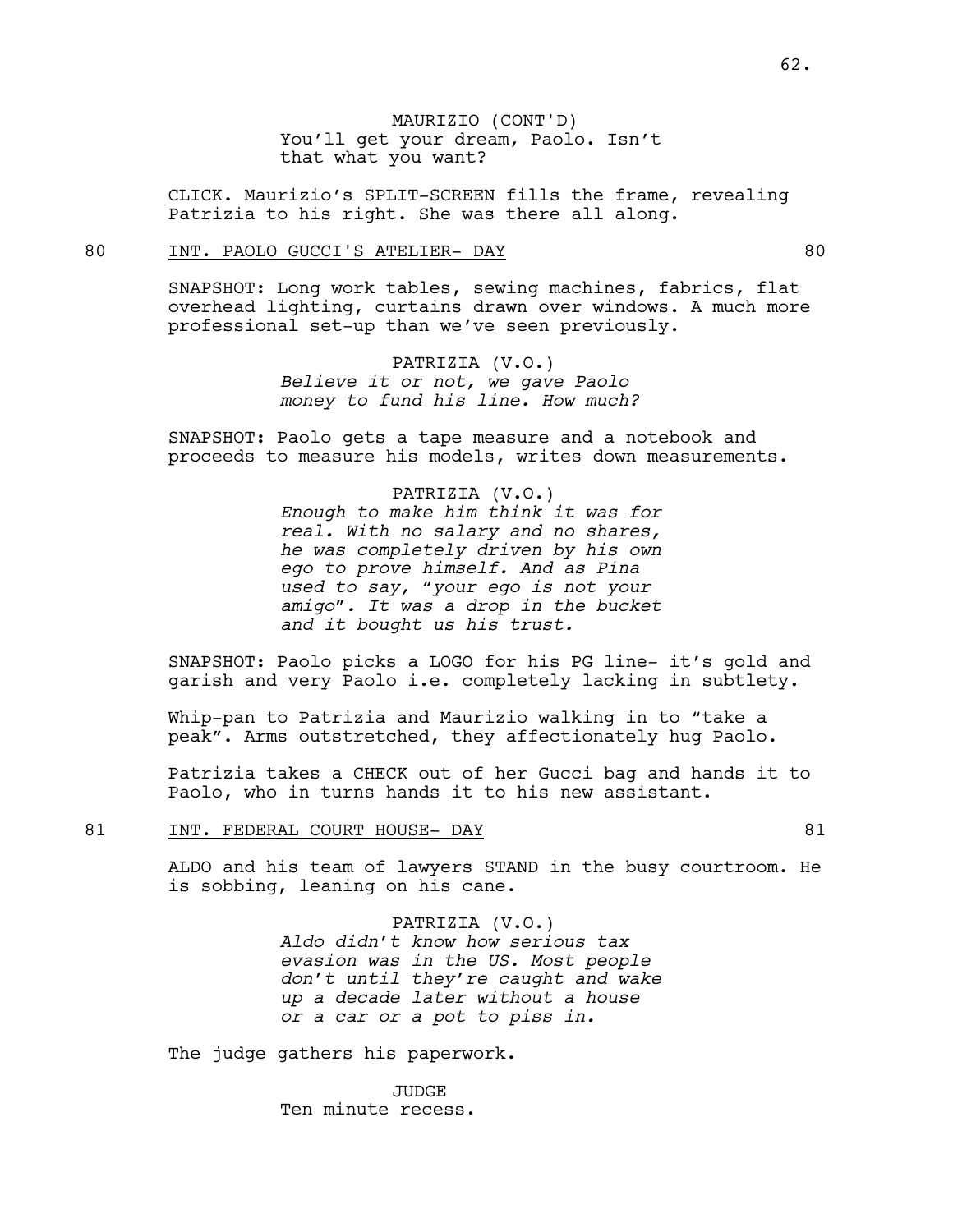PATRIZIA (V.O.)

*The judge hated immigrants, especially Italian ones (which was ironic considering his grandfather emigrated from Naples). But the rumor going around was that Aldo had pounded his own gavel into the Judge's wife.*

## 82 INT. COURTHOUSE CONFERENCE ROOM- DAY 62

Aldo and his lawyers sit around the formica conference table.

PATRIZIA (V.O.) *The lawyers would go over pleas, trustees and legalese and the only thing Aldo wanted to know?* 

On ALDO: the look of a man in torment.

ALDO GUCCI Why would my son do this to me?

ANGLE ON: The GAVEL STRIKES. The judge delivers his sentence.

PATRIZIA (V.O.) *In the end, Aldo got a couple years. It wasn't going to kill him, but then again, would anything? I used to say that if a nuclear bomb went off, it would be Aldo and the roaches roaming the Earth.*

SNAPSHOT: ALDO, in his Prison Uniform, is greeted by his new cellmates: a heavily tattooed NICARAGUAN and a scrawny TEXAN. He puts his towel and soap on the bottom bunk of the bed. Extends his hand as though he were at a cocktail party.

> ALDO GUCCI Aldo Gucci, pleasure to meet you.

MUSIC CUE: Verdi's *"Drinking Song"* from LA TRAVIATA.

## 83 EXT. PAOLO'S FASHION SHOW- NIGHT 83

Angle on: JENNY GUCCI'S OPEN MOUTH. She belts OPERA for the guests at Paolo's big show. The setting is a courtyard in a Milanese palazzo. There are WAITERS circling dining tables and an improvised catwalk running through them like a train track. Paolo's P.G. logo is draped from the balconies.

A gaggle of NERVOUS MODELS wearing Paolo's designs make their way down the catwalk. There is NO consistency to the designs: they are clearly the work of a glorified amateur.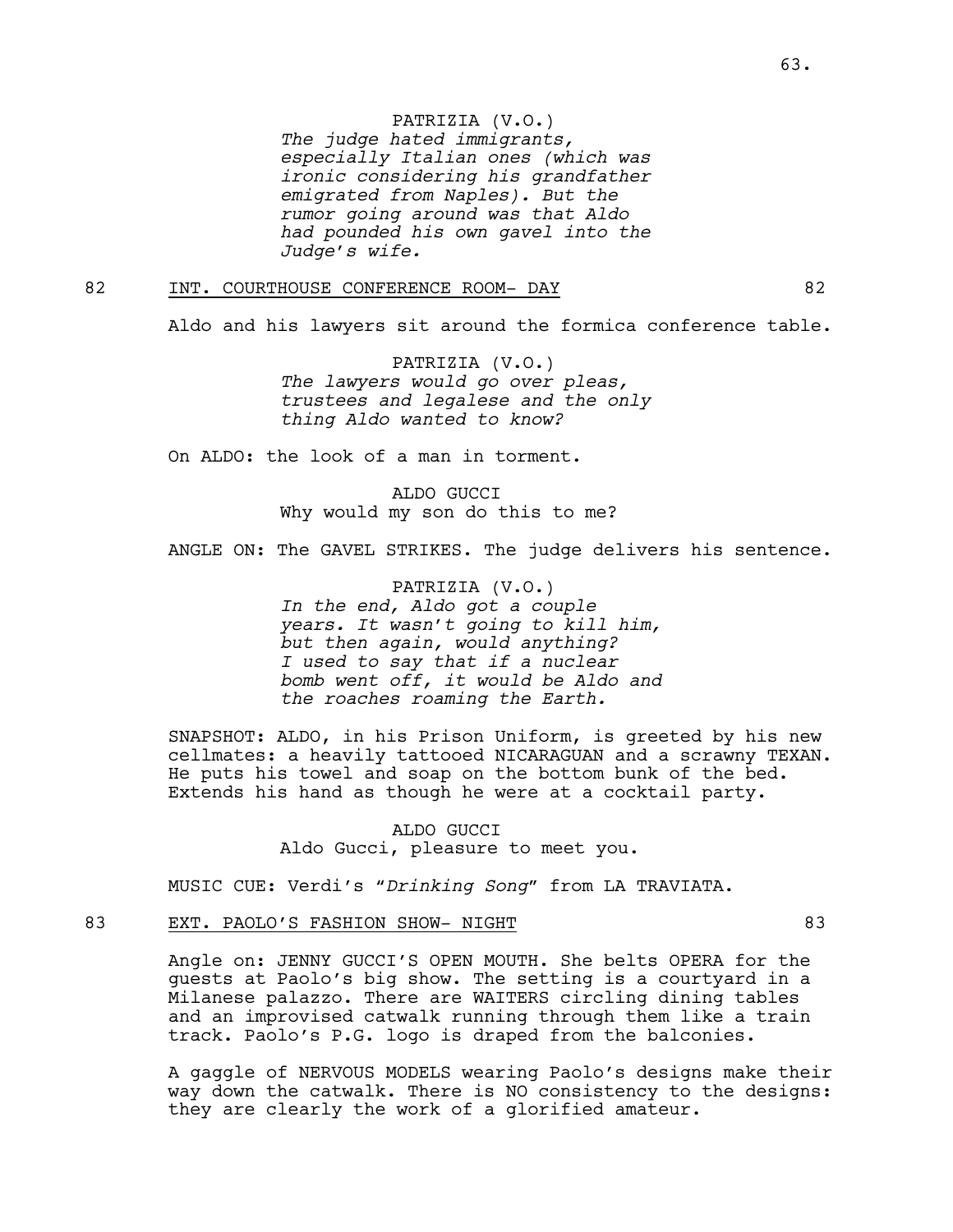Welcome to the dark side of late70s/early80s fashion.

## 84 INT. PAOLO'S FASHION SHOW, BEHIND THE SCENES- NIGHT 84

We track through empty coat racks, people running around like headless chicken, models hangings. End with PAOLO watching the show from a vantage point. He turns to his assistant, grabs him by the shoulders. Flushed and agitated.

> PAOLO Will somebody tell those fucking waiters to stop serving food?! I can hear chewing from back here.

A MODEL comes up to him in her underwear. She's shivering.

MODEL Can I put my coat on? I'm cold.

PAOLO (screaming his head off) YOU'RE SIBERIAN. FUCK OFF.

He runs to another end. No clue where to turn. Overwhelmed.

PATRIZIA (V.O.) It's never good to be invited to a bonfire only to find out you are the log.

His FEMALE ASSISTANT pounces on him, terrified.

ASSISTANT Mr. Gucci, we have a problem.

### 85 EXT. PAOLO'S FASHION SHOW- NIGHT 85

A DOZEN CARABINIERI (Italian police) storm the fashion show as surprised guests are both horrified and entertained by the scene. Ashen-faced models turn to each other, puzzled.

PAOLO steps out into the light, is approached by the CHIEF.

CHIEF CARABINIERE Good evening. Are you Paolo Gucci?

Paolo nods. Turns to the room and tries to DEFUSE tension.

PAOLO GUCCI Another parking ticket? Ha. Ha.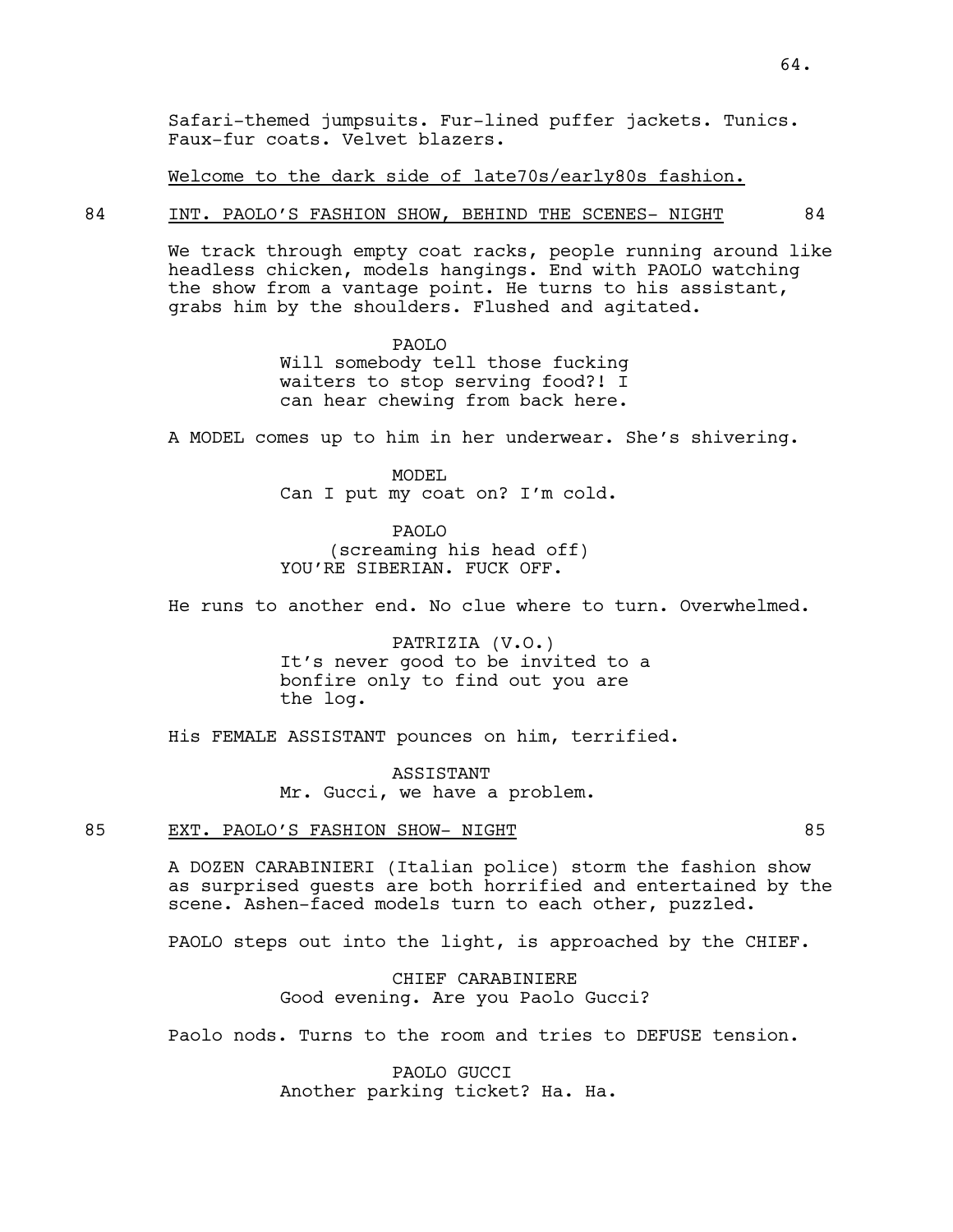The CARABINIERI storm the backstage area and being REMOVING his designs, carelessly place them in boxes.

> CHIEF CARABINIERE You have broken certain exclusive rights granted to the copyright holder, such as the right to reproduce, distribute, display or perform the protected work, or to make derivative works.

PAOLO GUCCI What copyright holder?!

# CHIEF CARABINIERE **Gucci S.P.A.**

Paolo can't believe it. His hands shake as he reads the document. Jenny starts belting opera again to try and reclaim some normalcy. But it's too late. Guests are pouring out.

# 86 EXT. PAOLO'S FASHION SHOW- NIGHT 86

Patrizia and Maurizio are parked in their Mercedes-Benz, watching as the guests chat loudly about they just witnessed.

# PATRIZIA (V.O.) *By using his last name on all of his designs, Paolo had achieved the unenviable goal of being sued by Gucci for being Gucci. In other words? Sued for being himself.*

A steady stream of boxes is now being carried outside by the carabinieri. A handful of dresses fall on the dirty sidewalk.

## 87 INT. SAN MARCO'S CHURCH- DAY 87

Maurizio and Patrizia are kneeling at a pew. Without warning, Paolo slides in next to them. Disheveled. The entire conversation is *sottovoce*, accompanied by an organ.

> PAOLO Why d'you do it?

PATRIZIA (feigning surprise) What's going on? What happened?

PAOLO Don't look at me you lying bitch. Just shut your fucking mouth.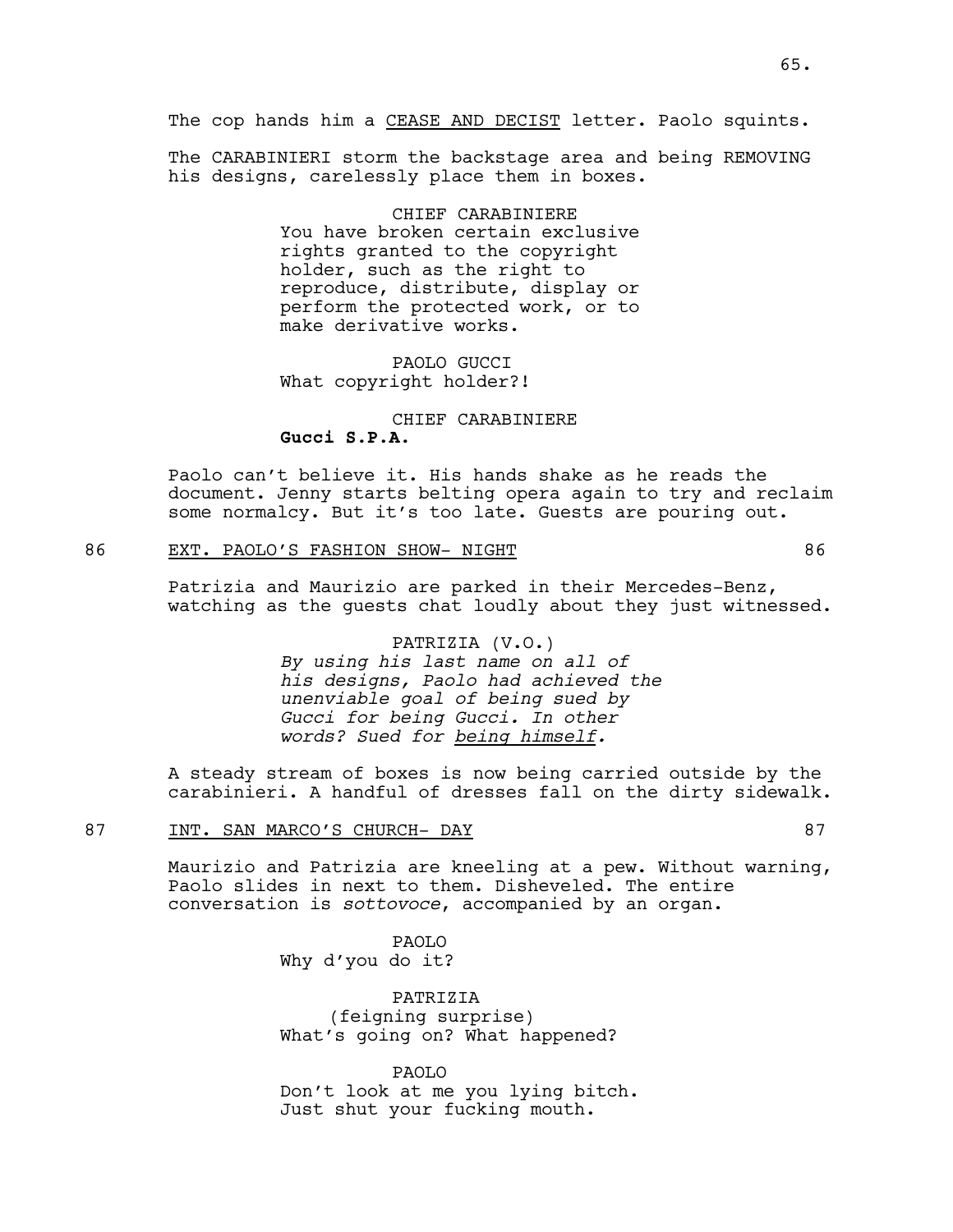PATRIZIA We're in church. YOU shut your mouth.

MAURIZIO Let's go outside.

## 88 EXT. SAN MARCO'S CHURCH- DAY 88

Paolo paces up and down the cobblestones like an angry bull. Opposite him, Patrizia and Maurizio do their best American Gothic: standing perfectly still watching him blow up.

### PAOLO

You ripped my heart out and left it to bleed in front of everyone. My wife- she had to sing Verdi till her voice was coarse while we figured out what the fuck was going on. Why did you report me for copyright breach? Gucci is my name too!

#### PATRIZIA

You abused the name because you were trying to start a trade war. Simple.

PAOLO No I wasn't. I swear I wasn't. I mean- how could you?? *We're family.* 

**MAURTZTO** We're a family business.

Maurizio turns to face Paolo. His voice growing in strength.

MAURIZIO (CONT'D) You're \$450,000 in the hole. Your brand is DOA. Reputation? Toast. Overnight. Gone. Like that.

He clicks his fingers.

#### MAURIZIO (CONT'D)

You can fight us with lawyers, but with what money? The only income you had was from your father and his assets are frozen in Hong Kong, Nassau, Switzerland. Thanks to you.

PAOLO You're a character, you know that? My quiet little cousin's a character. Who knew.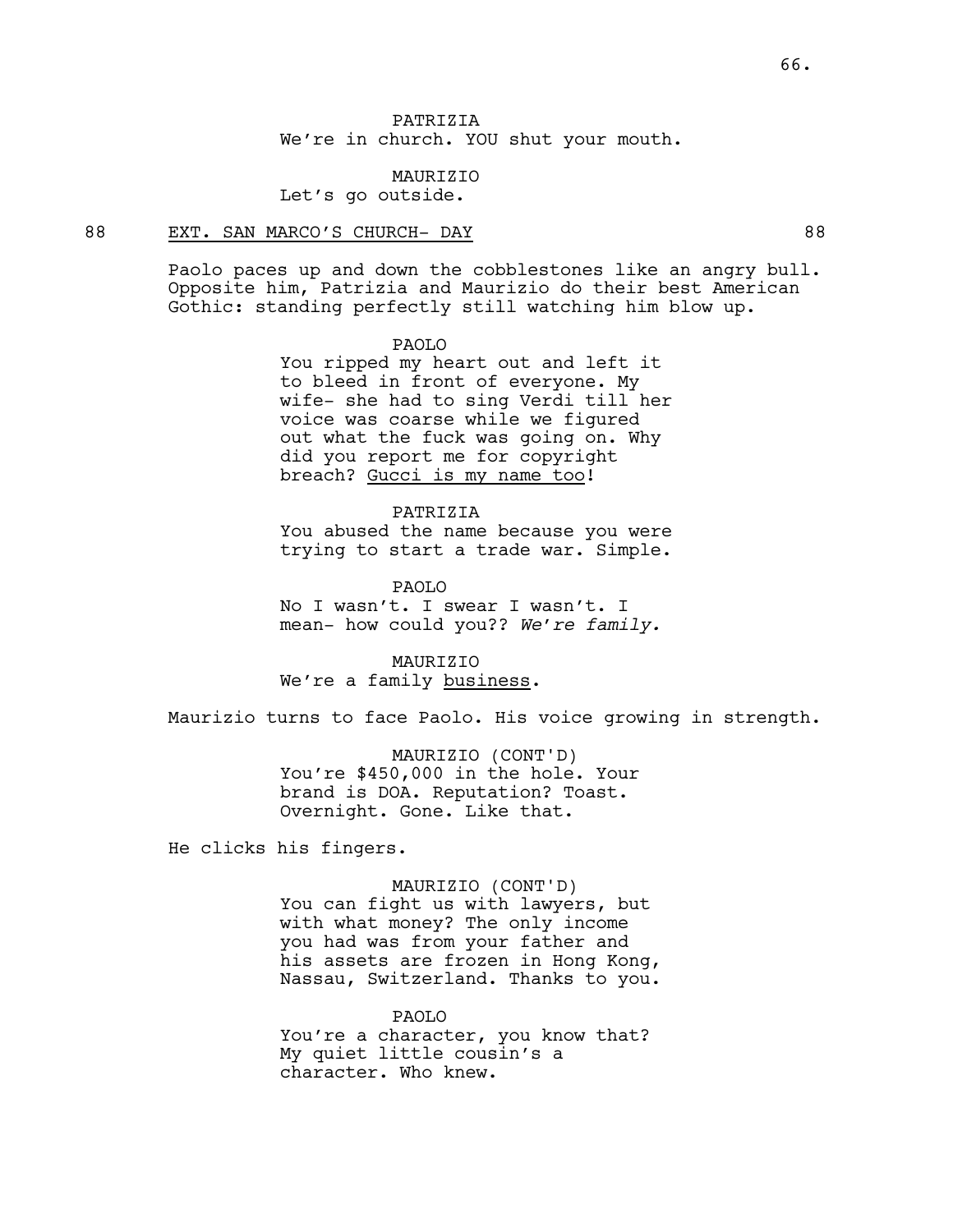Paolo lets out a cackle in church. Everybody turns to look.

MAURIZIO She's right. We don't want to hurt you. We wanna do right by you. We have a proposition. The only way. (beat) Sell us your slice of Gucci. Your shares. Your 25%.

Paolo's jaw hits the floor. He can't believe his ears.

PAOLO Sorry. I got distracted. Repeat that, please? I have a wax buildup.

PATRIZIA We want to buy your 25%.

PAOLO You've got some courage, you two. I'll give you that. I'm amazed.

MAURIZIO We both know it's for the best.

PAOLO I'd rather see Gucci burn than to hand it over to you bastards.

He leaves.

MAURIZIO I told you. He'll never go for it.

PATRIZIA That's because he's proud. We need to wait a little. When he's on his

last legs, we hit back, only this time he won't have a clue it's you.

MAURIZIO

How?

PATRIZIA We'll partner with an outside investor. A trojan horse.

#### **TITLE UP: 1985.**

MUSIC CUE: FRANCO BATTIATO'S *CUCCURUCUCU*. Aerial of a PRISON.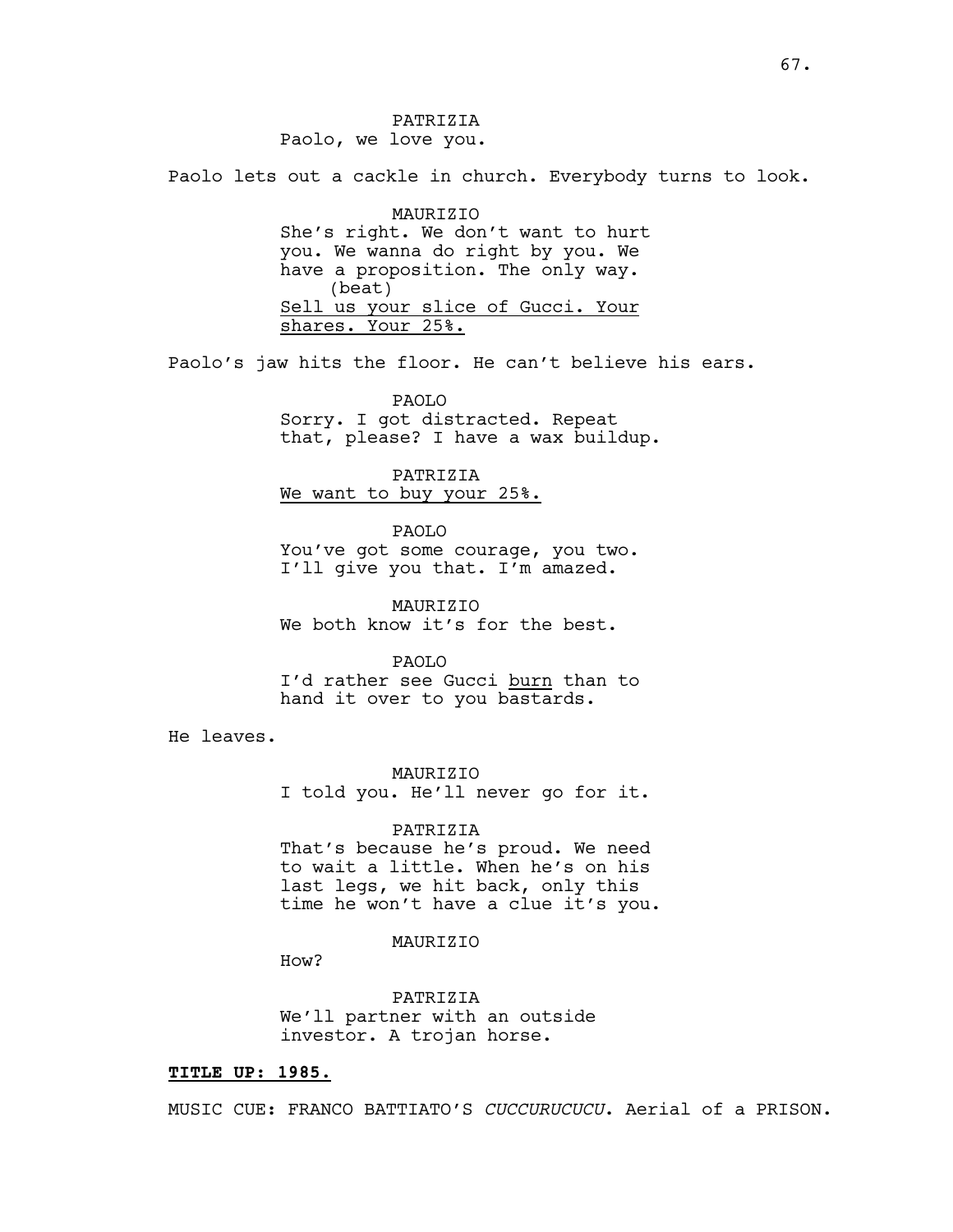PATRIZIA (V.O.) *At Eglin Federal Prison Camp, Aldo was responsible for all the tailoring that went on.*

## 89 INT. EGLIN FEDERAL TAILOR SHOP- DAY 89

ALDO, in prison garb, walks down a row lined with sewing machines. Inmates carefully stitch and pull and cut cloth. He stops to INSPECT a pair of trousers. He points out errors.

> PATRIZIA (V.O.) *The inmates nicknamed Aldo Bubba. That's prison talk for "good guy".*

### 90 INT. PRISON CELL- DAY 90

Aldo fixes up his Nicaraguan cellmate, adjusting his trouser turn-up. A guard swings by.

> GUARD Bubba- got a visitor for you.

Aldo looks up, inquiringly. He shakes his head no and continues working on the pant leg.

ANGLE ON: the prison's log book. The guard scribbles a new entry: Paolo Gucci. We pull back to entire column of missed visits from PAOLO to ALDO.

## 91 INT. PRISON VISITING ROOM- DAY 91

PULL BACK to a large gymnasium filled with formica tables and cheap plastic chairs at which we see PRISONERS and their WIVES AND CHILDREN eating, talking, crying. We land on:

PAOLO. All alone. Waiting for his father who won't come.

PATRIZIA (V.O.) *Paolo would visit once a week, every week. Must have spent a fortune flying back and forth between Milan and New York. But his father just didn't wanna see him. He wasn't ready to forgive him.*

## 92 INT. PAOLO'S ATELIER- DAY 92

Paolo paces around his atelier, looking more like a coked-up porn producer than a fashion heir. Disheveled, salmon pink suit, eye bags. Lights a cigarette with the end of another.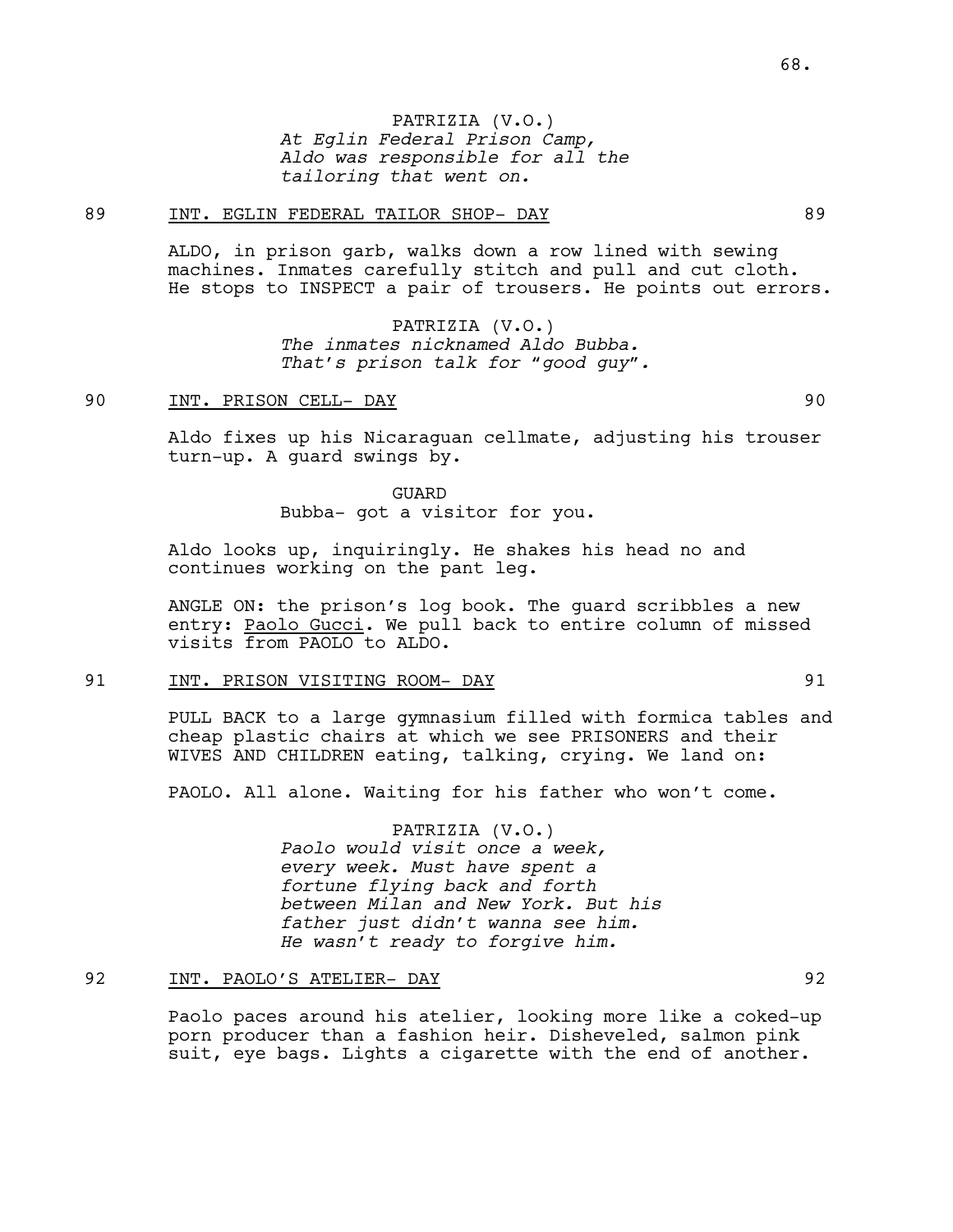### 93 INT. LAWYER'S OFFICE- DAY 93

A huge mahogany desk with a team of a dozen or so lawyers giving a presentation. Paolo is in the middle, flipping through an IMMENSE folder of documents. Totally confused.

> PATRIZIA (V.O.) *Thing with lawyers is, as long as the conflicts remain unresolved, the revenue stream will keep flowing. So they kept telling him he had a case against Gucci.*

ANGLE ON: Paolo signing cheque after cheque until he literally his the cardboard of his checkbook.

## 94 INT. ACCOUNTANT'S OFFICE- DAY 94

An ACCOUNTANT with the face of an undertaker reviews Paolo's expenses with him. Paolo bites his nails, knows it's bad.

> ACCOUNTANT Between legal fees, manufacturing costs, taxes, media pay-offs, There's no way around it. You're drowning in debt and it'll only get worse. Paolo, if you have an opportunity to sell--

PAOLO I'd rather die a bum with my middle finger raised than sell my shares to that fucker! And that's that.

## 95 INT. MAURIZIO AND PATRIZIA'S PENTHOUSE- DAY 95

MAURIZIO AND ALLEGRA (now 5) are playing with the first Macintosh. She is drawing a boat at sea and he is watching her color it in. A MAID is dusting the Romanic busts.

> ALLEGRA M*ake the sky blue, Macintosh*.

MAURIZIO It's a computer. You can't speak to it. Use this thing. It's a MOUSE.

ALLEGRA Why is it called a mouse?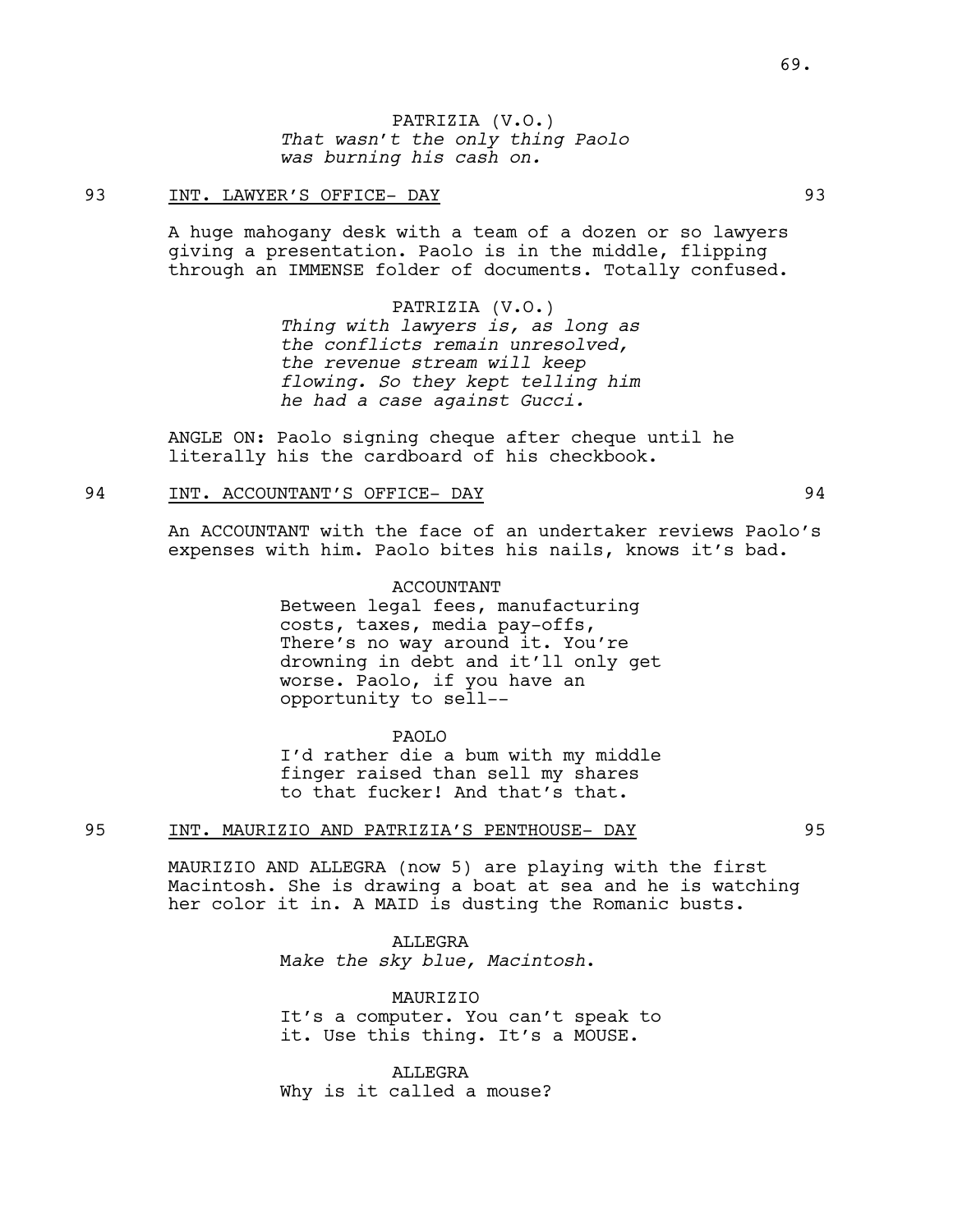## **MAURTZTO**

It is called a mouse because of the wire that connects it to the computer. The people who designed it thought that it looked like one.

ALLEGRA Can we give it cheese?

MAURIZIO Sure. It only likes stinky cheese.

WHIP-PAN: FRANCO bursts through the door carrying a MOTORCYCLE HELMET.

> FRANCO They're coming. You must leave now. Take the emergency stairwell-

SIRENS blaring outside. Maurizio runs to the window and sees three marked Alfa Romeo 155 screech to a halt.

SUPER SLOW-MOTION ON THE FINANCE POLICE AS THEY PULL UP. Dressed in innocuous light gray uniforms.

> PATRIZIA (V.O.) *See that? That's Italy's finance police. They police tax evasion, smuggling, drug trafficking, illegal immigration and terrorist financing. America has the FBI, we've got these guys. Since practically all Italians have something to hide, everybody takes them very seriously.*

Franco grabs Maurizio by the arm. Hands him TRAVEL DOCUMENTS.

FRANCO Your wife and daughter will join you in St. Moritz at a later date.

The MAID takes Allegra to her bedroom as the Finance Police swarms the apartment.

96 REAR OF THE BUILDING: 96

Maurizio hops on a RED KAWASAKI. He revs the engine, kicks the stand and TAKES OFF, concealed by his helmet.

The color palette goes from foggy, grey Milan to lush, green Switzerland. Maurizio constantly checks his rear-view mirror.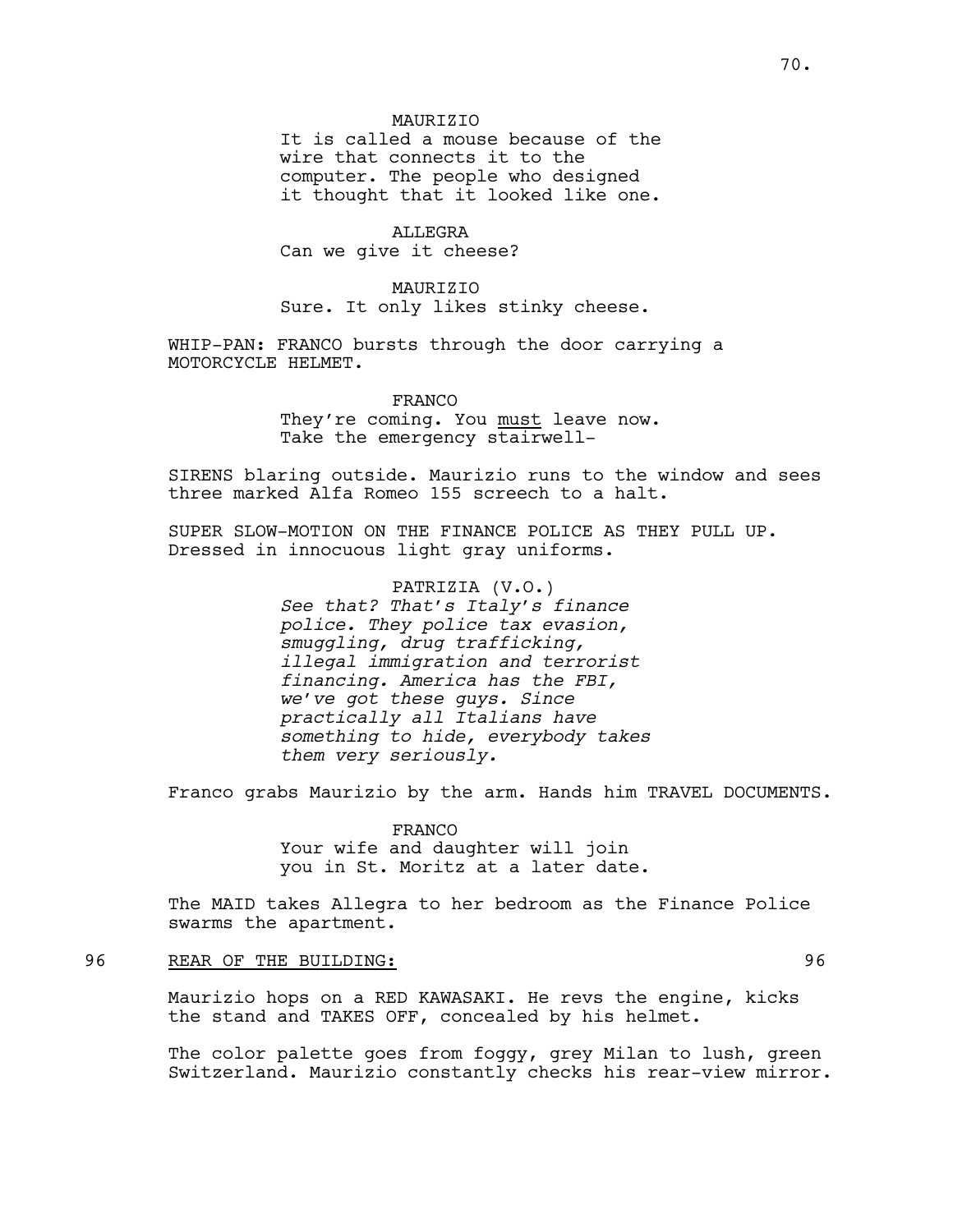The motorcycle pulls up at a BORDER CHECKPOINT where the Swiss Authorities check his documents. They ask him to lift his visor. Back and forth glances, then the signal: GO AHEAD.

### 97 EXT/INT ST. MORITZ CHALET- NIGHT 97

The motorcycle's headlight shines in the night as it pulls up outside the Gucci's St. Moritz chalet. It is austere, set on a snow-covered ledge overlooking a deep valley. Swiss Xanadu.

Maurizio steps inside, alone. It's dark. He grabs a flashlight and shines it around. He comes across photographs on the mantelpiece. Of him as a little boy with his mother. Of his father and mother. Of him on Guccio Gucci's lap.

A big portion of his life in just a few snapshots.

## 98 INT. MAURIZIO'S OFFICE- DAY 98

Patrizia stands in the middle of the office putting out a cigarette in an overflowing ashtray, watching powerlessly as the TAX POLICE removes dozens of files.

> PATRIZIA (V.O.) *I'm not saying forging Rodolfo's signature was the smartest thing I'd ever done. It wasn't. But I saved us \$24 million. Would you have thrown money out like that? It's not like I shot anyone.*

A HANDWRITING SPECIALIST with a magnifying glass compares Maurizio's signature with Rodolfo's in several documents.

> PATRIZIA You're not listening to me. I'm here to help you.

TAX COP #1 Thank you Mrs. Gucci, we have all the help we need. We just need to perform a few more analyses.

Patrizia pulls out her purse and removes a 5 inch wad of cash. Not a word is spoken.

# PATRIZIA I said I'm here to help you.

Everybody stops on their tracks. Looks are exchanged. Half of them want it. The other half... want it but can't.

Suddenly DE SOLE steps inside, sees what is going on. He grabs Patrizia from the room and steps outside with her.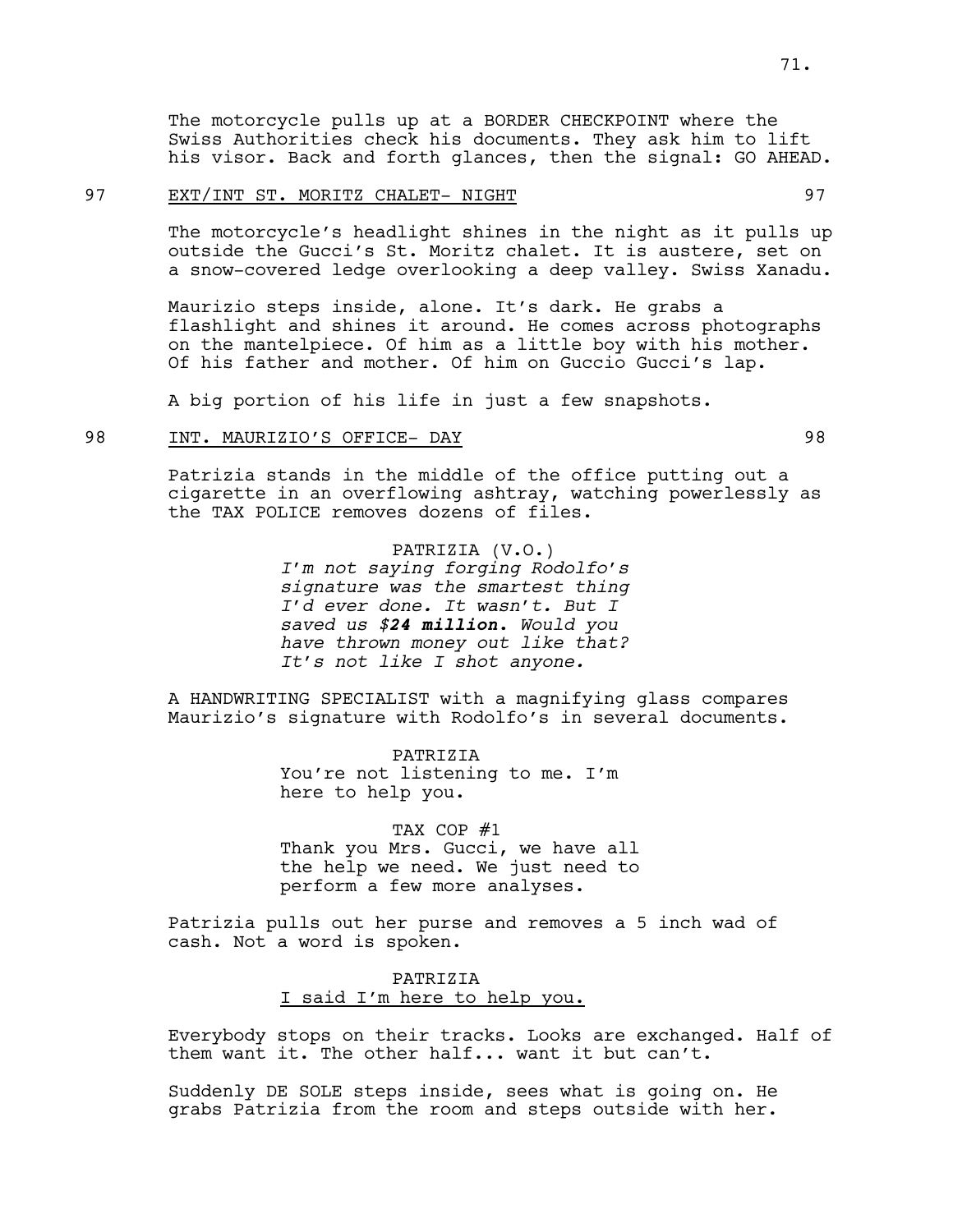DE SOLE What are you doing!?

PATRIZIA Offering them an incentive to leave us the hell alone.

DE SOLE We're already in hot water- that's just going to exacerbate things.

PATRIZIA Have you spoken to Maurizio?

DE SOLE He called me from a bar. He is in St. Moritz. You can join him whenever you want. What's this about a forged signature?

PATRIZIA How am I supposed to know?

DE SOLE You don't know anything about it?

PATRIZIA I know as much about it as you.

DE SOLE It must be Paolo stirring the pot again. I told you he was trouble.

PATRIZIA Paolo wouldn't know about those share certificates. Few would.

DE SOLE His resourcefulness is astonishing.

They stare at each other. Two liars squaring off.

PATRIZIA I'll send you a postcard from St. Moritz. Merry Christmas.

She throws her mink coat on and leaves.

## 99 EXT. SKI SLOPES- DAY 99

Maurizio, decked out in a garish 80s ski outfit, tears through a steep double black diamond piste. An expert.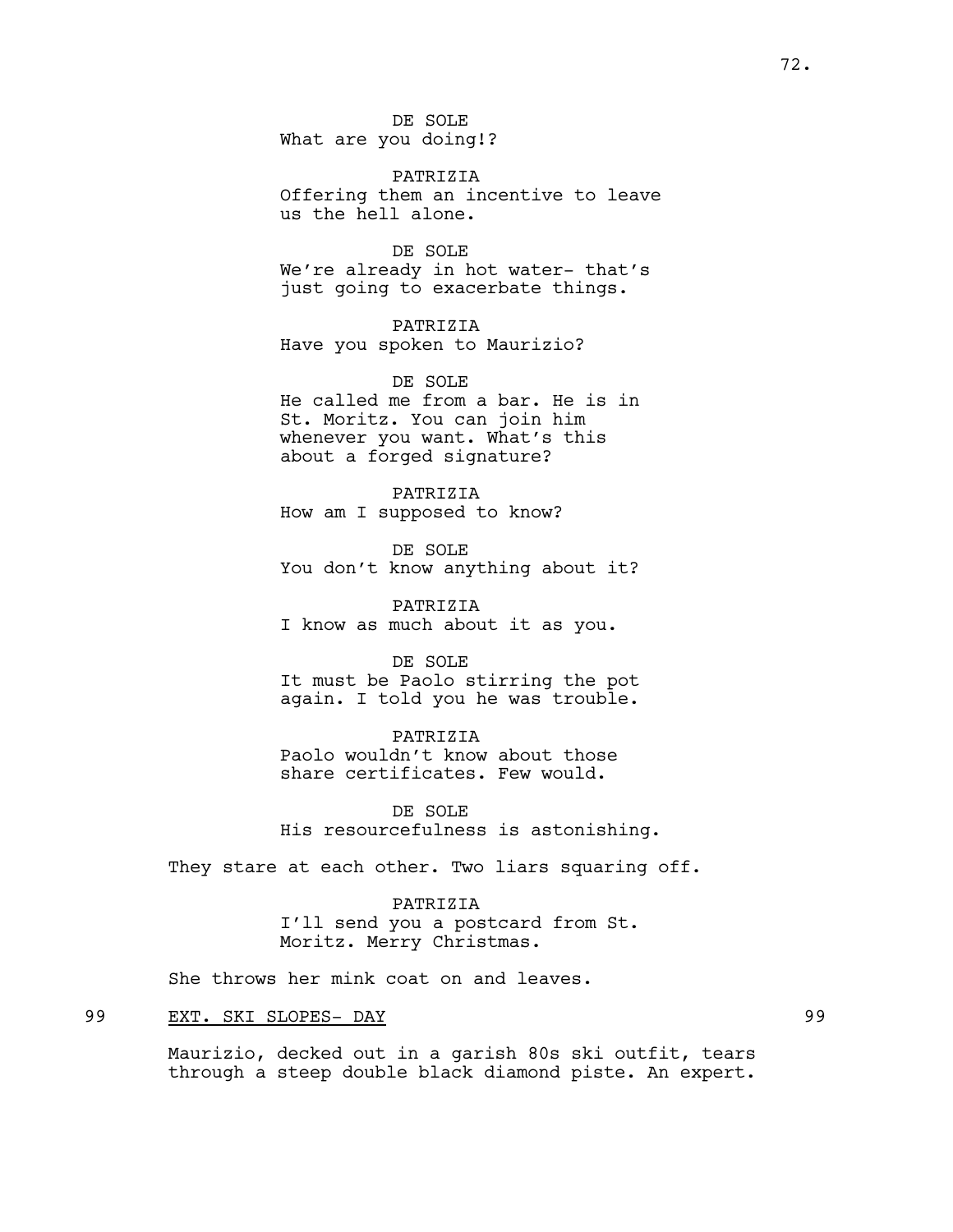He arrives at the bottom and takes a breather. Removes his gloves and loosens his ski boots.

A WOMAN IN HER 30s, PAOLA FRANCHI, "pulls up" right next to him. Taps him on his shoulder.

#### PAOLA FRANCHI

I knew it was you.

Maurizio looks up. Paola removes her goggles and hat. We get a good look at her. A Hitchcockian icy blonde in her 30s, elegant and low-key. Polar opposite to Patrizia.

#### **MAURTZTO**

Oh, wow. Paola.

She immediately gives him a giggly hug. Holds his hands.

PAOLA FRANCHI You look exactly the same.

MAURIZIO

So do you.

CUT TO:

## 100 THROUGH WINDSHIELD WIPERS: 100

The St. Moritz chalet appears, amber light glowing in the snow-covered Swiss landscape.

Patrizia and Allegra exit and make their way into the house. The sound of laughter intensifies as they get closer.

101 INT. ST. MORITZ CHALET- NIGHT 101

PATRIZIA, wrestling with suitcases and Christmas presents, steps into the living room.

PATRIZIA'S POV: six dinner guests are watching a game of TWISTER. MAURIZIO and PAOLA FRANCHI are all tangled up with each other. The laughter subsides when guests notice Patrizia.

> PATRIZIA I hope I'm not interrupting.

MAURIZIO Everybody- say hi Patrizia.

The guests say "Hi Patrizia" in unison. Allegra RUNS towards a pretty Christmas tree proudly standing by the bay window.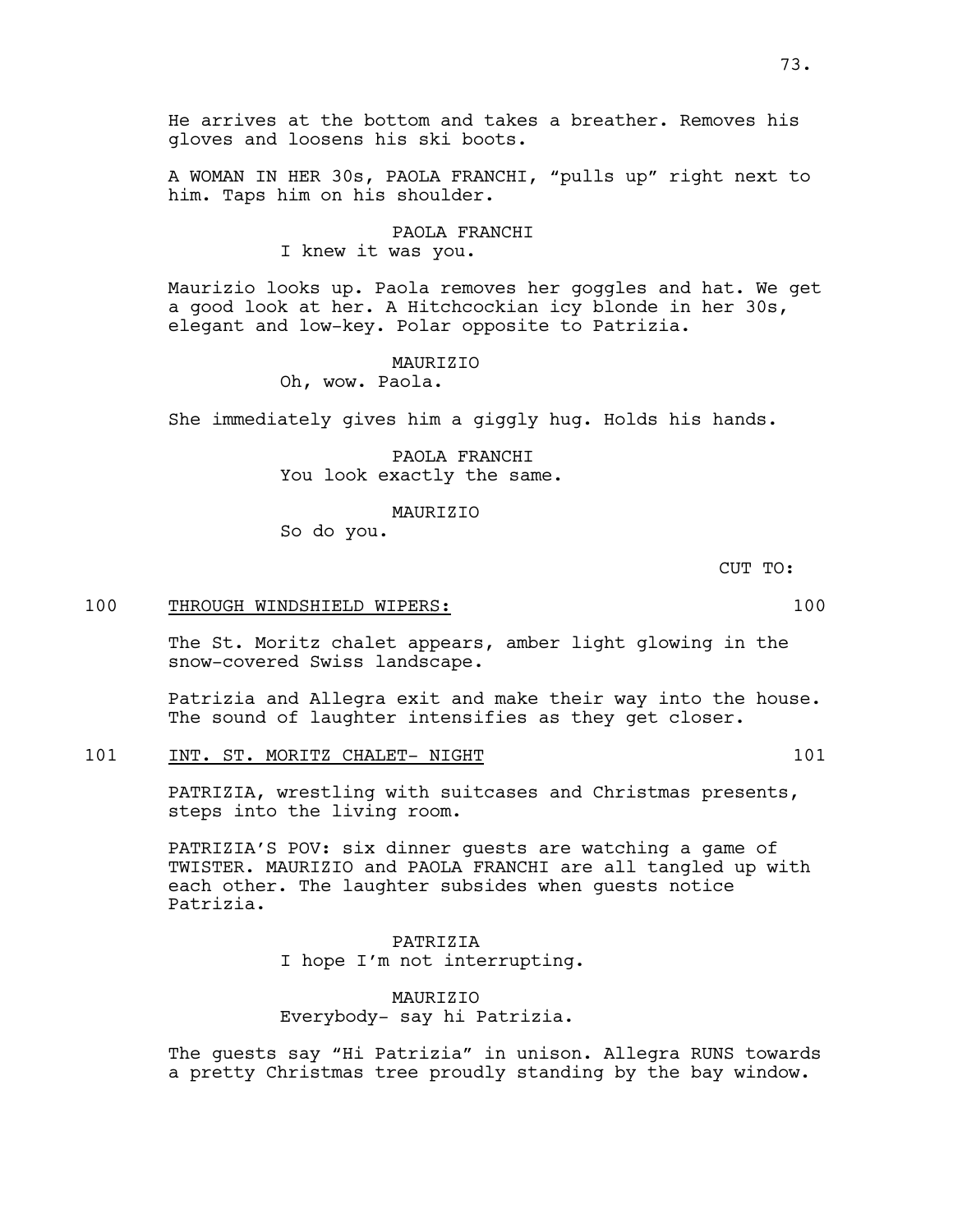Paola makes her way over to Patrizia and Allegra.

PAOLA FRANCHI We put it up this morning. We wanted to surprise you. It's such a pleasure to meet you. I'm Paola. An old friend of M's.

# PATRIZIA (shaking her hand hard) M? Cute. I'm sure you know my name.

## 102 INT. ST. MORITZ CHALET- NIGHT 102

Macaroons and Moscato d'Asti. The guests are stuck-up winter weekenders. Everybody is enjoying dinner except for Patrizia.

# MAURIZIO

(rearranging silverware) You really should stop telling these stories. They're so embarrassing. Am I blushing?

PAOLA FRANCHI One more. I'm sure Patrizia wants to hear it, don't you, darling?

All eyes on Patrizia.

PATRIZIA I'm dying to hear it, darling.

#### PAOLA FRANCHI

When we were 13, Maurizio and I were walking down the beach in St. Tropez looking for something to do. An opened cask of wine washed up on the beach (no idea how long it was at sea for). So we drank it. First time getting drunk and vomited red wine everywhere all over our white clothes. We looked like two Jackson Pollocks. Rodolfo wouldn't talk to me for a month. He hated me!

MAURIZIO

He loved you. (raising a Pepsi) I haven't had a drink since.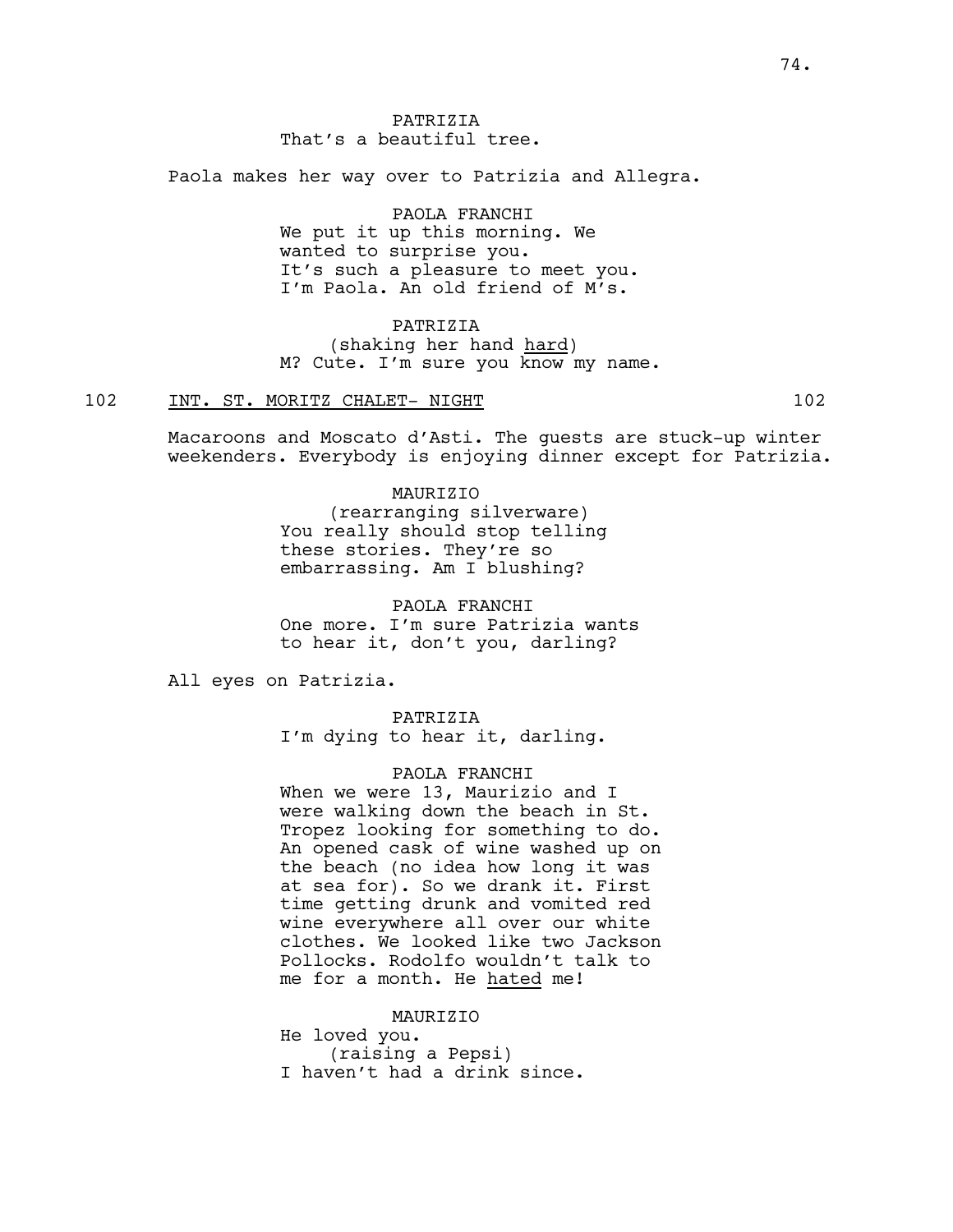GUEST 1 So how long did you two date?

PAOLA FRANCHI Date? Are you out of your mind? He's like my little brother.

She puts her hand on his. Suddenly Patrizia perks up.

PATRIZIA What do you think of the macaroons?

GUEST 2 This hazelnut one. So *moist*.

PATRIZIA That one's pistachio. The brown ones are the hazelnut.

#### MAURIZIO

She has them sent every Christmas. From Paris. Tell 'em, Patrizia.

## PATRIZIA

Well. There's this charming little hotel by Notre Dame Dee-low-ret.

## MAURIZIO

(perfect french accent) Notre Dame de Lorette.

## PATRIZIA

Right. Maurizio and I stayed there five years ago. We had the most amazing time. We were so in love. We still are. I begged Maurizio to take me for my 25th birthday and of course he obliged.

(put her hand on his) As soon as we landed we went to the *Jules Verne* restaurant in the Eiffel Tower. It's at the top--

## MAURIZIO

--it's on the second floor.

## PATRIZIA

It was magnificent. Later we went to the Louvres. I'd always dreamt of seeing the Louvres. We arranged a private tour, thank God. Imagine all those crowds? I couldn't do it-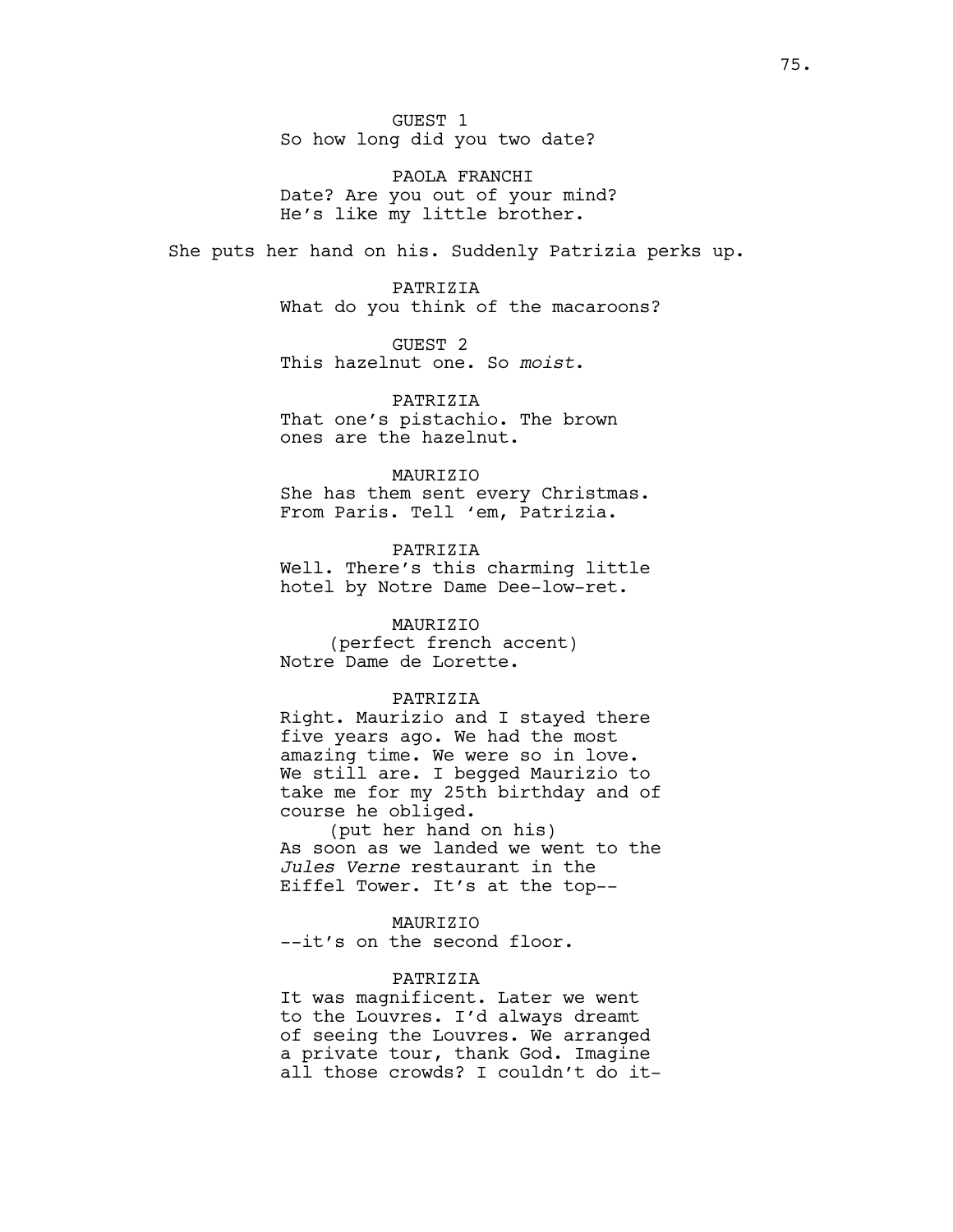**MAURTZTO** They just want to know where you got the macaroons, sweetie.

PATRIZIA I'm telling them.

MAURIZIO You're filling the story full of unnecessary details.

PATRIZIA I don't think they mind.

MAURIZIO They wouldn't say it if they did.

PATRIZIA You're an unnecessary detail.

Icy silence in the room. Just the tinkle of a spoon.

PATRIZIA (CONT'D) Ladurée. How was my pronunciation?

## 103 INT. BEDROOM- NIGHT 103

A fire burns in the mahogany imperial bedroom as Patrizia removes her jewelry and lathers her face in beauty creams. There's tension in the room. You can *feel* it. Maurizio is in his underwear pulling clothes out of their suitcases.

> PATRIZIA What I am trying to tell you is, De Sole is the only person who saw the unsigned certificates.

> MAURIZIO He worked for my father for ten years. Never did *anything* questionable. I trust him. He's not the problem. (beat) Where did you pack my pajamas?!

PATRIZIA He's not the problem? Who is then? I saw how you spoke to me at dinner. He's not the problem?

MAURIZIO I was just tired. *Pajamas*?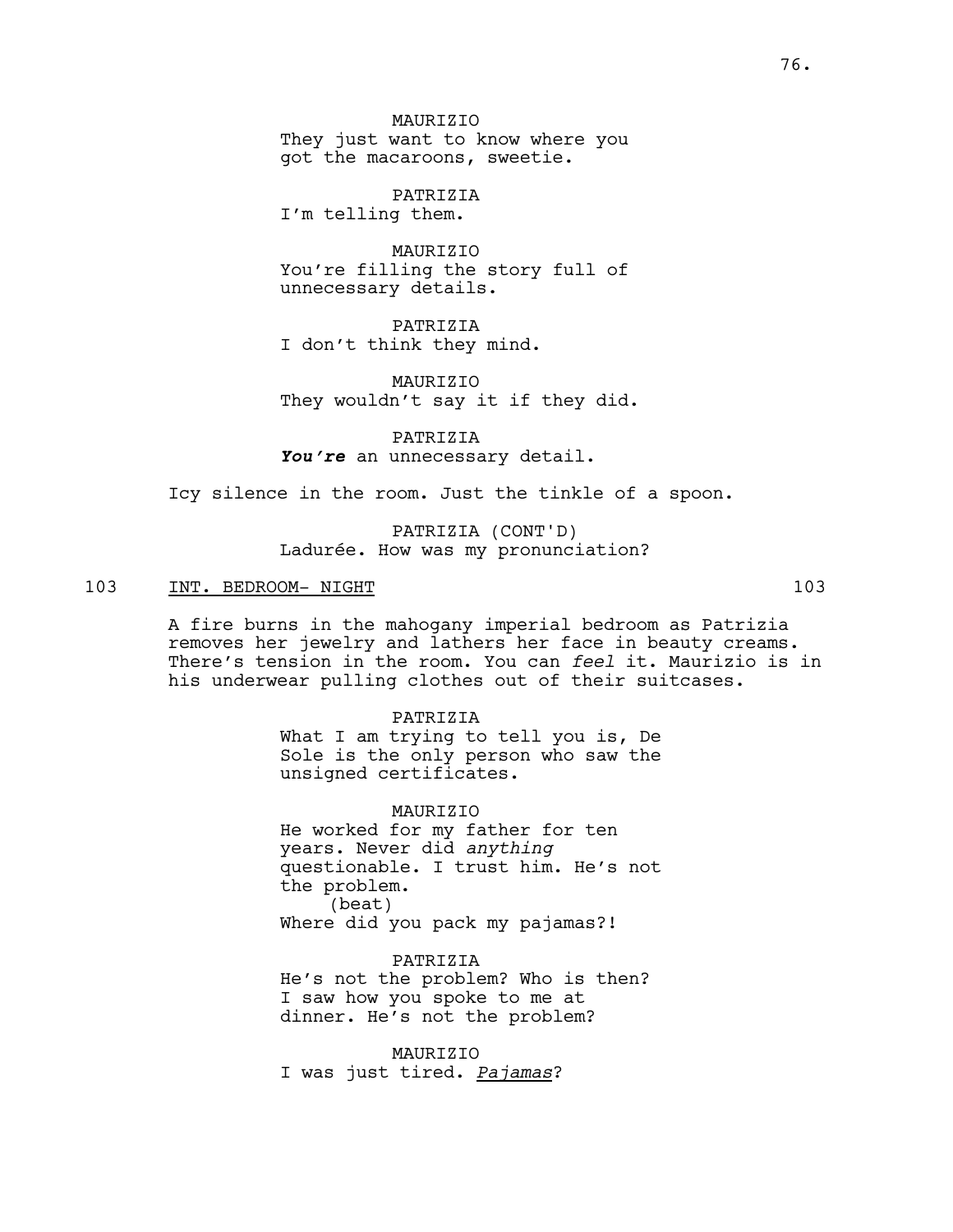PATRIZIA Next time don't embarrass me in front of those wax figures.

MAURIZIO They're childhood friends of mine. I've known them longer than you. CAN I PLEASE HAVE MY PAJAMAS.

She throws the pajamas at him.

PATRIZIA What did you mean he's not the problem? Say it.

MAURIZIO

I'm tired.

PATRIZIA Well wake up and say it.

#### MAURIZIO

Actions have consequences. When you forge a signature. When you make me sneak around my own family. When you set father and son against each other, me against Paolo. When you second guess Domenico De Sole- the ONLY person my father trusted. These things have an effect on the environment I operate in. On me.

#### PATRIZIA

I was saving us 24 million dollars in inheritance tax. I was being constructive. I'm not going to apologize for that. No thanks.

#### MAURIZIO

My uncle is in prison and my cousin thinks i'm scum. You think that's constructive? You think that's responsible?

# PATRIZIA

Gucci was at war before I showed up, and now you're blaming me for the casualties?! Don't pin Gucci's problems on me, Maurizio. I'm just mopping up the mess.

## MAURIZIO

Why? I never asked for your help.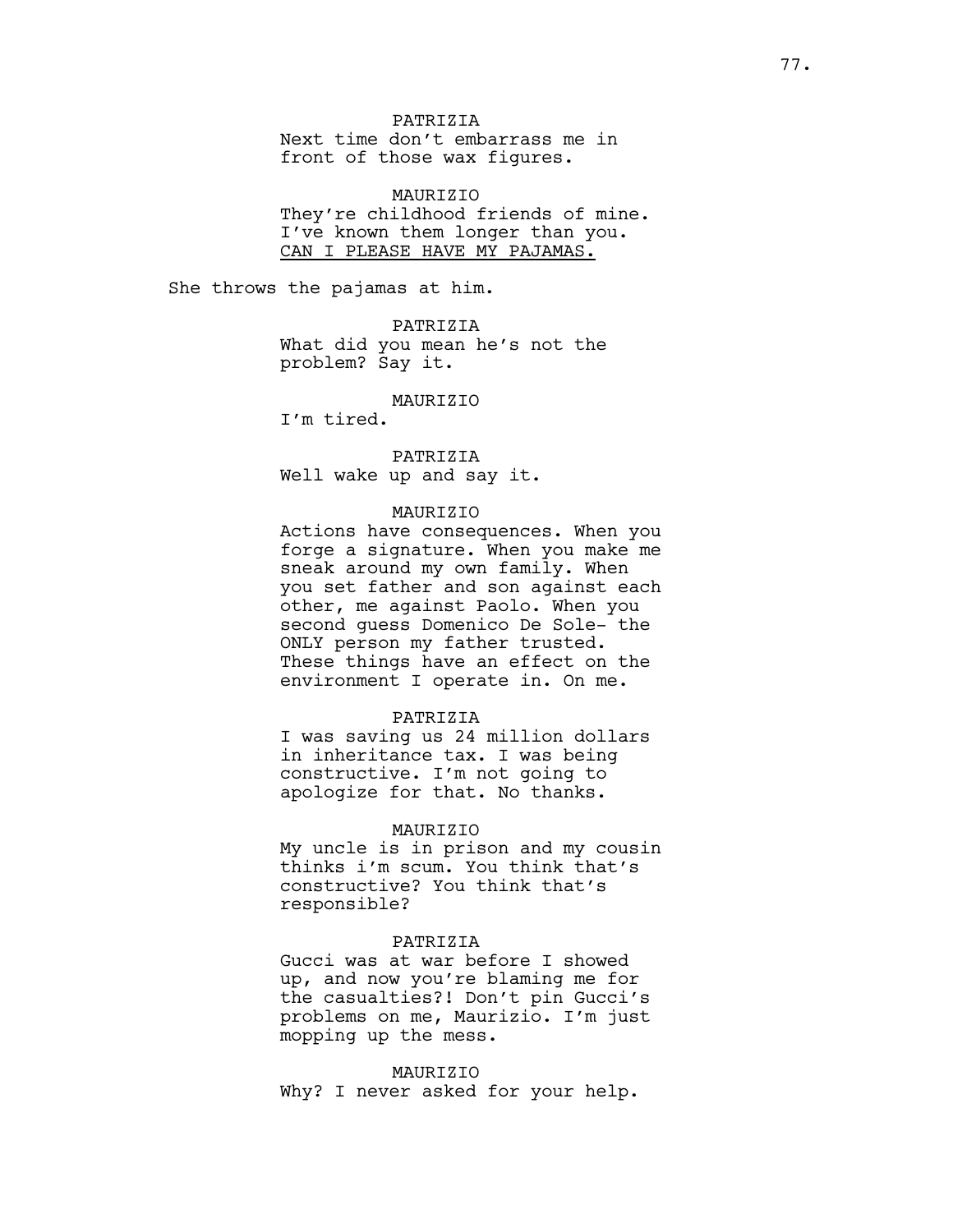#### PATRIZIA

You need it. You need it so bad. You're blind. You need me to see. It's okay. I'm here. We're only strong together. Like Pina said.

She tries caressing him but he pulls away.

#### MAURIZIO

The only thing I need is for you to stay away from Gucci before you cause any more damage. I can handle it by myself. Understood?

Patrizia turns on a dime. Venom in her eyes.

# PATRIZIA Truthfully, I'm only getting involved because you're an incompetent, little, baby idiot. You really are only half of Gucci, You're weak. A weak little brat.

# MAURIZIO You want a real man?

He GRABS her by the throat and pushes her up against the wall, lifts her up.

> MAURIZIO (CONT'D) Maybe you'll grow a little-

Angle on her feet: they're a good 5 inches off the ground. She claws at his hands. His glasses go flying off him. He snaps out of it.

Immediately regretting it, he lets go and looks down at his hands. Amazed at himself. Color returning to his black eyes.

She coughs, breathes heavily, tears in her eyes.

Then, unexpectedly- she grabs him and KISSES HIM PASSIONATELY. They do it against the wall, it's aggressive, animalistic. A mix of passion and hatred. A FINE LINE.

## 104 EXT. ST. MORITZ CHALET- DAY 104

It's CHRISTMAS EVE. A light snowfall dusts the house. Patrizia pulls up outside, enters carrying shopping bags.

# 105 INT. ST. MORITZ CHALET- DAY 105

Patrizia has just finished re-decorating the Christmas tree with new decorations.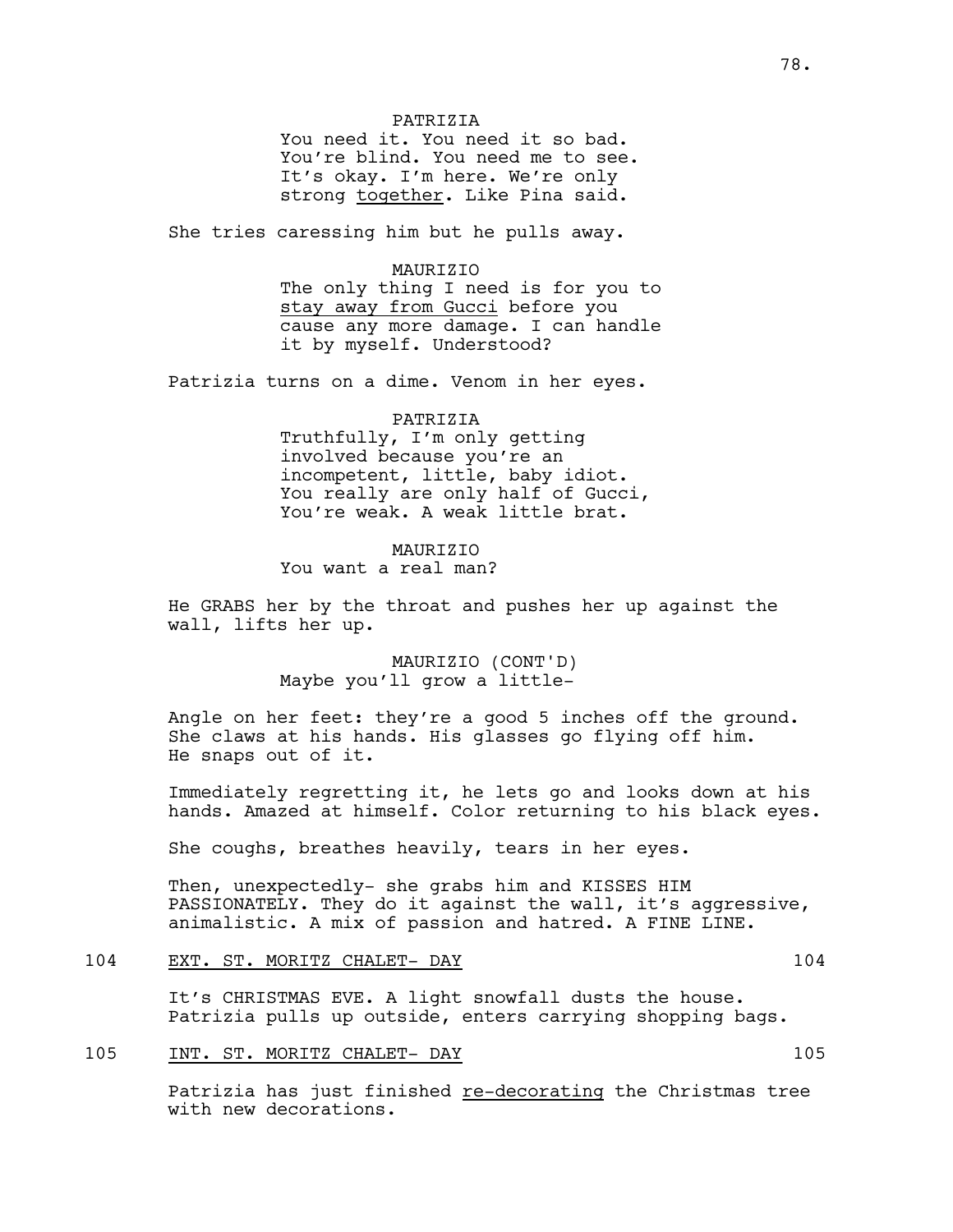Paola's decorations have been taken down. Allegra is playing SIMON SAYS (the toy) in the living room. She hits colored triangles and repeats musical patterns, mesmerized. It's super loud. She bangs on and on.

> PATRIZIA (V.O.) *So we hit a rough patch. Who doesn't? I always saw Christmas as a gigantic mouthwash. No matter how rotten you'd been, everything would get washed away with a few gifts.*

Through half-open French doors: we see Maurizio, smoking, pacing back and forth. He is on the phone with De Sole.

Maurizio pokes his head out of his HOME OFFICE.

MAURIZIO I can't hear myself think with that blasted thing. Ding ding ding-

ALLEGRA But I'm winning!

**MAURTZTO** Win with the volume off.

He angrily slides the doors closed and resumes his conversation. Patrizia eyes him like a hawk through a gap in the door. He's circling companies in the WALL STREET JOURNAL.

106 INT. PRIVATE STUDY- NIGHT 106 106

Patrizia goes through the papers on Maurizio's desk, sees what Maurizio has been circling: FOREIGN INVESTMENT COMPANIES.

107 INT. ST. MORITZ CHALET- NIGHT 107

Christmas wrapping paper strewn around. Patrizia is handing out presents. Maurizio swallows a yawn. His mind elsewhere.

> ALLEGRA That's for me! That's for me!

PATRIZIA (checking the card) For Allegra.

ALLEGRA It's Teddy, isn't it?

She rips the paper ravenously. Teddy Ruxpin. She lets out a gasp. Adds him to the pile of toys next to her.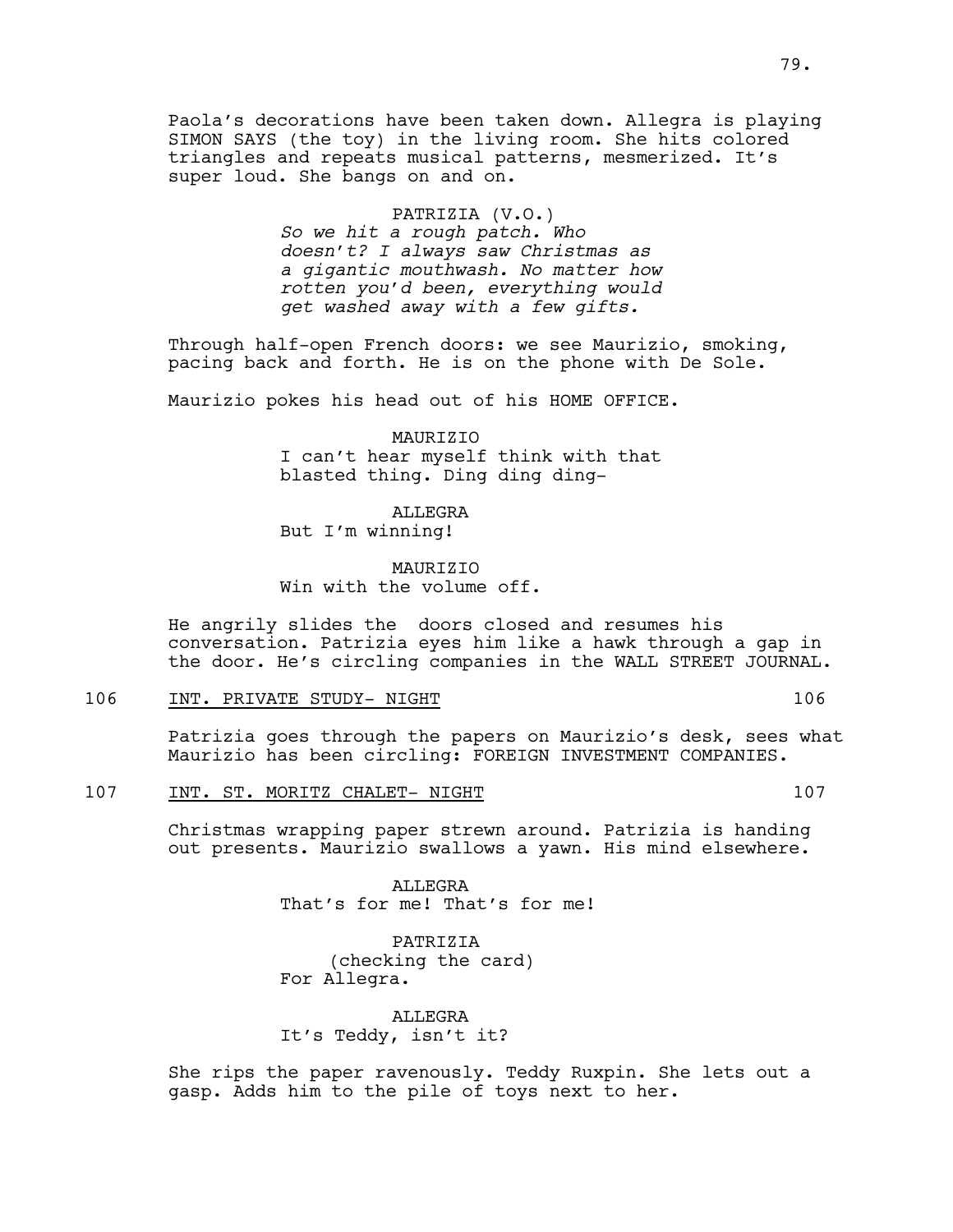**PATRIZIA** Another one for Daddy. From Mummy.

**MAURTZTO** How did Mummy pay for all this?

ALLEGRA With a credit card!

Maurizio throws Patrizia a look: obviously *his* credit card. Maurizio takes the gift. He pulls the paper back. It's a Tiffany WATCH. He puts it aside.

> PATRIZIA We can change the strap if you don't like that color.

MAURIZIO Red. Your favorite.

Allegra sees one last present under the tree. Pulls it out.

ALLEGRA For Mummy. From Daddy.

Patrizia unwraps the present whilst smiling at Maurizio. This is a big moment for her. For them. She unwraps the already small package, realizes it's even smaller. Could be a jewel?

#### MAURIZIO

I never know what to get you. You have such unique taste.

Patrizia removes something so awful she almost cries at the sight of it. She dangles it like it's a dead fish. It's...

> PATRIZIA A Bloomingdales Gift Card.

MAURIZIO That way you can buy what you want.

PATRIZIA I never shop there. You know I don't.

MAURIZIO Well, now you have a reason to go.

PATRIZIA

Thank you.

MAURIZIO Merry Christmas.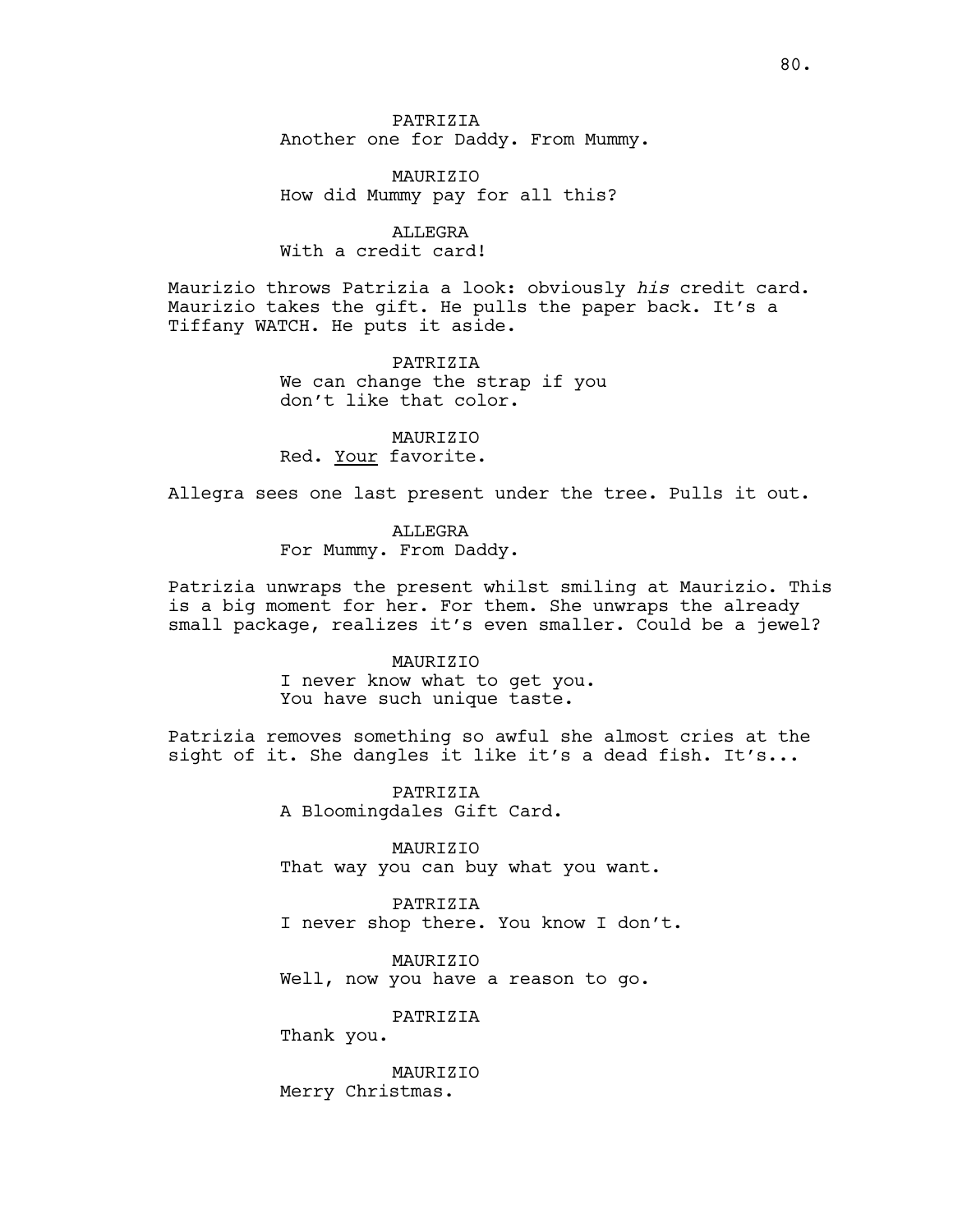# 108 EXT. SKI SLOPES- DAY 108

Maurizio and Allegra make their way down the bunny slope. Patrizia watches them as she waits in line for the ski lift.

Something catches her eye: PAOLA FRANCHI, in all-white. She is at the front of the line. Patrizia charges through the crowd, gets right next to her.

> PATRIZIA Paola? Darling, what a vision. Love the all-white outfit. So chic.

PAOLA FRANCHI Patrizia, darling. Thank you. Shhh I got it on sale. Is that rabbit?

PATRIZIA Mink. I like rabbits too much to wear them. I just eat them.

PAOLA FRANCHI Ha. I made Strudel for you guys.

**PATRIZIA** I bet Maurizio'd love your Strudel.

PAOLA FRANCHI I can drop it off tonight perhaps?

PATRIZIA Oh you're too kind. What a hassle. I'll just grab it from you later.

They get on the ski-lift. The bar is lowered. Legs dangling.

PATRIZIA (CONT'D) You ever steal anything, Paola?

PAOLA FRANCHI What a funny question.

PATRIZIA Forgive me. I am trying to teach Allegra the importance of not touching other people's belongings.

Pause. Patrizia stares at Paola, expecting an answer.

PAOLA FRANCHI A mint when I was a kid.

PATRIZIA A mint? Come now. Don't be shy.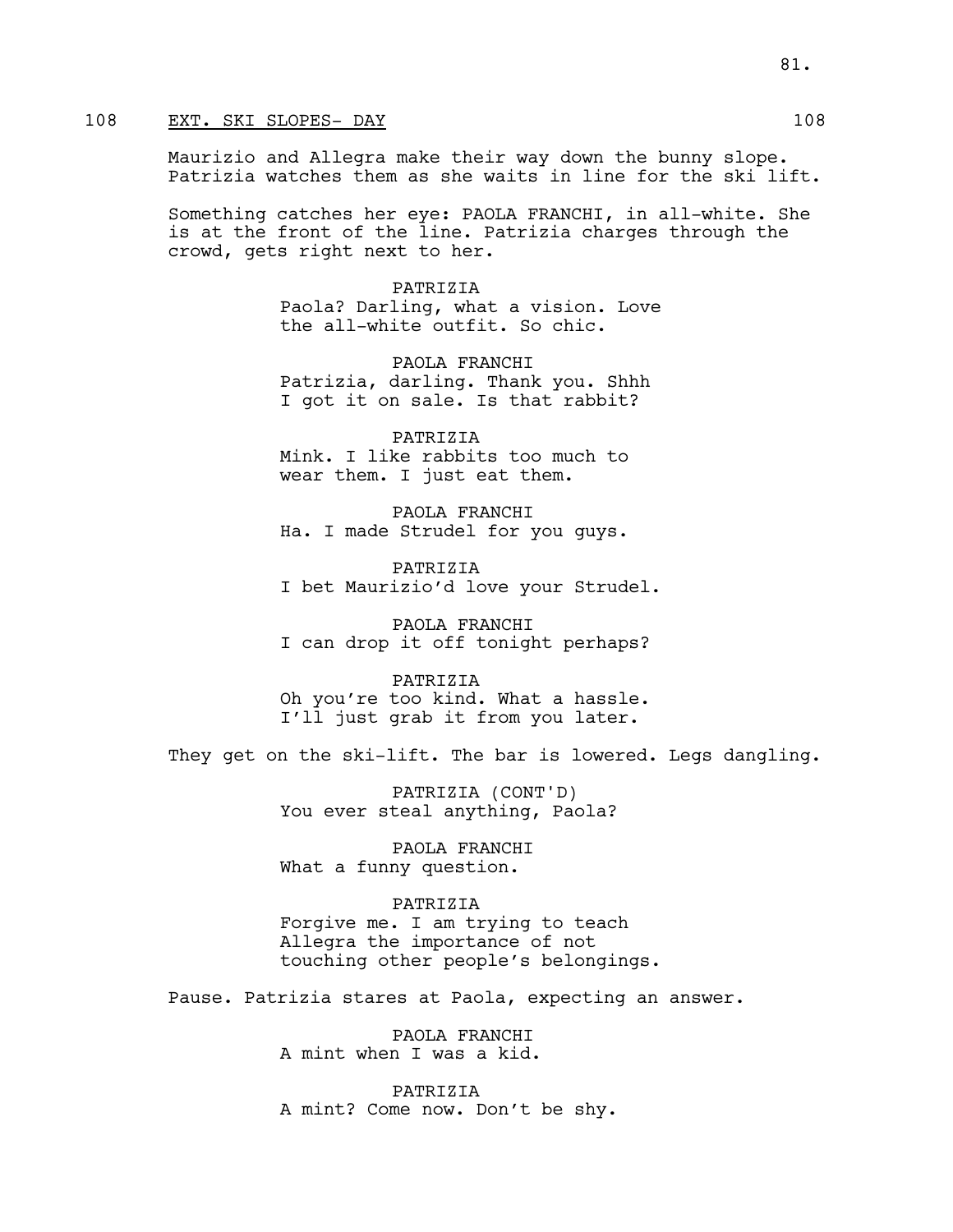# PAOLA FRANCHI \$90 from my mother. She never knew.

PATRIZIA I don't consider myself a supremely *ethical* person, but I am *fair.* And I have been having thoughts. May I share them with you?

Paola offers a passive aggressive, smiling nod. "go ahead".

PATRIZIA (CONT'D) Stealing, of course, is a crime, and a very impolite thing to do. But like most impolite things, it is excusable under certain circumstances. Stealing is not excusable if, for instance, you are in a museum and you decide that a certain painting would look better in your house, and you simply grab the painting and take it. But if you were very, very hungry, and you had no way of obtaining money, it would be excusable to steal food from a vendor at a market. *That* I understand. I respect, even. What I cannot wrap my head around is someone who steals just for the pleasure of it. To cause harm. For personal satisfaction. It is at that point that I subscribe to unconventional punishments. Some countries deal with thieves by having their right hand and left foot cut off. They never steal again.

They arrive at the top of the slope. Patrizia raises the ski lift bar and skis away, leaving Paola to digest this.

## 109 EXT. SKI SLOPES- DUSK 109

Patrizia, alone in the resort's cafe, sips on a hot chocolate. She looks out at the mountain. Maurizio and Allegra are nowhere to be seen. Paola's strudel is next to her. A resort attendant stacks chairs. Time to go.

#### 110 EXT. ST. MORITZ CHALET- NIGHT 110

Patrizia is dropped of by a taxi. As soon as the taxi is out of sight, she takes Paola's strudel, walks over to the edge of the valley, and TOSSES it down. It vanishes in the snow.

She tries to open the door to the house. It's LOCKED. She tries her keys. In vain. They don't work.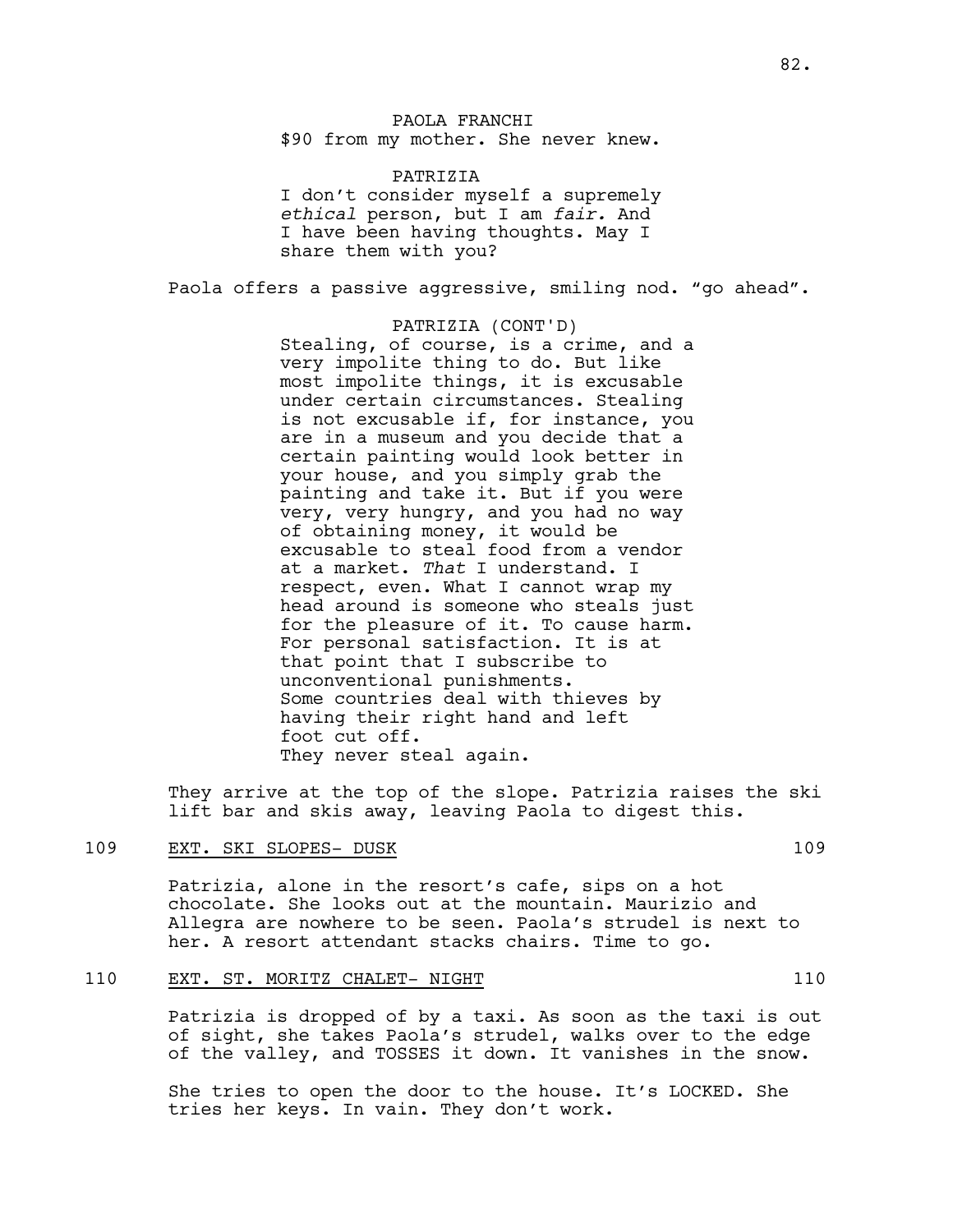LATER: Patrizia sits in the doorway shivering. Her coat is up to her nose and she is half-asleep. HEADLIGHTS WAKE HER UP.

Maurizio pulls up with Allegra. They make their way over.

PATRIZIA Where have you been?

MAURIZIO I took Allegra to meet Santa.

PATRIZIA I've been waiting for hours. My key isn't working.

**MAURTZTO** I had it changed. Here.

He hands her a copy.

PATRIZIA How was I supposed to know?

MAURIZIO I left you a message at the cafe.

ALLEGRA This girl sat on Santa's lap and she started crying and wouldn't stop. I didn't cry at all.

She rubs Allegra's head.

PATRIZIA I'm proud of you. Are you hungry?

ALLEGRA I already ate with Daddy.

## 111 INT. BEDROOM- NIGHT 111 2001

Maurizio and Patrizia are in the bedroom. She sits upright in doing a crossword puzzle. Trying her best to be "normal".

> PATRIZIA Feeling of generosity. 8 down.

Maurizio is in the bathroom brushing his teeth. He either ignores her or doesn't hear.

> PATRIZIA (CONT'D) Don't worry about it. Goodwill. (beat) Dethrone. 5 down.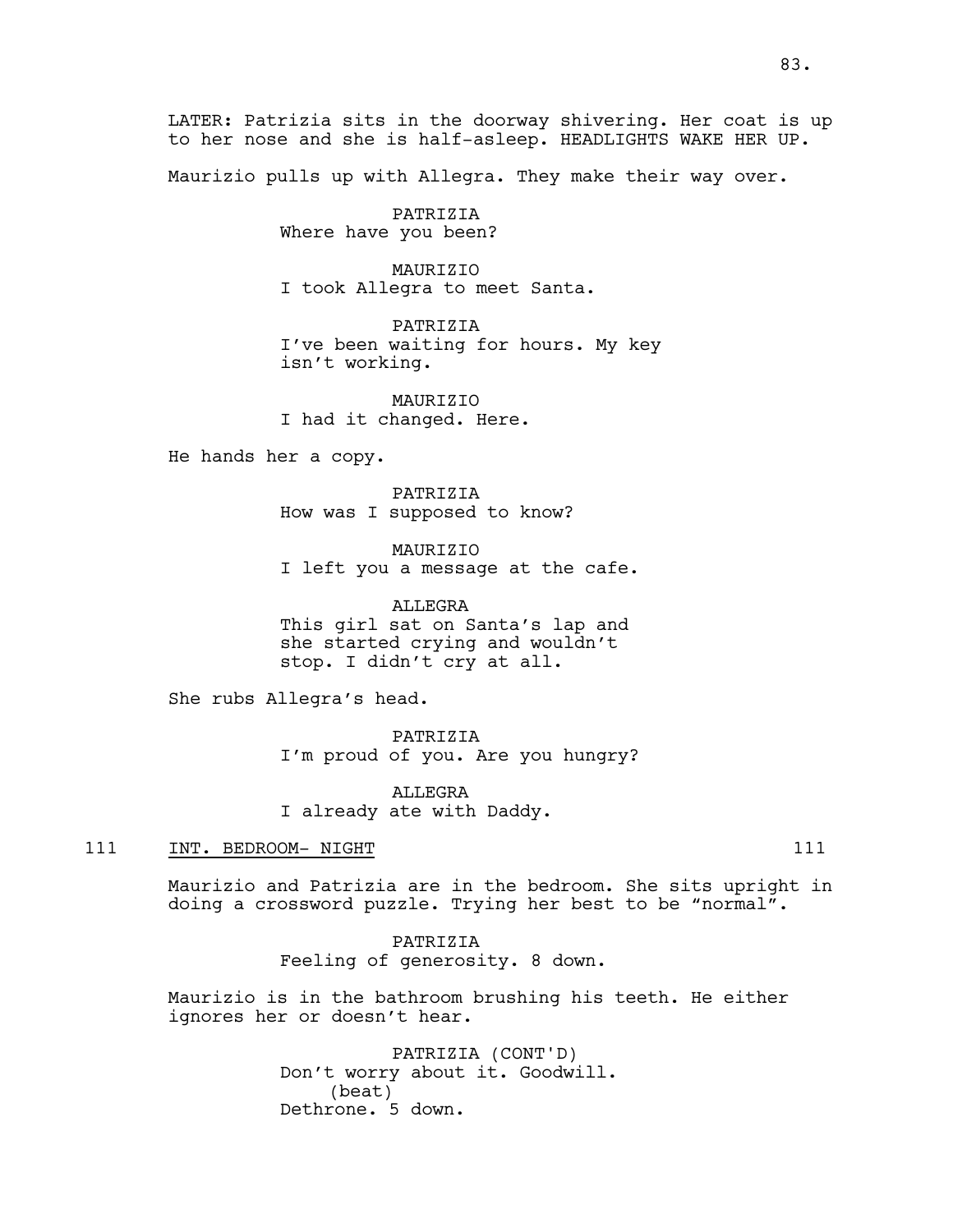No answer. She puts the puzzle down. He emerges from the bathroom, wipes his mouth clean and prepares for bed.

> PATRIZIA (CONT'D) Do you want a cup of tea?

> > MAURIZIO

No thanks.

PATRIZIA Tomorrow I was thinking we could take Allegra to the funicular and then toboggan on the way down.

MAURIZIO It's closed for bad weather.

PATRIZIA Isn't it supposed to be sunny?

MAURIZIO Clearly not. Look outside.

PATRIZIA The weather turn quickly here.

MAURIZIO Franco is coming tomorrow at noon.

PATRIZIA Whatever for??

MAURIZIO I need to be alone for a while.

PATRIZIA I don't understand.

MAURIZIO I need perspective.

Patrizia laughs in disbelief. Then she realizes he's not joking and a look of deep sadness washes over her.

> PATRIZIA Cant we at least talk about it-

MAURIZIO I can't deal with you at the moment. I'll find the right words to say what I want to say, when I want to. Please go to sleep.

He leaves the room and shuts the door behind him.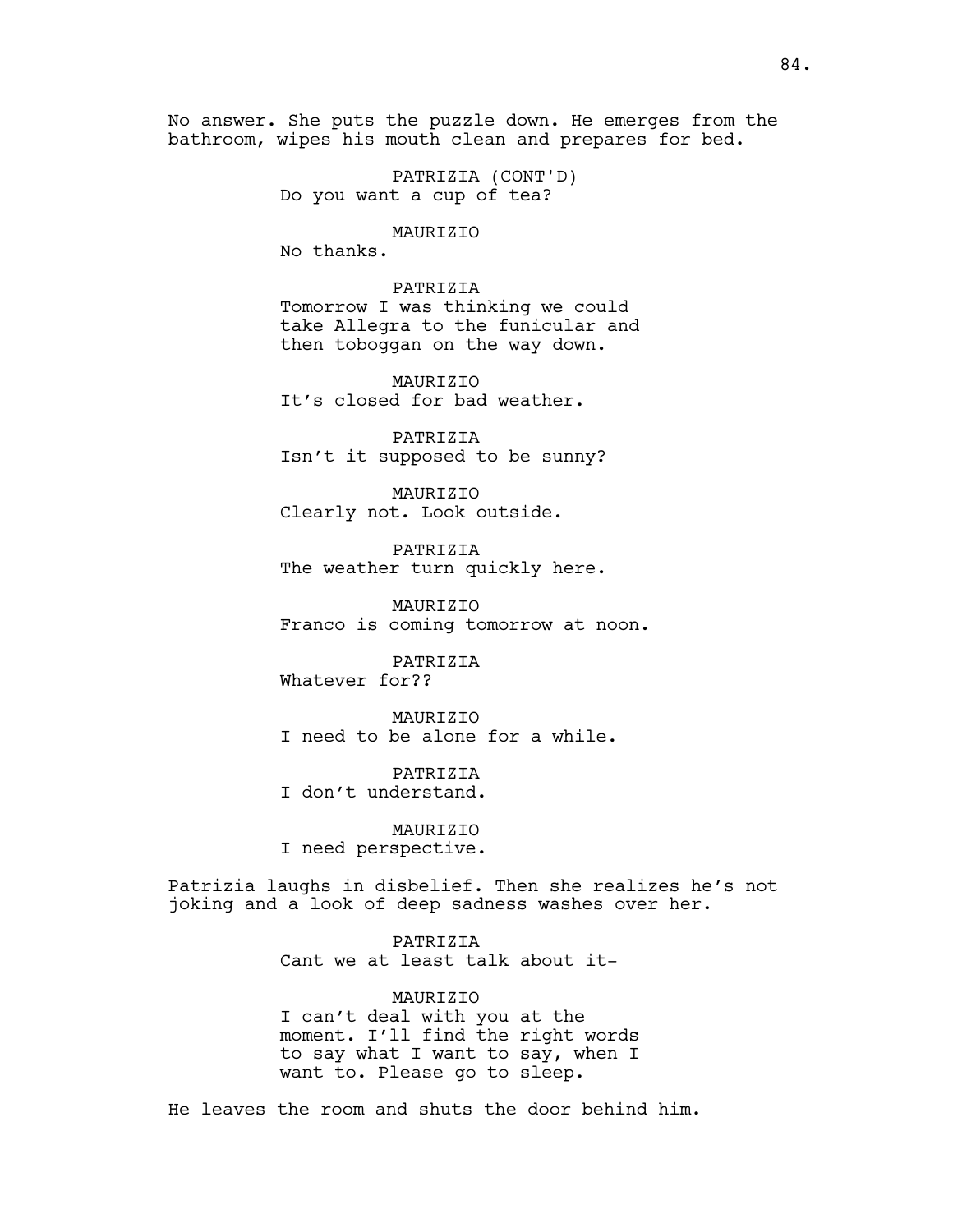# 112 INT. BEDROOM- NIGHT 112

180 rotation on Patrizia, wide awake, SOBBING UNCONTROLLABLY in bed. Alone.

> PATRIZIA (V.O.) *The worst feeling isn't being lonely; it's being forgotten by someone you could never forget. And I knew that night, in that bed, that things had changed forever.*

# 113 EXT. ST. MORITZ CHALET- DAY 113

Patrizia finishes packing presents and suitcases in the back of Franco's car. She gives Maurizio one last glance.

Maurizio looks out at her through the icy window. Impassive.

ANGLE ON: Maurizio's list of Foreign Investors. One in particular is circled. **INVESTCORP.**

> DE SOLE (over the phone) Investcorp? They're Iraqi.

MAURIZIO (over speaker phone) What else.

## 114 INT. MAURIZIO'S MILAN OFFICE- DAY 114

De Sole is at Maurizio's desk, feet up, flipping through the Wall Street Journal. A SECRETARY pours him fresh coffee.

> DE SOLE They like high-end retail investments. Bought Tiffany's in '84. Turned it around quick. (to the secretary) I said no cream. Do it again.

MAURIZIO (over the phone) Why them though? Why not Dought Hanson? Or Hellman & Friedman?

DE SOLE Too obvious.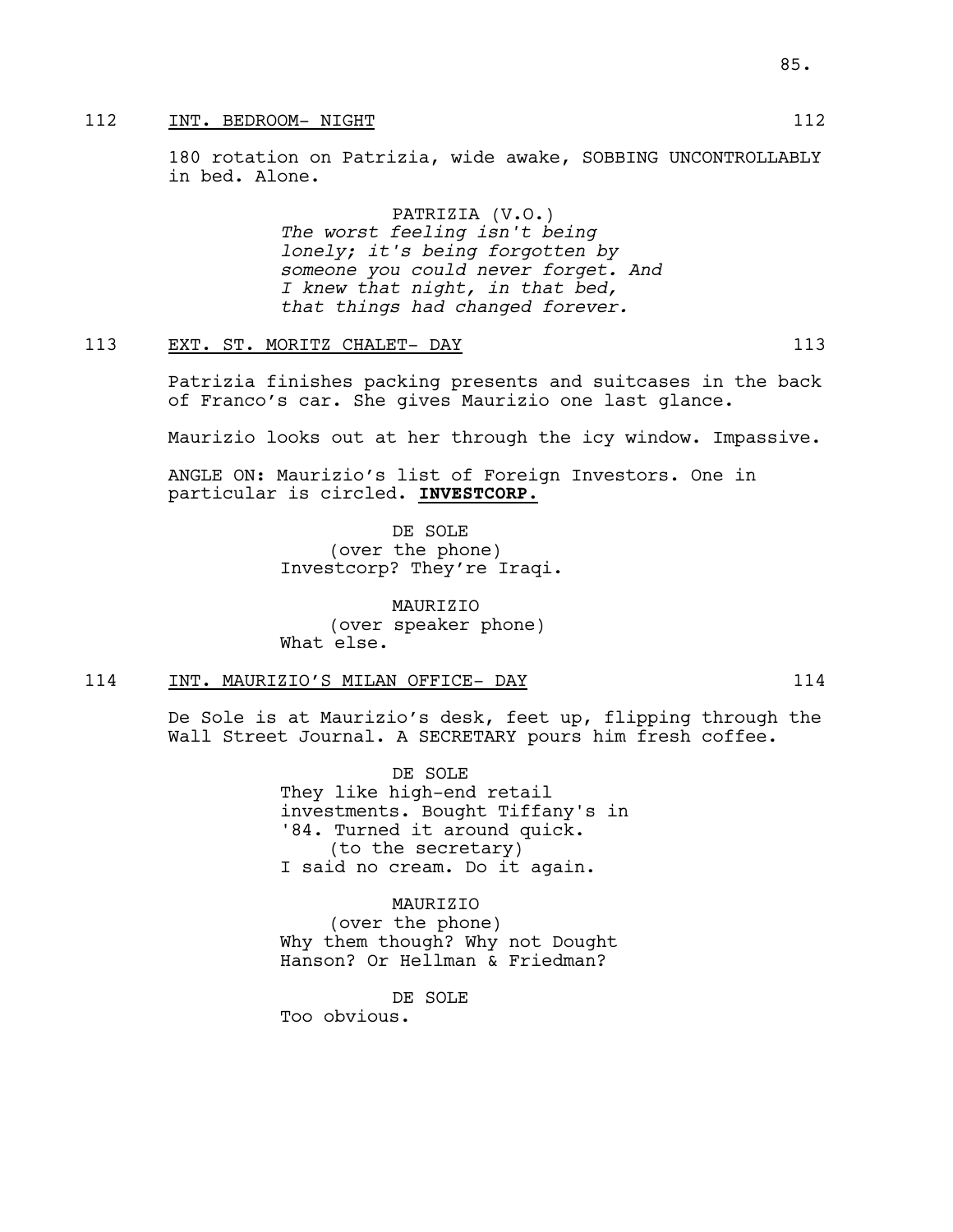#### **MAURTZTO**

We need someone with capital who doesn't look like they'd know a Gucci. Paolo and Aldo would never sell to any of us.

## 115 INT. ST. MORITZ CHALET, PRIVATE STUDY- DAY 115

#### DE SOLE

(over the phone) And Paolo won't do it. He's too scared of his father.

## **MAURTZTO**

He is drowning in debt. We're throwing him a life preserver. It just needs a different label on it than Gucci. Who runs Investcorp?

DE SOLE Nemir Kirdar. He's the one.

**MAURTZTO** Set a meeting. I'm back on Monday.

DE SOLE I don't think coming back is a good idea, especially with the ongoing investigation into the forgery.

MAURIZIO (cutting him off) Did I ask you for your opinion?

De Sole suddenly perks up. Maurizio has NEVER snapped at him.

MAURIZIO (CONT'D) I'll pay the \$24 million in inheritance tax. Fuck it. I'll take the hit. When all is said and done, \$24 million will look a lot like a spit in the sea. I'm my own man now. I'm gonna do things my way.

# 116 EXT. CASA GALIMBERTI- NIGHT 116

ESTABLISHING: with its ceramic tiles depicting bourgeois beauties, is one of the finest pieces of fin-de-siècle Liberty architecture in Italy.

## 117 EXT. CASA GALIMBERTI- NIGHT 117

Patrizia and six HEAVILY MADE UP EX-WIVES sit in a windowed terrace, sipping wine and exchanging love/war stories.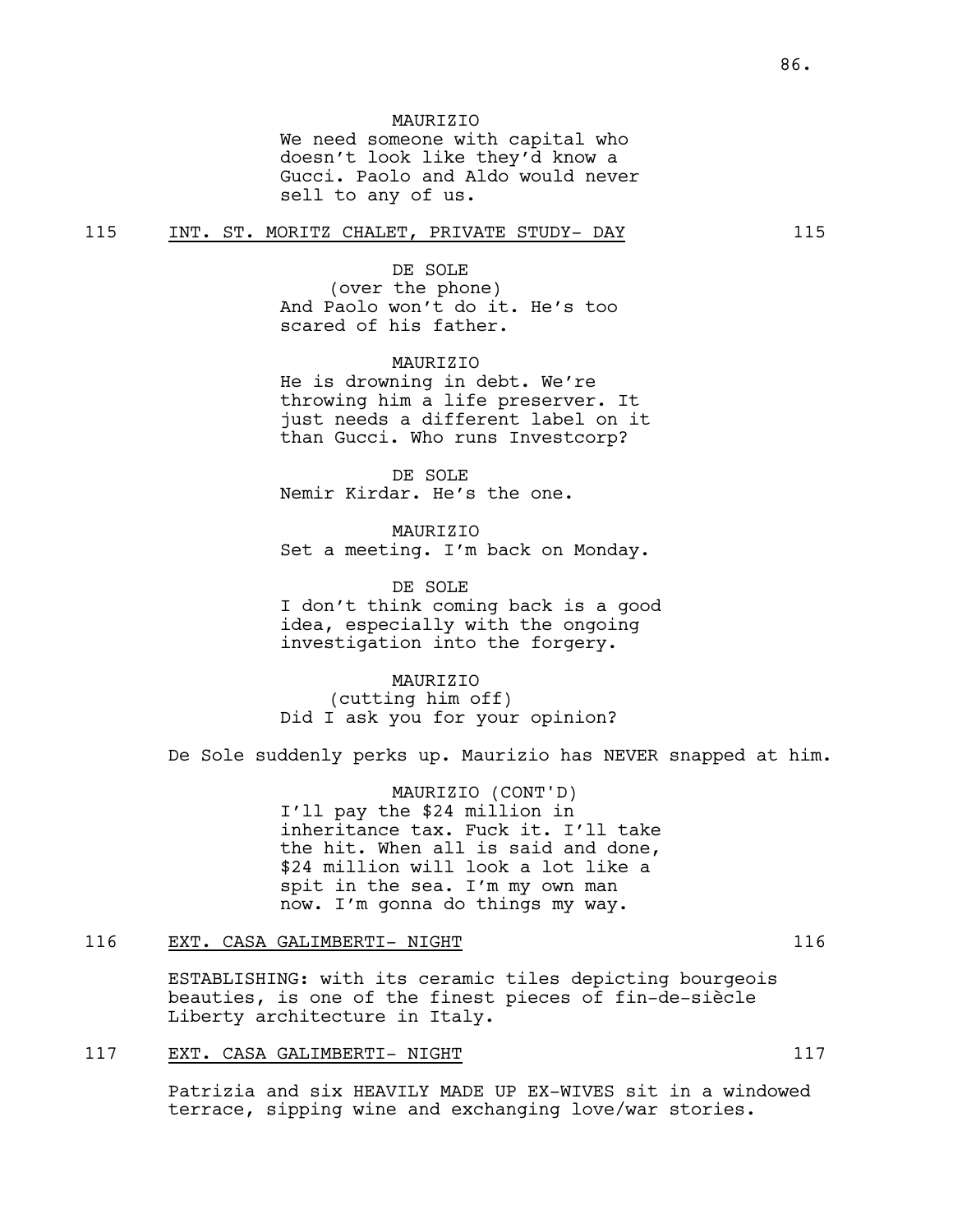They are playing Baccarat but nobody really pays attention. The floors are pink, the ceilings are covered in cherubs.

#### EX-WIFE #1

The credit card he ordered for his girlfriend came to my house. Long story short, he had taken me off of his account (mind you, I am his WIFE). A month later, a brand new Amex shows up in the mail, addressed to another woman. I was thinking that the mailman put something in my box for someone else, but nope, it was my address, and her name. How dumb can you be?

JENNY Silly, silly boy. Who were these women he was cheating with?

EX-WIFE #1 Our son Leo's music teachers. Now I understand why he wanted him to learn all those instruments.

They all laugh. Patrizia is mildly horrified.

EX-WIFE #2 Men never change.

JENNY They do change. They get worse.

EX-WIFE #2 How are things going with Paolo?

JENNY He's broke. I had to leave him. And this lousy bag is all I got.

She produces a GUCCI handbag. All eyes on Patrizia.

PATRIZIA Well. I still love my husband.

JENNY How is your daughter dealing with the separation?

PATRIZIA It's not a separation. Maurizio just needs time. It'll be fine.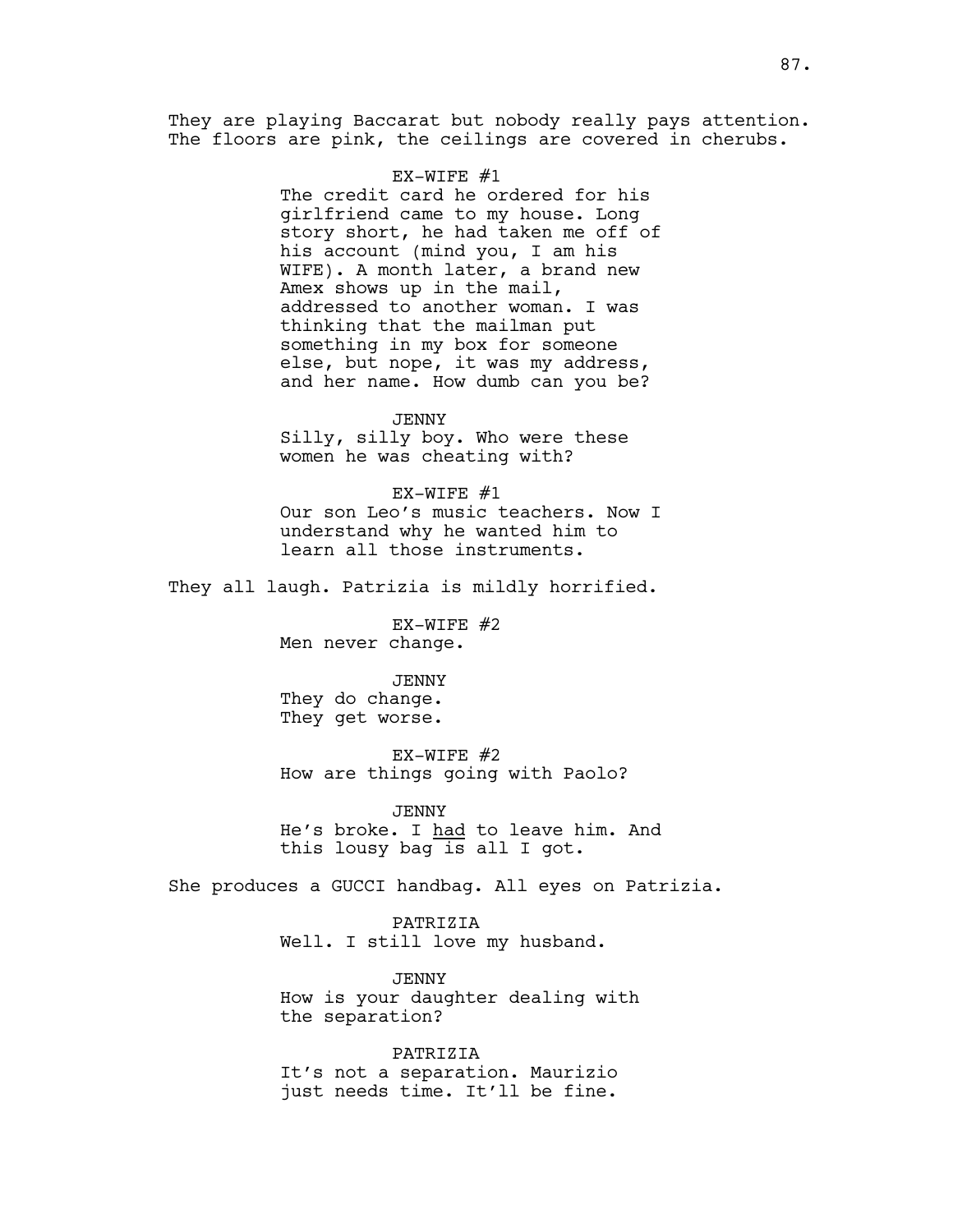EX-WIFE #1 "I need space"..."give me time"...

JENNY We've all gone through it, Patrizia. Denial makes it worse.

EX-WIFE #2 Just get a great divorce lawyer now. Load up the gun. I can refer you. He's a handsome devil, too.

Patrizia blows up.

PATRIZIA **I'd rather be dead than divorced.** It's just a PHASE. A PHASE. OKAY?!

She slams the CARD on the table.

MATCH CUT TO:

A TAROT CARD LANDING on a red felt table.

#### 118 INT. PINA'S PARLOR- NIGHT 118 118

Patrizia is drinking a glass of wine, smoking, her eyes red with fresh tears, while Pina finishes doing her Tarot cards.

> PINA AURIEMMA See this one here? (points at card)

> > PATRIZIA

Mmhm.

PINA AURIEMMA

This stands for the wall that you're gonna go through. Together. And once you get on that other side, you're going to be a totally different couple. Much stronger. More vibrant. Is someone ill?

PATRIZIA

No.

PINA

Sure?

PATRIZIA I mean, I've had insomnia.

PINA You see? Don't lie to The Spirits.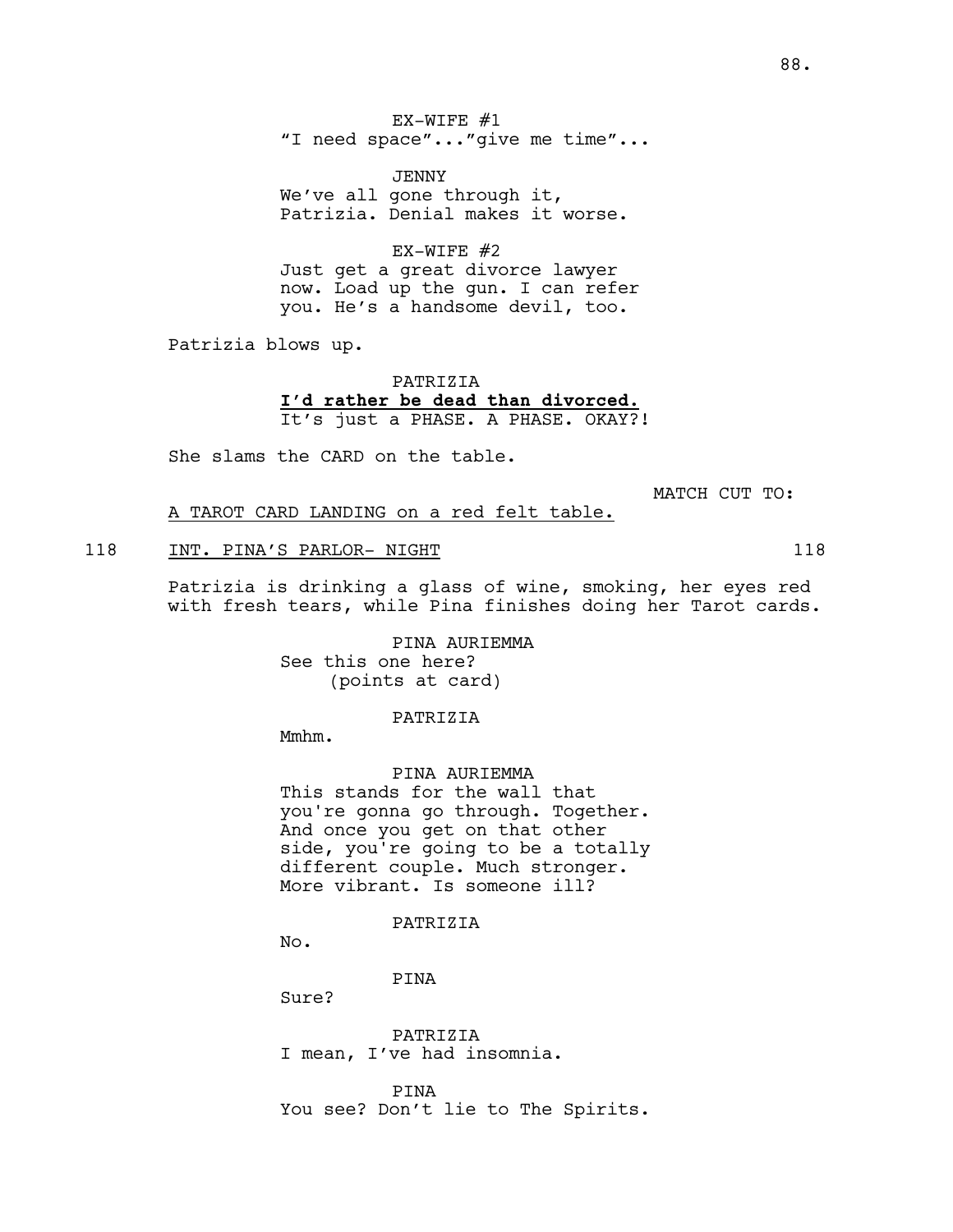PATRIZIA

I never lie Pina. I'm just scared. This feels different. Like something changed in Maurizio.

PINA Come give Pina a hug. Come here.

Patrizia hobbles over and they embrace. Long, hard.

PATRIZIA

He's still following my advice, you know? That's a good sign, right?

PINA AURIEMMA Of course it is. He's *nothing* without you. Remember, men have an awful problem with thinking they are smarter than they actually are.

PATRIZIA You're right Pina. As always.

PINA AURIEMMA You mustn't let negative energy eat at you. Think positive. Everything'll be copacetic. Say it with me. Everything'll be copacetic.

PATRIZIA Everything'll be copacetic.

They smile warmly at each other. Pina wipes her tears.

PATRIZIA (CONT'D) You're the only friend I've got.

Patrizia removes an envelope BUSTING with cash. Hands it to Pina, who takes it and hides it in a secret floorboard. We see dozens of similar envelopes all written for Pina. She's making a fortune off of Patrizia.

# 119 INT. PRINCIPE DI SAVOIA HOTEL- NIGHT 119

SLOW-MOTION: The elevators open and out step MAURIZIO, DE SOLE, two IRAQI BUSINESSMEN (both wearing sunglasses). The quartet make their way down the long hallway. They stop outside a suite. Knock knock.

Maurizio notices a dozen bottles of DOM PERIGNON peeking out of the room service cart outside the suite. Expensive taste.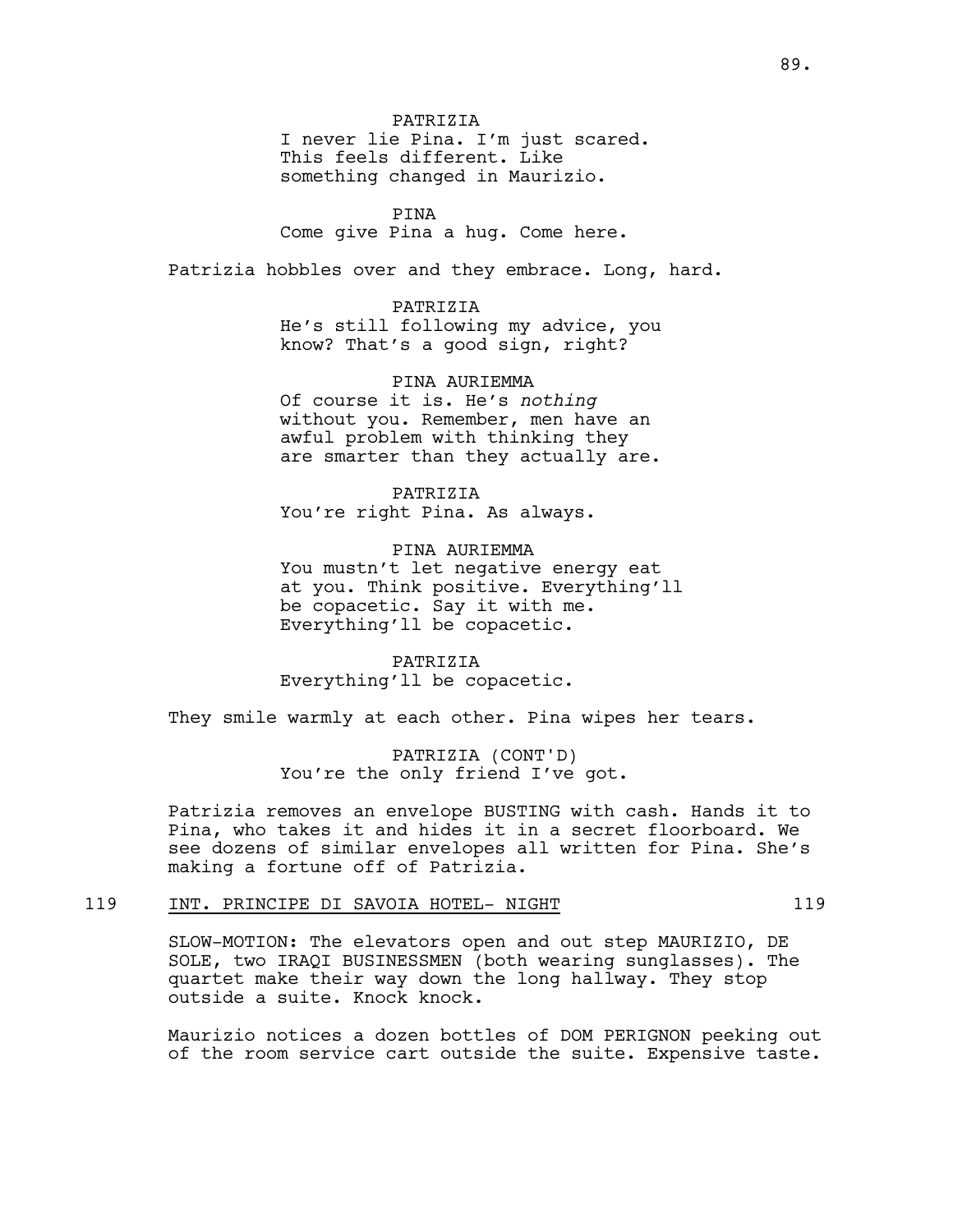# 120 INT. NEMIR KIRDAR'S SUITE- NIGHT 120

Maurizio and De Sole enter the luxurious suite. Louis XIV but with Italian style. De Sole discretely carries a DUFFEL BAG.

MAURIZIO'S POV: sitting in the middle of the room with his back to us is a very large man in his mid 50s. Slicked back raven hair, matching tracksuit. His feet are in a foot jacuzzi. He is watching a soccer game. Meet NEMIR KIRDAR.

#### KIRDAR

Mr. Gucci. I am Nemir Kirdar. Please take a seat. The game will be over soon. Your team is winning.

There is only one chair, opposite Kirdar. De Sole sits behind them, silently. Knows his place. The other two Iraqis next to him. But this scene is between two men: MAURIZIO and KIRDAR.

> KIRDAR (CONT'D) That's one thing Italians know how to do better than anyone: Defend a lead. You call it... *Catenaccio*?

**MAURTZTO** 

I'm impressed.

## KIRDAR

Soon there will be more AC Milan fans in Baghdad than here in Milan. (beat) It is my understanding that Gucci is interested in doing business.

#### MAURIZIO

I am only 50% of Gucci. I am here representing my own interests. And I want to ask you for... (trying to find the word) An intervention. I want us to work together to bring Gucci to the forefront of today's fashion.

Maurizio gestures to De Sole, who brings him his BRIEFCASE. Maurizio pulls out a 10-inch stack of financial documents.

> MAURIZIO (CONT'D) I have some numbers for you here.

KIRDAR Numbers are for cheap accountants. I only care about one thing. My instinct.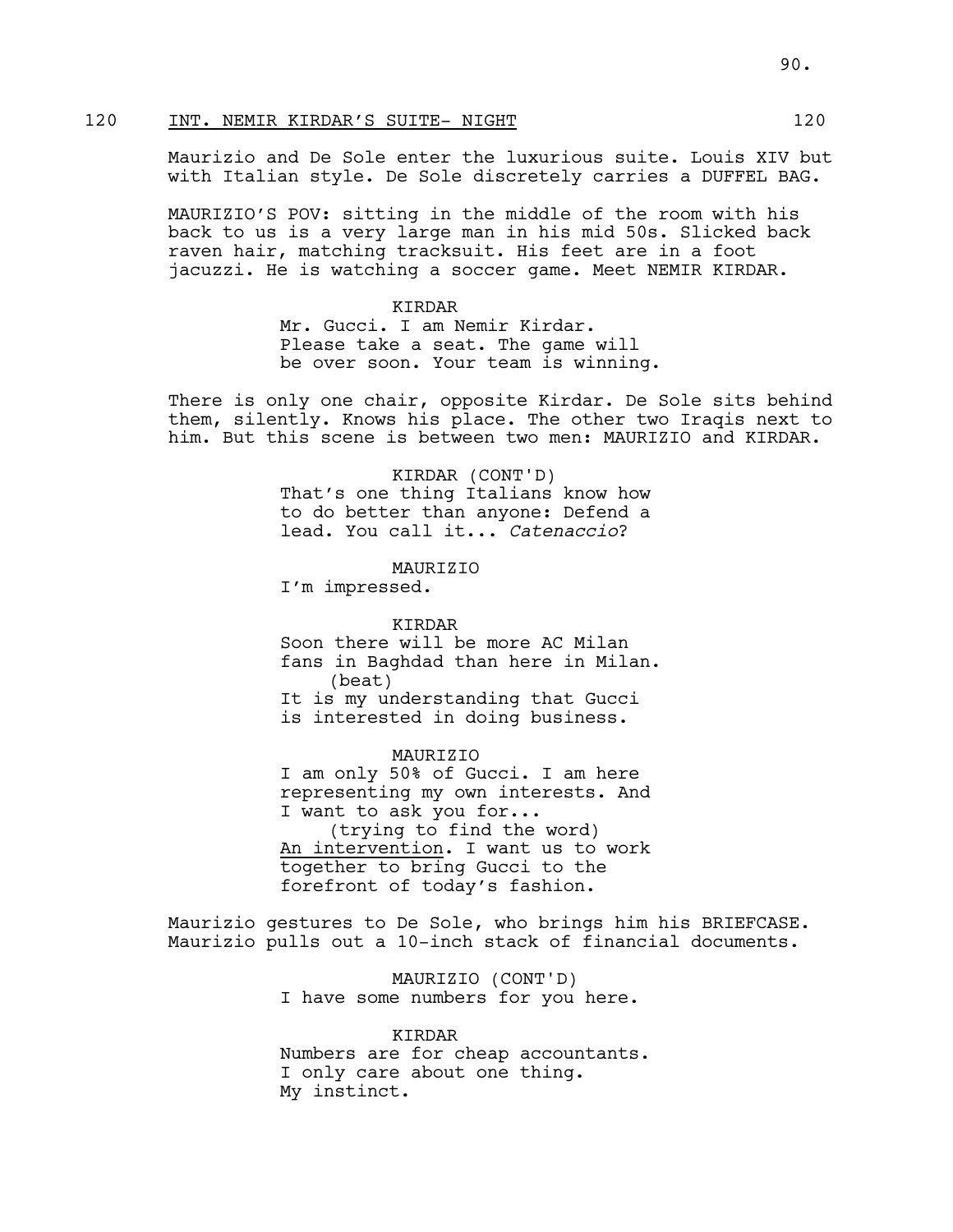He rises from his foot jacuzzi and walks to a closet, leaving a wet trail behind. There are dozens of SHOES. His weakness. He dries his feet and slips a pair of moccasins on.

> KIRDAR (CONT'D) Please. Join me for a refreshment.

The two men move to the bar. Kirdar prepares drinks: a Scotch for himself, a Pepsi for Maurizio. Knows he doesn't drink.

> KIRDAR (CONT'D) What *precisely* do you need from me?

> MAURIZIO I want a partner who can buy out the half of Gucci that's giving me a headache. The half that's preventing Gucci from being great--

#### KIRDAR

-- The half that belongs to your Uncle and your Cousin.

## MAURIZIO

Investcorp has had great success with Tiffany. A resurrection.

## KIRDAR

True. But Tiffany isn't Gucci. Gucci is a family business. With all the problems that come with family.

#### MAURIZIO

That's precisely why I need your assistance. We need to save Gucci from the Guccis.

#### KIRDAR

Why me? Surely you can find an investor who you know better? We have no history. Nothing ties us together.

#### MAURIZIO

You would lend credibility to Gucci. And guarantee a fresh start.

#### KIRDAR

Credibility is like virginity, it can only be lost once and never recovered.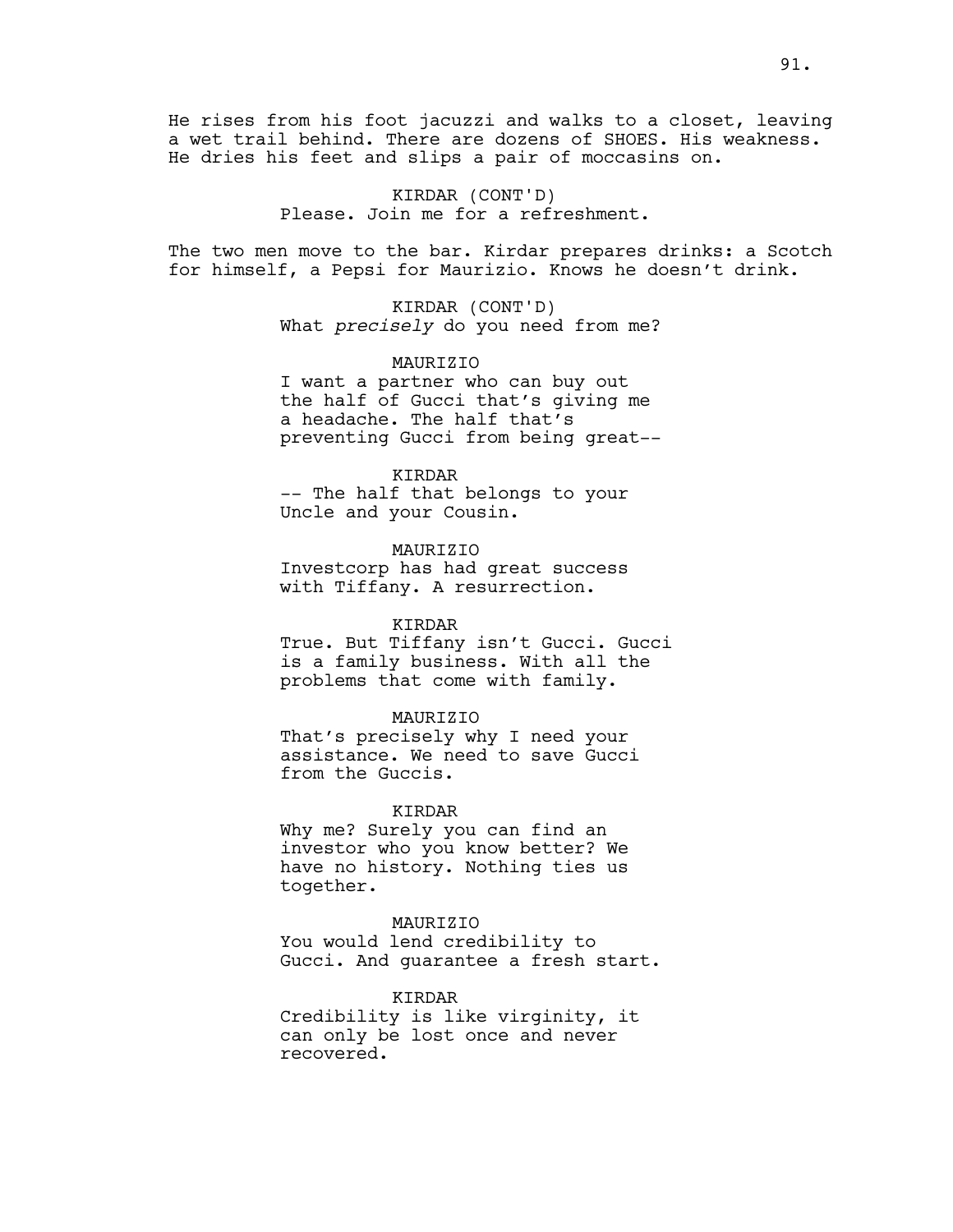Kirdar is a tough cookie. This is the most delicate part of the meeting and Maurizio knows it. It's make or break. He pushes his glasses in and looks Kirdar square in the eyes.

#### MAURIZIO

Seven years ago A.C. Milan was the laughing stock of Italian soccer. They were relegated to Serie B due to a betting scandal. As soon as they got promoted, they suffered their worst season ever, in 1981, being relegated once again. Nobody would touch them. The players stepped onto the pitch knowing they would lose. They were bloated. Unmotivated. They didn't *believe*.

He slowly moves to the T.V. showing the soccer game.

MAURIZIO (CONT'D) Then came a new president. A new coach. New talent. A *vision* for the future. Seven years later? They're on the top of the world, winning by four goals in the Champions League final. Because **one man** had the instinct to take a gamble on them.

MAURIZIO (CONT'D) Credibility can be regained because people forget failures and they only remember winners.

Kirdar takes a long, hard look at the T.V. screen. A.C. Milan has won the Champions League final. Cue: orgasmic jubilation.

> MAURIZIO (CONT'D) I brought you something.

De Sole, perfectly cued, loosens the duffel bag. Removes an intricate shoebox. Ceremoniously places it on the table.

Maurizio opens the box, revealing...

MAURIZIO (CONT'D) Your favorite color, burgundy. And your size. 10 US wide.

Kirdar takes the shoe and looks like a pig in shit.

KIRDAR (roaring with laughter) How did you know?!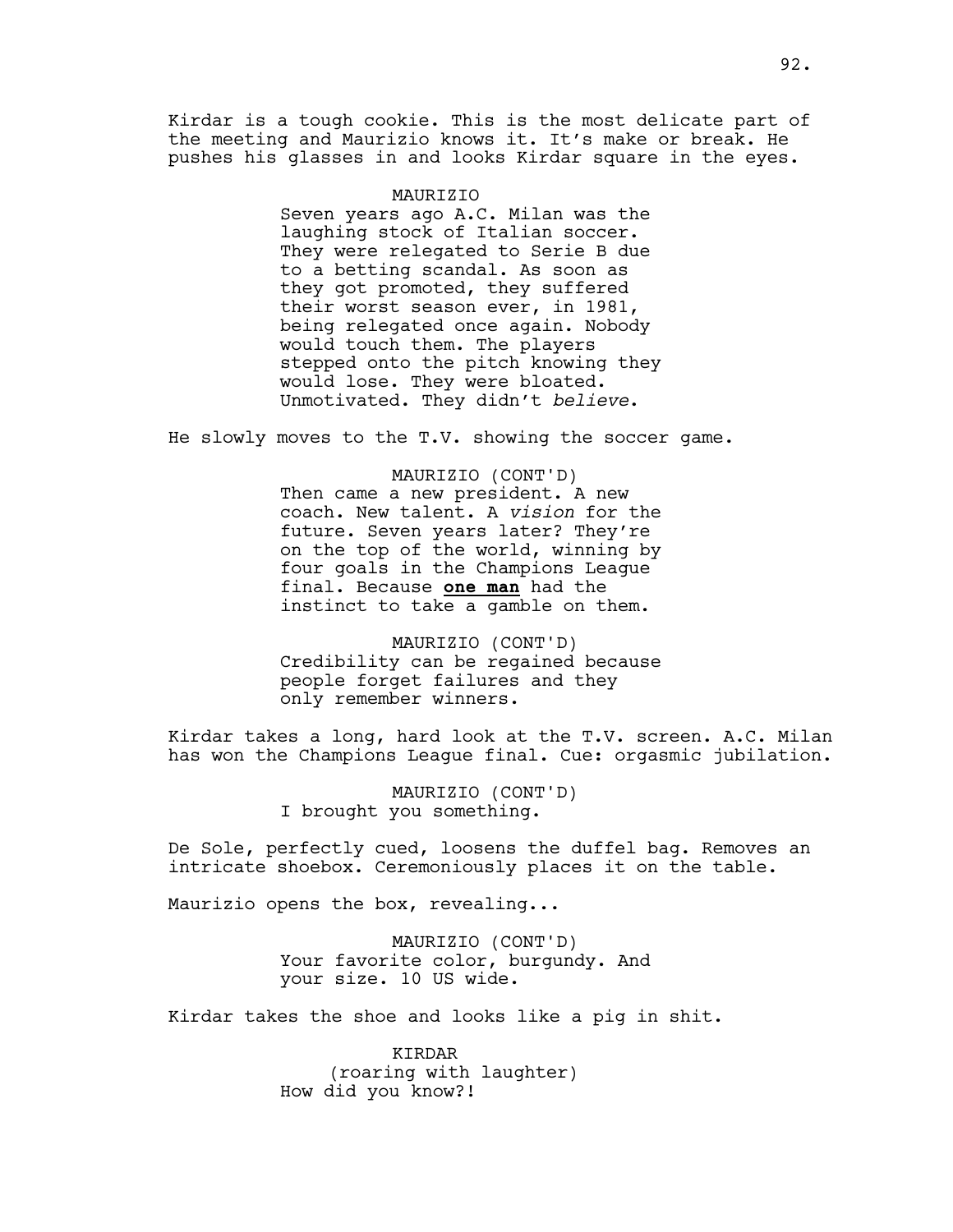He's won the big man over. And with great style.

## 121 INT. LINATE AIRPORT- DAY 121

A flurry of families embracing each other at the arrivals gate. Paolo cranes his neck and waves nervously at ALDO. Aldo is gaunt. Older. Panama hat, linen suit. A shell of a man.

He hands Paolo his suitcases, shakes his hand.

## 122 EXT. LINATE AIRPORT, PARKING LOT- DAY 122

Father and son are lost looking for Paolo's car. He can't remember where he parked. This has been going on a while.

> PAOLO I think it's over there. Wait here.

ALDO How are you gonna find me if you can't find your car? I'm coming.

Paolo wheels Aldo's suitcases around. Drops them. A mess.

PAOLO How was your flight?

ALDO It was Alitalia. It was shit.

PAOLO Did you eat?

ALDO

Barely.

They finally find the car. It's still the same Alfa- only the soft top has a gash in it, the sides are rusted, and the color has faded. Paolo loads Aldo's suitcase in the trunk, then turns to him and blurts out -

PAOLO

I didn't know it would go that far. I hated myself for it. I'm sorry-

Aldo puts his hand over Paolo's mouth. Forever in control.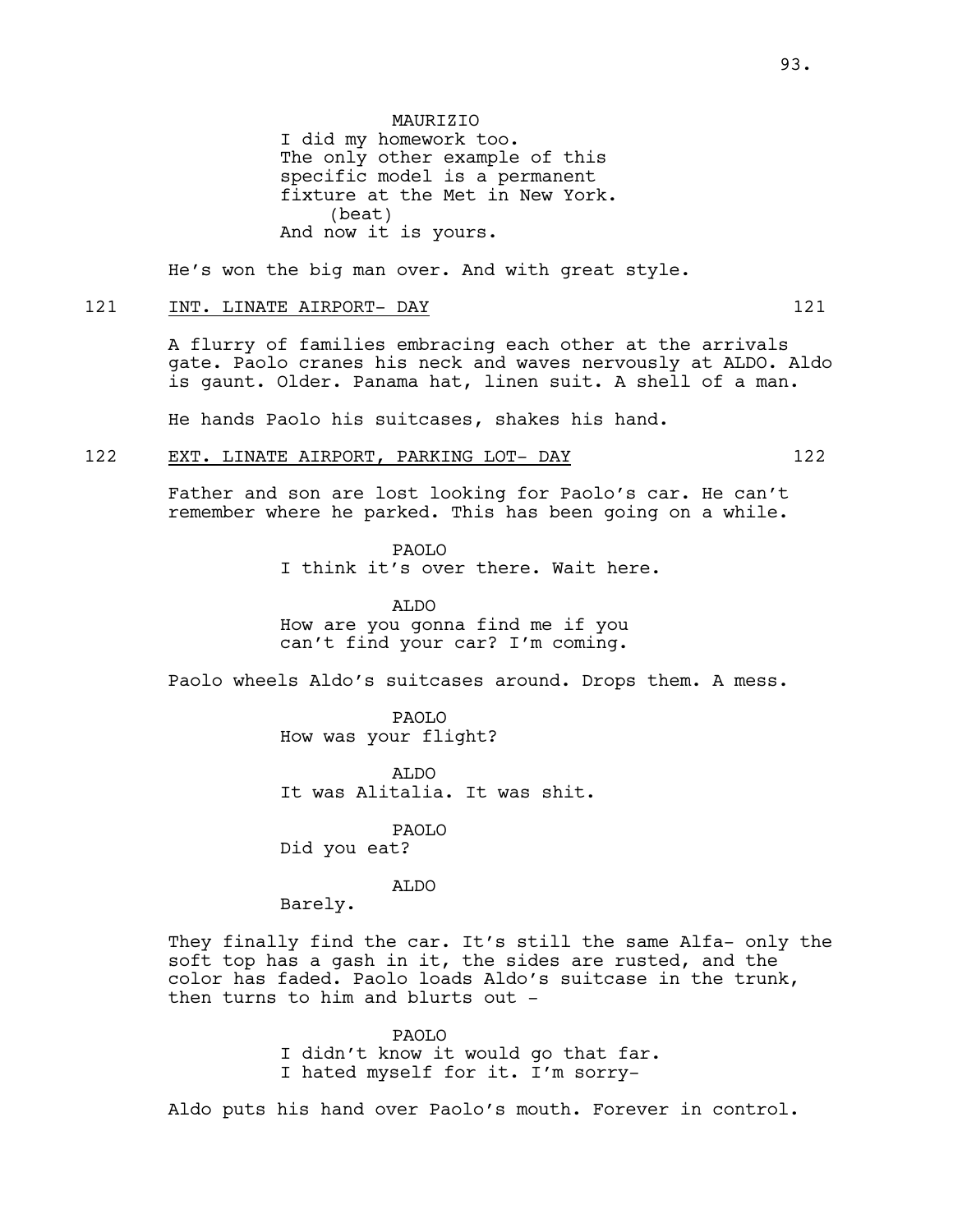# ALDO GUCCI Not another word.

## 123 INT. PAOLO GUCCI'S APARTMENT- DAY 123

We go through Paolo's new digs, the sound of AM radio getting louder. The apartment is barren. Boxes left unopened. Mouse traps in the corner. We enter the KITCHEN where Aldo sits at the table, a bowl of pasta e fagioli and a glass of milk opposite him. Chugs it.

> ALDO Ulcers. They're killing me.

Paolo fidgets anxiously, keeps himself busy by tidying up.

PAOLO I've been stressed out too.

ALDO

hmm-hmm.

PAOLO Things have been really hard.

ALDO

hmm-hmm.

PAOLO My PG line is dead.

ALDO When was it ever alive?

PAOLO

Maurizio and his wife promised to help me. He shook my hand while she knifed me in the back. I was drowning in legal fees. It got real bad, Dad. Real bad. Jenny left. I was in bed for a week after that with dark thoughts.

ALDO Well I'm here now. Things will go back the way they were.

Paolo's shaking hand extends the INTERCORP PROPOSAL LETTER to Aldo, who keeps eating and reads it, dismissively.

> ALDO (CONT'D) What's this?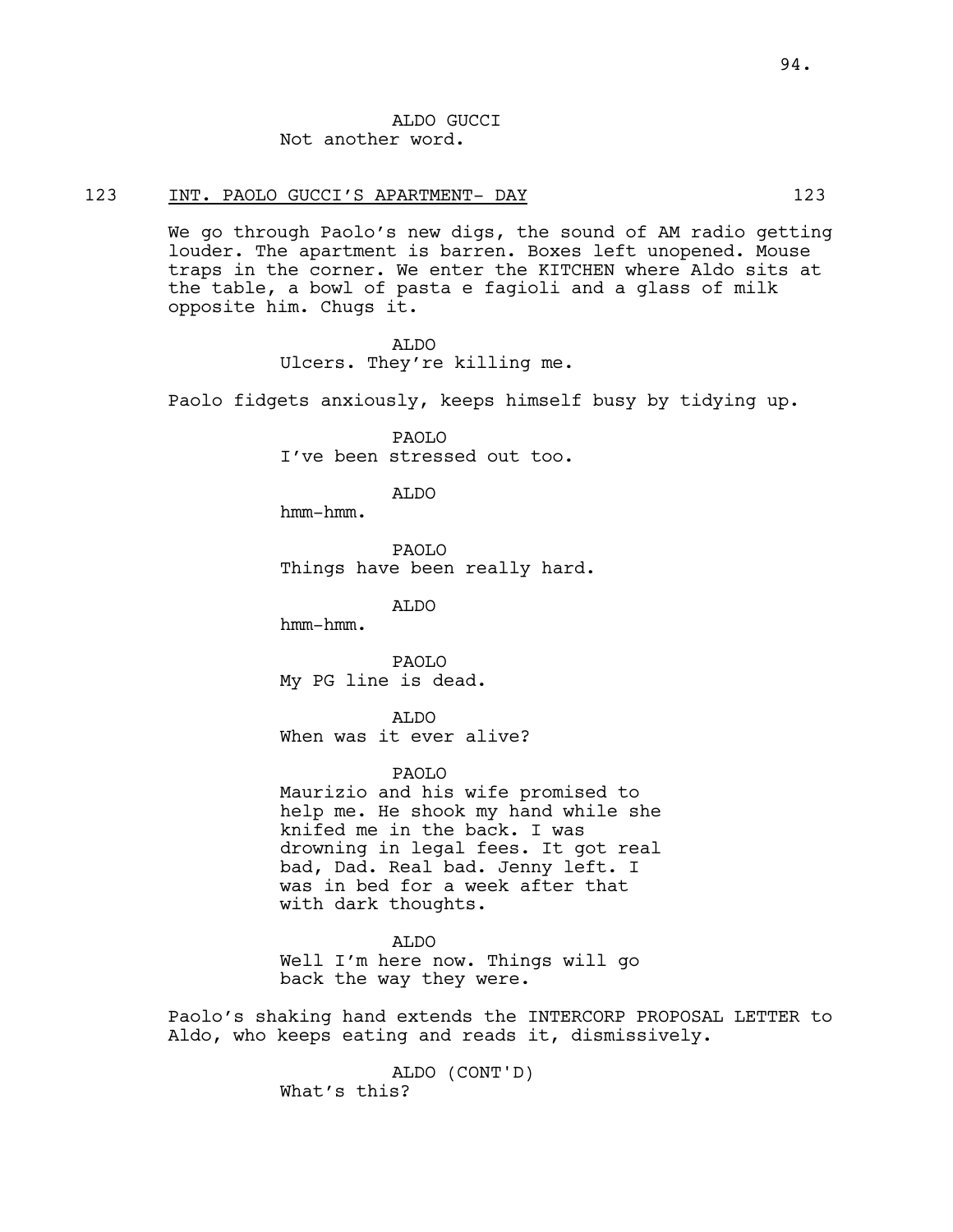95.

PAOLO A really good deal.

ALDO (throws it aside) Arabs? Tell them to fuck off.

PAOLO I met with them the other day.

ALDO Why? Pass me the salt. You still haven't learned to season properly-

PAOLO I met with their lawyers too.

ALDO And the pepper too. It's *bland*.

PAOLO I couldn't say no, Dad. I needed the cash. *I mean look at this dump.*

Aldo gets up and grabs the salt and pepper himself.

PAOLO (CONT'D) I sold my shares of Gucci to them*.*

Paolo bursts out crying. Collapses into Aldo's arms, who drops the salt and pepper. They crash onto the floor.

> ALDO You're an idiot. An idiot. A fucking idiot. An idiot.

We pull back as Aldo repeats this mantra, painfully.

PATRIZIA (V.O.) *Paolo's decision to sell his shares was the end of Aldo too. Aldo was now a minority shareholder- cut off at the knees. The man whose whole existence revolved around Gucci now owned a quarter of his own company.*

# 124 INT. SCHOOL RECITAL- NIGHT 124 124

A GUCCI HANDBAG sits on an empty chair. Patrizia is saving the seat next to her. She constantly checks her watch.

Patrizia's POV: Allegra is on stage performing a ballet recital. She notices DE SOLE making his way in. Bad omen.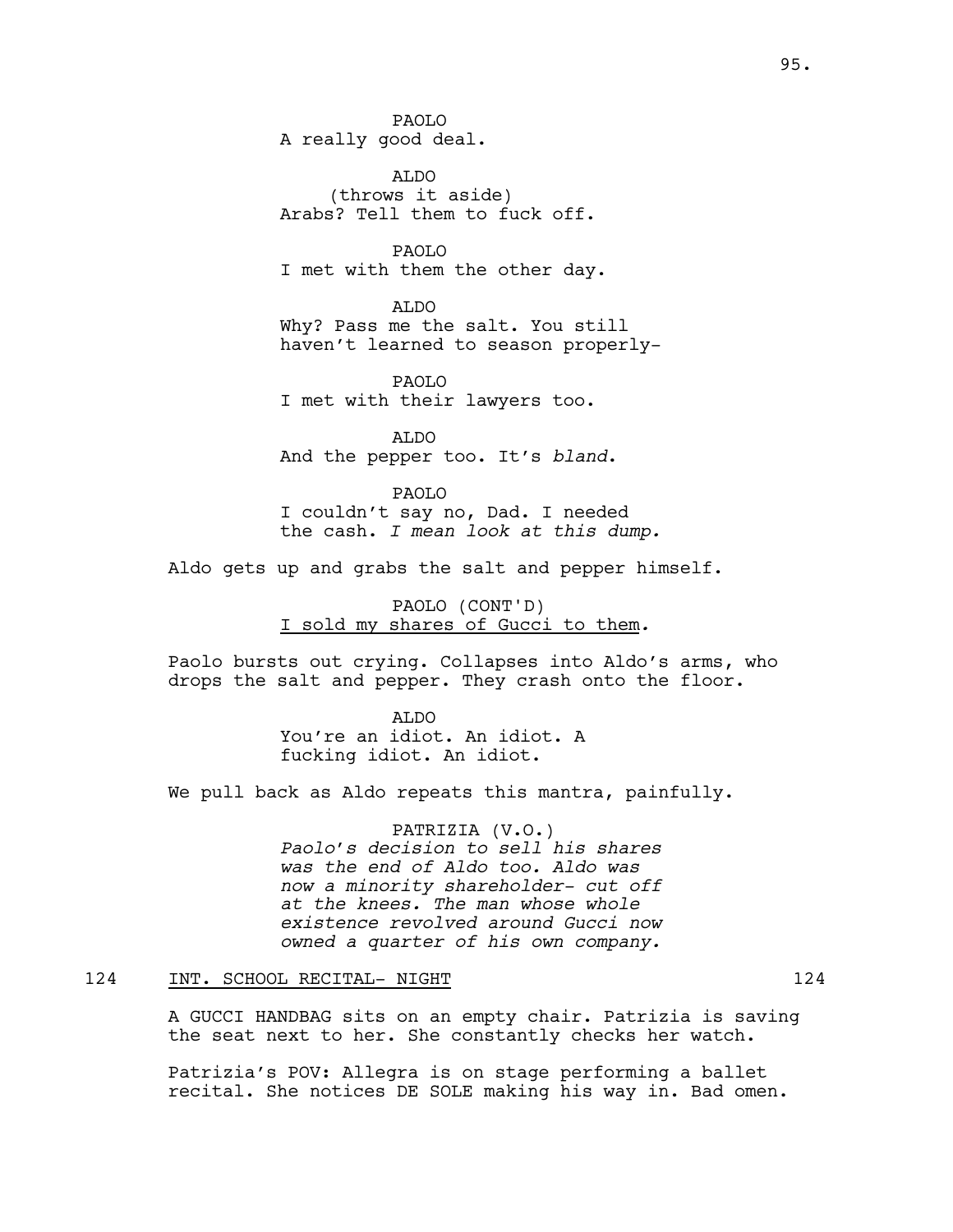# 125 INT. SCHOOL COURTYARD- NIGHT 125

Parents are mingling and discussing the evening's show. Patrizia is off to the side, squeezing Allegra's hand, as she talks to De Sole.

> PATRIZIA What do you mean he couldn't come??

> DE SOLE He had a business meeting in Paris.

PATRIZIA Paris? There's nothing for him in Paris. He's lying. And so are you.

The other parents look over, Patrizia's shouting overheard. Allegra exchanges glances with two other little girls who are looking at her like "Why is your mum screaming at school".

> DE SOLE He's a very busy man.

PATRIZIA He didn't even have the decency to go to his daughter's last recital. What kind of father is he?!

DE SOLE We need to discuss a new arrangement.

## PATRIZIA

And why did he send you? What are you, his hitman? He was too much of a coward to do it himself?

DE SOLE I have the papers right here.

He hands her the papers but she gives them right back to him.

PATRIZIA

I am not reading any *papers.* You can tell him to come and see me in person, like a normal human being.

## DE SOLE

Maurizio said you and Allegra can live in the Penthouse since it is no longer his primary residence. He's happy to extend generous payments.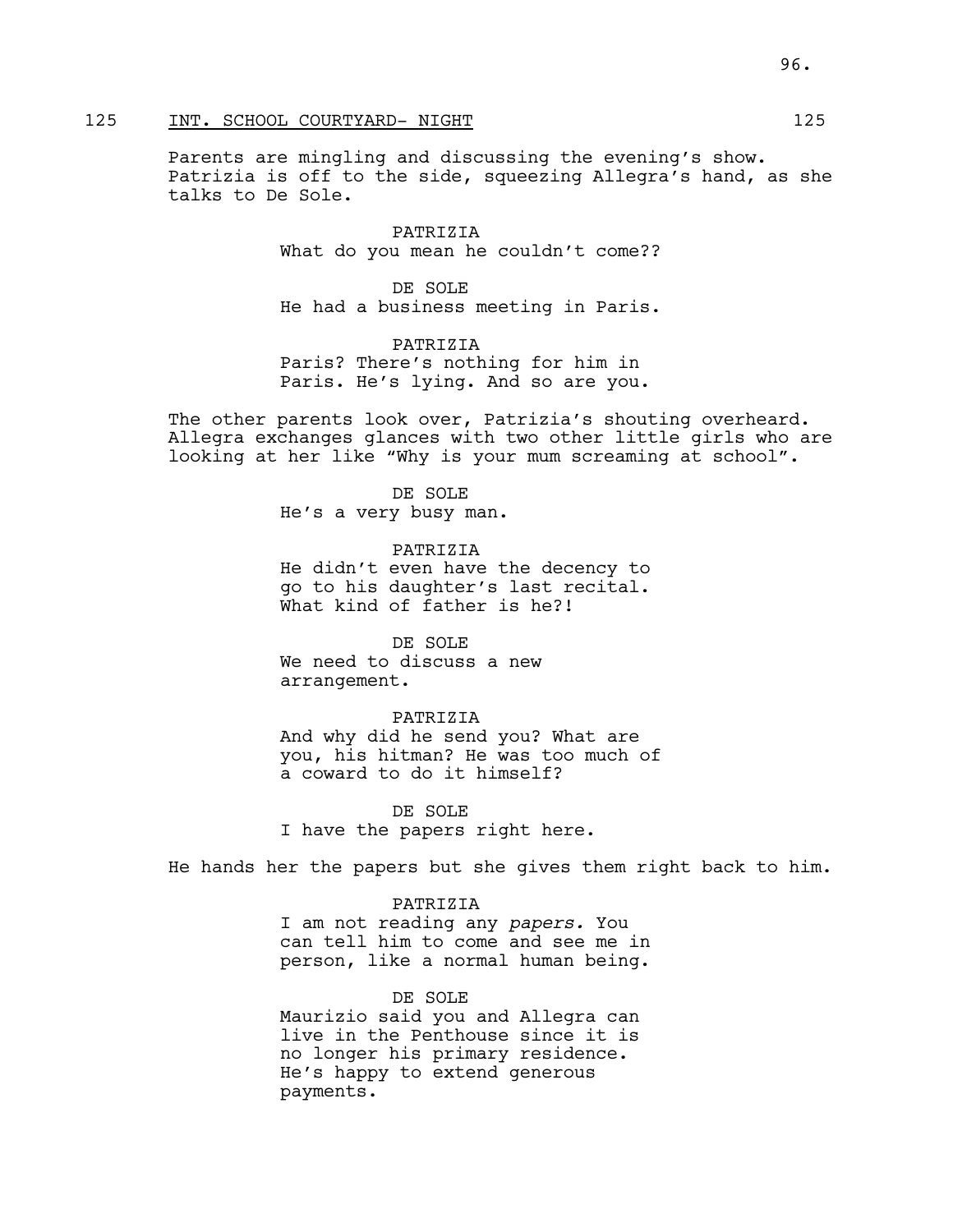PATRIZIA What is this? What are you saying? These are just words, words, words.

DE SOLE (powering through) Support for Allegra. Shared custody. He wants to make this as easy as possible for both of you-

PATRIZIA Shared custody? Are we talking about divorce? Is this what we're doing?

De Sole doesn't answer. Which of course is an answer. Patrizia's hand goes limp, releasing Allegra who runs over to her classmates. Running away from her own mother.

> PATRIZIA (CONT'D) Where is he right now?

DE SOLE I am not at liberty to say.

PATRIZIA (deadly quiet, menacingly) Where is my husband?!

Allegra hides behind her friends. Peers out at Patrizia.

PATRIZIA (CONT'D) Look in my eyes. *Look in my eyes*.

Patrizia steps right up to him.

PATRIZIA (CONT'D) Do you see anything in these eyes that make you think I would ever let someone ruin my daughter's life like this? Compromise her? Do you? (pause) **You know that won't happen.**

DE SOLE I will relay the message.

# 126 EXT. SANTA MARGARITA QUAYSIDE-NIGHT 126

We pass a couple of outrageously extravagant yachts, their occupants laughing and lounging on their decks. Floating mansions belonging to the "fuck-you-rich" crowd.

We stop at the most striking of them all. THE CREOLE. A threemasted, 200 foot schooner. Maurizio's pride.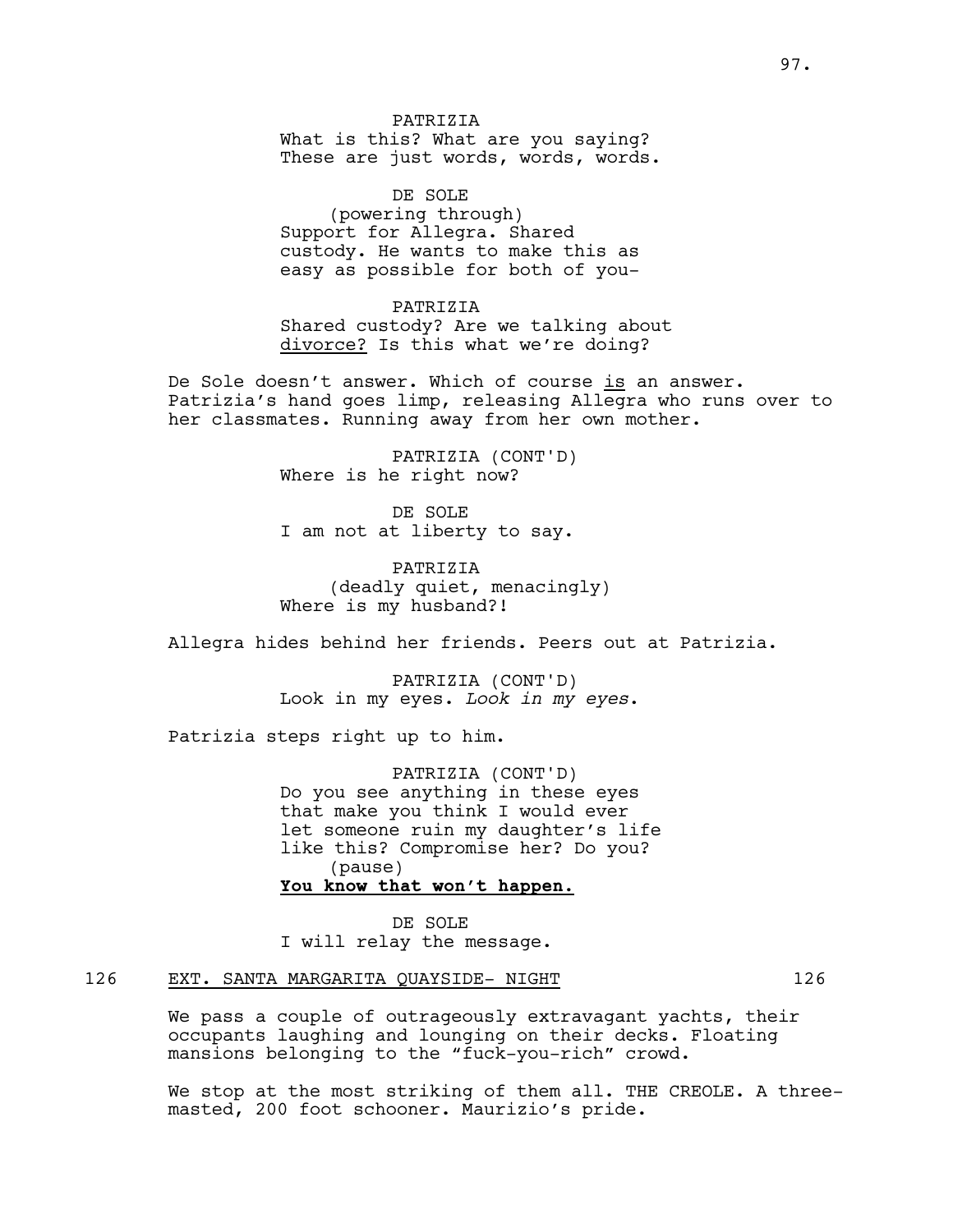# 127 INT. THE CREOLE- NIGHT 127

Tight on: A COCKTAIL GLASS. Maurizio pours a shot of Gin into it, stirs it around. Unsure, he pours another shot in.

> MAURIZIO (to someone off-screen) It's the world's largest wooden sailing yacht. It belonged to Niarchos. The Greek magnate.

He puts on *LAMBADA* by Kaoma on a state-of-the-art CD player.

He grabs the drink and crosses the Yacht's deckhouse, decorated in sumptuous style. Artworks and handmade pieces carved from solid ebony and marble. The Creole's emblem, a pair of intertwined seahorses, hangs above a BLOOD RED COUCH.

On the couch, sprawled out in a bikini, is PAOLA FRANCHI. She takes her drink. Sips. Smiles. Maurizio joins her.

> PAOLA FRANCHI It's breathtaking.

**MAURTZTO** It wasn't always. That's what it looked like before I bought it.

Maurizio points at a framed B&W photo hanging on the wall. It shows the Creole at its worst. A RELIC.

> PAOLA FRANCHI The remodeling must have cost you a fortune.

> MAURTZIO Lets just say the couch you're sitting on is worth more than most people's apartments in Monte-Carlo.

PAOLA FRANCHI I'll try not to make a mess on it.

MAURIZIO It's okay. Gucci would pay. (beat) I can finally do what I want. For the first time in my life.

She puts her cocktail down and puts her hand on his lap.

PAOLA FRANCHI Today was fun, wasn't it?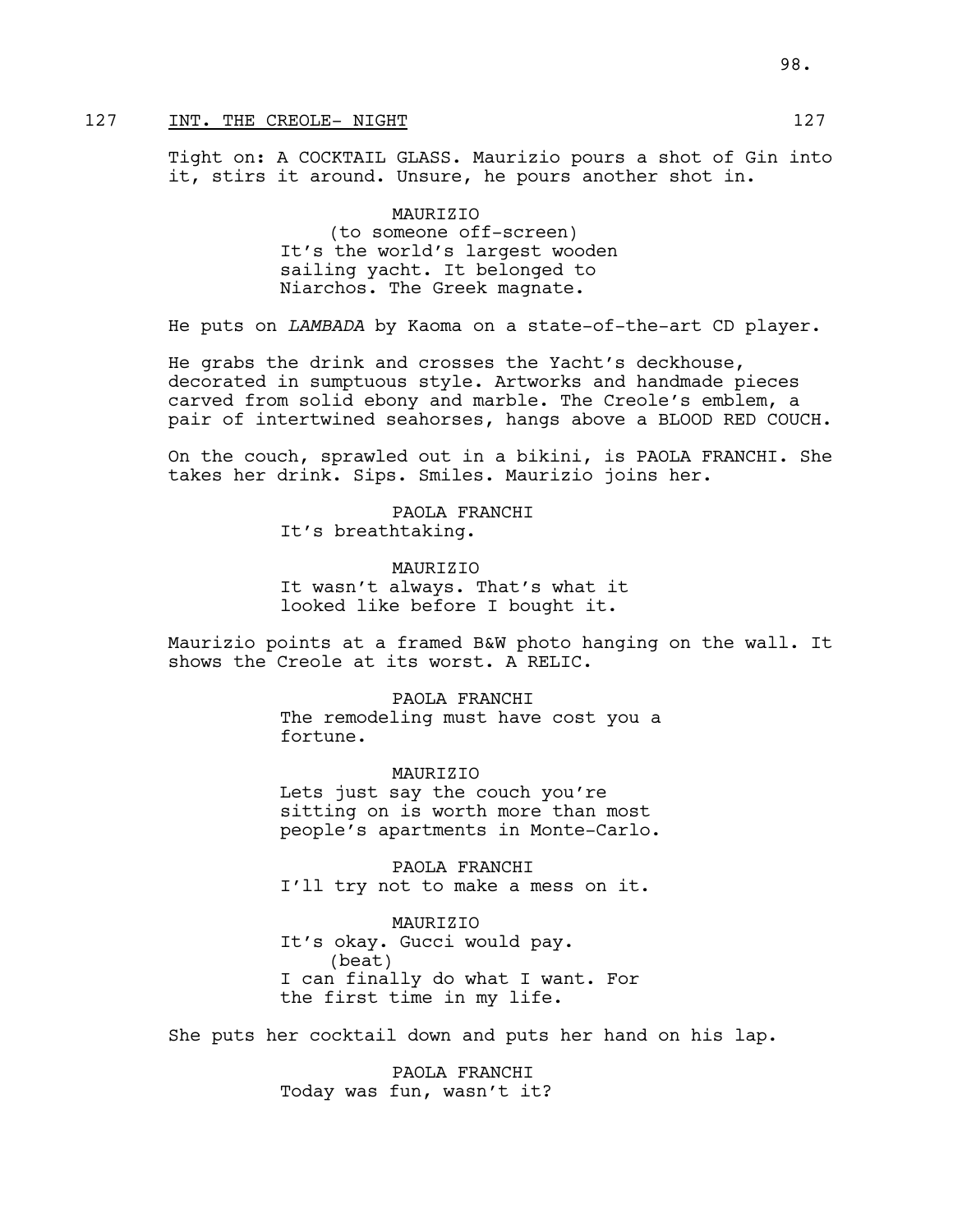**MAURTZTO** It felt like we were 14 again.

Silence.

# PAOLA FRANCHI

I love this song so much. If you close your eyes it immediately transports you to Brazil.

MAURIZIO I've never been. I want to.

PAOLA FRANCHI We can go right now.

She takes his hand and pulls him up. They sway to the music with their eyes closed. She guides his hands to her waist.

# 128 INT. PINA'S PARLOR- DAY 128

Pina's eyes are closed too. She sits at the tarot table while Patrizia paces nervously in front of her.

> **PATRIZIA** Well? Where is he?!

PINA AURIEMMA I'm receiving a communication.

## 129 INT. THE CREOLE-DAY 129

Back to the *Lambada*. Maurizio and Paola are full-on dancing. Her head on his chest. She pulls back and speaks to him, inches from his lips.

> PAOLA FRANCHI I can feel your heart beating through your shirt.

> > MAURIZIO

I'm nervous.

PAOLA FRANCHI To be with me?

**MAURTZTO** 

Yes.

PAOLA FRANCHI Or maybe you're excited.

MAURIZIO Both. This could be a big mistake.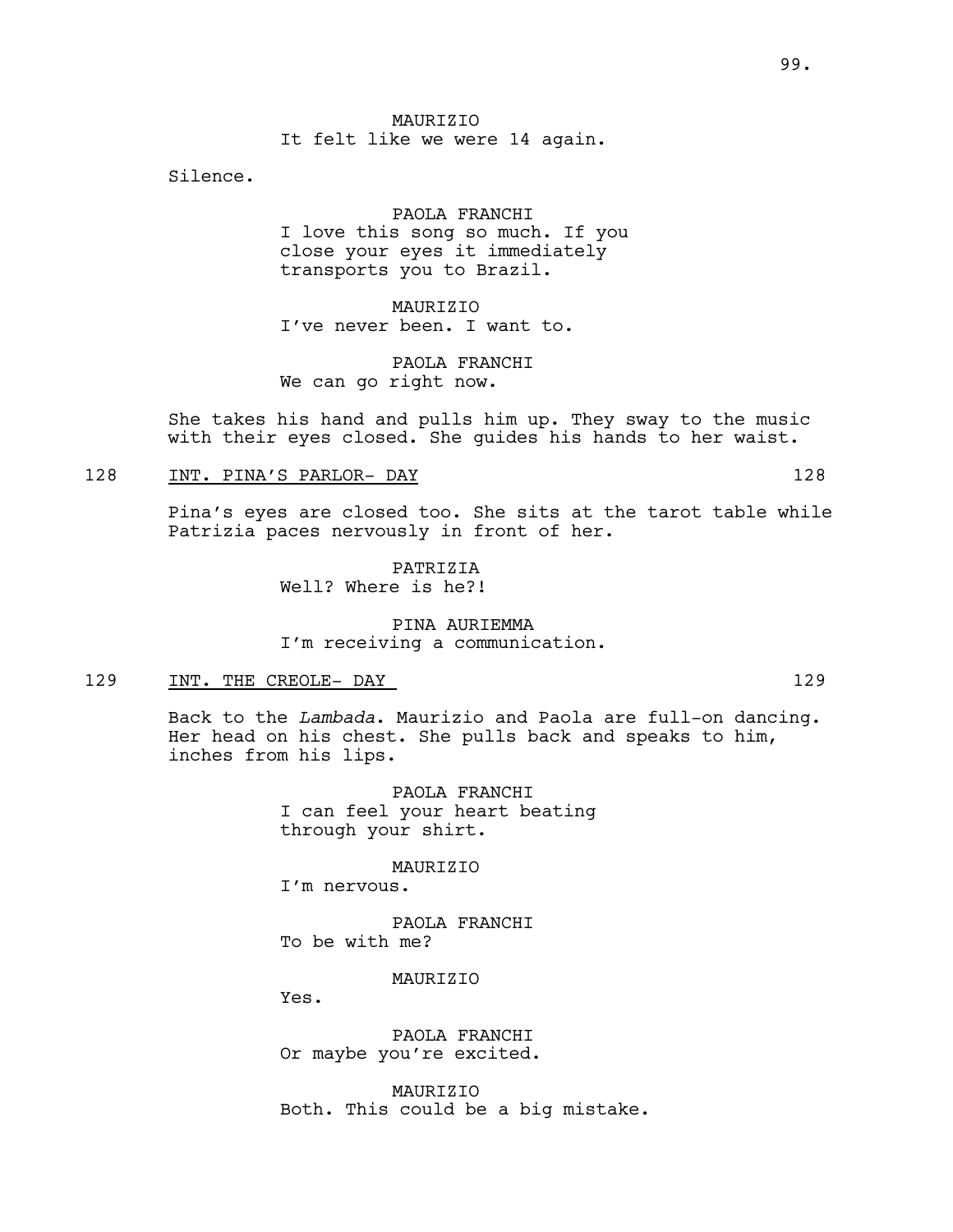PAOLA FRANCHI It's not a mistake. It's a choice. You said you can do what you want now... Mr. Gucci. It's up to you.

## 130 INT. PINA'S PARLOR- DAY 130

Pina's eyes are wide open now. She is in a trance-like state (or at least she seems like it). She mumbles something under her breath. A tear runs down her face. She is distraught.

#### 131 INT. THE CREOLE- DAY 131

Maurizio and Paola are now naked, entangled in one another. Something catches her gaze. A huge FAMILY PORTRAIT of Maurizio, Patrizia and Allegra looking down on them.

## 132 INT. PINA'S PARLOR- DAY 132

Angle on: Pina's hands SQUEEZING Patrizia's, hard. Her face is tight, pain painted on it. She suffers for her friend.

> PATRIZIA Tell me where he is, Pina.

> > PINA AURIEMMA

I don't know...

PATRIZIA I beg you Pina, tell me. Please.

Pina turns the cards over. She gets up, stumbles towards the open window. Dizzy. Takes deep breaths of polluted Milan air.

> PATRIZIA (V.O.) *She didn't tell me where he was. Maybe she did it to protect me.*

# 133 INT. THE CREOLE- DAY 133

Maurizio and Paola are going at it. The Creole rocks back and forth. The portrait slides off the cabinet, falling onto the floor. Crashing. They couldn't care less.

DISSOLVE TO:

#### 134 EXT. THE CREOLE- DAY 134

Patrizia makes her way onto the boat holding her heels in her hands. She means business.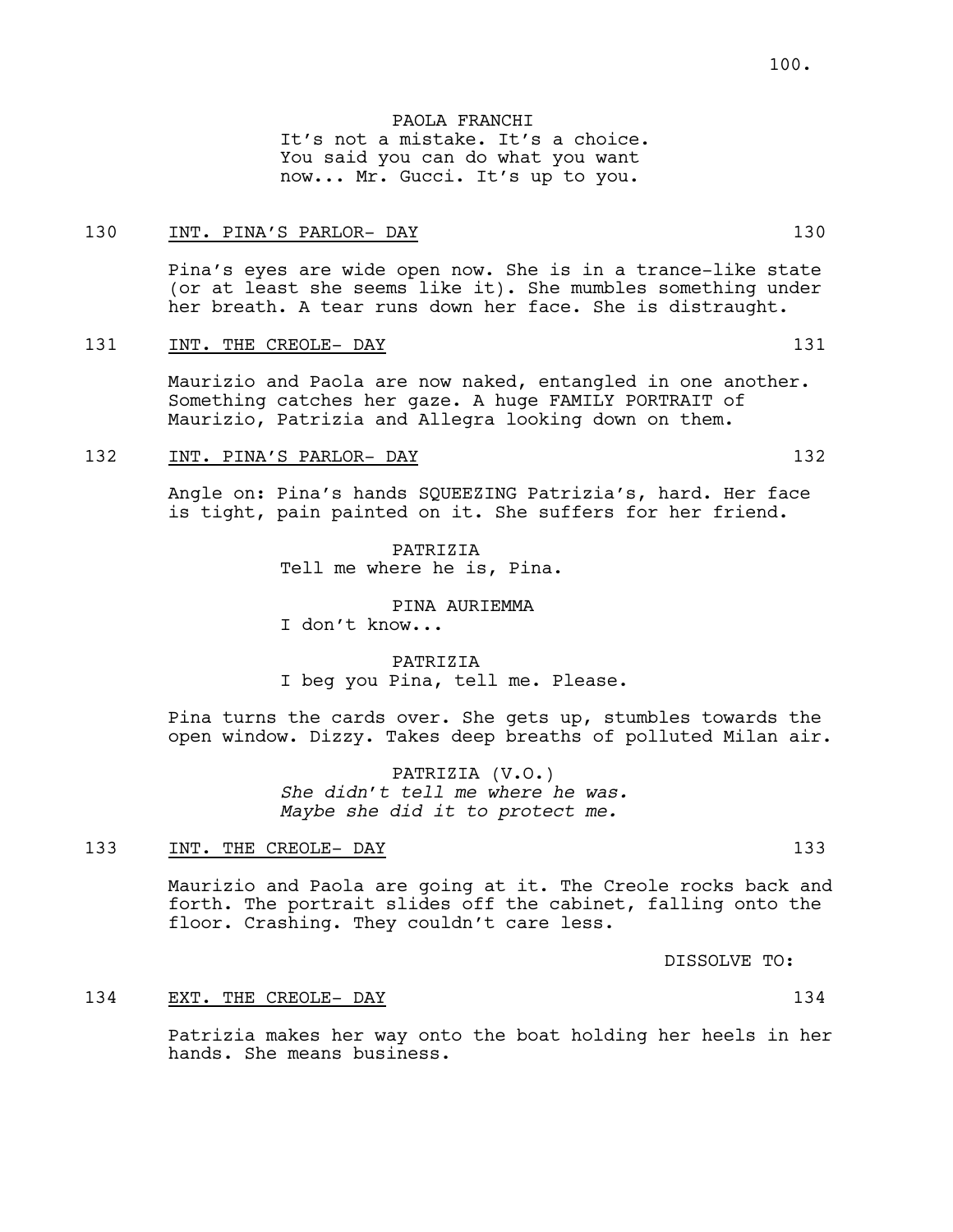A BOAT-HAND ignores Patrizia, sweeps the upper deck.

## PATRIZIA Have you seen my husband?

He shakes his head no and continues sweeping. She enters.

## 135 INT. CREOLE- DAY 135

POV Patrizia: she glances at the environment carefully, a detective looking to uncover evidence. Everything looks in order. She walks past the bar... the red couch... steps onto the zebra rug.

As she walks around, she notices the missing portrait on the cabinet. Specifically, the dust outline of where it USED TO BE. It has since moved an inch. And then, she looks at the floor and notices faint *indentations* of heels. Clue #2.

Finally... she makes her way over to the couch and looks at the window above it. The faint imprint of a HAND splayed out on the glass. All the clues she ever needed. It hits her.

She sits on the couch and stares at the floor. Overwhelmed.

#### 136 INT. BAR BASSO- NIGHT 136 136

The farthest corner of a noirish bar. Red walls, red drapes, red drinks. Sitting at a table- ALDO, his hand on his Gucci cane; PAOLO next to him. Opposite them: KIRDAR and his two IRAQI EXECS. Kirdar slides some documents forward.

> KIRDAR For your review, Mr. Gucci. We hope you'll find this offer appealing.

ALDO I'd rather not read my own death certificate.

KIRDAR

I can assure you, no-one is a greater admirer of Gucci than myself. To finally sit with a member of the dynasty is something I will cherish forever. And truly, I understand how difficult-

Aldo interrupts him.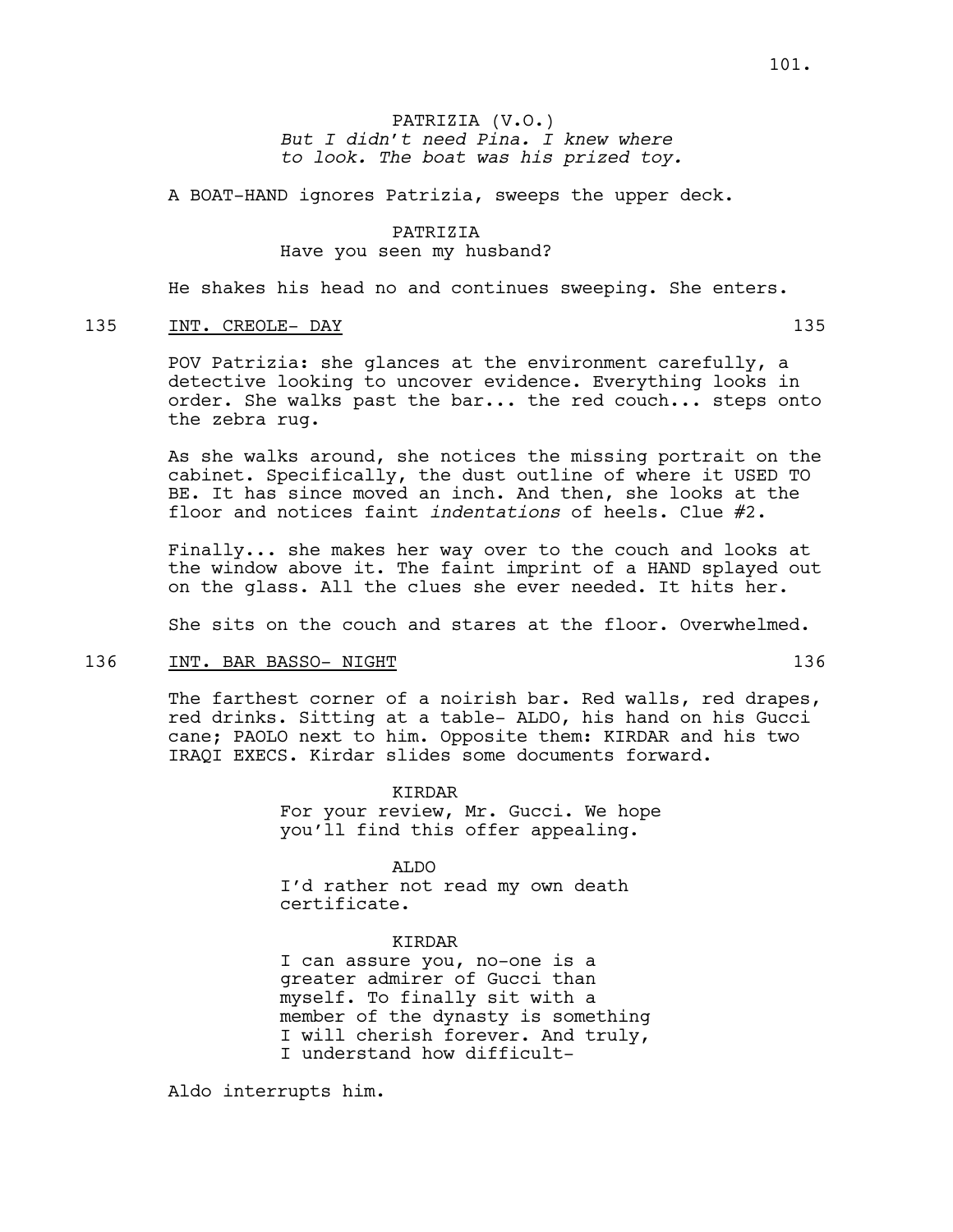ALDO With all due respect: don't patronize me with this nonsense. It offends my intelligence. And it wastes both of our time.

The Iraqi execs look at each other. They're not used to their boss being spoken to this way.

> ALDO (CONT'D) Why are you here?

KIRDAR I don't understand your question.

ALDO What were you born to do?

KIRDAR

My family is in oil. But my love has always been fashion.

ALDO

So you're a *dapper* oil man. I see.

KIRDAR

Maybe your hearing's not so good. I said I'm a fashion man. I turned Tiffany around. It's what I do.

ALDO Tiffany?! Tiffany is trinkets. They're not an empire. (beat) When I was born, the first thing my father Guccio did- before feeding me, or washing me, or baptizing methe first thing he did was place a piece of Tuscan leather under my nose. He said, "Aldo. I want you to take a good whiff of this. It is your future." I didn't have a choice. I didn't question it. I did the best that I could to ensure that he would be proud. Unfortunately people around me did everything they could to stop me. Driven by their own delusions.

Paolo looks down at his Negroni. Mortified.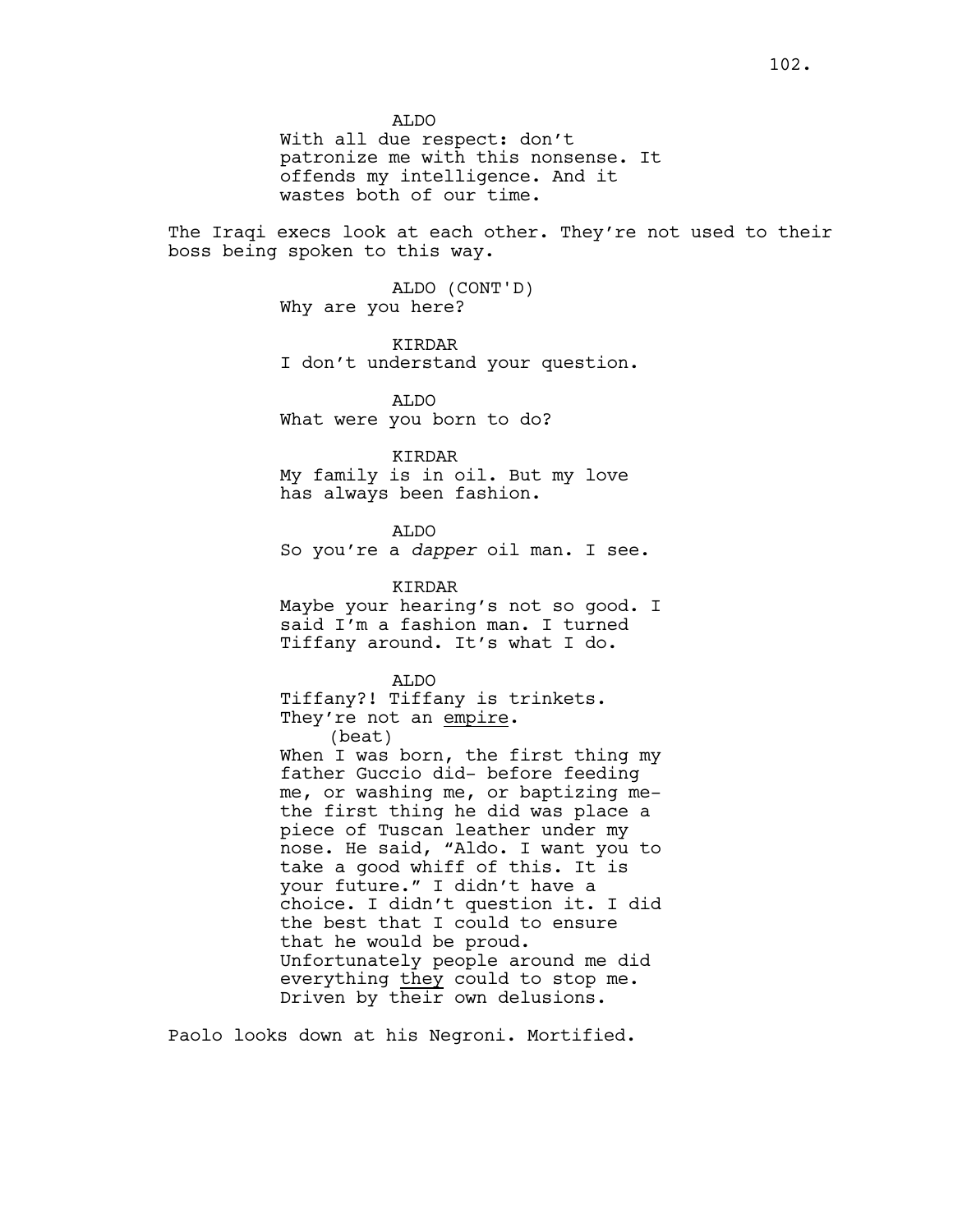KIRDAR

Mr. Gucci, I have a plane to catch in an hour. If you have a problem with the offer, Said and Omar can-

PAOLO (trying to ease tensions) We're very grateful for your offer-

Aldo throws shade at Paolo. Then looks back at Kirdar. Suddenly, something catches Aldo's gaze.

Kirdar's moccasins. Peering from under the red tablecloth.

ALDO May I see that? It's been a while.

Kirdar removes one of the moccasins from his foot. Aldo takes it from him, holds it. It is burgundy, supple. Classic Gucci.

> ALDO (CONT'D) One of my favorite pieces. The Leather Penny Loafer. I haven't seen burgundy ones in *years*.

KIRDAR Burgundy is my favorite color.

ALDO

(studying the shoe) I remember ordering a pair for Clark Gable in 1953. Right before he did *Mogambo*. He wore the same size as you. 10.5 Just like these. It's a rarity, this shoe. We only produced it for a year. See this?

He removes the sole and points to the golden lining hidden *inside* the shoe.

> ALDO (CONT'D) Gold leaf. I had to stop doing this. It got too expensive.

KIRDAR Maybe we can reintroduce it.

ALDO There is no way you bought it in London. Who gave them to you?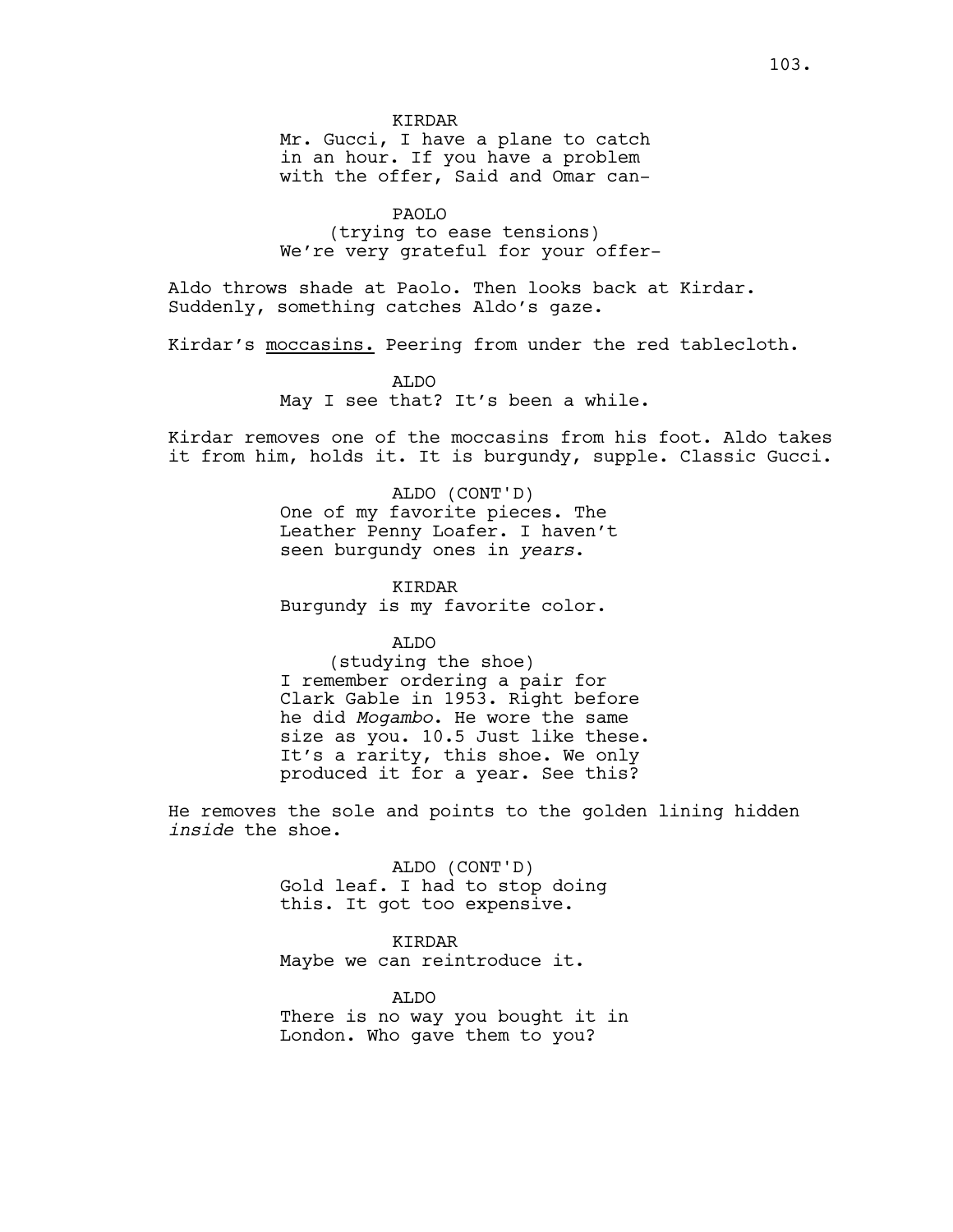# 137 INT. MAURIZIO'S OFFICE- NIGHT 137

Maurizio paces back and forth, puts out his cigarette in an overflowing ash tray. De Sole is next to him, cleaning his glasses by the telephone. They stare at the phone. The clock.

> MAURIZIO The hell is taking so long?

Suddenly there's a KNOCK. Maurizio runs towards it excitedly.

Opens it. His jaw hits the floor. Not who he hoped for.

ALDO and PAOLO.

They make their way inside. Not a word is spoken.

Aldo removes the shares documents from his briefcase and holds them up. Maurizio has been exposed.

> MAURIZIO (CONT'D) It was time. We had to enter the 21st century-

Before he has a chance to say more, Aldo SLAPS his nephew across the face. It's the closest thing to getting punched he'll ever come to. His glasses go FLYING across the room.

Next, very deliberately: Aldo SITS down at Maurizio's desk. BRUSHES a ton of stuff aside with his Gucci cane, making a mess. UNSCREWS his Mont Blanc fountain pen. SPITS on it.

And SIGNS his Gucci shares away. His gaze planted onto Maurizio. Essentially cutting his veins in front of him.

Then he gets up. Tears running down his face. A BROKEN MAN.

ALDO Congratulations. You are now the majority shareholder of Gucci.

He extends his hand to Maurizio, who hesitantly shakes it.

Aldo puts his hat on. Grabs his cane. Slips his arm into Paolo's and hobbles away. Leaving Maurizio and De Sole alone.

> PATRIZIA (V.O.) *Aldo died ten months later. But he was dead the moment he signed. A proud man without a purpose is like a ship without a rudder- a hunk of wood, a nothing, a no man.*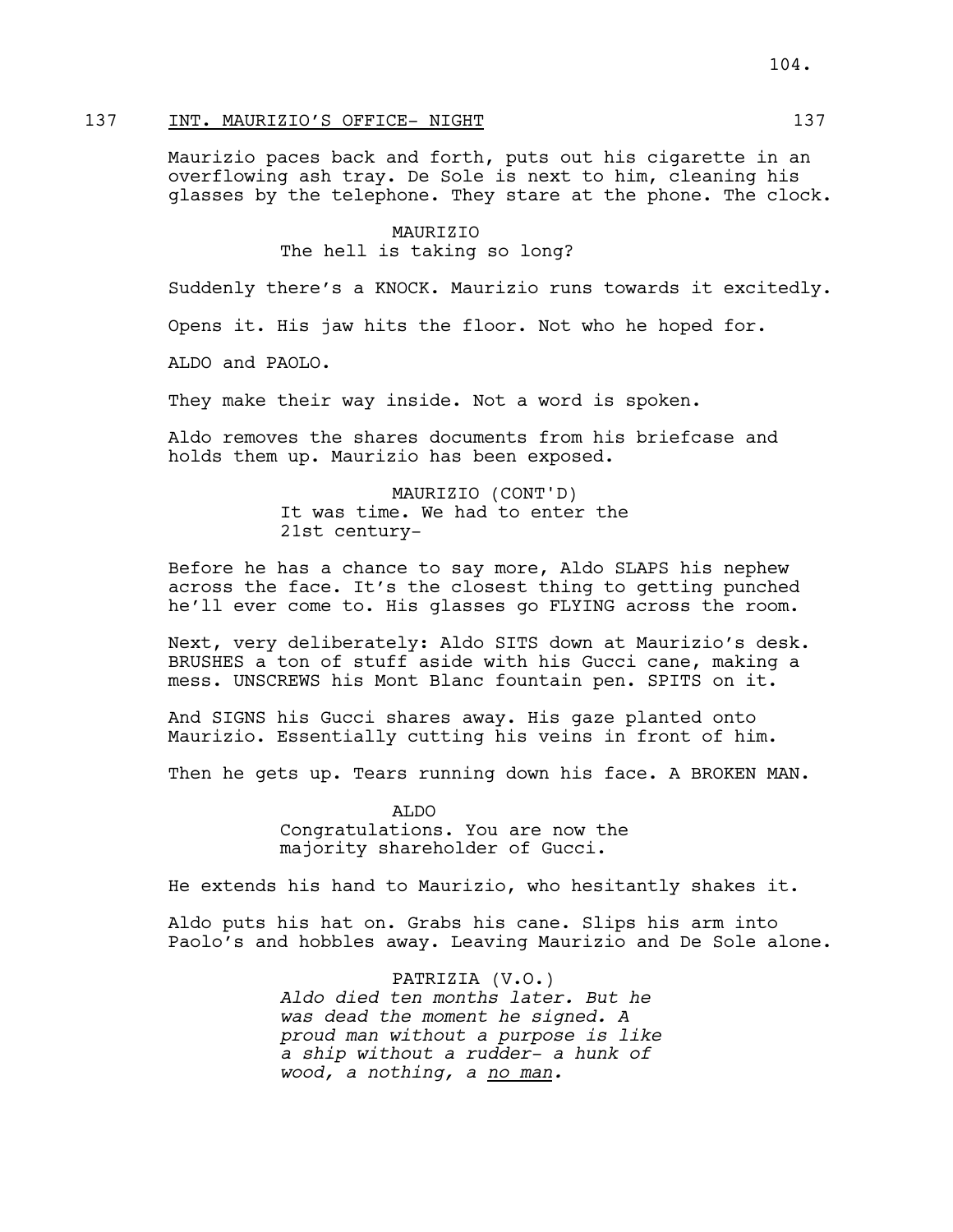# 138 INT. MAURIZIO'S OFFICE, VIA PALESTRO- DAY 138

Maurizio on the phone, in a double-breasted suit and 70s style sunglasses in his lavish, outrageously new expensive office. Looking more like a crime lord than a fashion mogul.

#### PATRIZIA (V.O.)

*The insecure little boy got what we wanted: attention. Three cover stories by the Holy Trinity. It was like giving a pre-diabetic fat kid a bucket of Nutella.* 

FLASH: we realize he's been posing for cameras.

SUPER: covers of ELLE, VOGUE and HARPER'S BAZAAR cross the screen. *Dawn of Gucci. Out with Gucci Gauche. Fashion Feud*.

INTERVIEW: Maurizio is sitting with ANNA WINTOUR, Editor of VOGUE. He is incredibly POISED, ELEGANT, MANAGERIAL.

#### MAURIZIO

Ms. Wintour, walk into any of Gucci's 144 international boutiques and soon you will soon find a new world. My vision. Nobody else's.

## ANNA WINTOUR

But isn't the lure of Gucci precisely its historical appeal? As laid out by Aldo and Guccio Gucci-

## MAURIZIO

The lure of Gucci is exclusivity.

SNAPSHOT: Maurizio hands De Sole a revised INVENTORY OF ITEMS. There are red lines running across almost everything.

SNAPSHOT: a removal team sweeps dozens of Gucci products off of shelves. Unceremoniously dumps them into crates. Low-end canvas pocketbooks. Coffee mugs. Money Clips. Poorly made leather shoes. It's a Gucci-kitsch graveyard.

> MAURIZIO (CONT'D) Ralph Lauren stores? They look like movie sets. Versace? a rock concert. Gucci stores will feel like the VATICAN *of fashion*.

SNAPSHOT: we're seeing GUCCI STORES in various locations undergoing costly refurbishments to make them more extravagant. The items being brought in are insanely gaudy.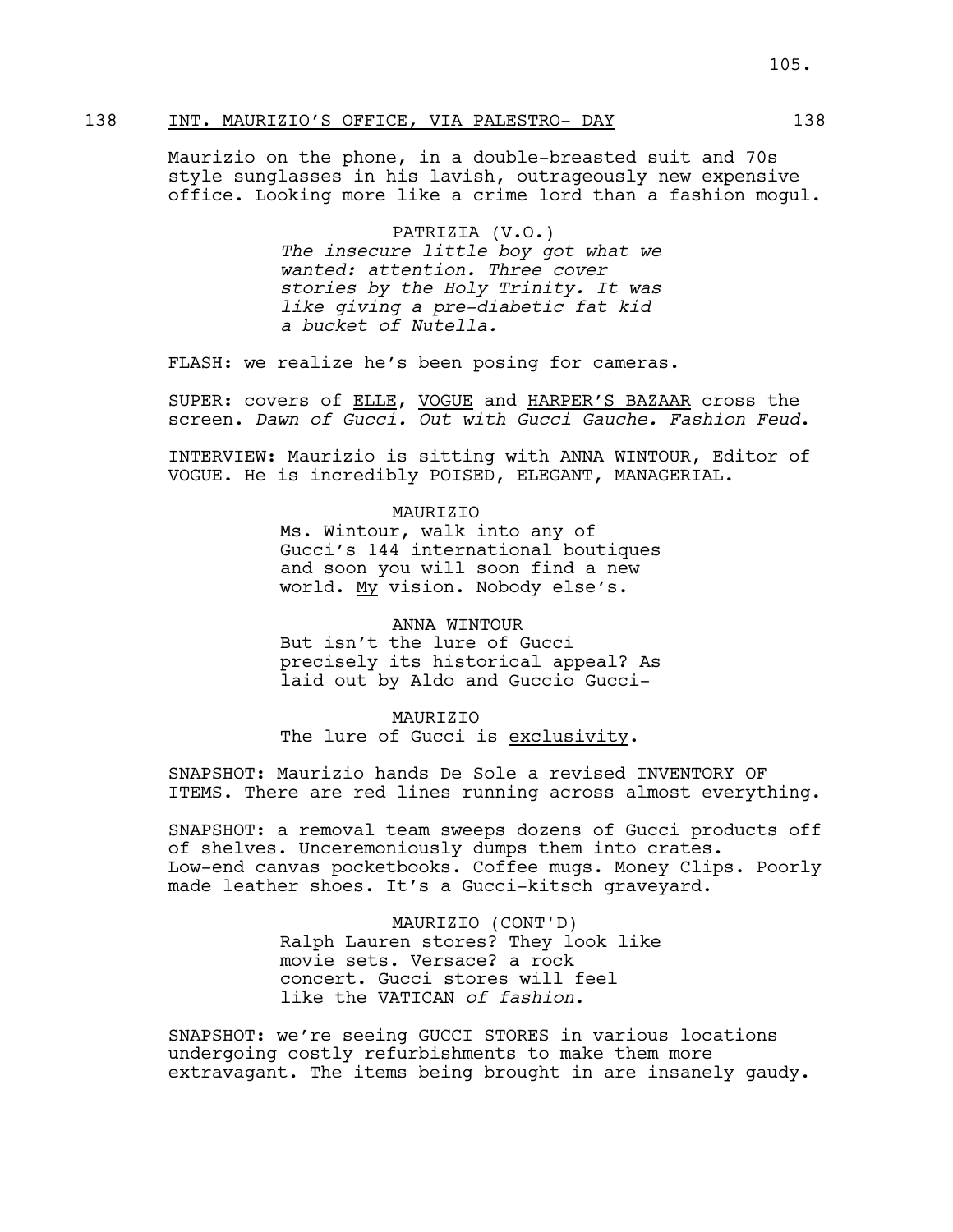MAURIZIO My investors are on the same page. Profits might dip for a while, sure. But this is a long-term plan. You don't make an omelette without breaking some eggs.

SNAPSHOT: Delivery trucks outside Maurizio's new CORSO VENEZIA APARTMENT. They are delivering an ENORMOUS Japanese cabinet. 12th century. It belongs in a museum.

#### 139 INT. MAURIZIO'S CORSO VENEZIA APARTMENT- DAY 139

This is Maurizio's new pad: a lavish three-floor apartment which he has moved into with PAOLA FRANCHI.

As the movers set down the cabinet, directed by Paola, we see where a lot of the Gucci money is going: marble and wood inlaid floors, entire rooms filled with mysterious antiques, stained glass windows taken from 15th century churches, an indoor swimming pool, a movie theater. Palatial and, simply, the kind of place that would make Donald Trump jealous.

# 140 INT. MAURIZIO'S OFFICE, VIA PALESTRO- DAY 140

De Sole, Omar and Said from Investcorp sit in the conference room hearing him rant and rave. They look exhausted.

> MAURIZIO Ferré! Armani! Versace! That's who I said I wanted designing our new line. Where the fuck are they?!

DE SOLE *We can't afford them right now.*

#### MAURIZIO

They should be honored to be working for us. You don't know how to talk to them. Set up meetings.

DE SOLE Maurizio, they have their own lines. They're their own bosses. (pause) I have a name for you.

Maurizio pops yet another Pepsi open. He's on his 56th today.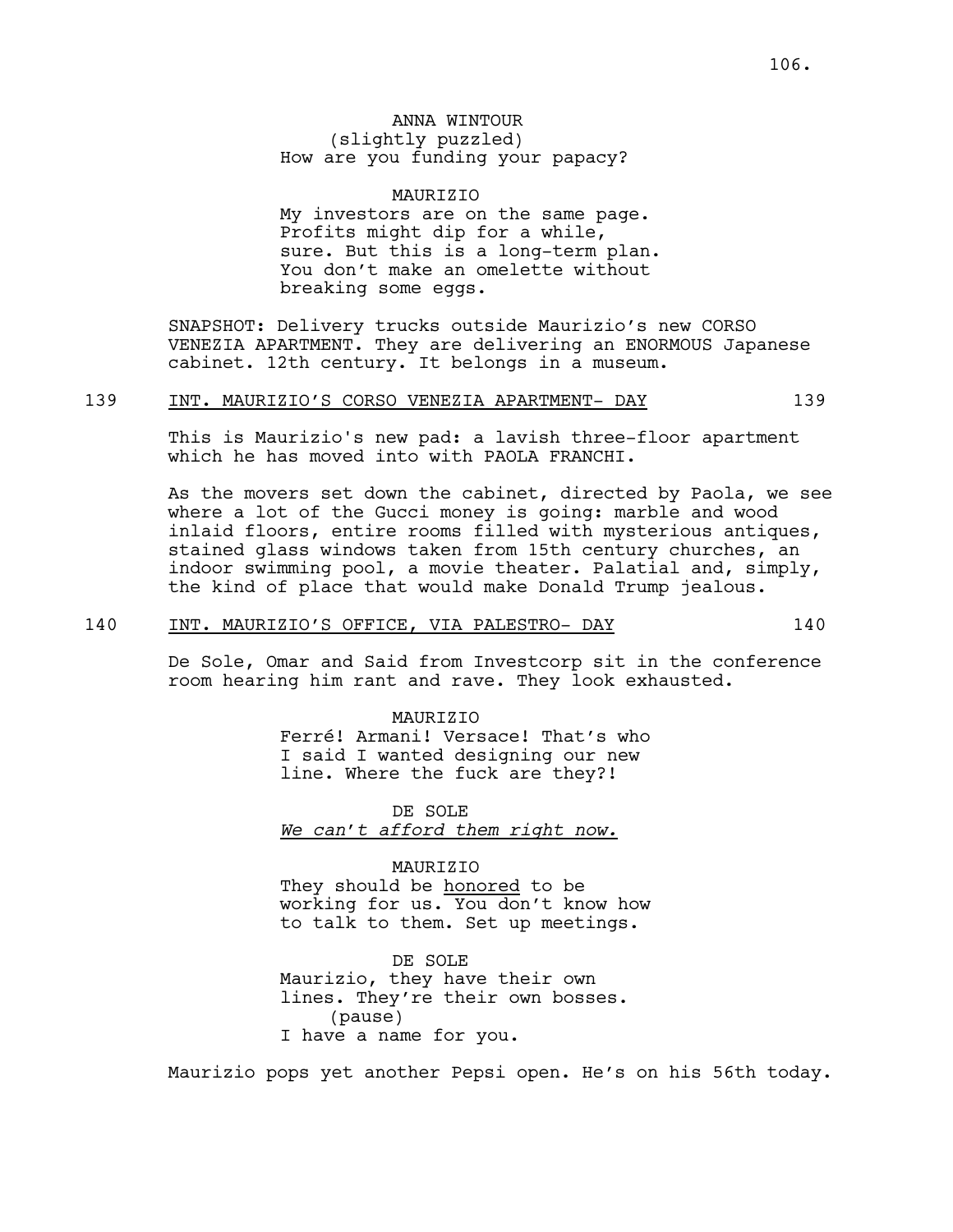MAURIZIO

Who?

De Sole pulls up an article and hands it to Maurizio, who looks at it squinting since it's so small.

> MAURIZIO (CONT'D) What am I looking at?

De Sole has to circle it with his pen for him.

MAURIZIO (CONT'D) Who?! He sounds like a mechanic.

DE SOLE He's from Texas.

MAURIZIO That's what we need. Rhinestone moccasins. You're unbelievable.

Shaking his head, pondering this.

141 LATER: 141

Maurizio, De Sole and a young, dapper designer look over the designer's PORTFOLIO. The work is sleek, inspired, fresh.

> MAURIZIO Where in Texas are you from, Tom--

TOM Austin. We're sophisticated Texans.

MAURIZIO (doing a Texan accent) Well. Tom Ford from Texas.

ON TOM FORD - 30 years old, good-looking, casual chic in a black leather jacket over a white shirt. He sits back in the leather chair at the head of the table. Super confident.

> MAURIZIO (CONT'D) What inspires your style?

TOM FORD My mother Ruth. She was probably the first person who I thought was beautiful. She was incredibly stylish, she had big hair, big cars. Big personality.

MAURIZIO I never knew my mother.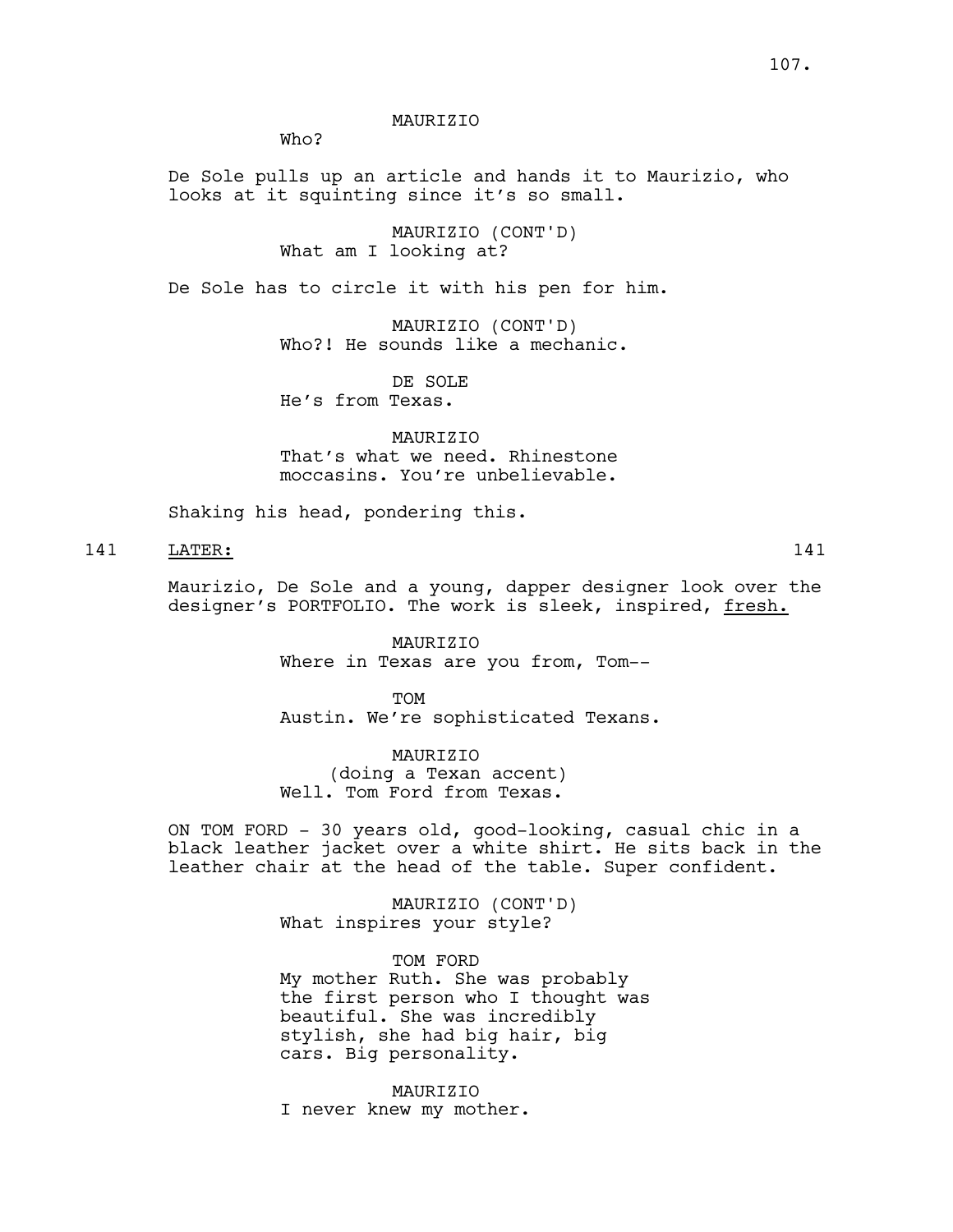Maurizio closes the portfolio. Suddenly melancholic.

TOM FORD Look, I know I'm your last choice to design for Gucci. And I hate accessories. I'm a pret-a-porter designer. But lets face it. Gucci isn't exactly on fire right now.

## MAURIZIO

Not yet. It will be.

TOM FORD Yes. So lets eat a slice of humble pie, or tiramisu, and jump off this cliff together. Hand-in-hand.

Maurizio can't help but smile at this brash Texan.

#### MAURIZIO

What type of Gucci do you see when you close your eyes?

TOM FORD I see slim suits, cranked up sex appeal. I see jewel-toned velvet and chic styling touches. Loafers sans socks. I see pole dancers flanking the runways. (cheeky pause) Female *and* Male, of course.

De Sole beams proudly as though to say "toldja". Maurizio looks like he wants to understand, but is out of his depth.

> PATRIZIA (O.S.) He doesn't have a clue, Pina.

### 142 INT. MUD PIT, ISCHIA- DAY 142

Patrizia and Pina are getting skin scrubs in a volcanic mud pit, smoking away- only their eyes are left uncovered. Patrizia finishes reading the Vogue story. Waves it at her.

> PATRIZIA Investcorp- these *arabs-* all they'll care about is profit.

PINA Have you tried calling him?

PATRIZIA He's always away on "business". He moved, you know?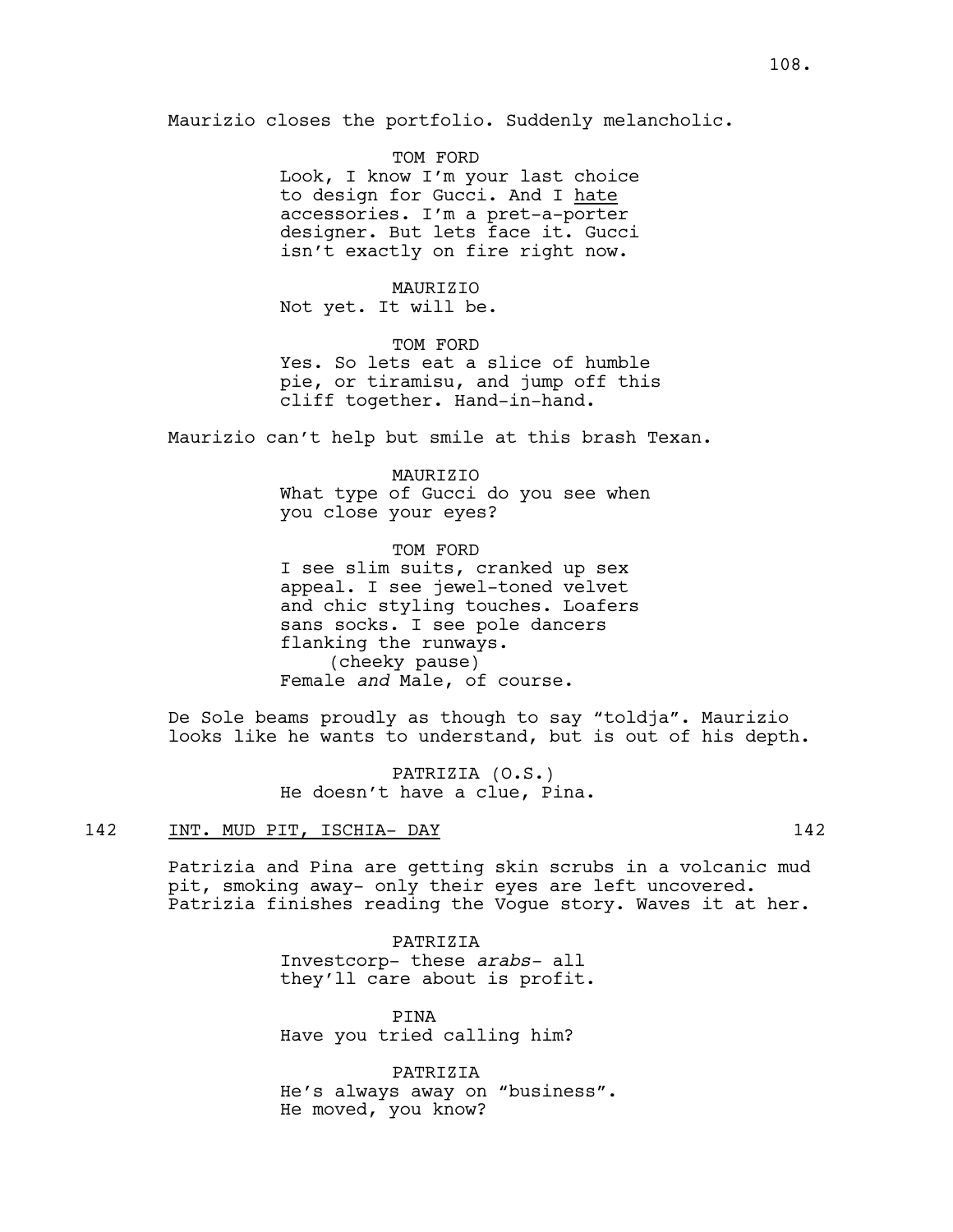PINA Oh I didn't know that.

PATRIZIA I told you so many times. He moved into a *castle* with the whore. I've seen them galavanting together.

PINA You've been following them?

PATRIZIA

The things they buy, you wouldn't believe. Antiques worth billions. Cars, paintings. **WITH OUR MONEY.**

Patrizia reaches out for a very stiff glass of Scotch behind her, drinks and chews the ice in a frenzy. And smokes.

> PATRIZIA (CONT'D) He's not a businessman. He doesn't know how to feed the parking meter, how the hell is he gonna run Gucci?

PINA You're right.

PATRIZIA I made him what he is.

PINA

I tell you when you're wrong.

PATRIZIA

I know you do.

PINA But when you're right, you're right. And you're right.

Patrizia wipes the mud of her face. Puts the cigarette out in her glass of Scotch.

> PATRIZIA I'll go over there. Tomorrow.

PINA Maybe you should wait a little longer. As soon as we get back home we'll do a nice malocchio on him.

PATRIZIA Another spell?! We've run out of spells. We need something stronger.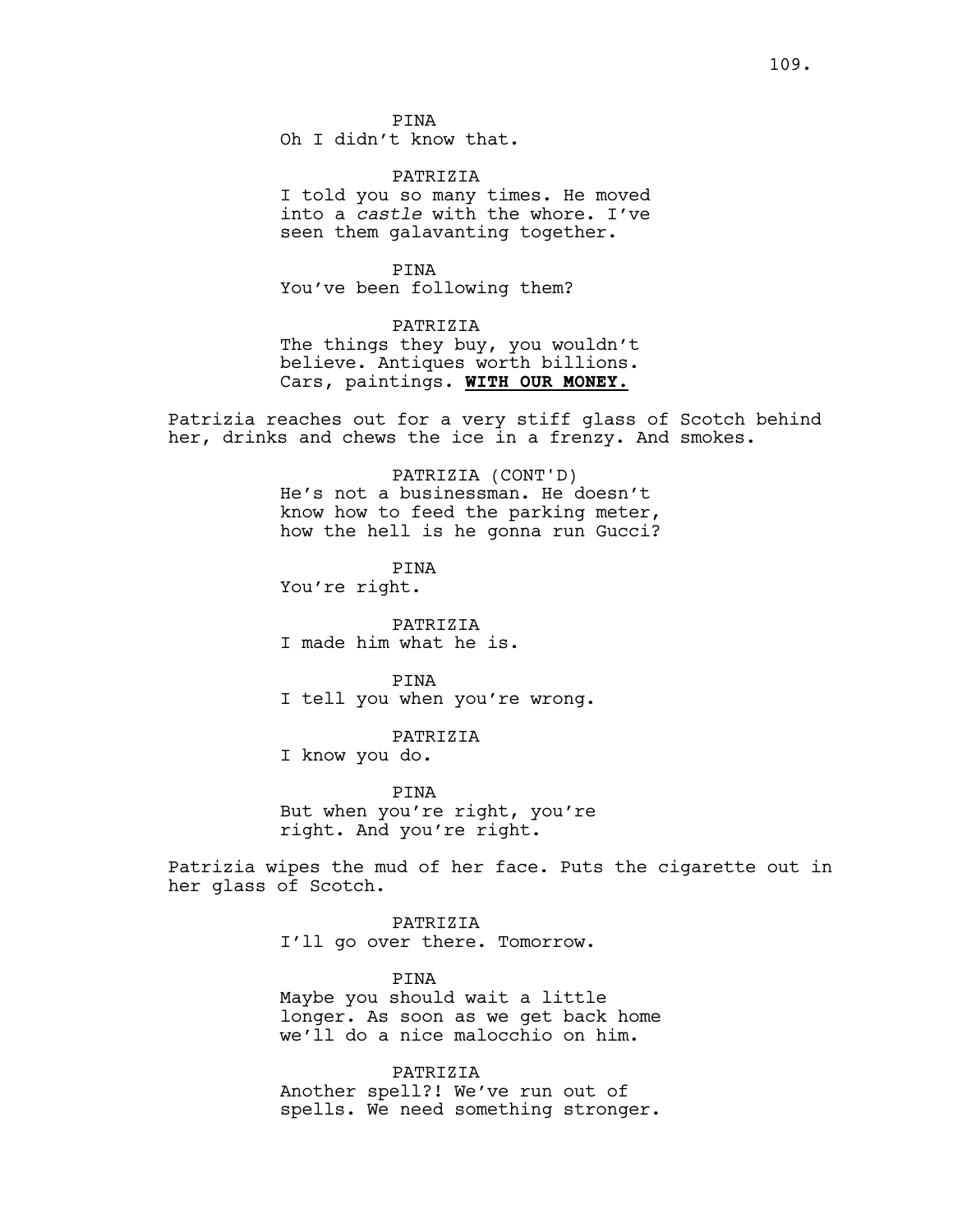PINA You must think positively.

## PATRIZIA (at her wits end) I'm being very goddamn positive.

She rises out of the mud and gets rinsed off by an attendant.

#### 143 EXT. MAURIZIO'S CORSO VENEZIA APARTMENT- NIGHT 143

The Milanese fog is heavy, thick, and reminiscent of the fog from Patrizia and Maurizio's Navigli tryst many years ago. Except now it is dark and mysterious. Ominous.

ON PATRIZIA: She stands across the street, in her mink coat, shivering. Waiting. Suddenly the RUMBLE of a sports car:

A FERRARI F40 (\$1.5 Million) pulls up outside the building.

The door opens. MAURIZIO steps out. Alone.

ON PATRIZIA. She walks across the street. Slowly then faster.

A look of FEAR comes over Maurizio. Who could it be?

## PATRIZIA

(out of the fog) Maurizio. Stop. Please. I beg you.

Maurizio turns around, sees Patrizia. Annoyed but relieved it's "just" her and not someone out to, say, kidnap him...

> **MAURTZTO** I don't want a confrontation.

PATRIZIA Me neither. I tried calling.

MAURIZIO What do you want?

## PATRIZIA

To talk.

Patrizia is clutching something under her arm. We don't know what it is. Too dark to see. We wonder: *"Is it a gun?"* 

> PATRIZIA (CONT'D) Allegra misses you so much.

MAURIZIO I'll stop by soon. I've been busy.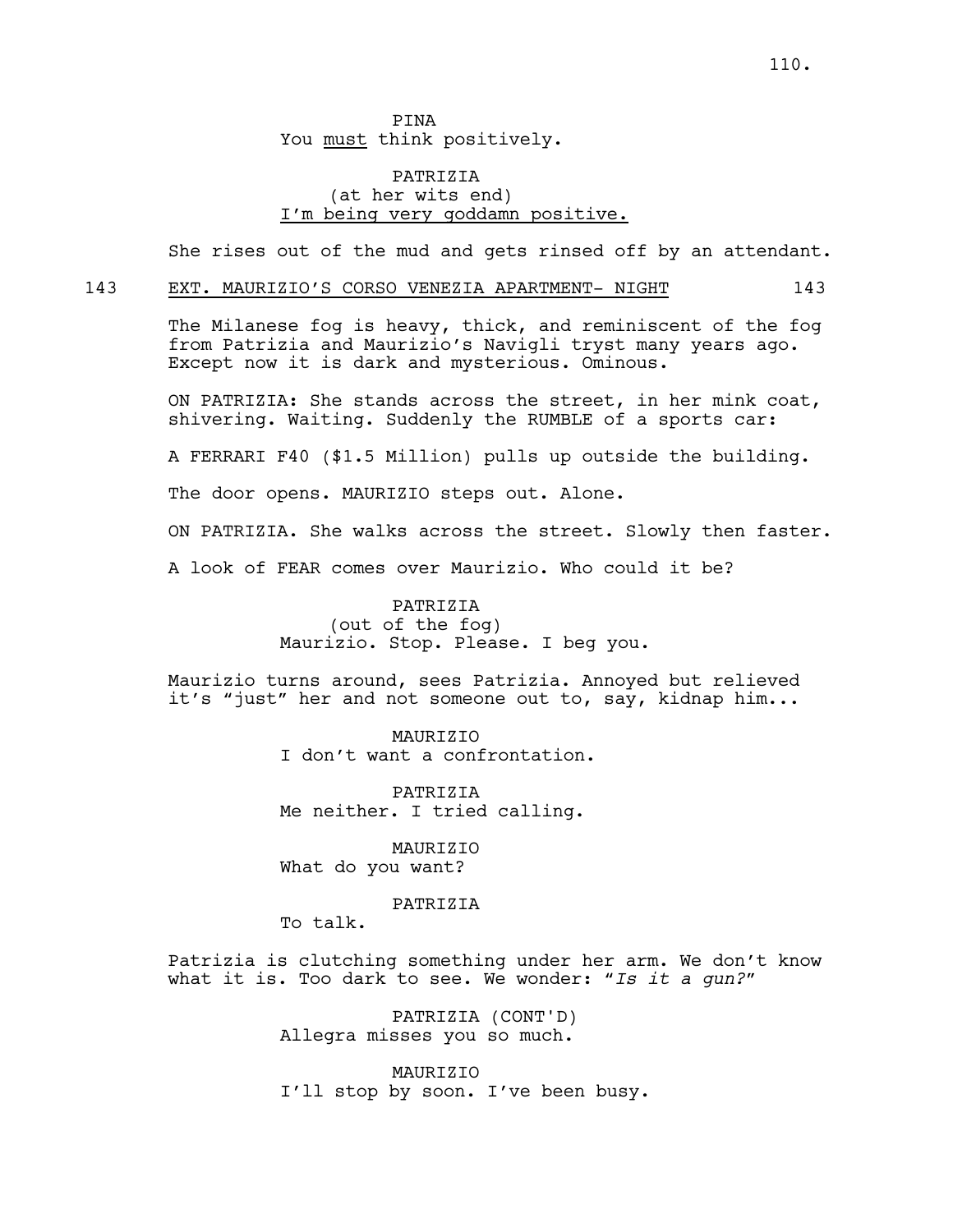PATRIZIA You bought Aldo and Paolo out. You did what I said. But you can't continue alone. You need me by your side.

She grabs his hand. He pulls back.

PATRIZIA (CONT'D) Come back home.

MAURIZIO I don't think that's possible.

The PORTER cranes his neck out of the vestibule, curious as to who Maurizio is speaking to.

> PATRIZIA I've seen you with her. I know it's just a fling. I forgive you.

MAURIZIO It's very late. Go home, Patrizia.

**PATRIZIA** If not for me, for our daughter.

MAURIZIO She'll be taken care of. You too.

Patrizia pulls out the dark object she's been hiding. It's a book of PHOTOGRAPHS she's been carefully collecting.

> PATRIZIA We built something beautiful together. Look. Our life's moments.

She starts flipping through photos. Memories, faded with time. Carefully arranged in order. Maurizio is unfazed.

> PATRIZIA (CONT'D) Do you like it?

## MAURIZIO

Is this an ambush? Are you here to humiliate yourself with this charade? If so you are succeeding.

Not the answer she was hoping for. He makes for the stairs. She pulls him back.

> PATRIZIA Why are you speaking to me like that?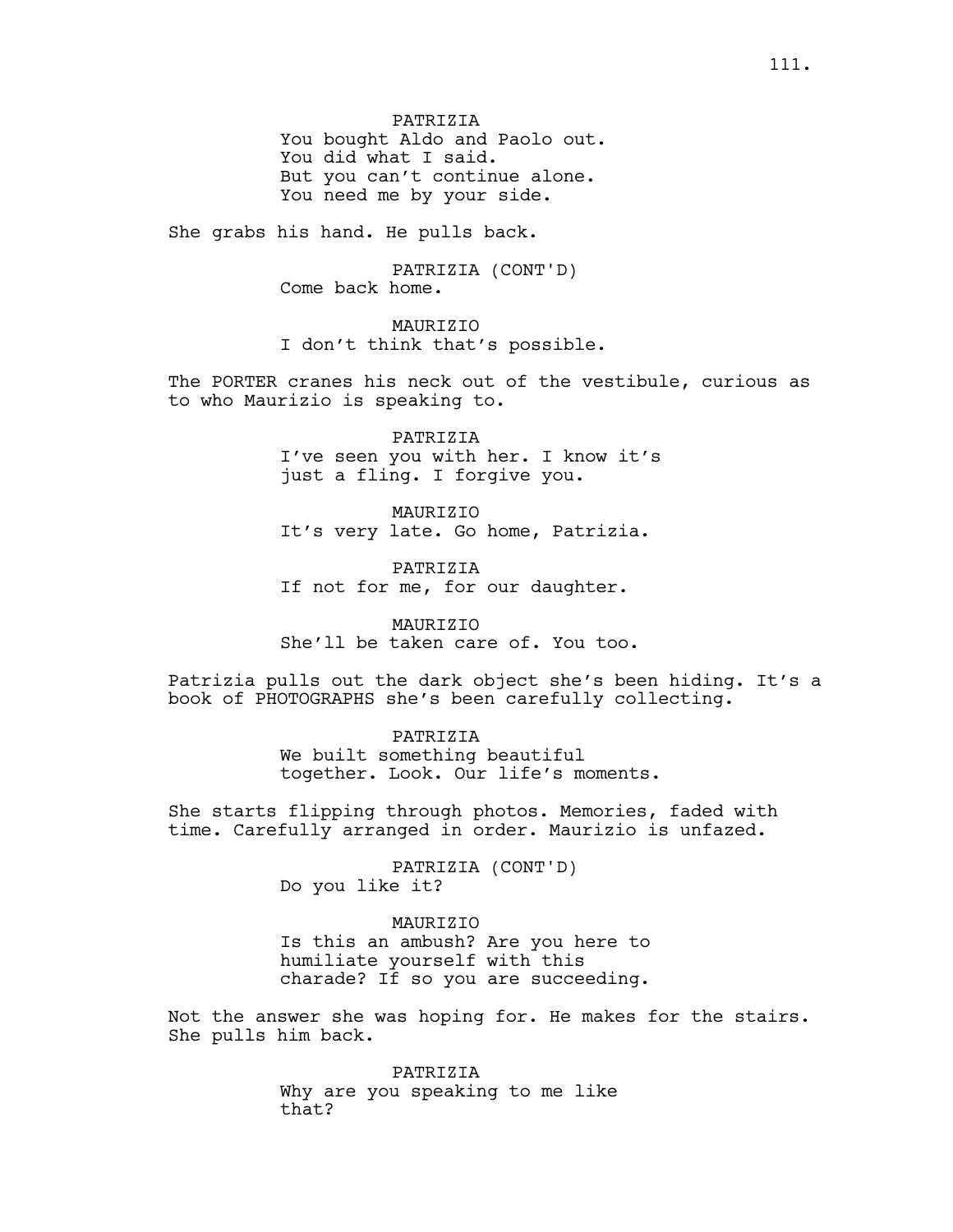#### **MAURTZTO**

Because I don't know what you want from me. A story has a beginning and an end. Ours ended a few chapters ago. Why are you here?

### PATRIZIA

To have you. Just to have you to myself.

In a rare moment of affection (however cruel) Maurizio removes his gloves and places his hands on Patrizia's devastated face. Half lovingly, half menacingly.

> MAURIZIO Listen to me. Look at me.

She looks up. A wounded tiger.

MAURIZIO (CONT'D) I don't hate you. I don't love you. I just no longer want to spend the rest of my life with you. It's not personal. It is what it is.

PATRIZIA I know you're not Maurizio. Where is he? What happened to him?

MAURIZIO Absolutely nothing. Which is what I feel for you. Absolutely nothing.

PATRIZIA I had no idea I married a monster.

MAURIZIO You didn't. (beat) You married a Gucci.

He turns his back, makes his way up the marbled steps, greets the Porter and leaves Patrizia in a state of total despair. But before he goes, one last arrow straight to her heart.

Patrizia stumbles back onto the street, which is now EVEN FOGGIER. She wipes tears from her eyes, struggles to see.

As she walks in an absolute daze. We follow her distraught face. She can barely breathe. MOS except for music swelling.

She crosses the street. Nothing around her. Just surreal fog. A strong light illuminating her face...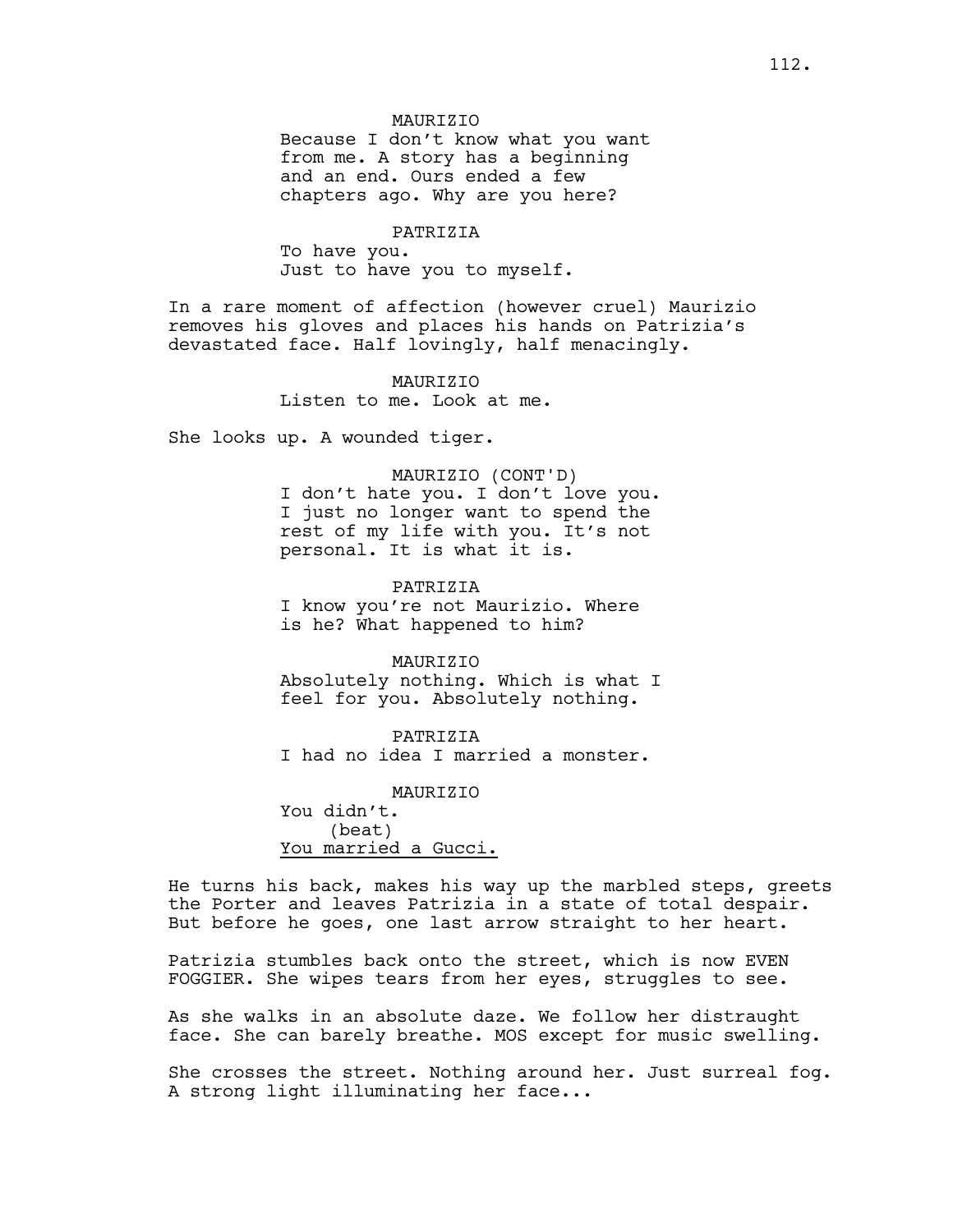POV Patrizia: through the fog, a light approaches. She covers her eyes. THWOOOOOMP!

A VESPA. Skids to a halt but not fast enough. SLAMS INTO HER.

SLO-MOTION: PATRIZIA goes FLYING.

The book of photographs SPILLS onto the sidewalk.

PATRIZIA HITS THE GROUND. Blood leaking from her mouth.

OVER BLACK:

#### The sound of BLEEPING.

PATRIZIA (V.O.) *I had tears running down my face for the six weeks that I was in a coma. I mean, was it even possible to cry so much, and still have more tears left to shed?*

#### 144 INT. NEUROSURGERY RECOVERY ROOM- DAY 144

POV PATRIZIA: A NURSE attaches an IV drip into her arm.

PATRIZIA (V.O.) *They had to crack my head open to relieve cranial pressure. I had a hematoma the size of a mango.*

Patrizia turns to the left and catches a REFLECTION of herself in a mirror. She is completely BALD. A 8 inch SCAR runs across her scalp.

> PATRIZIA (to the nurse) Has he visited?

The nurse ignores her. Continues taking Patrizia's vital stats, scribbles them on her medical records.

Pina walks into the room carrying a bag. She removes DIFFERENT WIGS from it and lay them out onto the bed for Patrizia to review. One of them is bright red.

> PINA AURIEMMA I thought you could have some fun with it. Go big. Try the red one-

She hands the wig to Patrizia who throws it across the room.

(MORE) PATRIZIA I've been here two months. He hasn't called. Hasn't visited.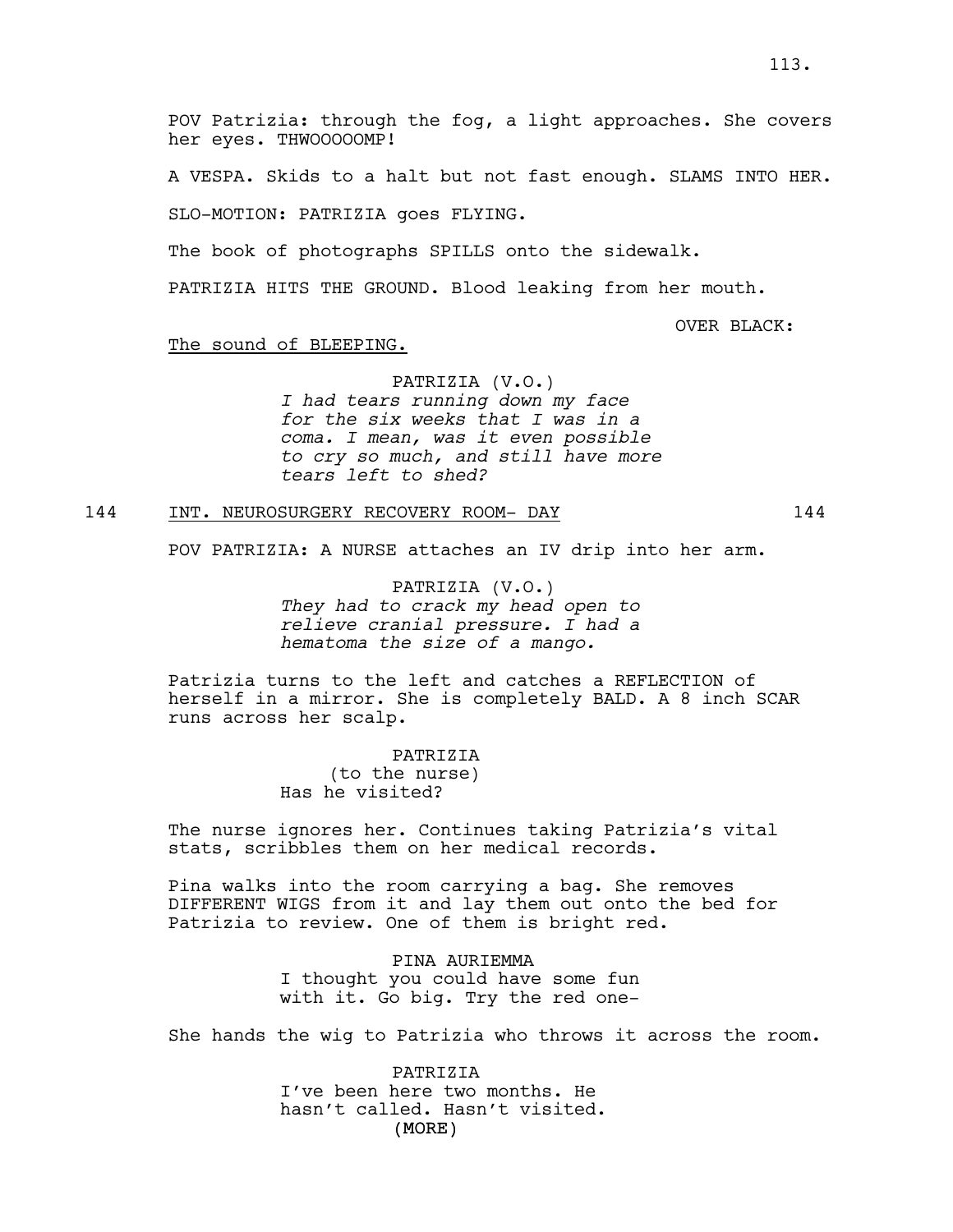PATRIZIA (CONT'D) Hasn't sent me flowers. I'm the mother of his daughter! (beat) Shall we try another spell?

Pina is at a loss for words.

PATRIZIA (CONT'D) Get me a phone.

145 INT. MAURIZIO'S CORSO VENEZIA APARTMENT- DAY 145

Maurizio and Paola Franchi return home from a TENNIS GAMEboth in their crisp white outfits, drenched. He steps into his home office. The answering machine FLASHES RED.

Maurizio slumps in his chair and presses PLAY.

### PATRIZIA

(voice-mail) *You are a waste of skin that belongs on the front page of every newspaper. I want the world to know what you are really like. I am not going to give you a minute of peace. You tried to crush me, but you couldn't. You're a painful appendage that needs to be removed, a chair that takes the shape of whoever sits on it. The inferno for you is yet to come.*  (beat) *I'll tell them you touched her.*

Maurizio presses the "SKIP" button. Another voice-mail from Patrizia. Just heavy breathing. Demonic. TERRIFYING.

> PATRIZIA (CONT'D) (voice-mail) *Loving you was like loving the dead.*

SKIP. Another message. And another. And-- Maurizio clumsily RIPS the tape out and places it in a desk drawer.

PAOLA walks in. Wraps her arms around him. He cracks a smile.

PAOLA CHIARI Who was it, my love?

MAURIZIO Nobody important.

She kisses his neck, oblivious. Runs her hand down his chest. We hold on his expression: perplexed and... afraid.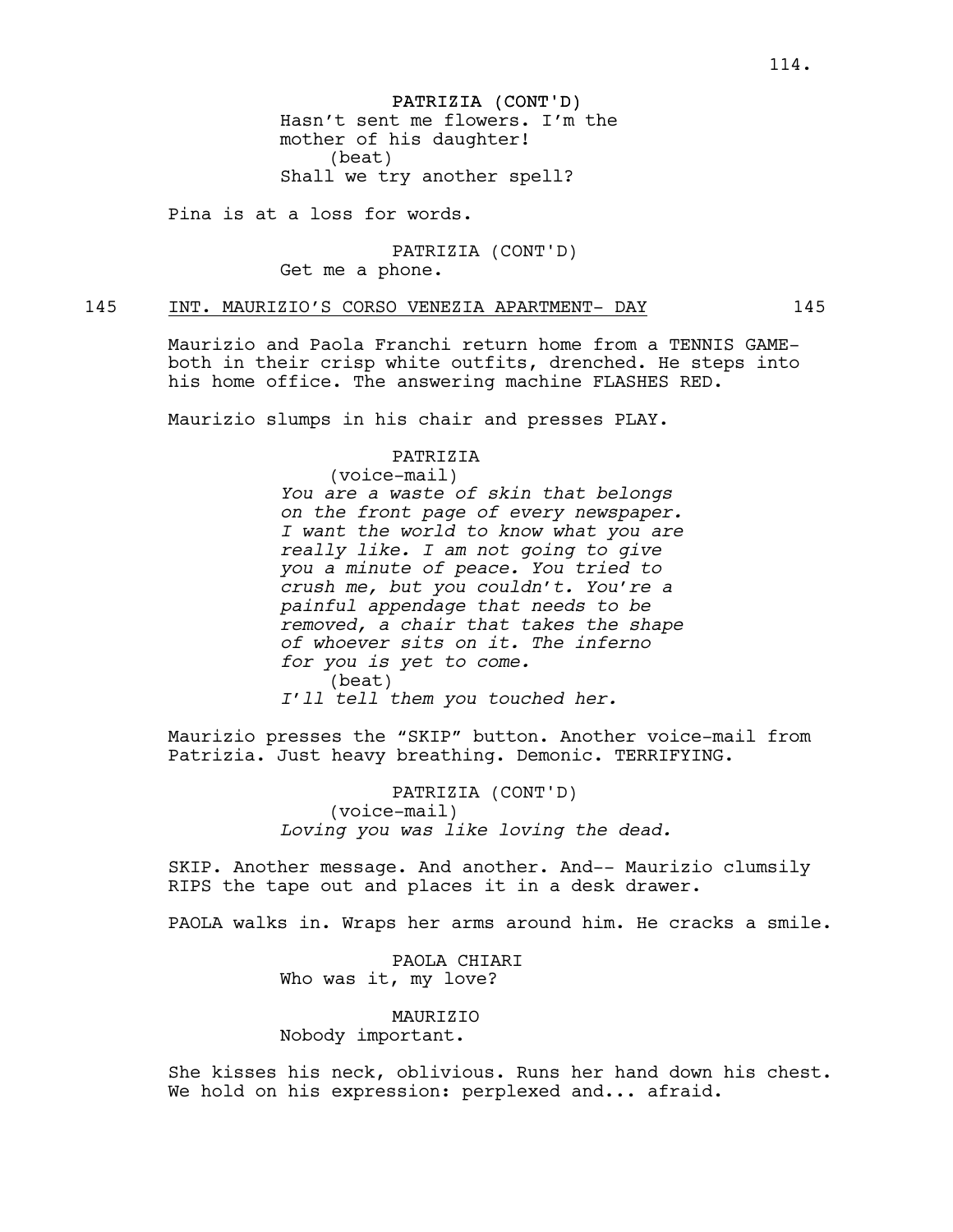### **TITLE UP: 1995**

#### 146 INT. MAOJI CHINESE RESTAURANT- NIGHT 146

PATRIZIA smokes, sits by the window of a dingy Chinese restaurant. Chinese Muzak plays. She is wearing a wig, oversized sunglasses, and is bathed in the restaurant's flickering RED and GREEN neon signage. Pina sits next to her.

The Chinese drapes part open and two men walk in. One is lean, elegant, youngish. This is BENEDETTO (30s). The other man is somewhat older, and glum. This is IVANO (50s).

> **PATRIZIA** Is that your friend?

PINA AURIEMMA I think so. He's put on weight.

Patrizia gives them the slightest nod. They make their way and sit down at her table. Patrizia checks her watch.

> **PATRIZIA** Are you usually punctual?

> > IVANO

Almost always.

PATRIZIA Then why are you late? We said 8pm.

**TVANO** We got lost on the way. All the oneway streets messed us up.

**PATRIZIA** I don't tolerate lateness.

PINA AURIEMMA I told Patrizia I've known you since childhood. We trust you.

**TVANO** 

It won't happen again. I'm Ivano Savioni. This is my associate Benedetto Ceraulo.

Ivano extends his hand. Patrizia looks at it perplexed, offers him half an inch of her leather-gloved hand.

> PATRIZIA Who does the cleaning and who does the driving?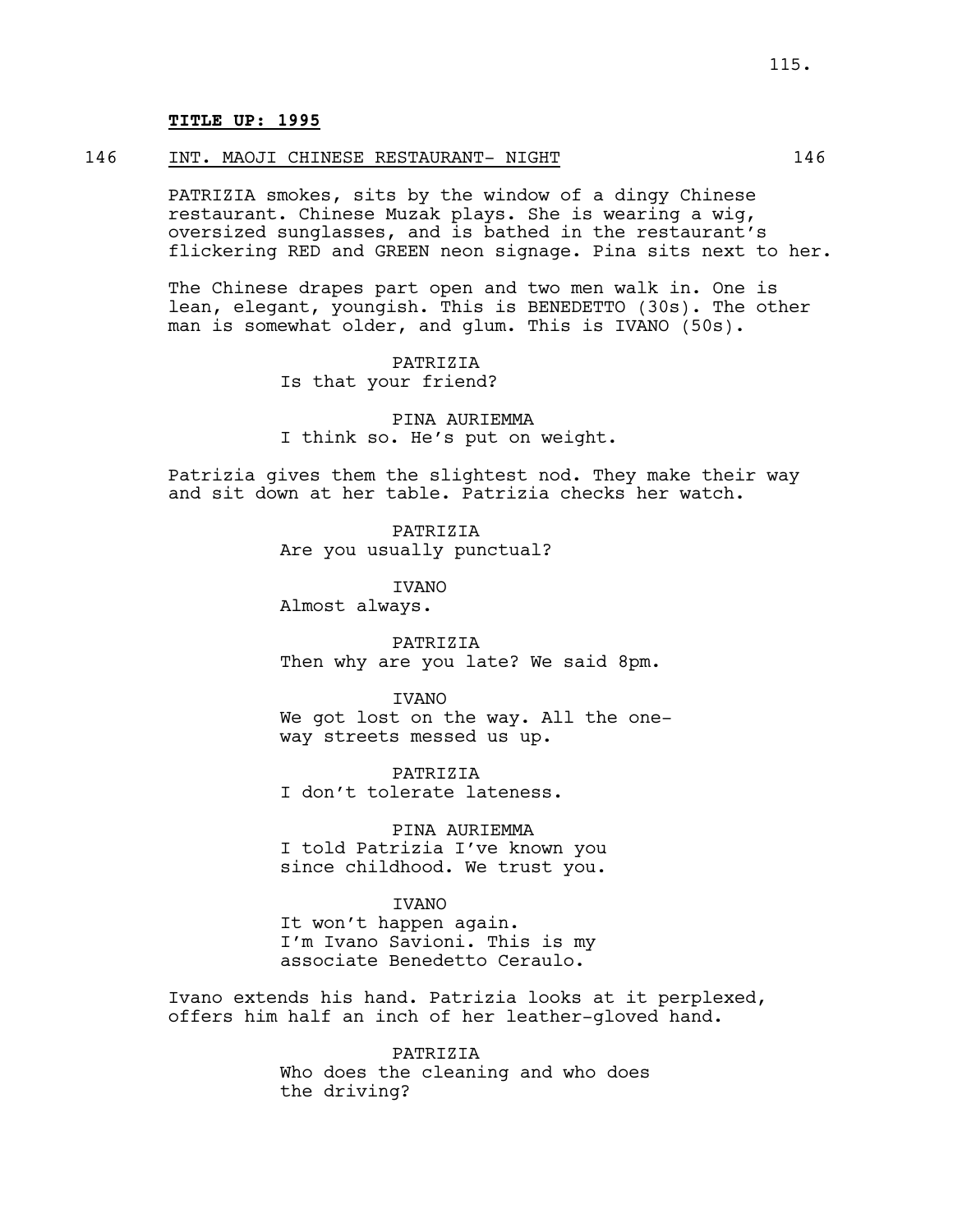Question answered. Benedetto plays with chopsticks, completely uninterested. Aspergers-y.

#### PATRIZIA

How soon can you do it? I don't want this to drag till summer.

# IVANO

As soon as we know his routine, security, and we agree on-

### PATRIZIA

How much?

Benedetto pulls out a pen and scribbles something on the Chinese takeaway menu.

> IVANO Half now, half upon completion.

PATRIZIA Another cleaner quoted me far less for this job. Five is all I can do.

Patrizia is bluffing and Pina knows it.

#### IVANO

Well, it's a rush job. And we will provide immediate photographic proof for you--

PATRIZIA Proof? It will be in the news within minutes. That's my proof. Do you even know who I am?

BENEDETTO You're Mrs. Gucci.

Bingo. The only words spoken by Benedetto are the right ones.

PATRIZIA That's right. I'm Mrs. Gucci. Five is all I'm willing to pay. It's not worth anything more. I'll pay you half now, half later.

Ivano looks at Benedetto who gives him a sign. "Ok".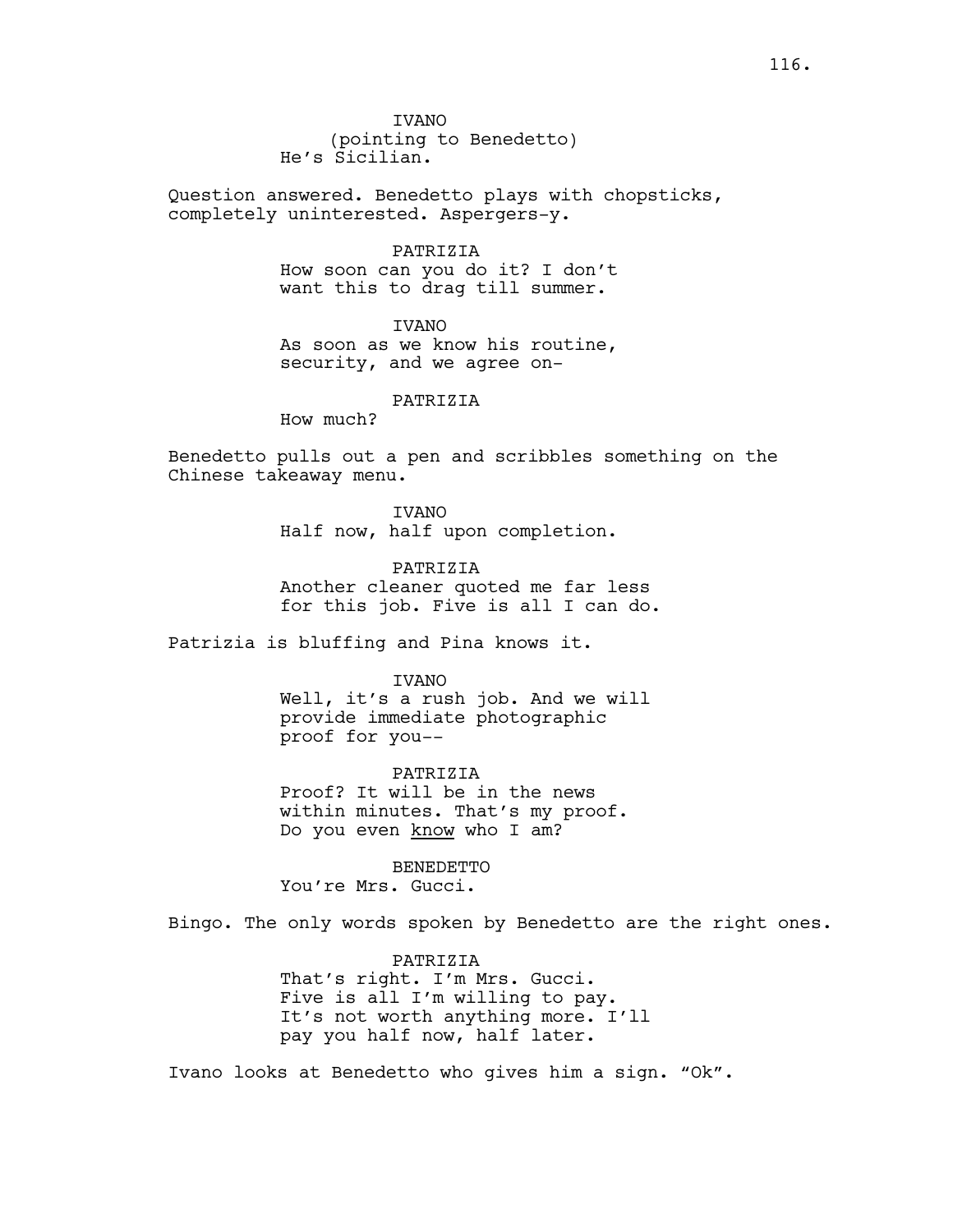## PATRIZIA (CONT'D) I'll be in touch.

## 147 INT. PALAZZO SERBELLONI, RUNWAY- NIGHT 147

RED AND GREEN VELVET fills the frame. Projected onto it, the word **GUCCI**. The crowd's murmur fades as the show begins.

Massive Attack's BLUE LINES kicks in. Its pulsating rhythm dangerous, modern, seductive.

Parading down a spotlighted, smokey runway, like an otherworldly apparition, is a stone-faced 90s SUPERMODEL. She is dressed in one of Tom Ford's seventies-tinged designs signaling a sexy, super-glam new direction.

Soon she is joined by a gaggle of MODELS.

ON THE AUDIENCE: no way of knowing if they're impressed yet. Just... surprised. A FASHIONISTA wearing white-rimmed glasses turns to her colleague.

> FASHIONISTA Are you sure this is a Gucci show?

More models step out onto the runway. This time MEN.

Jewel-tone satin shirts. Velvet hip-huggers. Horse bit leather loafers with the race car finish. And the SHOCKER:

A male model turns around to expose... his bare ass in chaps.

#### 148 BACKSTAGE, LATER: 148

We glide through COMPLETE CHAOS. Half-naked MODELS running around. DRESSERS helping models get into outfits. The show's DIRECTOR screaming into a walkie-talkie. The LIGHTING TECHNICIAN at the mixing board fading lights in/out.

And we land on: TOM FORD, pacing nervously and quickly pulling on a model's blazer before sending him out onto the runway. DE SOLE, next to him, watching the audience from the sidelines. And KIRDAR, whose gaze is firmly fixed on the dozens of half-naked girls surrounding him. Happy as a clam.

In a corner, looking like a deer in headlights, is MAURIZIO. A couple of people move him around. He's IN THE WAY.

The show director gestures to Tom Ford. Signals him:  $3,2,1...$ 

Tom Ford steps onto the runway to RAUCOUS APPLAUSE. Standing ovations. A bouquet of flowers handed to him.

#### A FASHION SUPERSTAR IS BORN.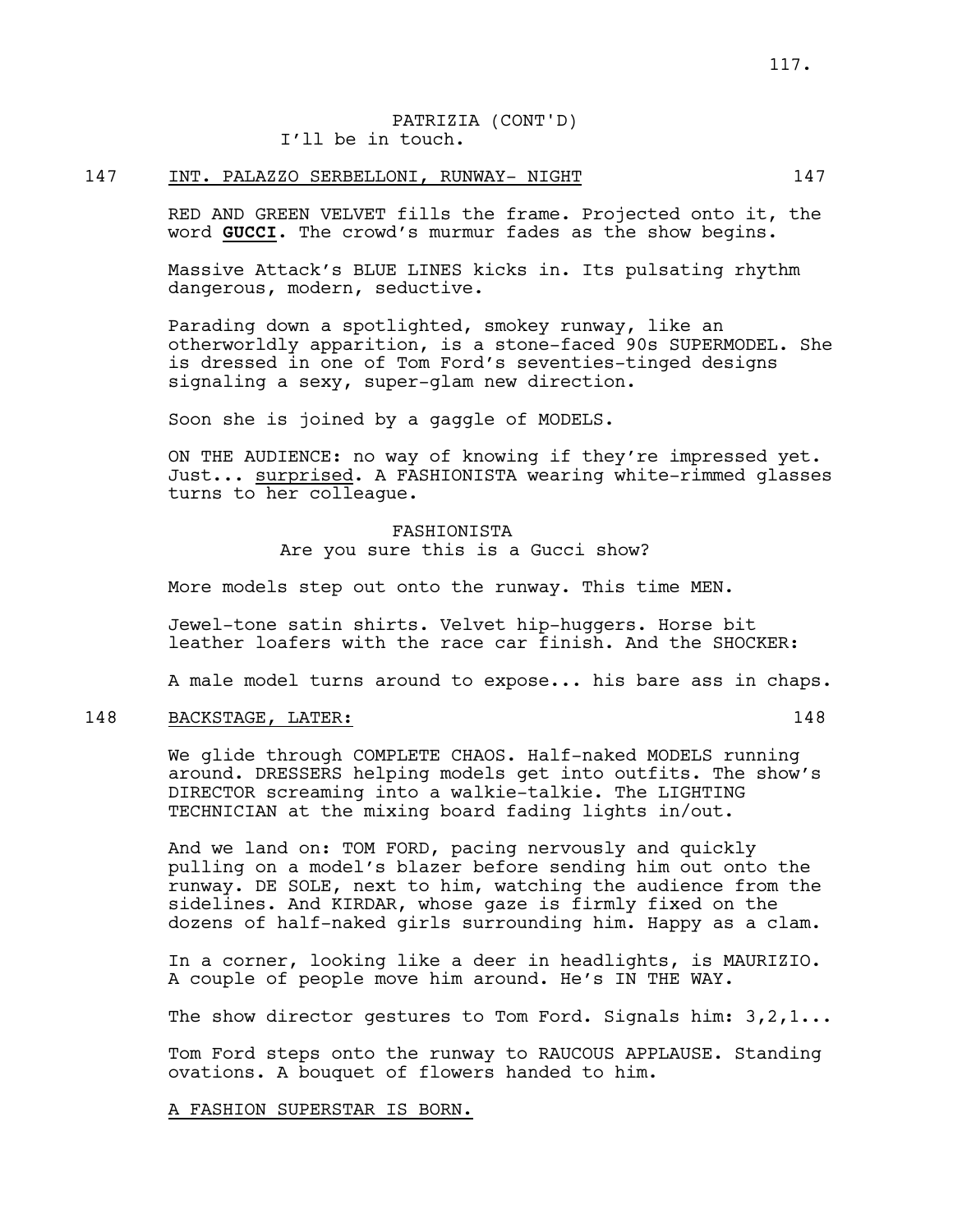WE TRACK THROUGH THE AUDIENCE to find:

PATRIZIA. The only person whose gaze is NOT directed at Tom Ford. But rather at Maurizio in the wings. Venom in her eyes.

POV MAURIZO: He sees her. But as people rise and clap, she vanishes, wiped away by a passing silhouette.

BACKSTAGE:

Tom Ford has a magnum of CHAMPAGNE poured all over himself by a couple models. He opens his mouth as they pour some directly in it. He steals the bottle and SPRAYS his assistants, dressers, designers. A victory lap.

DE SOLE hangs back, watching his protegé run amok for a few moments. MAURIZIO moseys up next to him.

**MAURTZTO** 

Extraordinary.

DE SOLE This is the future of Gucci.

De Sole knows this was his doing. And yet--

MAURIZIO I am so glad I gave Tom a shot.

From across the wings, KIRDAR catches De Sole's eye. "Do it".

DE SOLE Kirdar wants to meet with you.

MAURIZIO I would love that. Dinner Monday?

DE SOLE He's only available for lunch tomorrow. He booked Boeucc.

MAURIZIO Tomorrow? Tomorrow is Sunday.

DE SOLE He said it's urgent.

MAURIZIO I'll bring gifts. You know. To celebrate. This is a new day.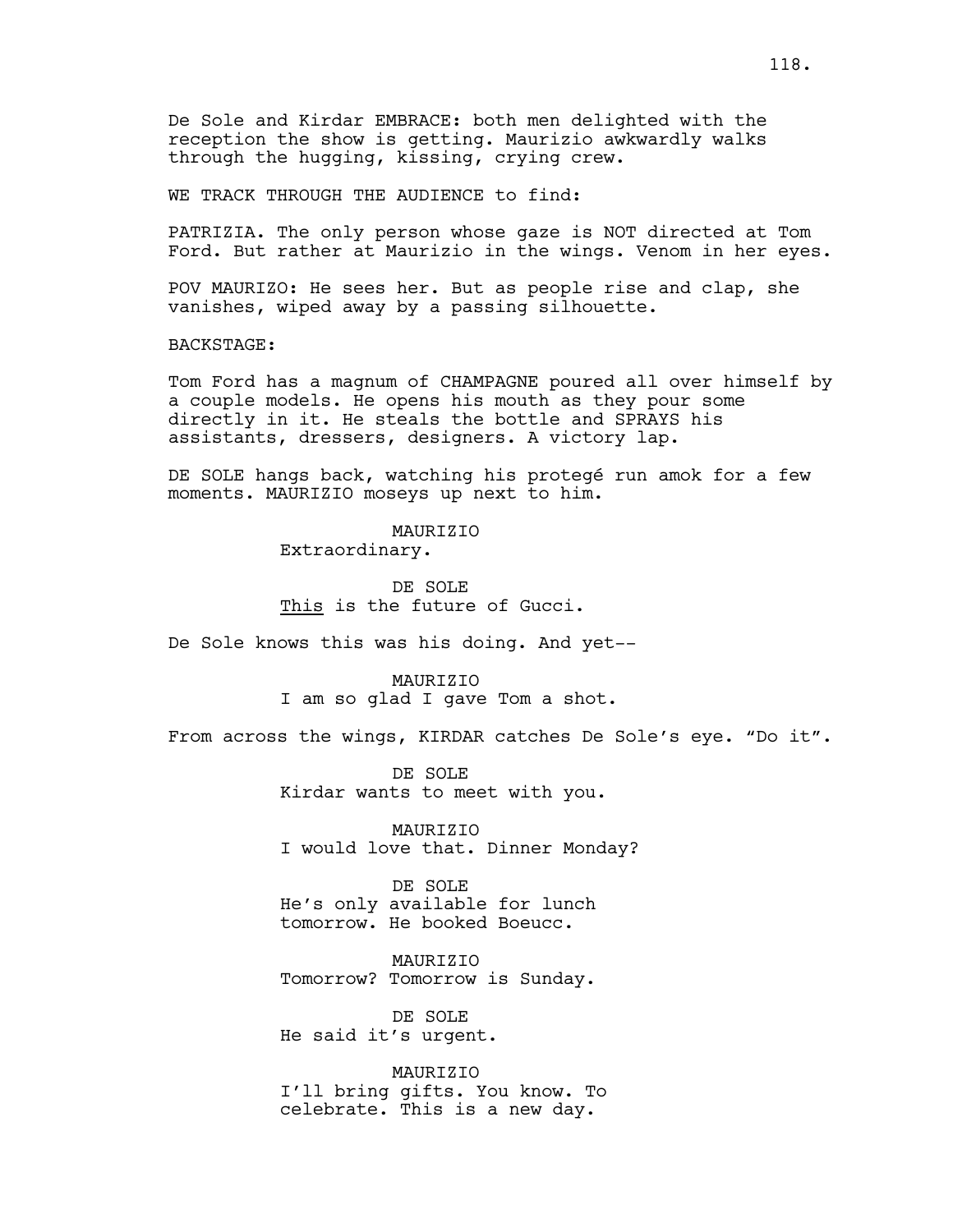## DE SOLE No need. Your presence is enough.

Maurizio suddenly pales. This can't be good news.

## MAURIZIO Okay, sure. Whatever works.

De Sole leaves Maurizio to ponder this as he disappears into the crowd.

## 149 EXT. PIAZZA BELGIOIOSO- DAY 149

The SUNDAY BELLS ring at a nearby church. Maurizio walks across the cobblestones of the 17th century *piazza* looking like a man on his way to the hanging tree.

He arrives at the ANCIENT DOORS leading into Boeucc, the oldest restaurant in town. They open like a lion's mouth.

## 150 INT. ANTICO RISTORANTE BOEUCC- DAY 150

Vaulted ceilings, linen tablecloths, silver cutlery, crystal glasses. The essence of the late XIX century. It is still early and most Milanese are at Sunday Mass. So, it is virtually empty. Except for:

TOM FORD. KIRDAR. DE SOLE. OMAR. SAID. They are LISTENING as Tom Ford reads from a review in Sunday's New York Times. Tom is still wearing last night's clothes. He's hungover and definitely reeks of champagne.

> TOM FORD (reading) *When Tom Ford took over the creative reins of Gucci in 1994, there was little hope for the Milanese fashion house.*

Tom Ford goes quiet as he reads the articles to himself. He puts a hand on his mouth as though to say, "am I dreaming".

> TOM FORD (CONT'D) (reading) *It took a German designer to stir up Chanel, and it is an American who has put Gucci far and away in the front of fashion. Some say Mr. Ford will give Mr. Lagerfeld a run for his money.*

Tom Ford looks up at De Sole. Tears streaming down his face.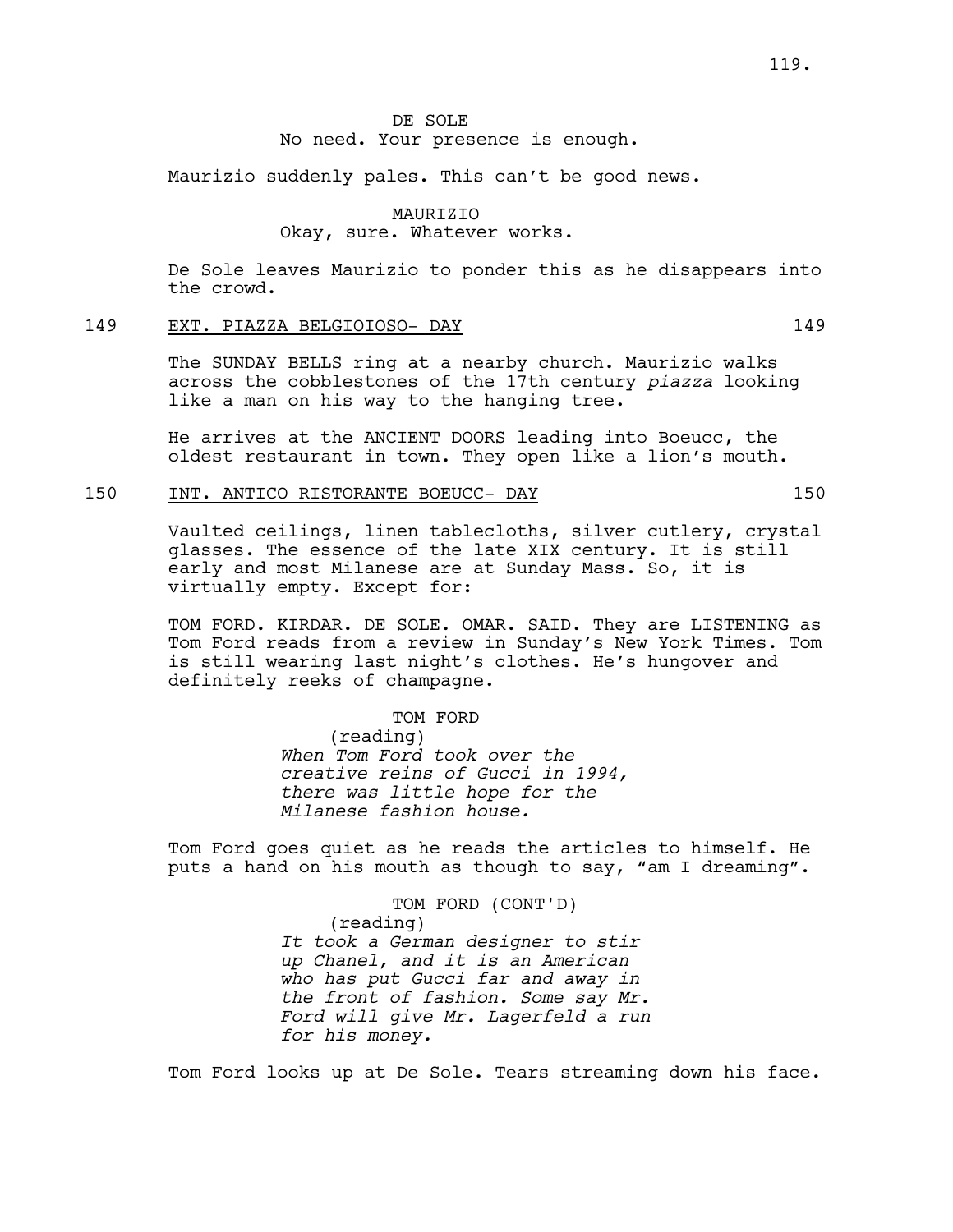TOM FORD (CONT'D) The New York Times just compared me to Karl Lagerfeld. The Kaiser. I have to call my mother in Austin.

Tom gets up and rushes out just as Maurizio enters. Tom doesn't see him, his nose stuck in the newspaper.

A very different mood welcomes Maurizio at the table.

KIRDAR Maurizio, please. Sit down.

Maurizio sits on one end of the table- facing the other four men. The solitary WAITER brings a bottle of wine to the table. They watch him silently as he uncorks and pours it.

A SECOND WAITER lays out a couple plates of "antipasti".

MAURIZIO What an unforgettable night.

KIRDAR

Indeed. Have some carpaccio, Maurizio. It melts in your mouth.

Maurizio serves himself, passes the plate around. Kirdar, Omar and Said are SPEAKING TO EACH OTHER IN ARABIC. No idea what is being said. Maurizio looks at De Sole for clues.

> KIRDAR (CONT'D) I feel like we can speak honestly here, at this table. We are among friends. We all respect each other.

Maurizio presses his glasses into his face. Sweating bullets.

KIRDAR (CONT'D) We are concerned.

MAURIZIO I can tell. What concerns you?

KIRDAR Numbers. Specifically Gucci's.

MAURIZIO You said you didn't care about numbers. You trusted your instinct.

KIRDAR I only care about numbers when they're bad.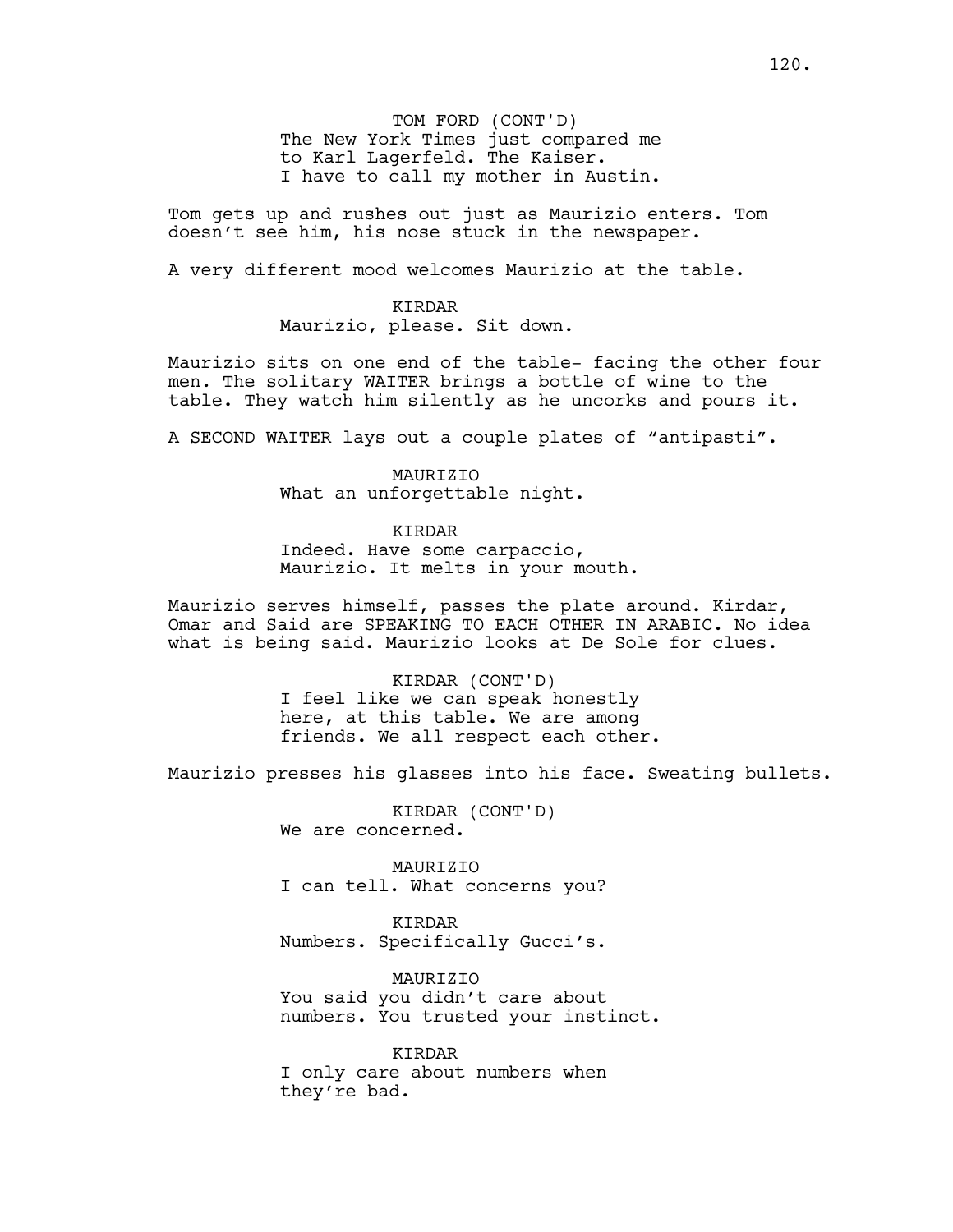Omar places a FINANCIAL SUMMARY in front of Maurizio. A list of his recklessness. Maurizio thumbs through it.

> KIRDAR (CONT'D) Our projections for 1996 are abysmal. By slashing hundreds of *profitable* items--

MAURIZIO You mean my Uncle's knick knacks?

DE SOLE And your personal expenses. All paid for through Gucci's coffers.

MAURIZIO I am Gucci. They're my coffers.

Said and Omar laugh at this. Said shakes his finger at him as though to say "funny... but no".

> KIRDAR The multi-million dollar antiques in the stores.

MAURIZIO Appearances matter.

KIRDAR Investments in a Casino in Macau?

MAURIZIO I was going to tell you about that today. It's a great opportunity.

SAID *No profit means Gucci dead. DEAD.*

#### MAURIZIO

It's not about profit, it's about building the future- and it's going to take time.

(motions with his hand) You go down to come back up again. That's how you get out of a stall.

KIRDAR

We don't have time. If we keep dropping we're going to crash and burn. Today MUST BE a new chapter.

MAURIZIO (dawns on him) A new chapter?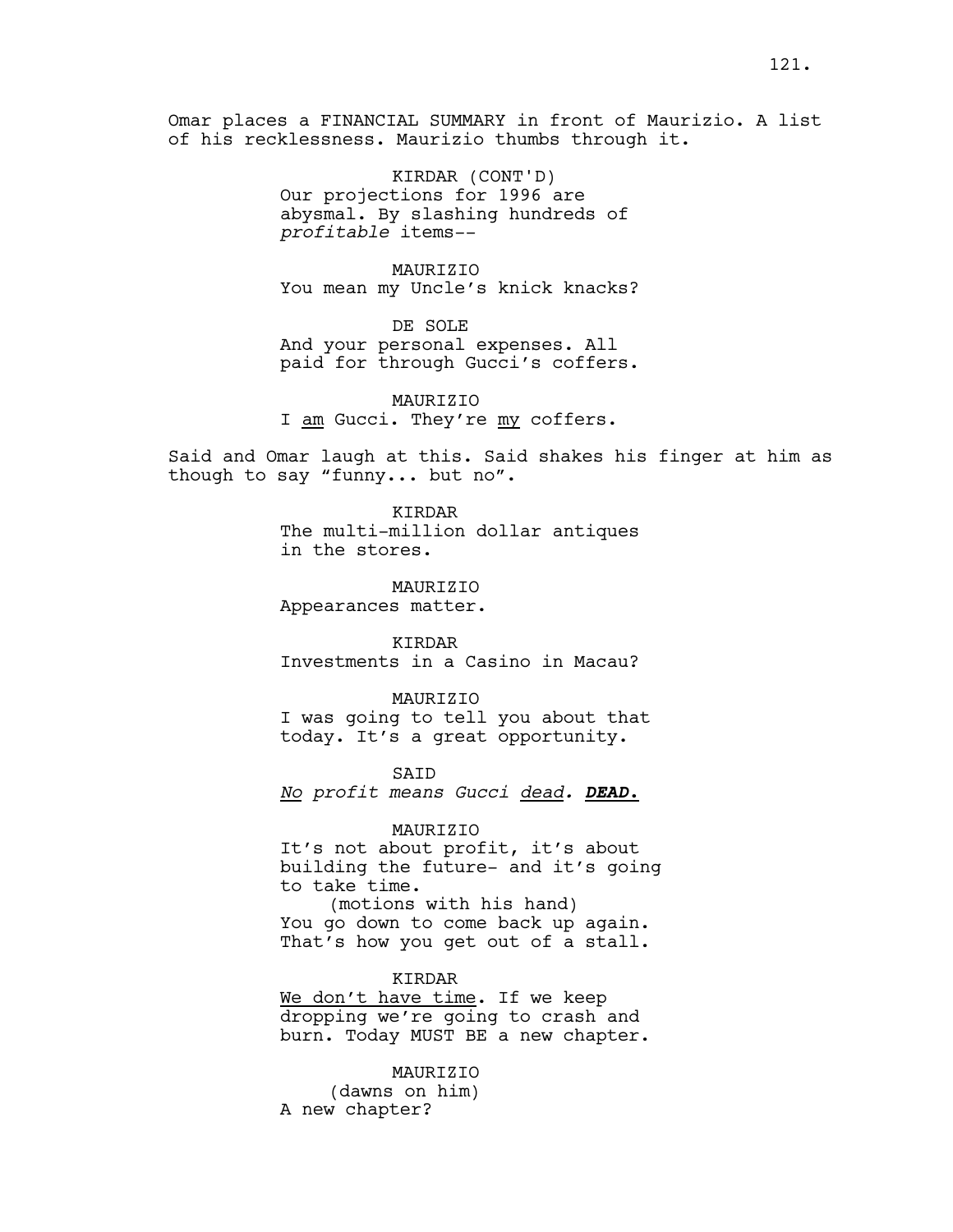Said and Omar nod to Maurizio: "so glad you understand!"

MAURIZIO (CONT'D) Twelve months. Give me twelve months. Please.

## KIRDAR

The *last* twelve months have told us everything we need to know.

#### MAURIZIO

Six months. I can turn it around.

Kirdar holds his open hands up as if to say: "I have no tricks up my sleeve". Then he looks away and makes a distressed look on his face. Turns to the silent party:

De Sole is ICE COLD. He wipes his mouth and slowly, deliberately, makes it clear whose side he's on.

> DE SOLE We want to offer you \$150 million for your 50% stake in Gucci.

**MAURTZTO** You want me out?

## DE SOLE We want to save the company.

This was always the direction in which the meeting was headed. But to hear it said by De Sole- possibly Maurizio's closest, oldest ally- burns like hell.

> MAURIZIO Who's going to be appointed CEO?

All eyes on De Sole. Nothing more needs to be said.

Maurizio recalls Patrizia's distrust of De Sole.

MAURIZIO (CONT'D) She was right about you.

KIRDAR

You said it yourself. We must save Gucci from the Guccis. It's the only way. There's dignity in it. \$150 million. You'll be a rich man.

He extends a MONT-BLANC PEN. The same model Aldo used to sell his soul to Maurizio previously. What goes around...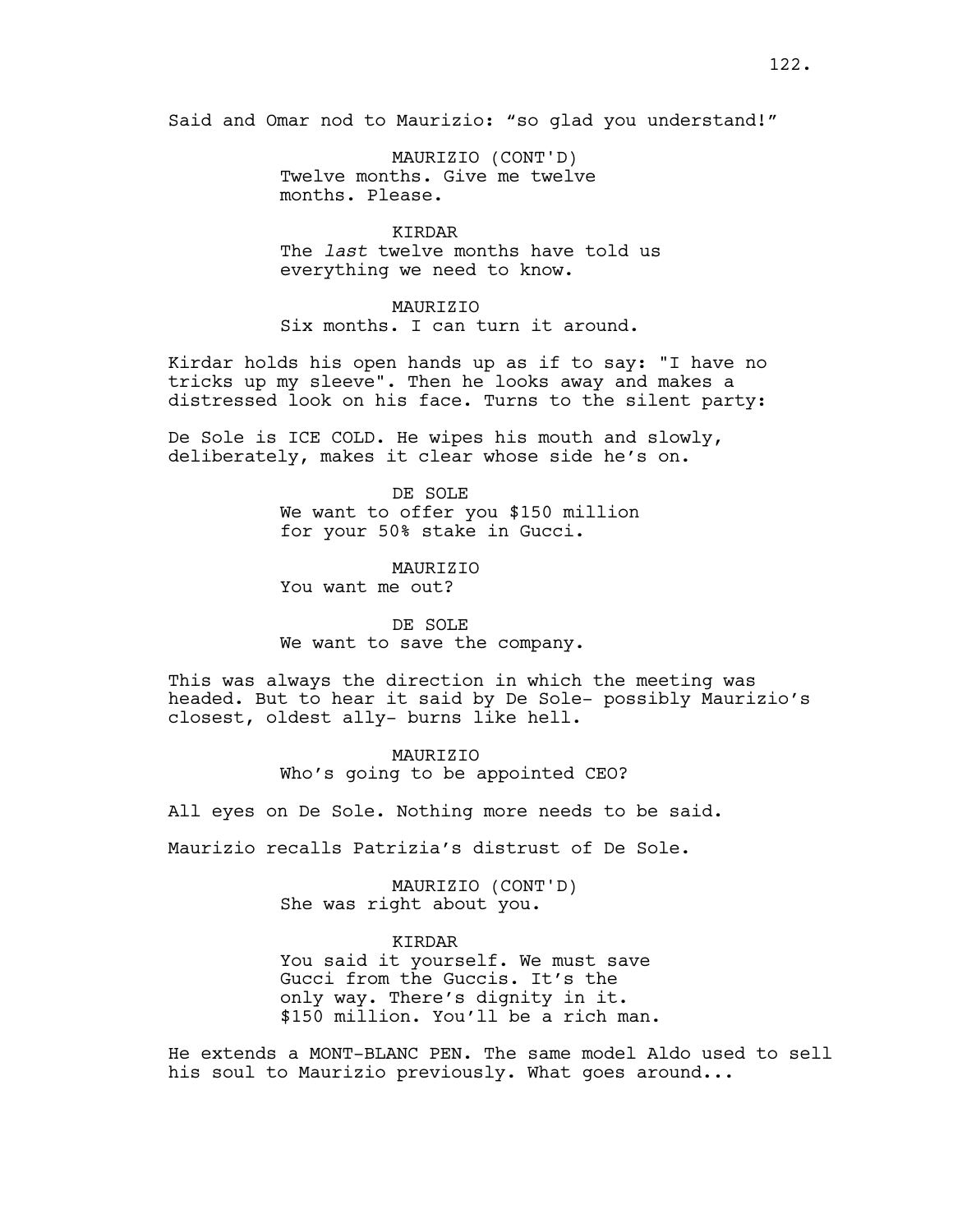The tip of the pen oozes black ink, like a poisoned dart. Maurizio stares at it. If he signs, it will be the end of Gucci and the beginning of a new era. Without him.

As Maurizio contemplates this monumental decision, SAID AND OMAR taste the carpaccio, savoring its tenderness. They speak Arabic to each other then turn to the waiter.

### **SATD**

## This meat. Where from?

The waiter proudly announces to the table:

WAITER This is the finest beef in Tuscany. It comes from the Val Di Chiana. The cows are treated like royalty.

Maurizio looks at the carpaccio on his plate.

It's from the same cows used to make Gucci leather.

## 151 EXT. PIAZZA BELGIOIOSO- DAY 151

Maurizio stumbles out of the meeting like a featherweight that just went fifty rounds with a wrecking ball. Completely stunned. Drained of color. His hubris reduced to rubble.

As he walks around in a daze, he overhears a voice.

HOMELESS MAN (O.S.) Can you spare some change?

He looks over at a HOMELESS MAN sitting on a Church stoop.

Maurizio makes his way over to the homeless man and removes something from his pocket.

ANGLE ON: THE GG WALLET HIS FATHER GAVE HIM BEFORE DYING.

He hands it to the homeless man and sits next to him.

The man opens it. It's empty. He smells it. Shrugs.

Decides to keep it.

## 152 INT. MAURIZIO AND PATRIZIA'S APARTMENT, BEDROOM- NIGHT 152

Patrizia is locked in her bedroom forging Maurizio's signature on a letter addressed to ALLEGRA. She unfolds the top portion and draws a heart. As she reads it through, a drop of WATER lands next to a bowl near her. She looks up: there are severe HUMIDITY CRACKS in the ceiling.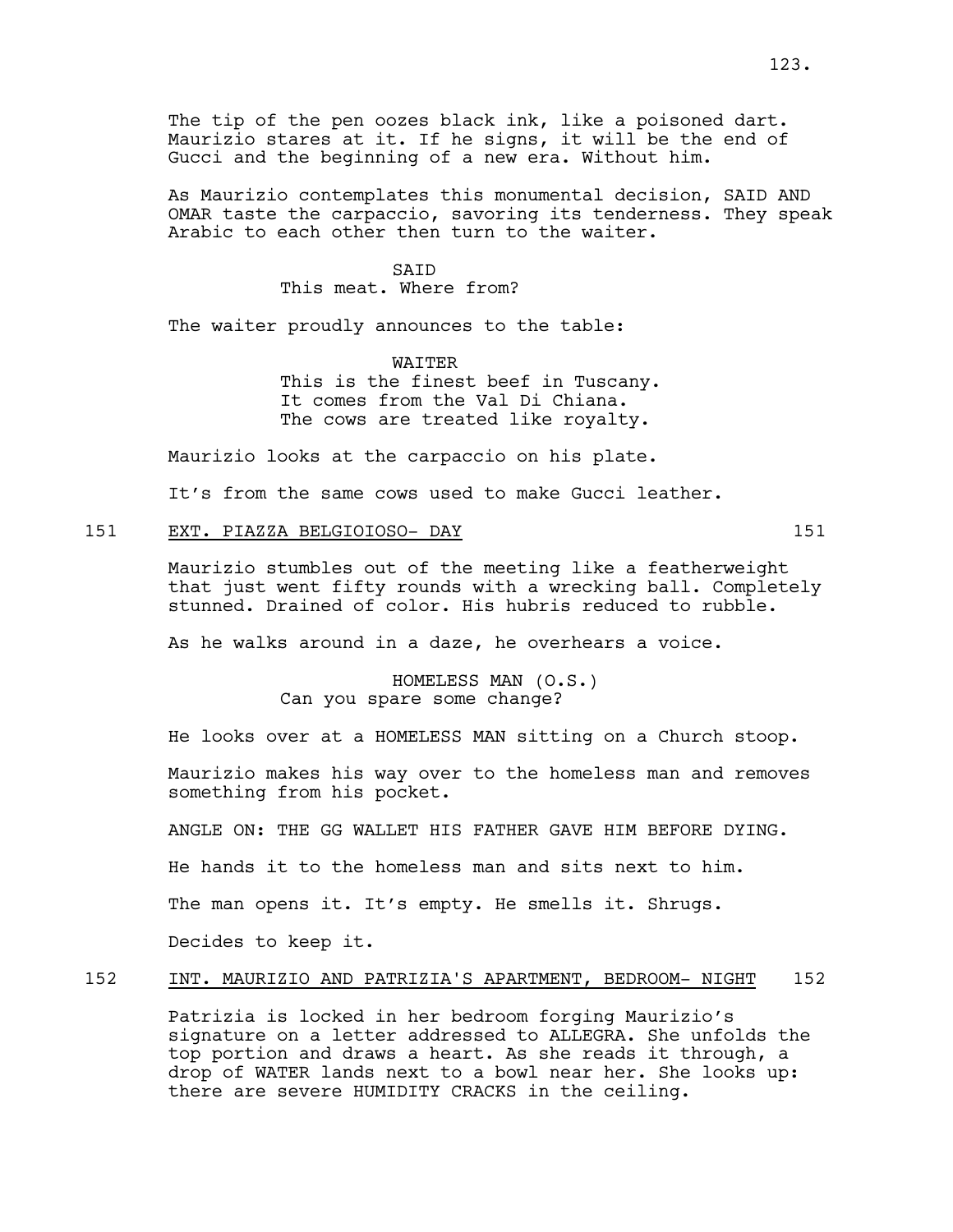### PATRIZIA

Hello?

Pause. Grips it as though holding onto life itself.

PATRIZIA (CONT'D) How do you know?

Patrizia listens some more.

PATRIZIA (CONT'D) For how much?

153 INT. MAURIZIO AND PATRIZIA'S APARTMENT, LIVING ROOM- NIGHT153

Patrizia walks out into the living room. The apartment is in very bad shape since we last saw it. Furniture is wrapped in plastic to protect it from water damage. Unattended tools lying around everywhere due to unpaid labor.

ALLEGRA is reading Dylan Dog (an Italian comic book). Patrizia slides up next to her. Stunned by the phone call.

> PATRIZIA Darling, your father wrote to you. He's on the Creole right now but he's going to get you a gift as soon as he's back in Milan.

> **ALLEGRA** It's a lie. My friends saw him and his girlfriend shopping yesterday.

PATRIZIA She's not his girlfriend.

Allegra scrutinizes Patrizia's letter. She places it in a stack of letters on the mantelpiece. All signed similarly.

#### ALLEGRA

You wrote these. I know you did.

She adjusts her mother's wig. Caresses her face.

ALLEGRA (CONT'D) Maybe we're better off without him.

Allegra unintentionally gives her mother a blessing for whatever awfulness she has been cooking up in her head.

Patrizia opens a bottle of wine and pours herself a glass. She is frozen in place, staring at the wine as it fills up.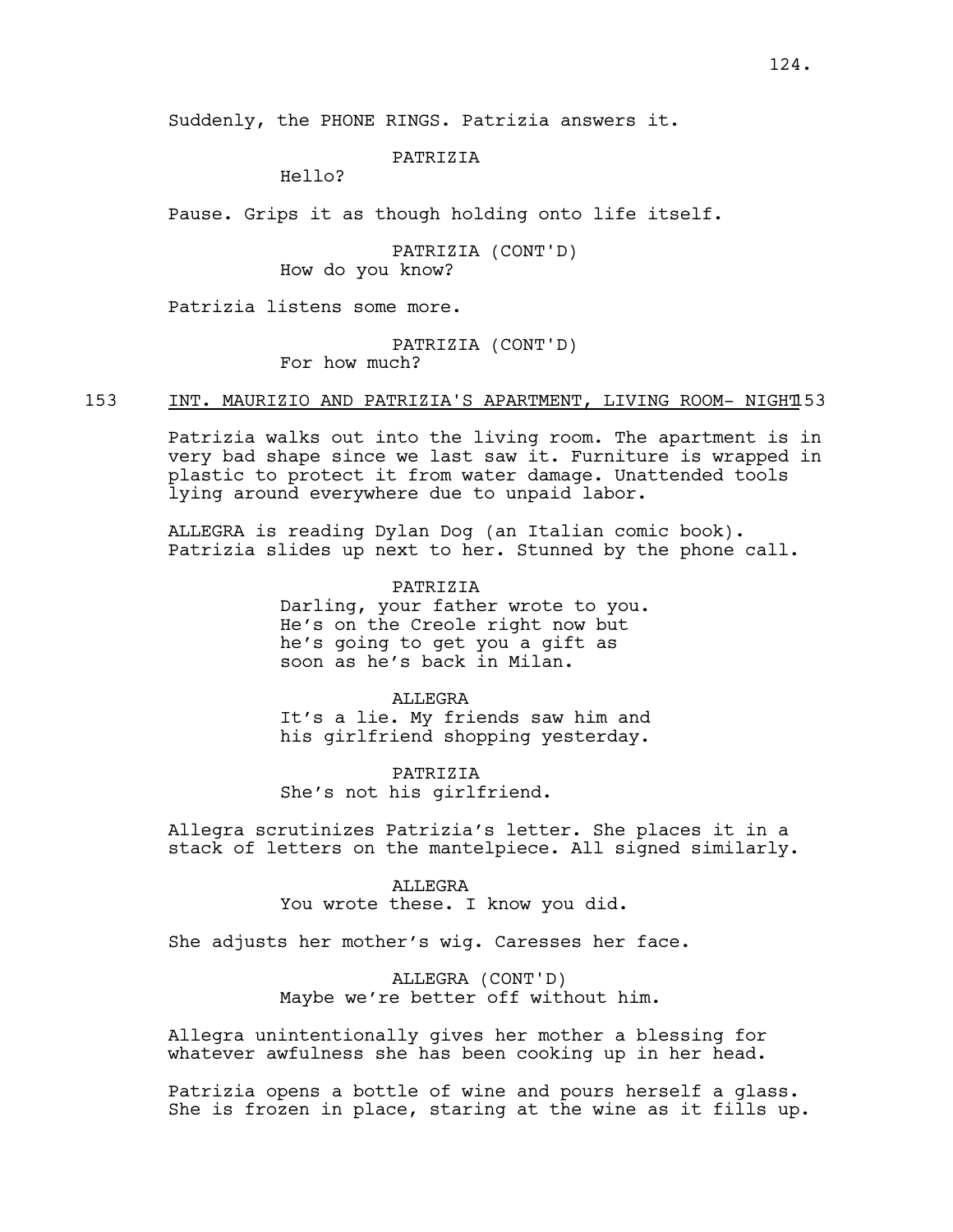She doesn't stop. The wine overflows, runs all over the table and into her lap, a sea of red that she does not acknowledge.

> PATRIZIA (V.O.) *Desperate attempts to get him to help us financially. To pay for Allegra's schooling. The public humiliation of watching him throw our money into doomed vanity projects. But worst of all... Not being a Gucci. I couldn't let that happen to us. No way.*

Allegra pulls at her mum's arm. Mouths "MUM" to her.

Patrizia snaps out of her trance-like state. COVERED IN RED.

### 154 EXT. VIA LULLI- NIGHT 154

THROUGH A DIRTY WINDSHIELD:

We are pulling up very slowly into the sketchiest street in Milan. Street hookers step out in front of the car, hoping it's a client. Pimps stare suspiciously from the stoops of the "hotels" (whorehouses).

Pina is driving her Fiat Uno (a sardine can on wheels). Patrizia is next to her. Both women are smoking.

Patrizia reaches for a gym bag by her feet. Suddenly Pina's hand grabs her wrist.

> PINA AURIEMMA I can't go in with you.

**PATRIZIA** Just tell me which hotel it is.

#### PINA AURIEMMA

There are consequences to this. For both of us. I don't want you to go.

### PATRIZIA

Pina, I'm going to do it anyway, with or without you. So either you help me and we do this responsibly and efficiently, or you get in my way and force me to make a total mess of it. But we are sitting in your car talking about it. Who knows what people might think.

Checkmate. Pina is a co-conspirator.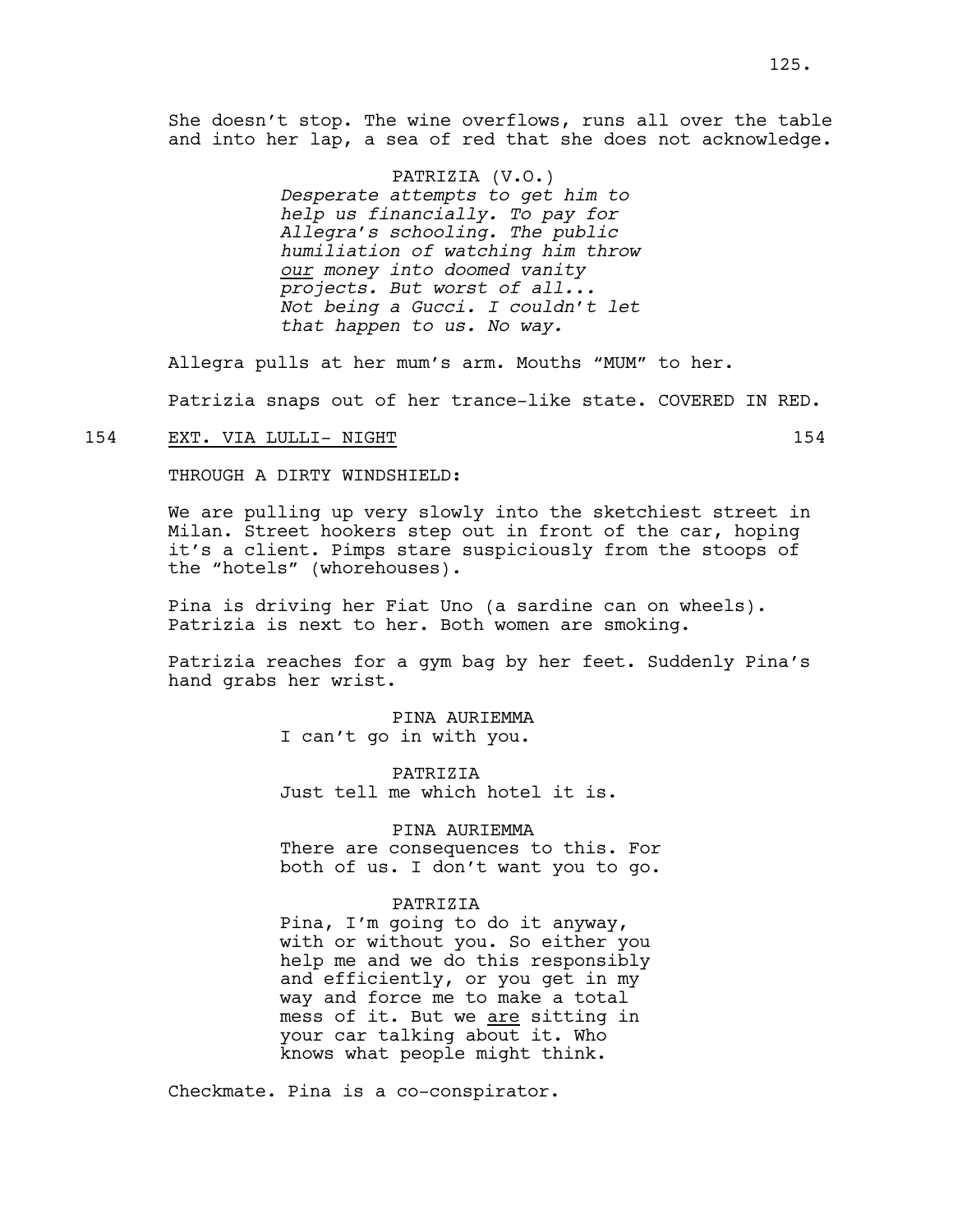## PINA AURIEMMA Hotel Adry.

Broken neon at the top of the building identifies our destination. The Hotel Adry. A flophouse.

Patrizia grabs a bag sitting by her feet and heads straight over to the hotel.

WE FOLLOW HER as she makes her way over, past a gallery of grotesque faces straight out of a Hyeronimous Bosch painting.

She makes her way up the red-tinted stairs, into:

### 155 INT. HOTEL ADRY, THE LOBBY- NIGHT 155

Where A ROMANIAN hooker is snoring open-mouthed on the couch. Patrizia nudges her awake.

> HOOKER (on auto-pilot) How many hours?

PATRIZIA Benedetto and Ivano.

The prostitute comes to, gestures with her head. "Over there". Patrizia makes her way over towards:

THE HOTEL LOUNGE- a couple of garden chairs, a drinks machine and a cheap bunny-eared TV.

BENEDETTO and IVANO are watching a cartoon on TV.

They immediately straighten up as soon as Patrizia walks in.

She places the BAG on the table. They's SURPRISED SHE CAME.

Benedetto and Ivano open the bag. It's overflowing with CASH.

PATRIZIA (CONT'D) He leaves his apartment on Corso Venezia at 8am. Walks 800 feet to Bar Bruno. Has a coffee and a croissant, reads the paper for 15 minutes on Monday, 20 minutes the rest of the week. He hasn't engaged in small talk in 20 years, I doubt that'll change any time soon. He has a nervous tic: he presses his glasses into the bridge of his nose. He does this every minute.

The two men are still processing the money in the bag.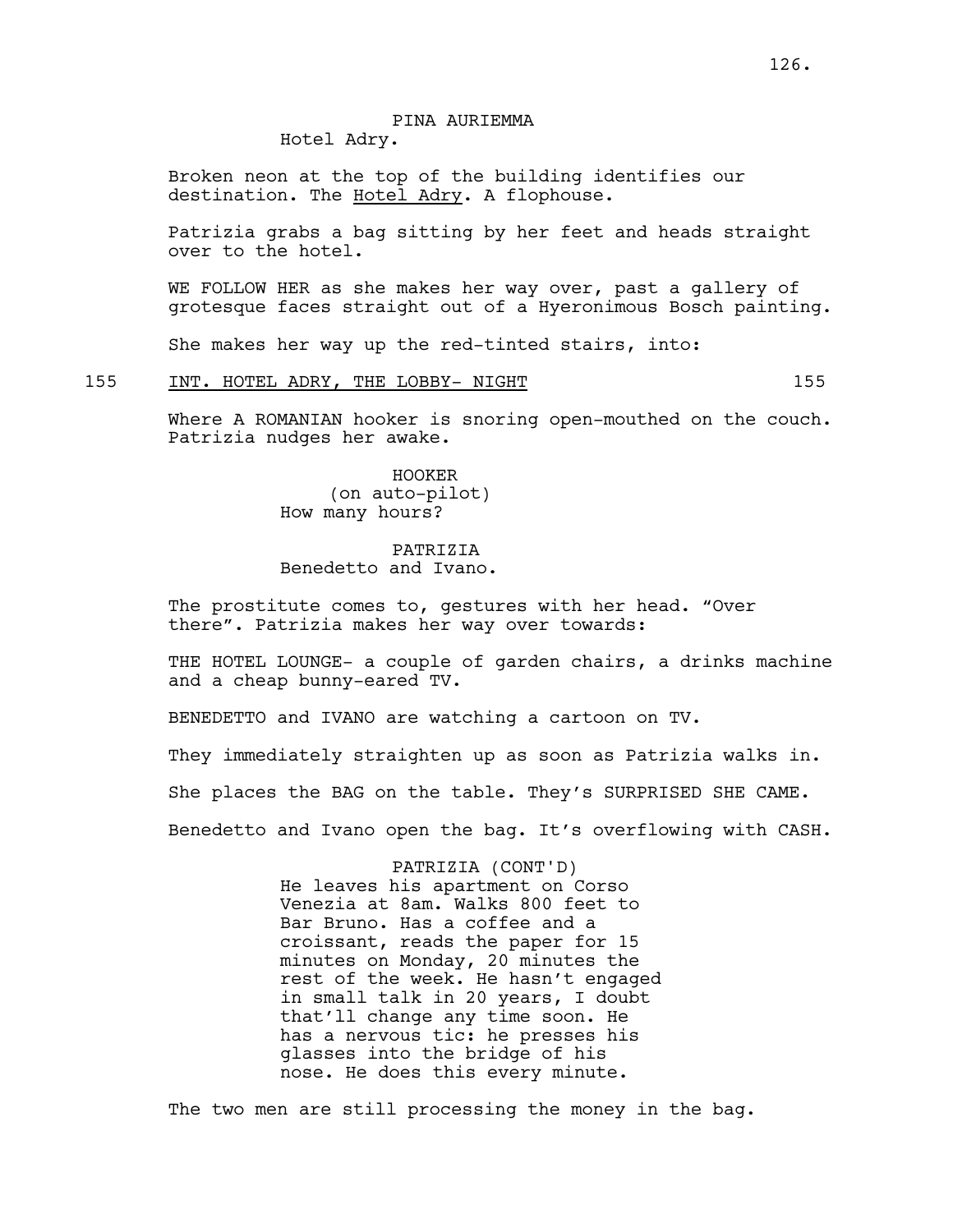## PATRIZIA (CONT'D) Are you taking notes?!

Ivano quickly grabs a napkin and a pen, starts scribbling.

PATRIZIA (CONT'D) Show me what you'll use.

## 156 INT. HOTEL ADRY, BENEDETTO'S ROOM- DAY 156

Patrizia, Benedetto and Ivano step into the hotel room. The worn carpet has a large dark stain on it. Patrizia steps over it, advancing slowly. It's a far cry from any place she's ever been in.

There is a bathroom door in the depth of the room. Benedetto toes the door. It creaks slowly open.

Patrizia and Ivano wait for him as the bathroom light goes on: bright. White tile. Benedetto fumbles with the TOILET TANK.

He steps back into the bedroom holding the rag out for Patrizia to see. She unwraps it. Reveals **A PISTOL.**

> PATRIZIA Is it a good one?

## BENEDETTO The Gucci of guns. Beretta.

She points the gun at various objects in the room, squinting. Imagining they're targets. Benedetto opens his palm, shows her the 9mm bullets. She takes one and studies it.

> PATRIZIA I've thought about doing it myself. I just don't want to ruin my shoes.

Not a joke. She hands it back to the two men.

PATRIZIA (CONT'D) Tomorrow. It can't wait any longer.

### **TITLE UP: Monday March 27, 1995: 7:59am**

#### 157 EXT. CORSO VENEZIA- DAY 157

We are outside Maurizio's new apartment. The city is slowly waking up on Monday morning. A posse of students with their backpacks spill into a bus on the corner.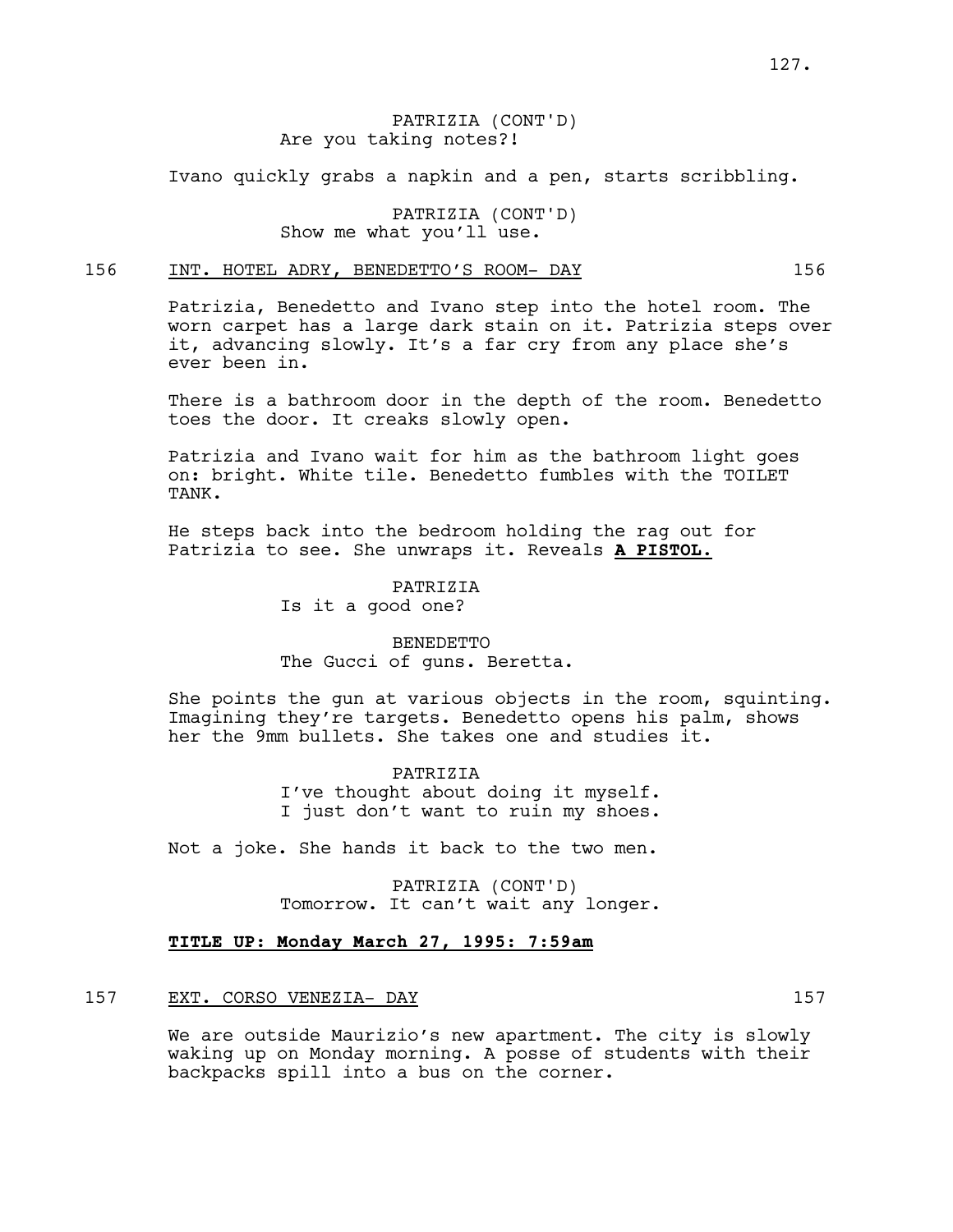Parked on the other side of the front door is a completely unremarkable GREEN RENAULT CLIO. Inside it:

BENEDETTO and IVANO.

Benedetto is at the wheel. A photo of MAURIZIO pressed against the steering wheel. Ivano is seated next to him.

They look over at the building's DOORWAY.

The building's PORTER is sweeping leaves from the doorway.

A BUSINESSMAN IN HIS 50s starts chatting to the porter, halfhidden in the entryway.

Ivano cocks his Beretta and is about to head over. Benedetto stops him.

## IVANO

## That's not him.

Benedetto almost doubts Ivano. Finger on the trigger. Checks the photo against the man's profile. Definitely not Maurizio.

They are both JOLTED by Ivano's Casio alarm clock- \*8:00am\*-

#### 158 INT. PATRIZIA'S BATHROOM (INTERCUT) 158

AN ALARM CLOCK GOES OFF: Patrizia's. Also signaling \*8:00am\*

Patrizia is fully submerged in a bath. She's underwater for what seems like an eternity.

Finally she comes up for air. She is not wearing her wig.

She wraps a robe around herself and leaves the bathroom.

#### 159 EXT. CORSO VENEZIA (INTERCUT) 159

Benedetto and Ivano see MAURIZIO coming out of the building. He walks rights past the porter. No small talk.

Benedetto is about to go but this time it's Ivano who stops.

### **TVANO**

Wait. I don't think it's him.

He raises the photo to Maurizio, verifying his profile.

He can't quite tell if it is or it isn't. Maurizio presses his glasses into his face. It's definitely him.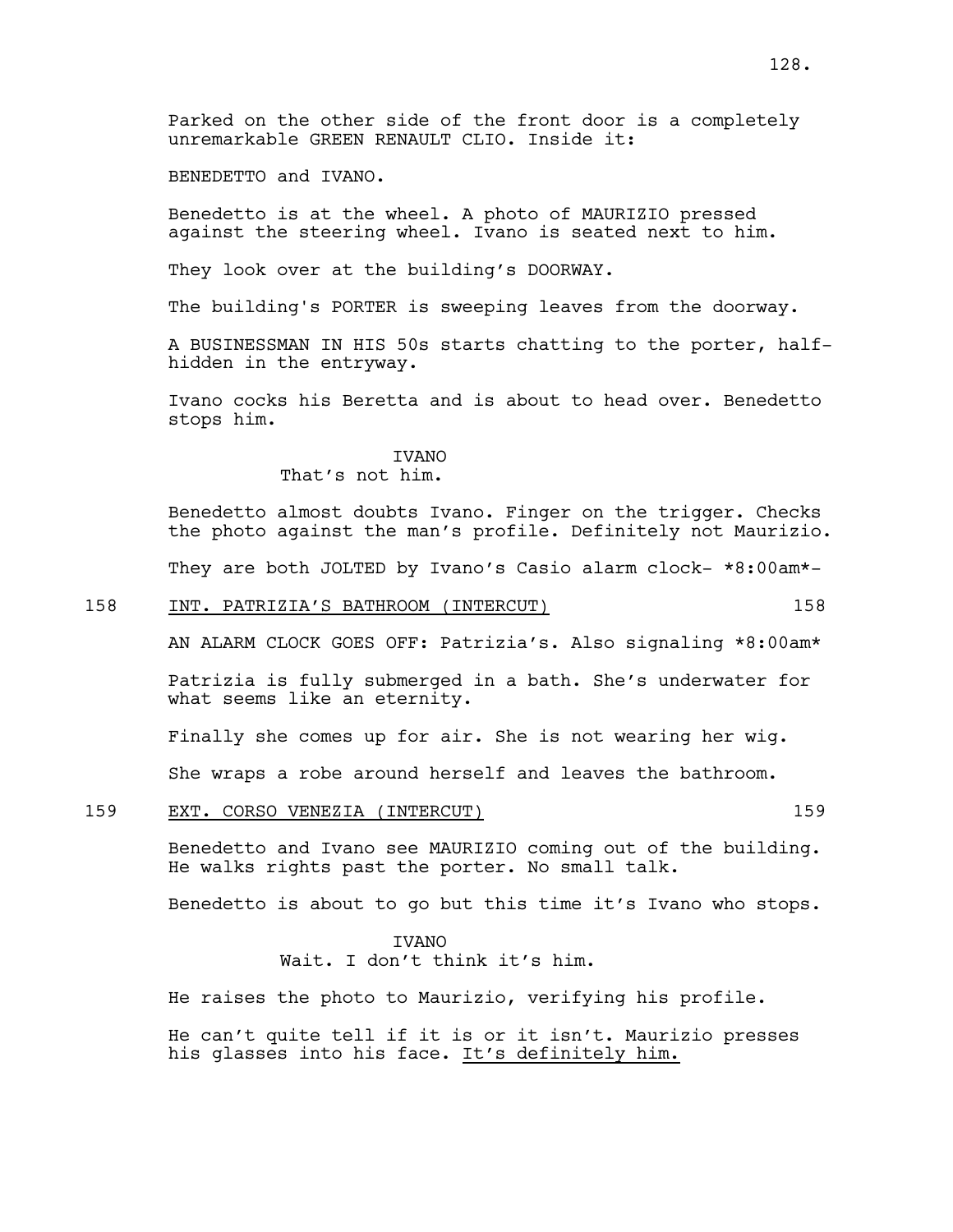Into BAR BRUNO.

Benedetto stalks his prey carefully - watches him through the curtained windows.

Maurizio appears lost in thought. Mistakes. Regrets. A lost *legacy*. He can't shake it off. He wears the shadow of Gucci.

A waiter places an espresso and a brioche next to him.

Angle on: the pair of DOUBLE G GUCCI CUFFLINKS. We recognize them from the opening.

## 160 INT. PATRIZIA'S LIVING ROOM (INTERCUT) 160

Patrizia and Pina are in pitch black: Curtains drawn, lit only by Pina's candles. A series of CARDS laid out on the table. All depicting female saints.

161 EXT. VIA PALESTRO (INTERCUT) 161

BENEDETTO has followed Maurizio out of Bar Bruno and walks 20 feet behind him.

As Maurizio approaches his office's steps, BENEDETTO pulls out the Beretta.

IVANO

Mr. Gucci?

Maurizio turns around. Squints. Presses his glasses into his nose to better see. One final time.

Benedetto fumbles with the gun. Cocks it. And FIRES.

BLAM! One bullet enters at the HIP.

BLAM! The second at the left SHOULDER.

BLAM! Hits Maurizio's arm.

Maurizio slumps to the floor. Blood leaking out of him.

Maurizio crawls up the steps. Benedetto comes to stand over him. He fires a fourth into Maurizio's right temple.

THE PORTER steps outside of the vestibule, holding a broom.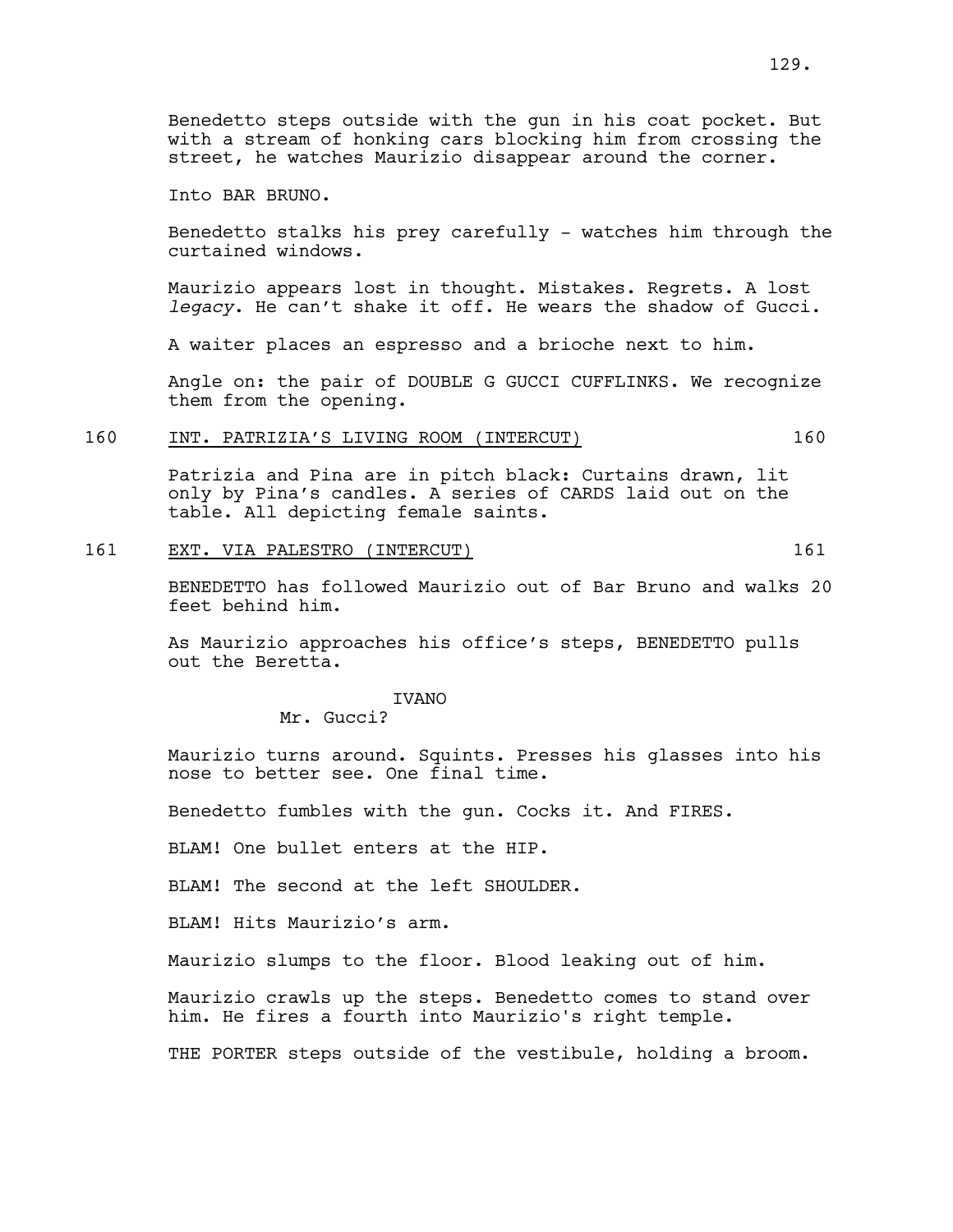Benedetto aims the gun towards the Porter and fires two more shots, one of which hits the Porter in the shoulder. He slides down the wall to the ground.

Benedetto runs back down the steps and gets in the Clio, which takes off at speed along the avenue.

#### 162 INT. PATRIZIA'S LIVING ROOM- DAY 162

Patrizia goes to light her cigarette with a candle. It FLICKERS eerily. She throws a glance at Pina. Even she looks genuinely spooked. Interrupted by:

The distant sound of AMBULANCES. POLICE CARS.

The two women exchange glances.

THE PHONE RINGS**.** All we need to know. **Maurizio is dead.**

MUSIC CUE: PUCCINI'S MADAMA BUTTERFLY, HUMMING CHORUS (ACT 2)

#### 163 INT. PATRIZIA'S BEDROOM- DAY 163

Alone, Patrizia opens her journal. As she flicks through it we see some of her entries.

They detail an OBSESSION with Maurizio's every movement.

Feb 4: MAURIZIO AT LA RINASCENTE. BUYING PERFUME.

Feb 6: MAURIZIO JOGGING. WHY? NEVER LIKED RUNNING.

Feb 7: MAURIZIO CALLED AND TALKED TO ALLEGRA FOR 242 SECONDS.

She writes the new and final entry for March 17th, 1995:

#### **PARADISO. (heaven)**

A single TEAR drops onto the page. Then another. Smudging it.

### 164 INT. SAN BABILA CHURCH- DAY 164

MAURIZIO'S FUNERAL is underway. Patrizia is in a black lace funeral dress, dark lipstick and sunglasses. She holds Allegra's hand. Allegra wipes tears from her eyes.

As Maurizio's casket makes its way outside, various guests beeline to offer Patrizia their condolences.

Her expression remains imperturbable- until a familiar face approaches her. De Sole.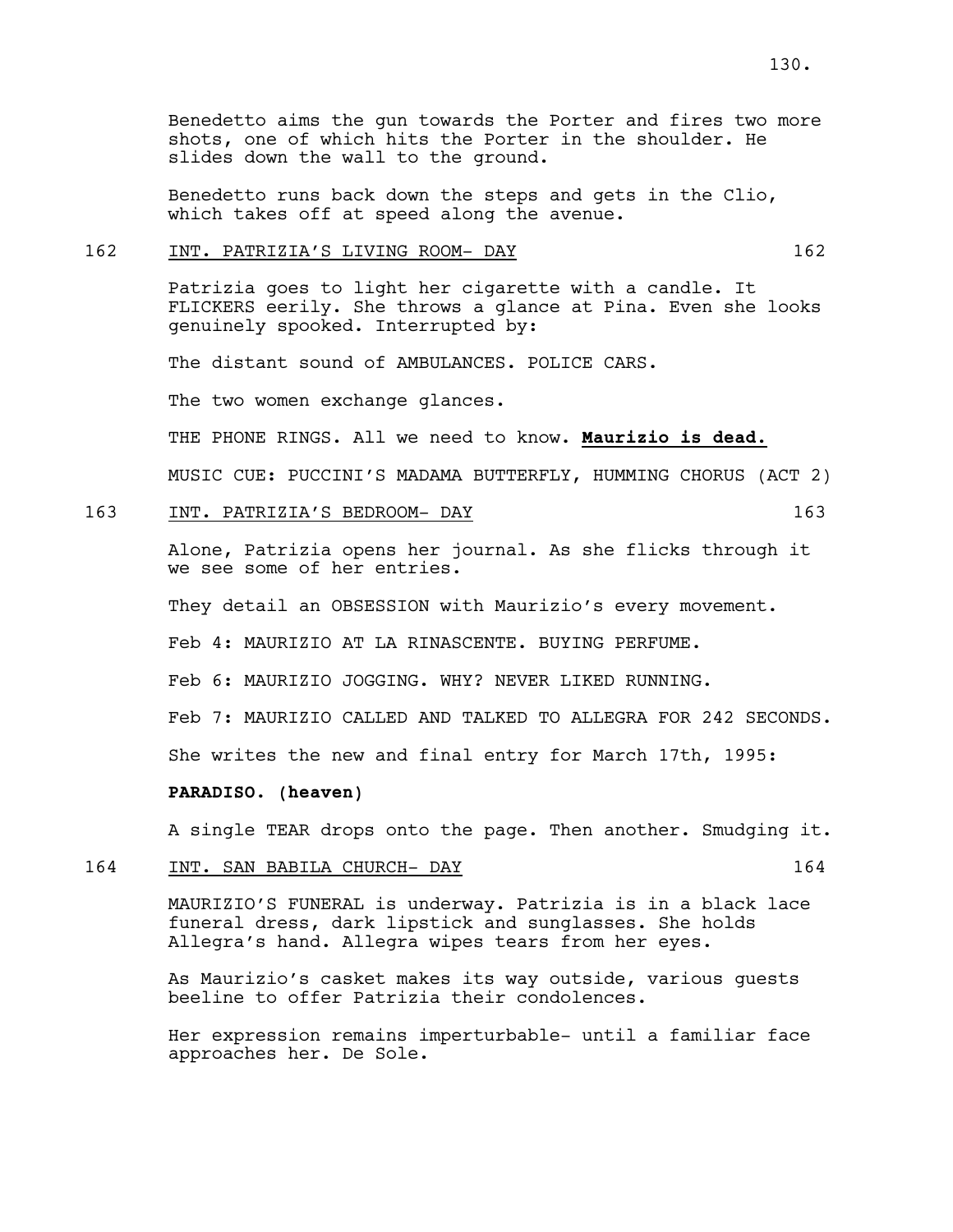DE SOLE Condolences, Mrs. Reggiani. (whispers in her ear) ...and congratulations.

He knows.

#### 165 EXT. CORSO VENEZIA- DAY 165

Patrizia and Allegra elbow their way through a crowd of onlookers and journalists. A couple of LAWYERS by her side.

She continues surging forward into the building.

#### 166 INT. MAURIZIO'S CORSO VENEZIA APARTMENT- DAY 166

Patrizia rings the doorbell. Holds Allegra's hand.

A distraught, tear-stained Paola Franchi opens the door. Patrizia and her rival stand face-to-face. Without saying a word, Patrizia crosses the threshold. An act of hostility.

### 167 INT. MAURIZIO'S CORSO VENEZIA APARTMENT, WALK IN CLOSET- DAY

While Paola is in the living room discussing the legalities of her eviction with a team of lawyers, Patrizia is in Maurizio's old closet. She goes through his suits, his coats. Finds a big beige raincoat.

She removes it from the rack, wraps it around herself and slumps in the chair. Taking big, deep breaths into it.

Allegra walks into the room. She curls up in a ball by Patrizia's feet.

> **ALLEGRA** Is this our home now?

PATRIZIA One of them, darling.

ALLEGRA What else is ours?

PATRIZIA Everything that Daddy left behind. His last gift to us.

She kisses Allegra on the forehead.

ALLEGRA I'll miss him.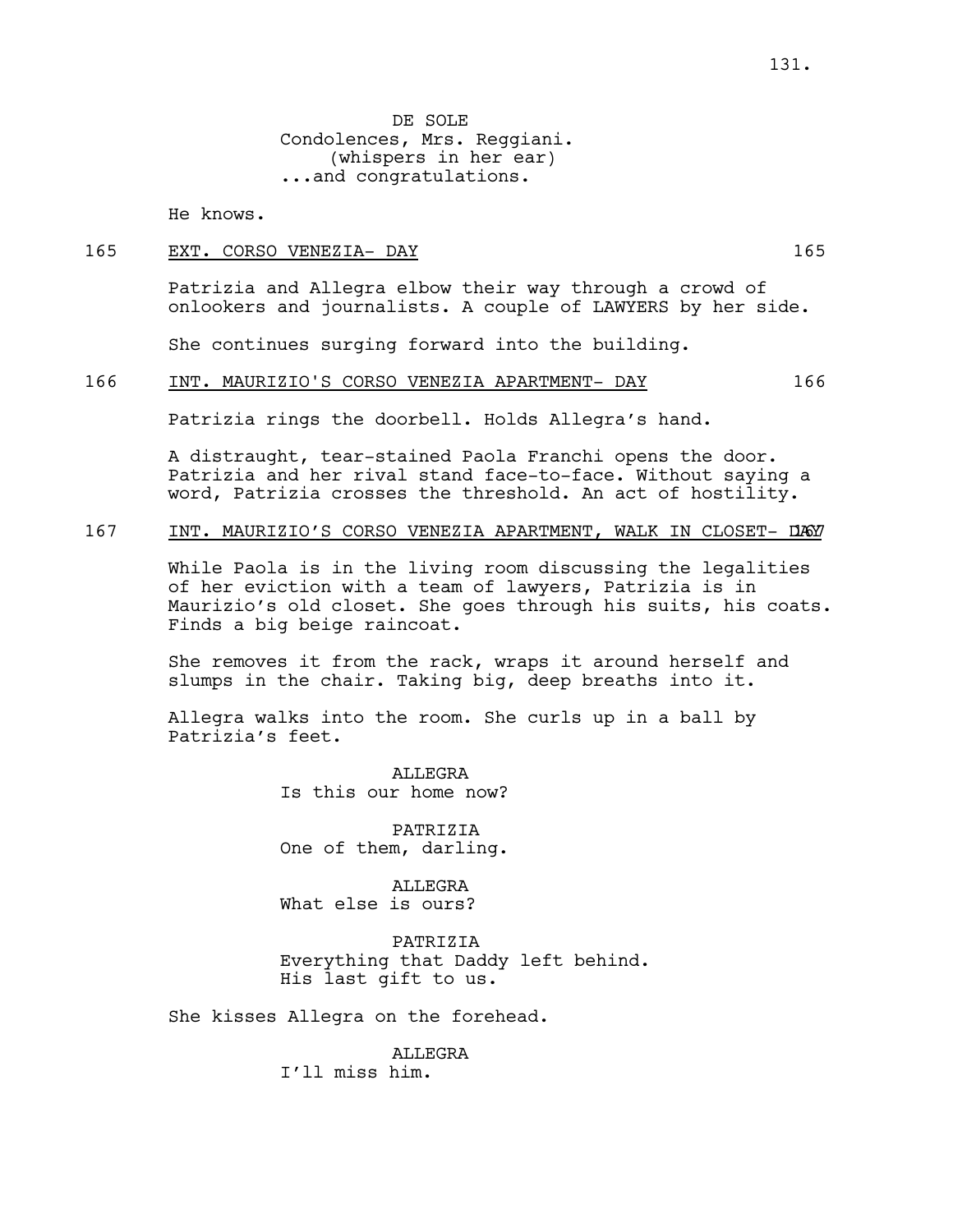### PATRIZIA

Me too.

## 168 EXT. ST. MORITZ CHALET (PATRIZIA'S DREAM)- NIGHT 168

Maurizio and Patrizia lie in bed next to each other.

## PATRIZIA (V.O.)

*I keep having this dream that I make love to Maurizio during a snow storm. We lay in bed together naked, shades open, watching the snow falling. I turn on the radio and this beautiful music is on, the music of angels. We listen to the whole thing in silence staring at the snow. I listen to that music often. I hope I dream that dream till the day I die.*

#### 169 INT. COURTROOM- DAY 169

Patrizia- immaculately dressed in all-black- sits in a courtroom. A beam of light shining down from the skylight.

An oddly vacant look has come over her features.

The look of a woman who has done the unthinkable.

VOICE OFF-SCREEN Mrs. Reggiani.

Patrizia looks up and we PIVOT around her. We see the Italian justice hall alive with lawyers, witnesses, journalists.

Patrizia looks over at PINA who looks like she hasn't slept in a decade. And next to Pina are BENEDETTO and IVANO.

> VOICE OFF-SCREEN (CONT'D) *Mrs. Reggiani*.

The voice off-screen belongs to a JUDGE.

PATRIZIA TURNS STRAIGHT TO THE CAMERA, BREAKS THE 4TH WALL.

## PATRIZIA **You can call me Mrs. Gucci.**

FREEZE ON PATRIZIA'S FACE.